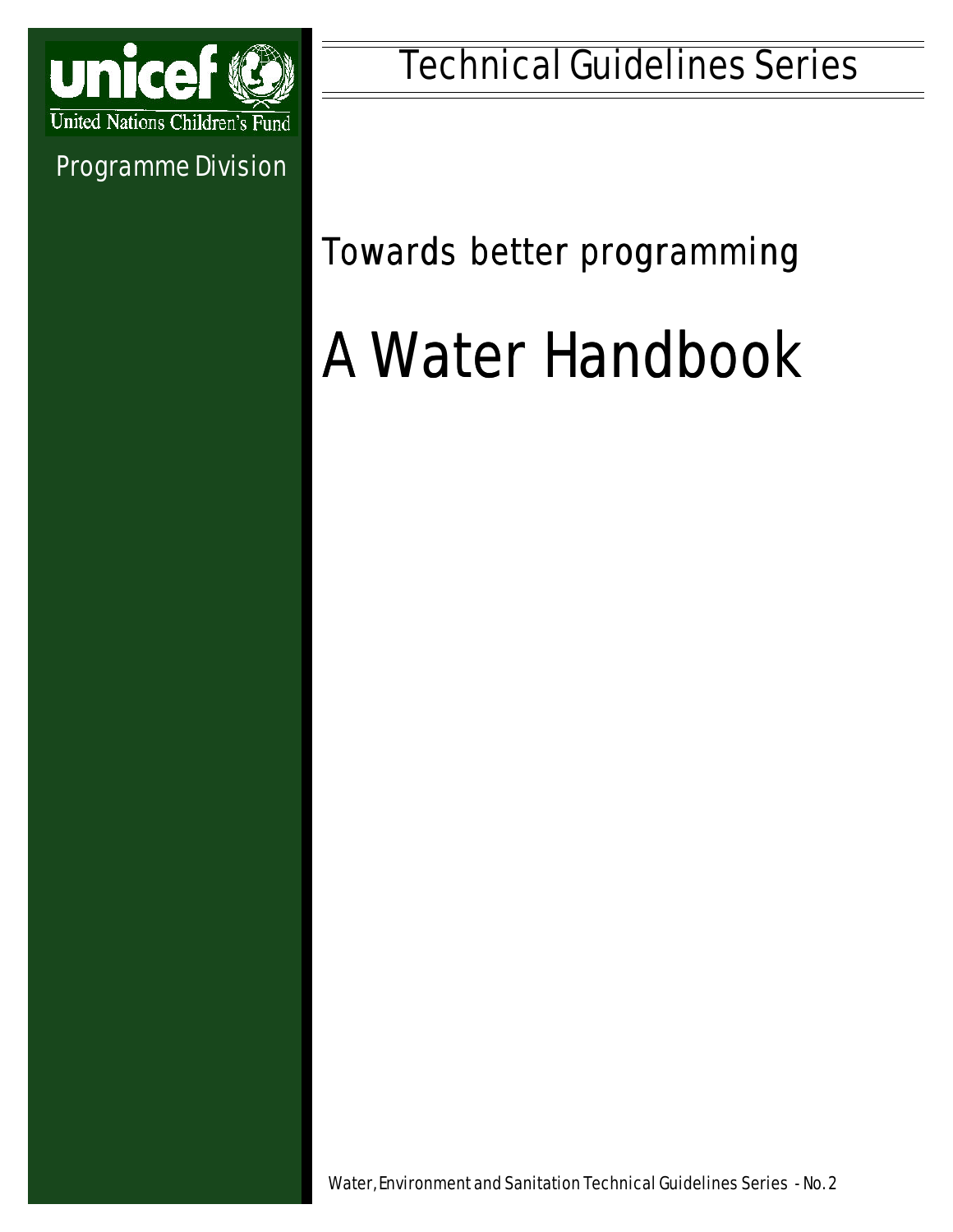**Water, Environment and Sanitation Technical Guidelines**

*Towards better programming*

## **A water handbook**

United Nations Children's Fund (UNICEF) 1999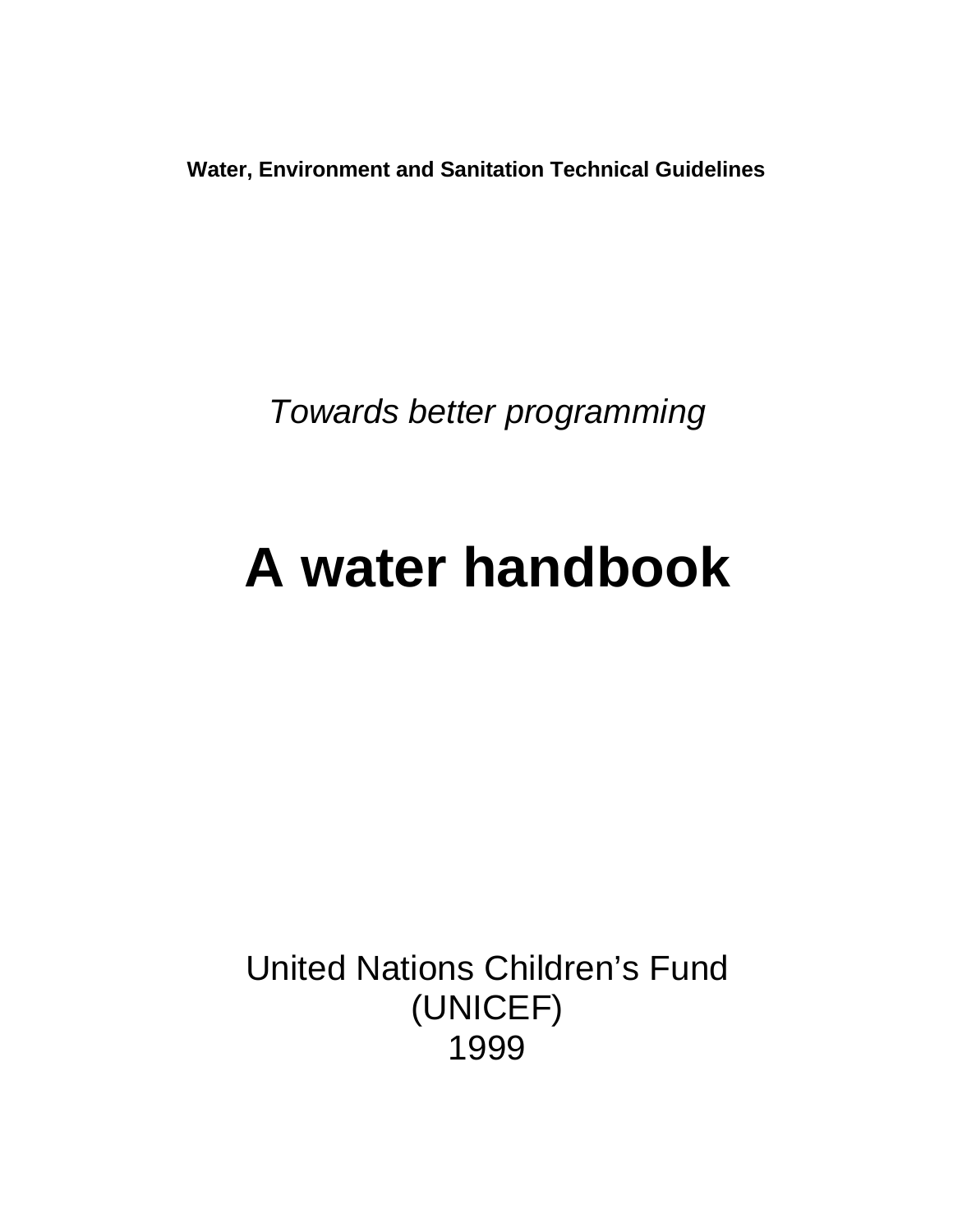**Water, Environment and Sanitation Technical Guidelines Series - No. 2**

## **A Water Handbook**

© United Nations Children's Fund 3 United Nations Plaza, TA-26A New York, N.Y. 10017

#### **1999**

A publication of UNICEF/Programme Division, Water, Environment and Sanitation Section (ID No. PD/WES/99/1)

This Water Handbook is the second of the Technical Guidelines Series prepared by the Water, Environment and Sanitation Section, Programme Division, UNICEF. Titles of all publications in this series are printed at the end of this Handbook.

Any part of this document may be freely reproduced with the appropriate acknowledgment. Spanish and French versions of this document will also be produced*.*

For further information please contact: The Chief Water, Environment and Sanitation Section Programme Division, UNICEF 3 United Nations Plaza, TA 26-A New York, N.Y. 10017. Tel (212) 824-6664 Fax (212) 824-6480 e-mail: wesinfo@unicef.org Web site: www.unicef.org

WATER HANDBOOK UNICEF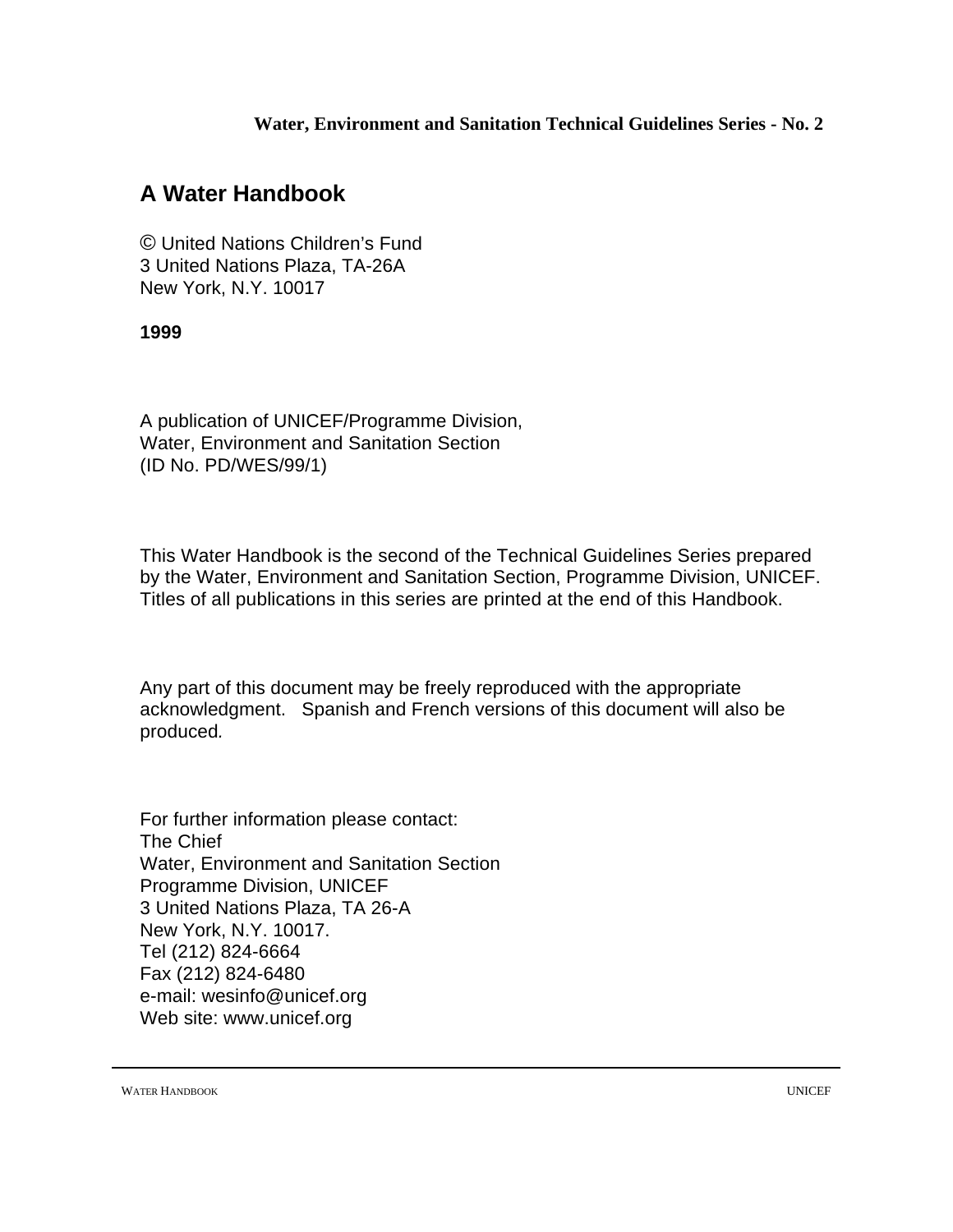## **Preface**

UNICEF Programme Division is pleased to present the Water Handbook - part of the guidelines series on water, environment and sanitation. The Water Handbook is the result of wide collaboration within UNICEF, and provides a broad overview of state-of-the-art programming for water management, protection and supply.

The original programme guidelines for WES were produced more than ten years ago and stressed what was at that time UNICEF's principal activity in the sector: drilling and handpump technologies. These programming areas remain important and thus continue to be covered in the new Water Handbook. However, in recent years other priorities have emerged from lessons learned over the decade that have changed programming in the sector. These new areas are reflected in this handbook - and in the guidelines series as a whole - and include the importance of community management of water resources and the need for cost-effective solutions and, perhaps most importantly, the need to promote commitment and involvement in sectoral issues from the highest levels of government to the smallest communities .

This handbook continues to be, above all, a practical guide for implementing the operational strategies outlined in the Board-approved WES Strategy Paper (UNICEF Strategies in Water and Environmental Sanitation - E/ICEF/95/17). As such, it is an important tool for field professionals implementation of UNICEF Programme Priorities and the acceleration of progress towards the goals established at the World Summit for Children.

We in Programme Division look forward to receiving your comments on this publication in particular and suggestions and ideas on how to improve our support to WES interventions in general.

 $0 + i \bigcap_{n \to \infty}$ 

Sadig Rasheed Director, Programme Division UNICEF New York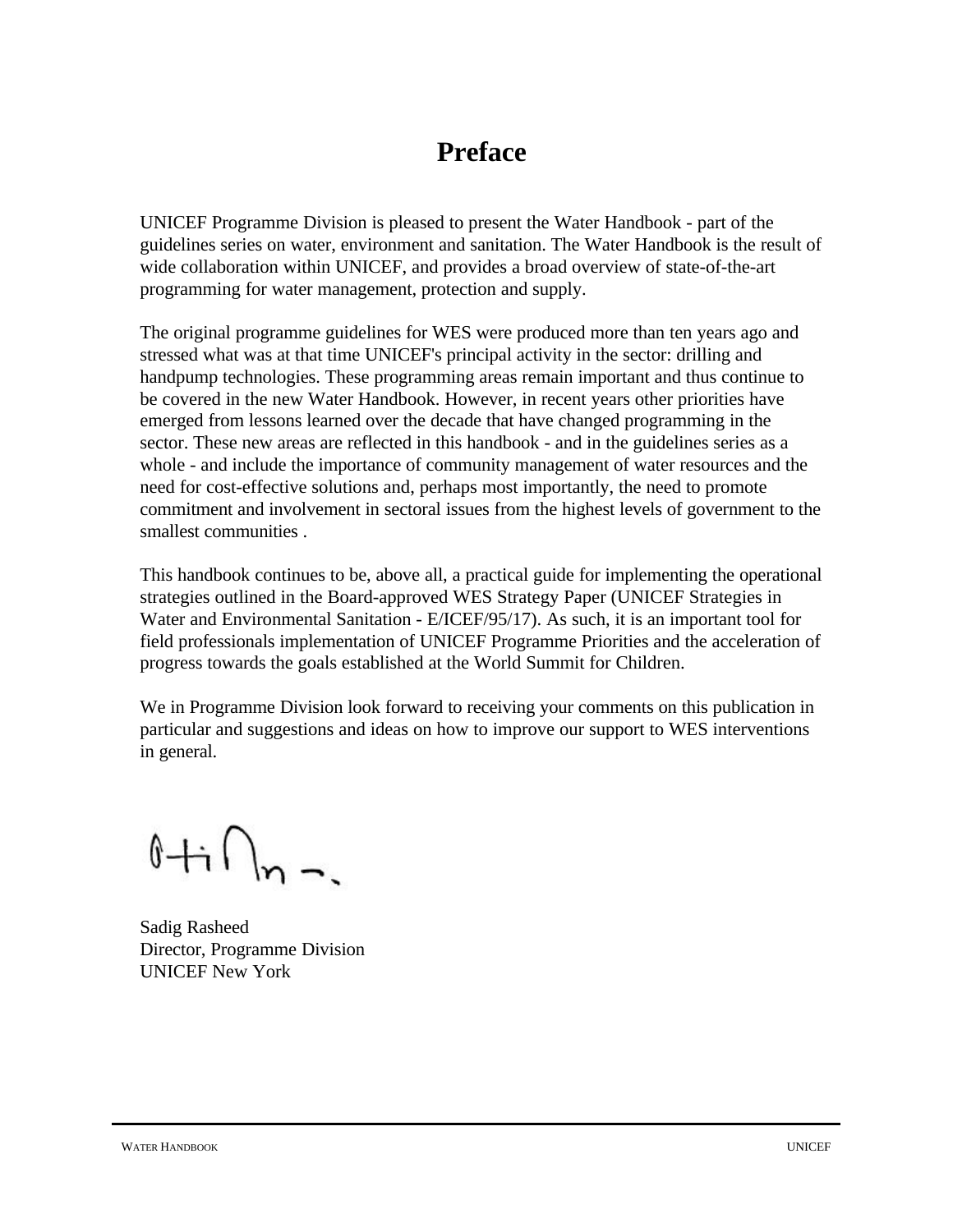## **Acknowledgments**

This publication is the product of broad consultation and collaboration. UNICEF Programme Division would like to particularly acknowledge the contributions of Greg Keast and Ken Gray who collaborated in the creation of this document.

The following people provided contributions, in many forms, that were invaluable in producing this handbook: Colin Davis, Brendan Doyle, Gourisankar Ghosh, Colin Glennie, Christian Hubert, Shamshul Huda, Silvia Luciani, Luzma Montano, Marjorie Newman-Williams, Ashok Nigam, Mary Pigozzi, Dipak Roy, Jane Springer, Rupert Talbot, Vanessa Tobin, Phillip Wan.

A number of existing documents have influenced this work, and have been drawn from for both ideas and examples. Thanks go to the many UNICEF country offices that provided valuable background material for the document.

Finally, to all those too many to name whose contributions have made this a better publication, Programme Division extends its grateful thanks.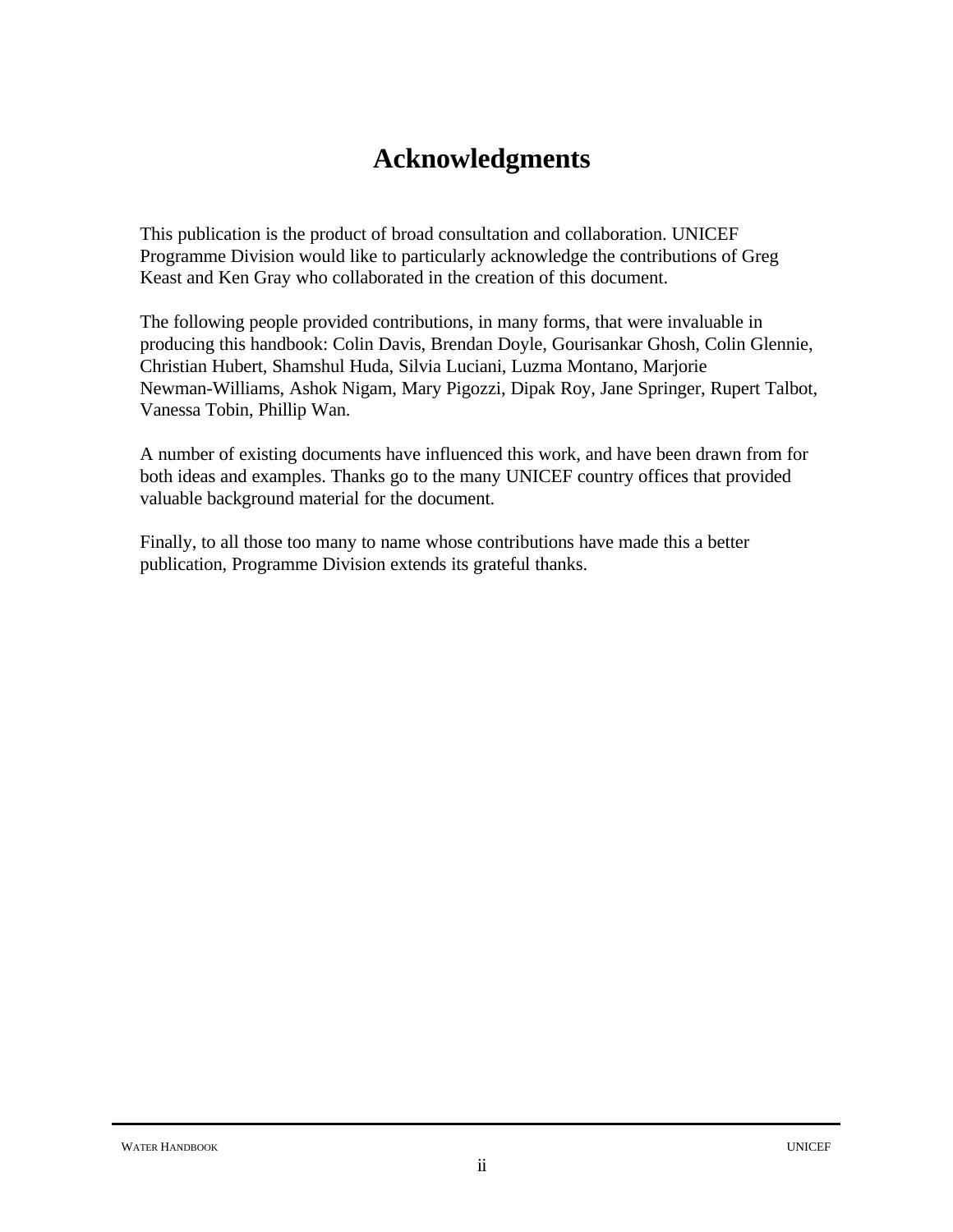## **Contents**

| 1. |                                            |                                                                                          |  |  |  |
|----|--------------------------------------------|------------------------------------------------------------------------------------------|--|--|--|
|    | A.                                         |                                                                                          |  |  |  |
|    | <b>B.</b>                                  |                                                                                          |  |  |  |
|    | $\mathcal{C}$ .                            |                                                                                          |  |  |  |
|    | D.                                         |                                                                                          |  |  |  |
|    | E.                                         |                                                                                          |  |  |  |
|    | F.                                         |                                                                                          |  |  |  |
| 2. | Community Participation and Management  14 |                                                                                          |  |  |  |
|    | A.                                         |                                                                                          |  |  |  |
|    | <b>B.</b>                                  |                                                                                          |  |  |  |
|    | C.                                         | From Community Involvement to Community Management  19                                   |  |  |  |
|    | D.                                         |                                                                                          |  |  |  |
|    | E.                                         |                                                                                          |  |  |  |
| 3. |                                            |                                                                                          |  |  |  |
|    | A <sub>1</sub>                             | The Cost of Water $\dots\dots\dots\dots\dots\dots\dots\dots\dots\dots\dots\dots\dots$ 29 |  |  |  |
|    | <b>B.</b>                                  |                                                                                          |  |  |  |
|    | C.                                         |                                                                                          |  |  |  |
| 4. |                                            |                                                                                          |  |  |  |
|    |                                            | A. Design Options, Constraints and Choices<br>. 37                                       |  |  |  |
|    | <b>B.</b>                                  |                                                                                          |  |  |  |
|    | C.                                         | 42                                                                                       |  |  |  |
|    | D.                                         | 49                                                                                       |  |  |  |
|    | E.                                         |                                                                                          |  |  |  |
|    | F.                                         |                                                                                          |  |  |  |
|    | G.                                         |                                                                                          |  |  |  |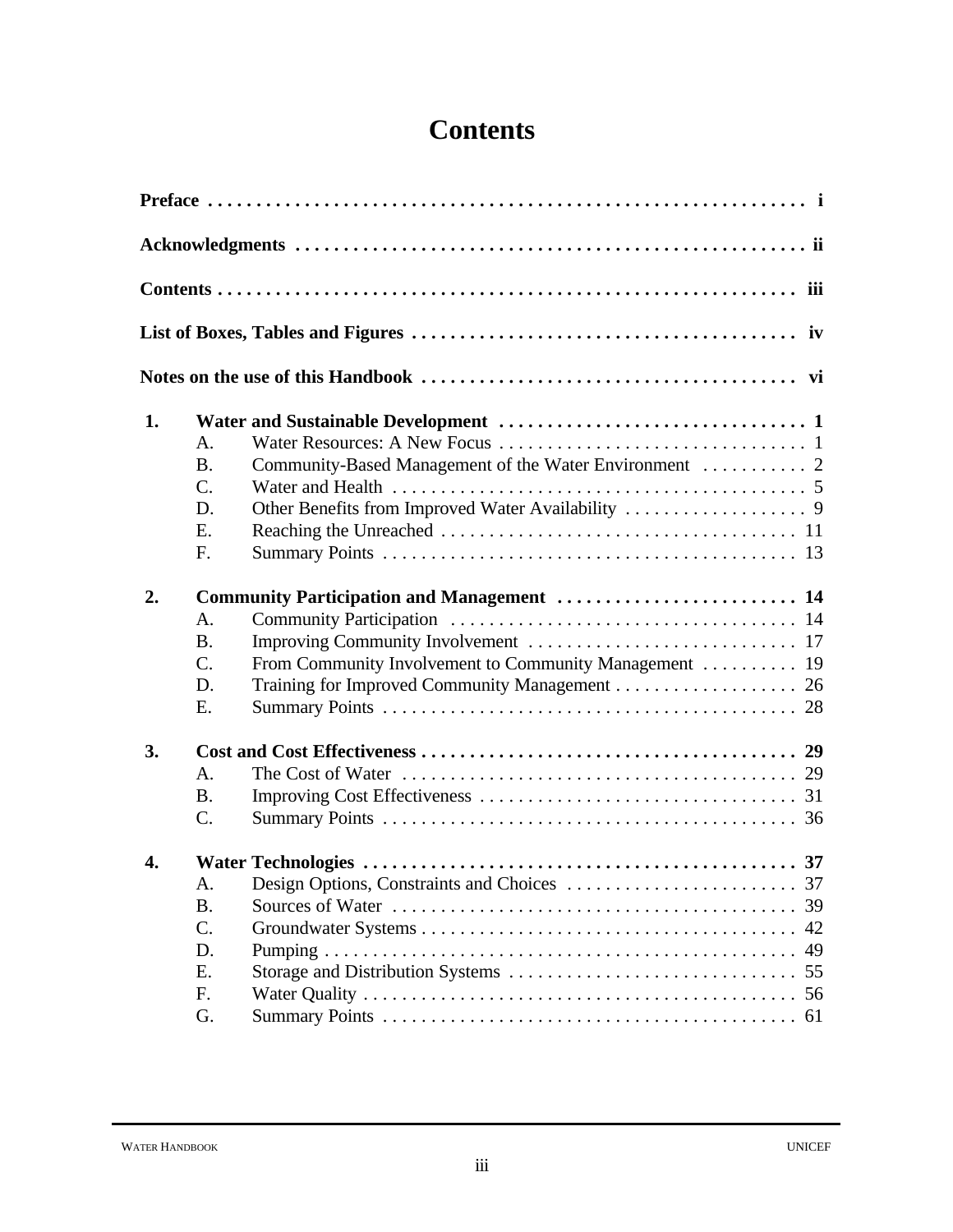| 5. |                |  |
|----|----------------|--|
|    |                |  |
|    | $\mathbf{B}$ . |  |
|    | $C_{\cdot}$    |  |
|    |                |  |
|    |                |  |

## **List of Boxes, Tables and Figures**

#### **Boxes**

| Freshwater Management and Attitudinal Change: Emerging Elements of New Thrust with        |
|-------------------------------------------------------------------------------------------|
|                                                                                           |
|                                                                                           |
|                                                                                           |
|                                                                                           |
| Community Management in Slums: The Tegucigalpa Model  18                                  |
| Making Community Management Happen: Lessons from Experience 23                            |
| Ten Key Steps to Enhance the Involvement of Women in Water Supply Programmes 24           |
|                                                                                           |
|                                                                                           |
|                                                                                           |
| UNICEF Guidelines for Handpump Selection and Standardization 52                           |
|                                                                                           |
|                                                                                           |
| <b>Tables</b>                                                                             |
|                                                                                           |
|                                                                                           |
| Potential Relation between Water and Sanitation Interventions and Morbidity from Selected |
|                                                                                           |
|                                                                                           |
|                                                                                           |
|                                                                                           |
|                                                                                           |
|                                                                                           |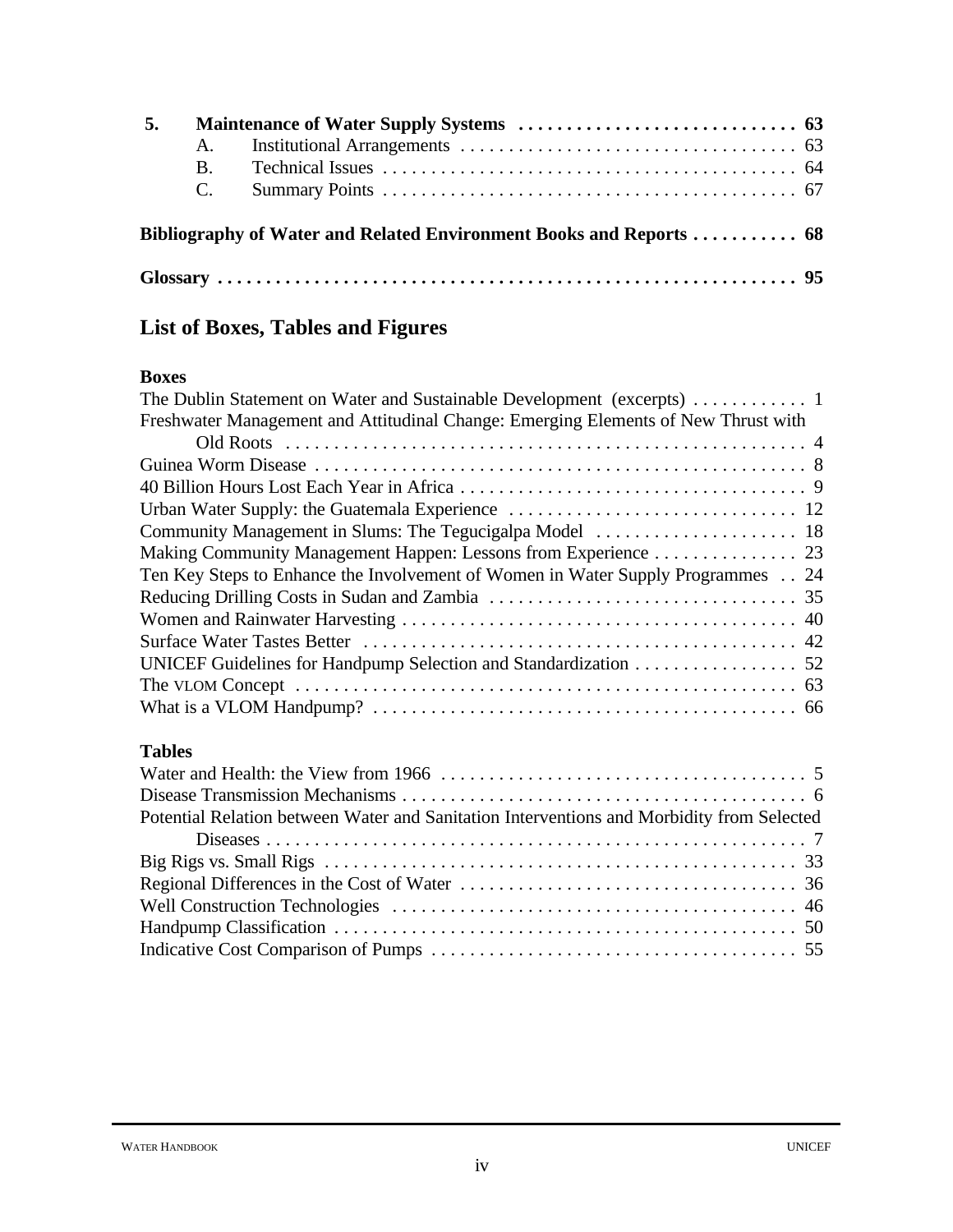### **Figures**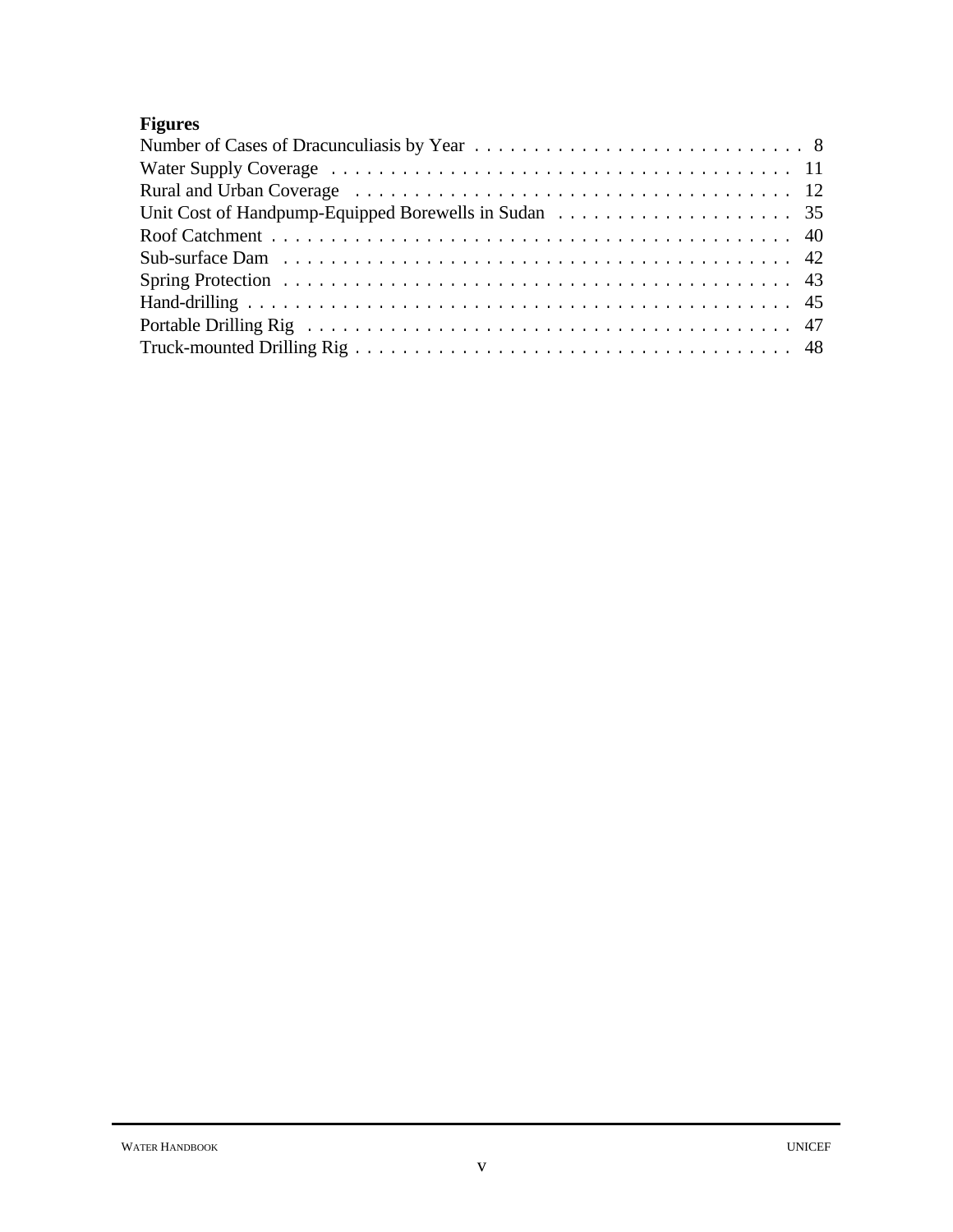## **Notes on the use of this Handbook**

The Water Handbook is part of a series of modules which were written with the objective of assisting UNICEF programme and project officers in the operationalization of the new WES strategies as presented in: *UNICEF Strategies in Water and Environmental Sanitation.* Although UNICEF POs working with water-related programmes at the country and sub-country level are the primary target of this handbook, it is also useful for Representatives and other UNICEF staff members, in addition to government and NGO partners.

Ideally, *UNICEF Strategies in Water and Environmental Sanitation<sup>1</sup> should be read prior* to using this handbook.

Before proceeding to a specific section of interest in this handbook, Section 1 *Water and Sustainable Development* should be read first. For the reader interested in gaining a general broad understanding of the issues pertinent to UNICEF-assisted water programmes, the entire handbook should be read. For other readers, any individual section can be read as each section is self-contained and can stand on its own.

At the end of each section a set of a summary points has been provided to assist the reader in reviewing the section or of getting an idea of the contents of the section.

Text boxes have been used extensively throughout the handbook. The boxes contain excerpts from case studies or other documents related to the section material and are intended to further illustrate or broaden the material presented in the body of the handbook.

Primary references for additional reading are presented in the bibliography at the end of the handbook. Full details of all references in the text can be found in the bibliography.

<sup>&</sup>lt;sup>1</sup>Available from UNICEF, PD/WES, E-mail: wesinfo@unicef.org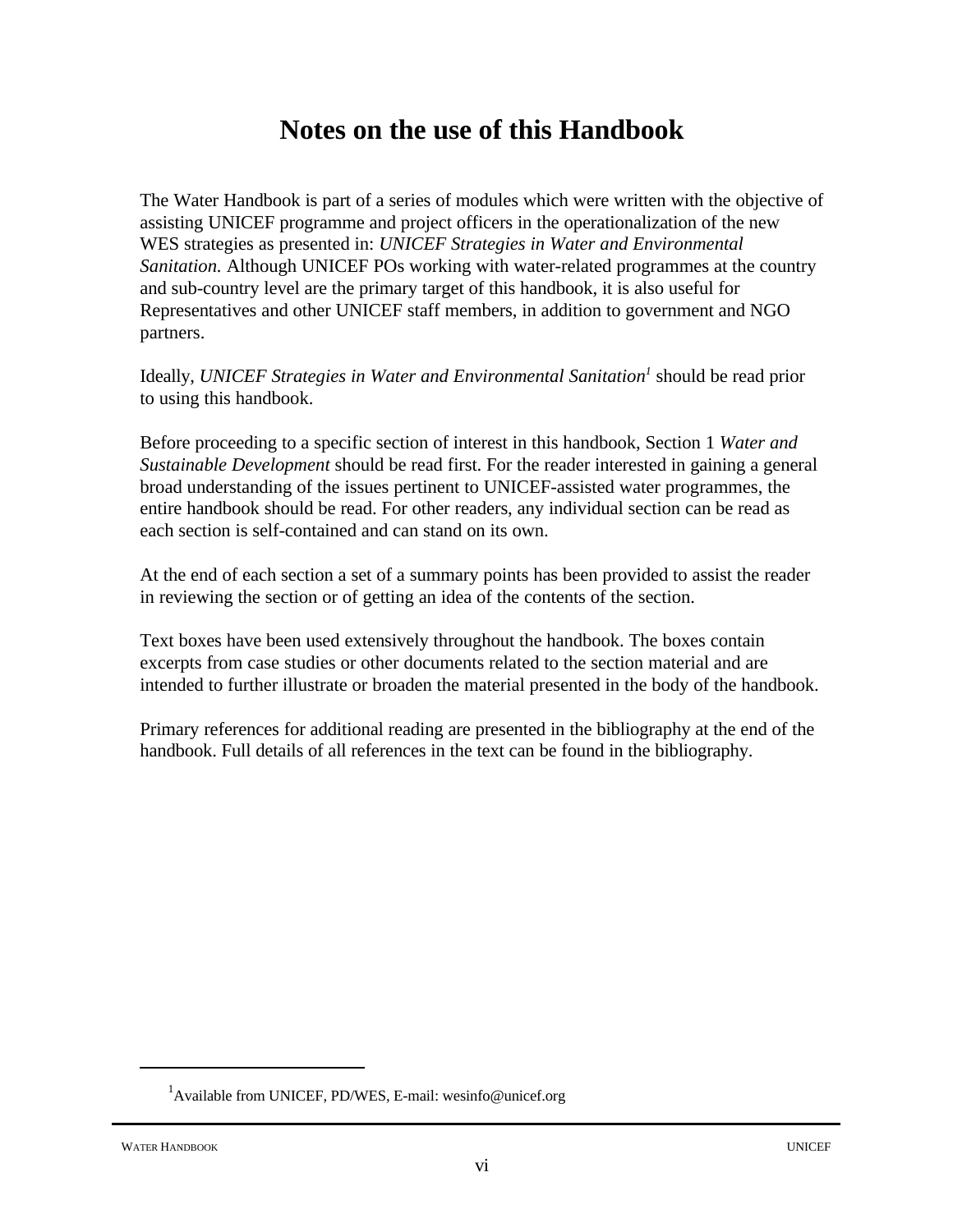## **1. Water and Sustainable Development**

#### **A. Water Resources: A New Focus**

The focus of activities in the drinking water sector since the 1960s has been the provision of safe and reliable sources of water to unserved segments of the population. The need for water was often urgent, and many UNICEF country water programmes emerged from drought relief programmes. Initially, the primary problem faced by many domestic water supply programmes was overcoming limitations in the availability of water, and the solution was predominantly technical in nature. If there was no acceptable surface water available, new technology was introduced (or existing technology from other sectors - such as the petroleum industry - was adapted) to tap deep groundwater aquifers. When this was achieved, the focus shifted to making the technologies more efficient and cost effective, and more appropriate to national and regional conditions and capabilities. Although work in this area is far from completed (drilling and handpump technologies continue to be improved, and alternative technologies such as rainwater harvesting and filtration of surface waters continue to evolve), UNICEF programme emphasis is tending to move away from

technology and towards software aspects of water supply. Much of the work in this area has focussed on maximizing health and other benefits from water through the synergistic integration of water supply with sanitation, health and education programmes, and striving for long term self-sufficiency through the empowerment of communities to manage their own water supply schemes (see subsequent sections in this module).

In recent years some of the gains made in the provision of safe water are being threatened by over-extraction, competition and environmental pollution. In many regions throughout the developing world, sources of water traditionally available in abundance for domestic use is now disappearing. As technological advances were being made in the drinking water sector, parallel advances were being made in the irrigation sector. These advances,

#### **The Dublin Statement on Water and Sustainable Development (excerpts)**

Scarcity and misuse of fresh water pose a serious and growing threat to sustainable development and protection of the environment. Human health and welfare, food security, industrial development and the ecosystems on which they depend, are all at risk, unless water and land resources are managed more effectively in the present decade and beyond than they have been in the past...

The Conference participants call for fundamental new approaches to the assessment, development and management of freshwater resources, which can only be brought about through political commitment and involvement from the highest levels of government to the smallest communities. Commitment will need to be backed by substantial and immediate investments, public awareness campaigns, legislative and institutional changes, technology development, and capacity building programmes. Underlying all these must be a greater recognition of the interdependence of all peoples, and of their place in the natural world.

From: *International Conference on Water and the Environment: Development issues for the 21st century*, Jan. 1992, Dublin, Ireland (World Meteorological Organization, publisher)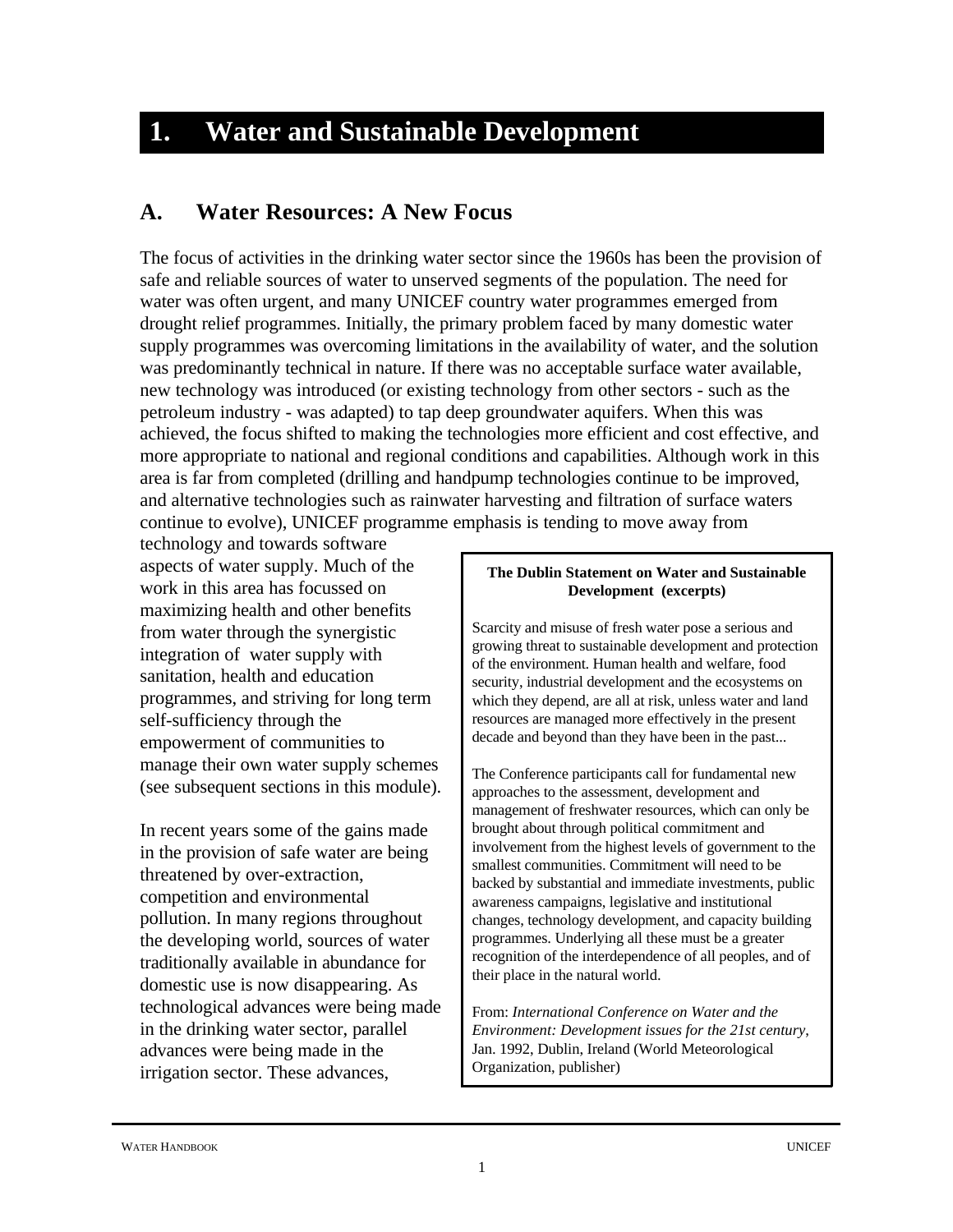together with the increasing demand to produce more food and cash crops from the same land has led to massive programmes of intensive irrigation in many countries. While the technology has allowed drinking water to be pumped from the ground through a borewell and handpump at the rate of thousands of liters per day, the same technology has provided the means to pump hundreds of thousands of litres per day from irrigation borewells (or from surface water sources, whose depletion ultimately affects the groundwater aquifers). Parallel to the over-exploitation of water is an alarming increase in the pollution of water from industry and agriculture, and from other sources. As a result, some handpumps which once provided clean water are now abandoned because of quality problems and people are forced to return to ponds and streams (which are also likely to be more polluted than they were 10 or 20 years ago) for their drinking water needs.

In the coming years, the challenge in the sector will be to promote and facilitate the management of water resources to achieve an equitable balance between competing consumers. Work in this area will not be purely technological in nature (although water management methodologies are assisted by technologies such as artificial recharge of aquifers, groundwater mapping techniques, rainwater catchment, etc.): they will be more in the social, economic and political realms. And, as has been the case for other activities and programmes, the focus will be on the management of water resources by the community itself. As communities acquire the tools and knowledge to manage local water resources, they will increasingly have a stronger voice in influencing factors and events outside of the community which affects the community's water balance.

## **B. Community-Based Management of the Water Environment <sup>2</sup>**

Integrated water management can only be possible if the community is empowered through decentralization and is free to make decisions on their natural resource management. The four main important resources are land, water, livestock and forest which form the village ecosystem. Without a balanced management of all of these four basic resources, the development process cannot be sustainable. The development programmes must be built around a sound land-water-forest-livestock oriented model with decision making at the micro-level.

Rural water supply should not be treated as a mere service delivery process but as a step towards household water security. Water security requires household, community and national actions to protect and preserve water sources, to use water as a scarce resource and to ensure its equitable supply. Investment in the capacity building of the community in planning, development, implementation and maintenance of the water supply project is one of the first steps toward sustainable development. To analyze the complete socioeconomic

 $2\,$  Excerpted from the outline of the presentation "Community-Based Management of the Water Environment" to the World Bank, by Gourisankar Ghosh, Chief, Water Sanitation and Environment Cluster, UNICEF. December 1996.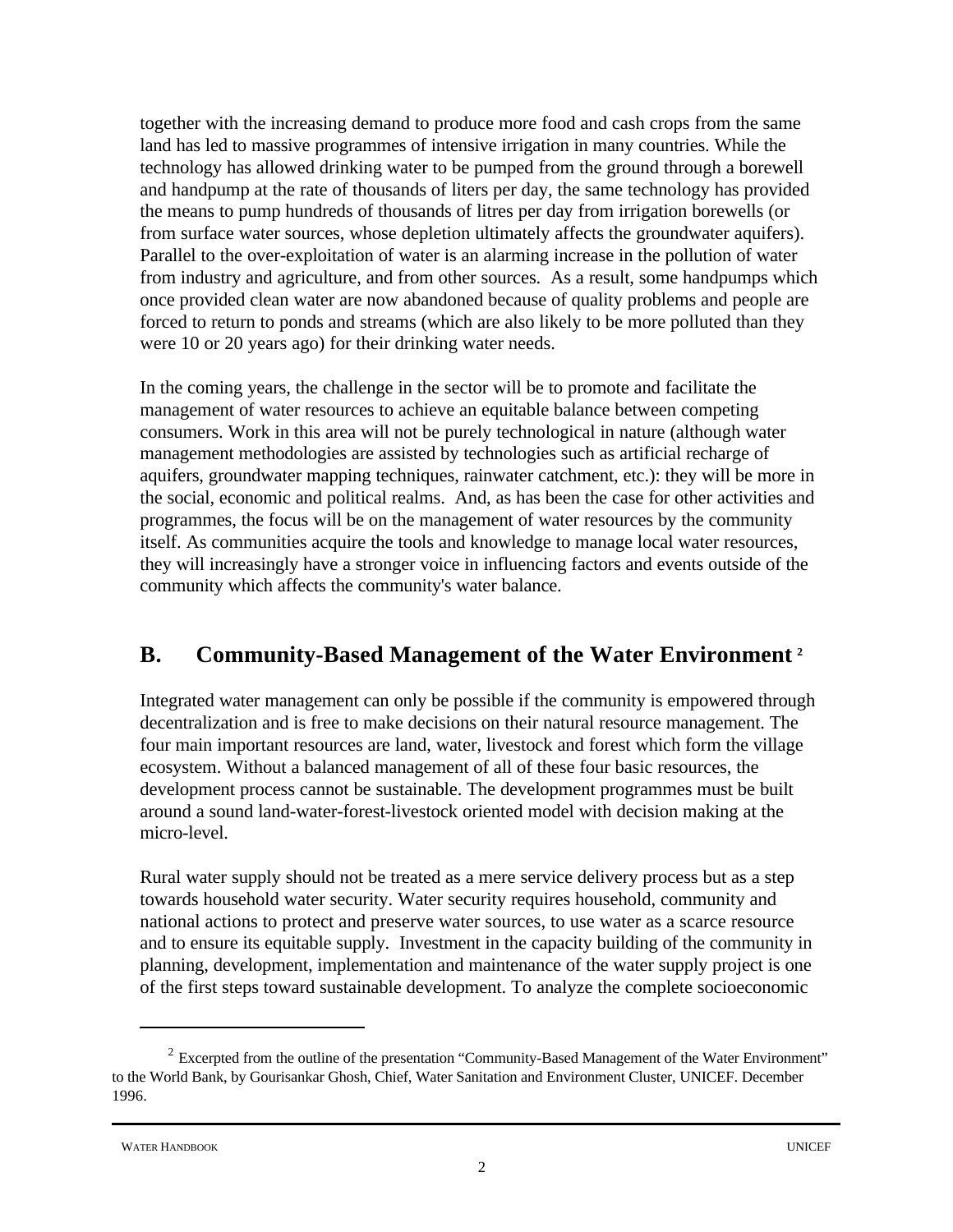impact of a water supply, sanitation and hygiene project, the full impact should be taken into consideration. They include less disease, better education for children (particularly girls), better nutrition for mothers and children, time energy saving for women and secure livelihoods. To achieve maximum impact through water and sanitation interventions in rural communities there is a need for multilevel and intersectoral actions.

The UNICEF conceptual model for water and environmental sanitation (see *UNICEF Strategies in Water and Environmental Sanitation*) identifies the conditions that have a bearing on achieving the desired outcome at three levels---structural, underlying and immediate. The structural conditions relate to natural, human and economic resources. In order to influence underlying conditions, it is necessary to have social and gender equity in the availability, access and control of these potential resources. The resources need to be organized to cultivate an empowering environment by promoting and supporting selfmotivation, building skills, communicating knowledge and aligning social service systems.

The only way the goal of sustainable development can be achieved especially in fragile ecoregions is through deepening democratic values and participation at the grassroots level. Institutional decentralization along with empowerment will ensure the survival base of the rural economy and will promote growth.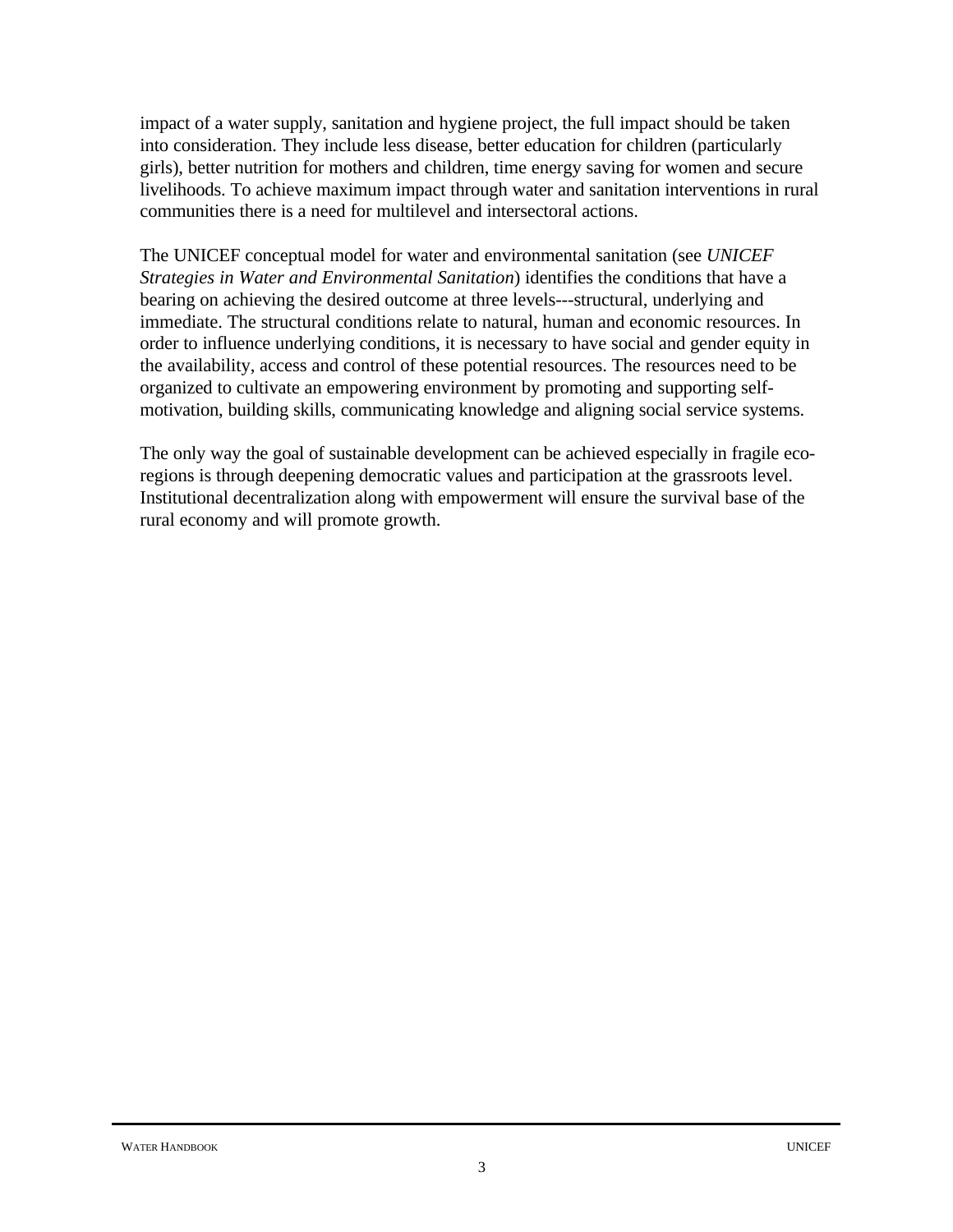#### **Freshwater Management and Attitudinal Change: Emerging Elements of New Thrust with Old Roots**

For centuries water resources have been managed by communities themselves and they have sustained those living on it. What is now different is that there is increasing pressure on these resources as a result of advances in technologies for their rapid and widespread exploitation, population growth, pollution, and emphasis on increasing consumption rather than conservation. In many parts of India, it was seen that in the absence of these new factors, there was a natural ecological balance that seemed to prevail. However, with the introduction of unregulated technology and market forces in the productive sectors, this balance has come under strain. In the past, many communities had found ways and means of storing and conserving water through catchment protection, small check dams, and growing the types of crops that they could with the available supply of freshwater resources from surface sources.

There are clearly many lessons to be learned from the old paradigm on sustainable utilization of freshwater resources. While most communities are well aware of the possibilities and constraints that they face, what is far less within their control is those imposed from outside and other levels. In the design of strategies and actions within the new paradigm which has old roots, it will be necessary to learn lessons at the micro level which will be specific to particular eco-regions. It is from these lessons that there can be policy formulation and integration at higher levels and across sectors. Thus for example, some of the lessons that are emerging through a focus on freshwater issues in India in the case studies being sponsored by UNICEF and WWF relate to:

- < technology choices and support to technology development promotion of catchment protection, bunds, small check dams, storage reservoirs, rainwater harvesting - in addition to borewells;
- community awareness of its freshwater resource potential and sustainable rates of extraction;
- < community mechanisms, including building institutions and capacities at the local level to manage freshwater resources;
- < advocacy and actions at higher levels to influence policy making towards sustainable management of water resources at the community level;
- financing of actions needed at the community level;
- < actions and market signals for regulating and 'pricing' water resources for sustainability;
- linkages between agricultural prices, price of water and rates of extraction;
- < mitigating the impact of fertilizers and pesticides on the soil and use of more environmentally products;
- more efficient utilization of water for irrigation;
- < pricing water for irrigation, manufacturing and drinking and designing and using appropriate mechanisms for this purpose;
- < defining legal and property rights and issues on ground water and riparian rights for surface water;
- < defining and enforcing standards for waste water discharge by manufacturing processes and charging and recovering costs of treatment.

From: *Towards Sustainable Financing of Water Supply and Sanitation Through Community Based Management of the Water Environment*, A. Nigam, UNICEF, 1996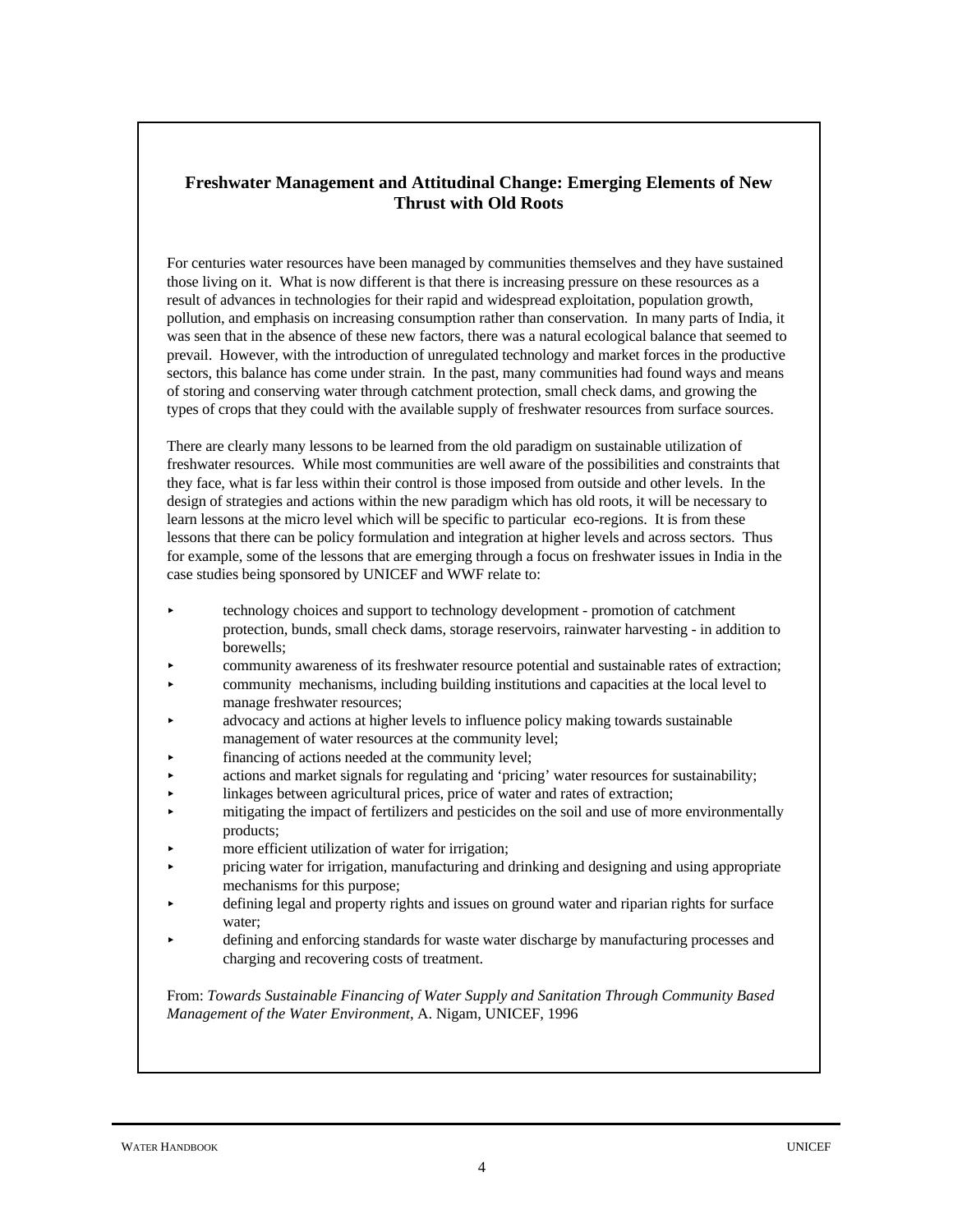## **C. Water and Health**

Historically, the principal justification for water supply projects has been to improve health, and the link between water and health has long been understood. In the 1960s and 1970s, most water supply projects focussed on the improvement of water quality which, in itself, was expected to eliminate many of the developing world's most prevalent and debilitating diseases, as illustrated in the table below.

| <b>Estimated Potential Reduction of Water-related Diseases</b><br>in East Africa |                                                                                      |  |  |  |
|----------------------------------------------------------------------------------|--------------------------------------------------------------------------------------|--|--|--|
| <b>Diagnosis</b>                                                                 | <b>Percent Reduction</b><br><b>Expected if Water</b><br><b>Supply were Excellent</b> |  |  |  |
| Guinea Worm                                                                      | 100                                                                                  |  |  |  |
| Typhoid                                                                          | 80                                                                                   |  |  |  |
| Schistosomiasis                                                                  | 80                                                                                   |  |  |  |
| <b>Trypanosomiasis</b>                                                           | 80                                                                                   |  |  |  |
| Trachoma                                                                         | 60                                                                                   |  |  |  |
| Dysentery                                                                        | 50                                                                                   |  |  |  |
| Diarrhoea of the Newborn                                                         | 50                                                                                   |  |  |  |

**Water and Health: the View from 1966**

From: "Bulletin of the World Health Organization" , Vol. 63, No. 4, September 1985

While there were some successes registered with this approach, experience began to suggest that the implementation of purely technical measures to improve the quality of water did not go nearly far enough, that, for example, a safe source of water will not *automatically* ensure that there will be a 50 percent reduction in diarrhoea (which is among the biggest killers of children worldwide).

Near the beginning of the International Drinking Water Supply and Sanitation Decade (IDWSSD), more emphasis began to be placed on the different disease transmission mechanisms and their interruption (see table below). In addition, studies started to suggest that increasing the quantity of water available for domestic and personal hygiene was at least as important - or more important - than improving the quality of water. And the quantity of water used by consumers is directly related to the distance to the water source, thus reinforcing the need to have water points as close as possible to households.

The importance of sanitation was also now recognized. In practice, however, the majority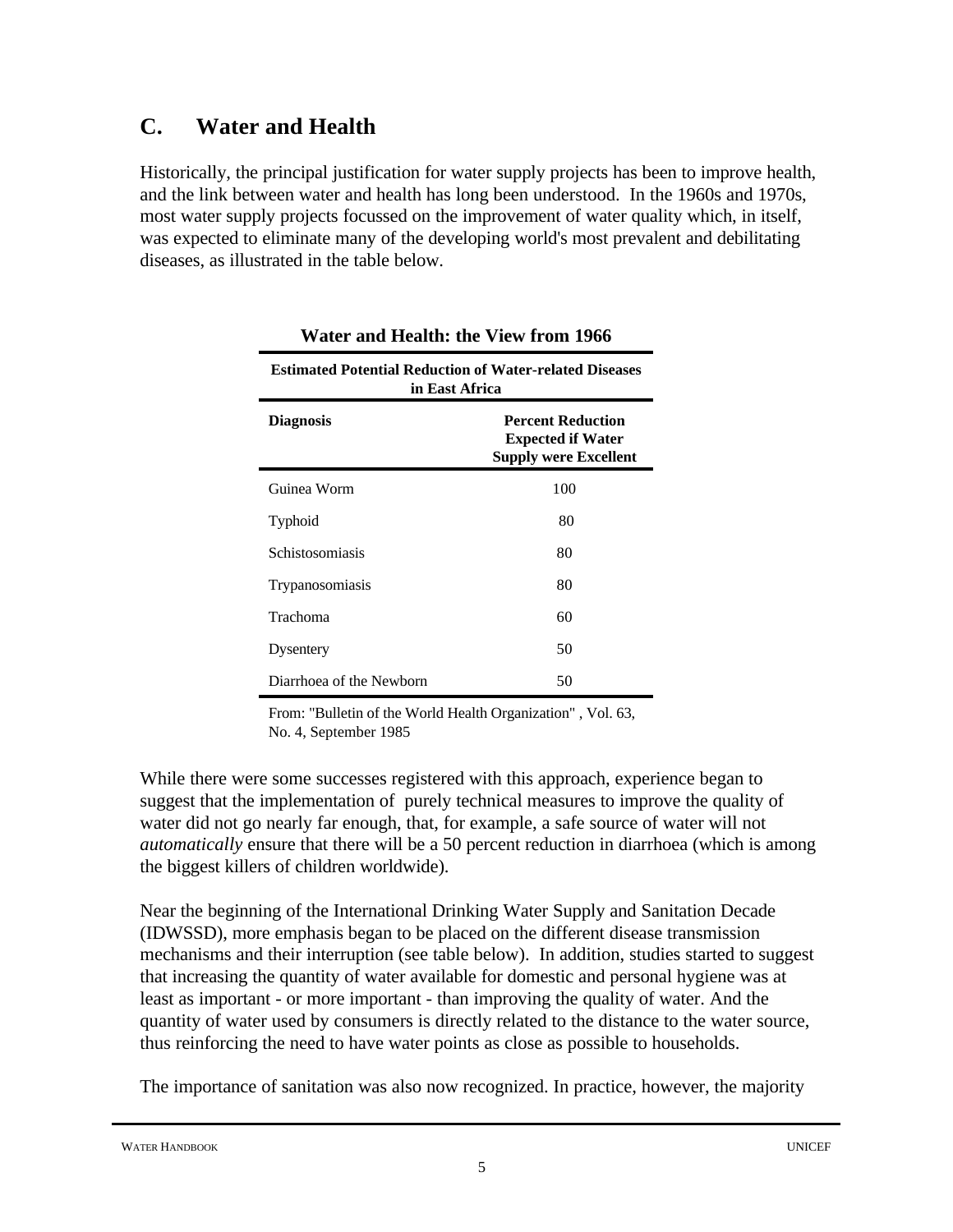of resources continued to be channeled towards water supply alone.

| Discase Transmission incenditisms       |                                                                                      |                                                                                                                                                                                                             |  |  |  |
|-----------------------------------------|--------------------------------------------------------------------------------------|-------------------------------------------------------------------------------------------------------------------------------------------------------------------------------------------------------------|--|--|--|
| <b>Transmission</b><br><b>Mechanism</b> | Diseases (examples)                                                                  | <b>Preventative Strategy</b>                                                                                                                                                                                |  |  |  |
| Water-borne                             | Diarrhoea, Cholera, Typhoid                                                          | - improve water quality<br>- prevent casual use of other unimproved sources                                                                                                                                 |  |  |  |
| Water-washed                            | Roundworm (Ascariasis),<br>Trachoma, Typhus                                          | - improve water quantity<br>- improve water accessibility<br>- improve hygiene                                                                                                                              |  |  |  |
| Water-based                             | Bilharzia (Schistosomiasis),<br>Guinea worm (Dracunculiasis)                         | - decrease need for water contact<br>- control snail populations<br>- improve quality                                                                                                                       |  |  |  |
| Water-related<br><b>Insect Vector</b>   | Malaria,<br>River Blindness (Onchocerciasis),<br>Sleeping Sickness (Trypanosomiasis) | - improve surface water management<br>- destroy breeding sites of insects<br>- decrease need to visit breeding sites<br>- remove need for water storage in the home or<br>improve design of storage vessels |  |  |  |

**Disease Transmission Mechanisms**

From: *Evaluation for Village Water Supply Planning*, Cairncross et al., 1981

As the IDWSSD progressed, further studies suggested that water supply, even when combined with sanitation, was relatively ineffective as a health improvement measure without a well-integrated hygiene education programme.

Still, however, most projects continued to emphasize water supply alone with sanitation and hygiene education as relatively minor and under-funded components. The main reason for this was that most sector professionals were engineers and hydrogeologists with little experience that could be applied to the design and implementation of meaningful sanitation and hygiene education programmes. In addition, health impact studies yielded few definitive conclusions that could "prove" in quantitative terms the relative importance of water, sanitation and hygiene education. Even to date, comprehensive and conclusive health impact studies of water, sanitation and hygiene education have proven to be notoriously difficult to design and interpret, and expensive to implement.

In the 1990s, experience from many projects, and the cumulative results from an increased number of health impact studies (taken together to compensate, partially, for the inconclusiveness of most individual studies), have led to a consensus among most sector professionals that:

- isolated water supply interventions are not effective in the prevention of disease;
- sanitation alone has a larger impact on health than does water alone;
- hygiene education, together with sanitation, has more of an impact on the reduction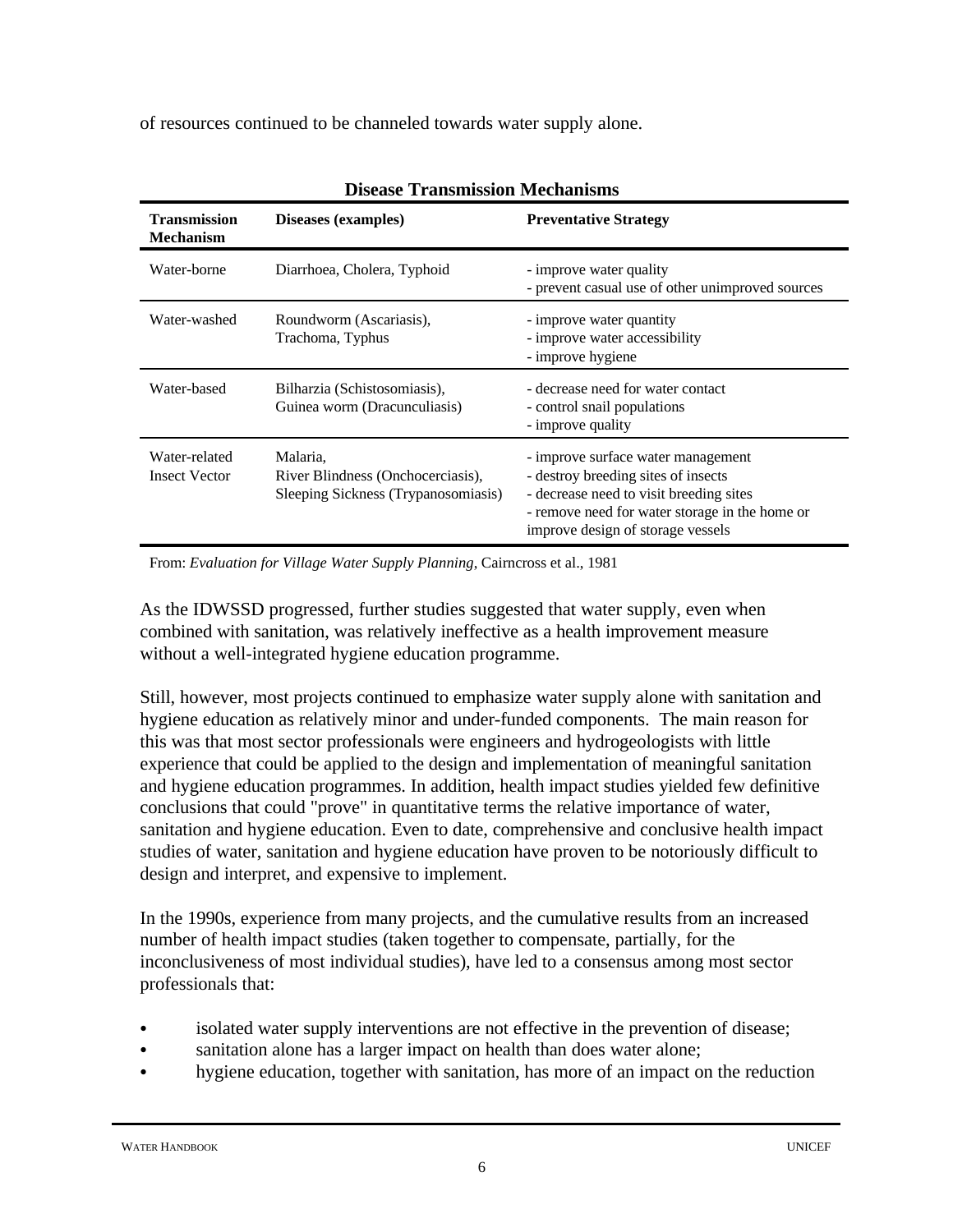of diarrhoea than does water (because many of the causes of diarrhoea are not water-borne);

• improvements in the quality and quantity of water in communities continues to be important for public health, if implemented together with effective sanitation and hygiene education programmes.

As a consequence of this thinking, sanitation and hygiene education are now becoming at least as important as water supply in UNICEF-assisted programmes, and resources are being allocated (and appropriately qualified professionals posted) accordingly. Water continues to be important in public health programmes as a component of integrated WES programmes, and as a necessary precondition to all hygiene education programmes (which are impossible without water) and most sanitation programmes (especially in societies where water is culturally necessary for excreta disposal).

| Potential Relation between Water and Sanitation Interventions and Morbidity from<br><b>Selected Diseases</b> |                               |                                  |                                  |                              |  |  |
|--------------------------------------------------------------------------------------------------------------|-------------------------------|----------------------------------|----------------------------------|------------------------------|--|--|
|                                                                                                              | Intervention                  |                                  |                                  |                              |  |  |
|                                                                                                              | Improved<br>Drinking<br>Water | Water for<br>Domestic<br>Hygiene | Water for<br>Personal<br>Hygiene | Human<br>Excreta<br>Disposal |  |  |
| Ascariasis                                                                                                   | $+$                           | $++$                             |                                  | $++$                         |  |  |
| Diarrhoeal Diseases                                                                                          | $+$                           | $++$                             | $++$                             | $++$                         |  |  |
| Dracunculiasis                                                                                               | $++$                          |                                  |                                  |                              |  |  |
| <b>Hookworm Infections</b>                                                                                   |                               |                                  |                                  | $++$                         |  |  |
| Schistosomiasis                                                                                              |                               | $++$                             | $++$                             | $++$                         |  |  |
| Trachoma                                                                                                     |                               | $^{+}$                           | $++$                             |                              |  |  |

From: UNICEF, Planning for Health and Socio-Economic Benefits from Water and Environmental Sanitation Programmes Workshop, 1993, presentation by S. Esrey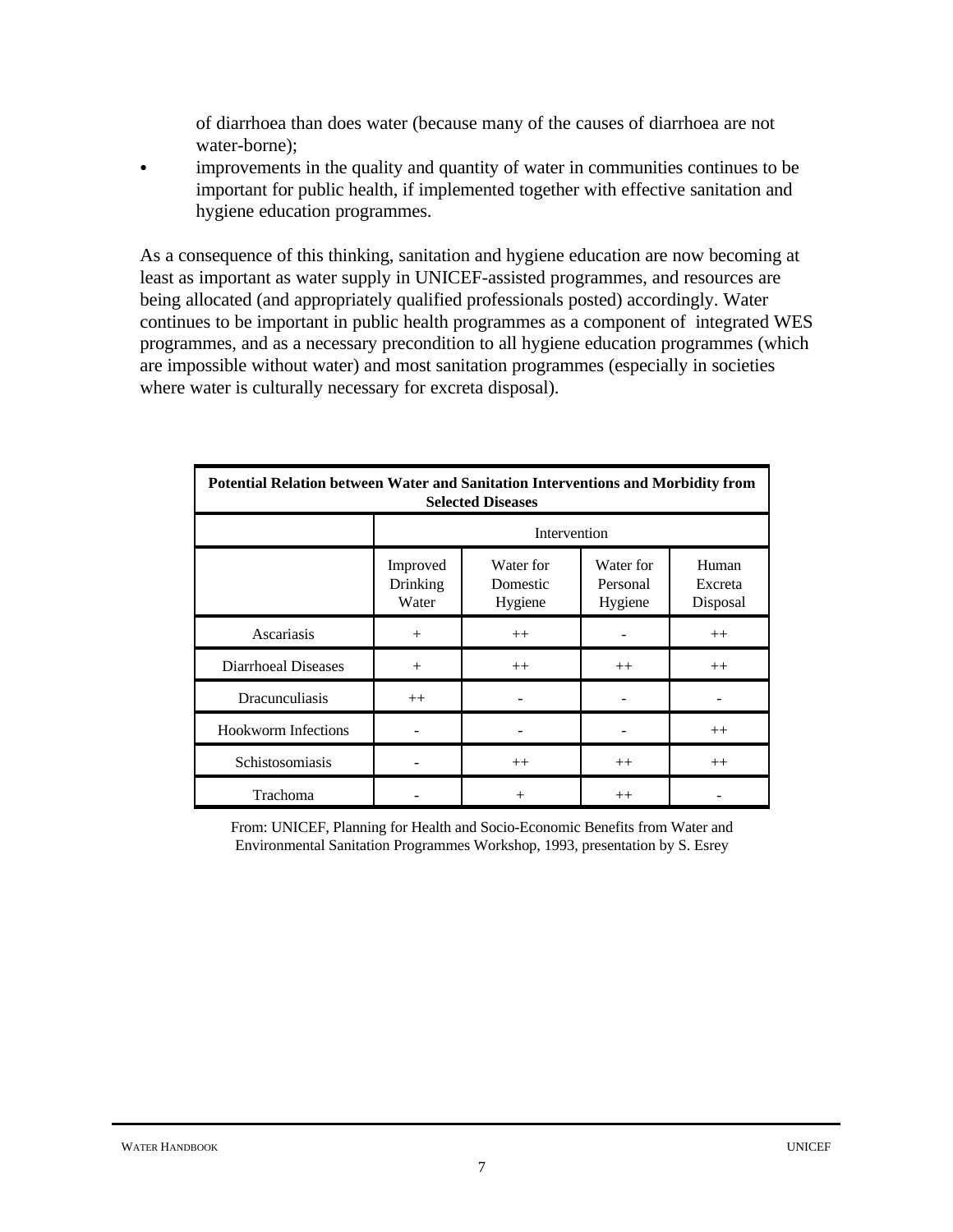#### **Guinea Worm Disease**

Guinea Worm disease (Dracunculiasis), unlike all other diseases mentioned in this chapter, can be prevented exclusively through water interventions. The disease is transmitted by drinking water that contains a small crustacean infected by a parasitic worm. Thus, the principal means of prevention is through ensuring access to safe sources and by motivating people to use the safe sources exclusively.

Significant progress has been made in the eradication of the disease since the 1980s. In several countries (e.g. Pakistan, Kenya, Yemen) the number of cases have been reduced to zero through the concentrated efforts of governments, multilateral agencies (including UNICEF) and other agencies and institutions. All remaining endemic countries are in Africa, and the majority of cases in Sudan.



(Source: CDC, Guinea Worm Wrap-Up No. 89, April 19, 1999)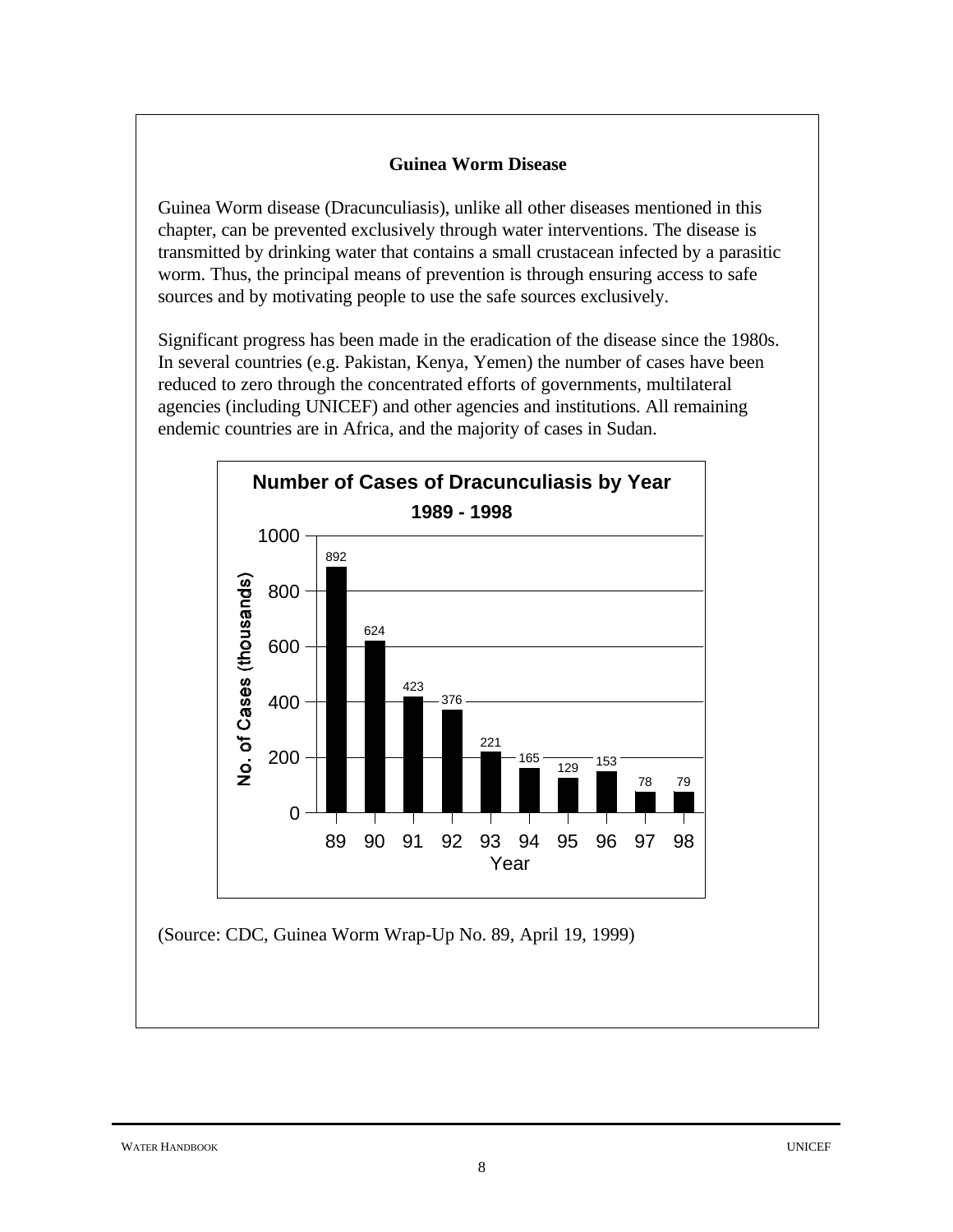#### **D. Other Benefits from Improved Water Availability**

There are a number of potential benefits to improved access to water supply, in addition to the reduction of disease. The reasons that many communities give for placing a high priority on improved water supply usually relate to benefits other than health. These benefits are of particular importance to women. A closer, cleaner source of water can produce immediate and far-reaching improvements on women's lives.

#### *Convenience*

Most people, when identifying improved access to water as a priority, are thinking of convenience. Everybody wants water as close as possible to their home, simply because it is more convenient. As such, convenience is as important a consideration as health benefits. In some societies and situations, convenience is also related to the security of women: water closer to home can minimize the chances of abduction or assault.

#### *Time Saved*

Women and girls can spend many hours a day collecting water from distant sources and thus the time saved by having a safe water source closer to the household can be very significant. The time saved is used for much needed leisure or, possibly (but not necessarily) activities relating to improved child care, or economic production. Less time spent fetching water is one less possible excuse for not allowing girls to attend school, or in some extreme cases, even to marry.

#### *Energy Saved*

Studies have shown that women who walk long distances to collect water can burn as much as 600 calories of energy or more per day, which may be one third of their nutritional intake. Closer sources of water can thus improve the nutritional status of women and children (and hence health and wellbeing).

#### **40 Billion Hours Lost Each Year in Africa**

Estimates indicate that some three hours per household per day are being lost to water hauling by those rural households in Africa which do not have access to a minimum level of service such as a hand-dug well or a handpump-equipped borehole. Some 258 million people lack access to improved water in rural areas of Africa today; these people comprise about 37 million households. At three hours per day, 365 days a year: 40,515 million (40 billion) hours are lost annually to this necessary but unproductive chore, largely undertaken by women and girls. This time could otherwise be used for activities such as child care, education and agricultural production.

(Adapted from UNICEF*, WATERfront*, Issue 2)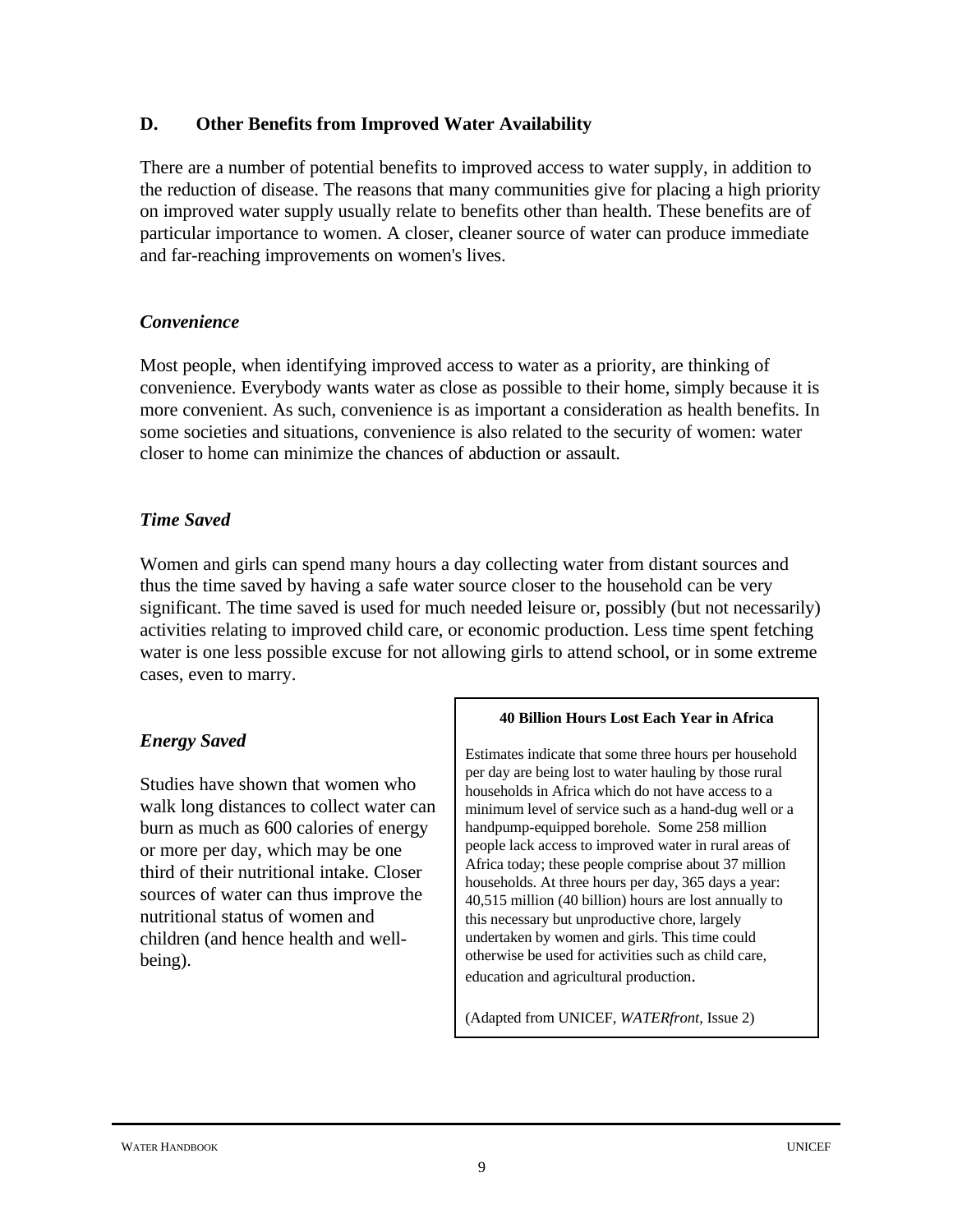#### *Money Saved*

In many communities, especially in poor urban areas, households continue to have to buy water from vendors, often at exorbitant rates. Such direct financial costs can absorb up to 30 percent of total household cash income. Measures that improve the availability of water reduce its cost and are therefore of direct benefit to families, and particularly to women, who are often responsible for finding the funds to pay for water.

#### *Prevention of Injury*

When girls are forced to carry heavy loads of water over large distances, there is a danger of lasting spinal column and pelvis injury and deformations. Closer water sources minimize this.

#### *Agricultural Use*

When water supplies are inadequate for domestic use, they are often also lacking for irrigation, food processing and the rearing of livestock. It has been found that some of the increased quantities of water made available through water supply improvement schemes are in fact used for such "other" purposes, to which the community attach high priority.

#### *As an "Entry Point"*

Water supply is often a high priority for communities. In addition, water supply improvements are very tangible and, when well organized, may represent the first occasion when a community has been truly mobilized to cooperative action. In such cases, the programme sets a valuable precedent and can indeed serve as a "leading edge" for further community-based social and economic development. A well-prepared water programme provides experience in the key elements of community participation: community discussion and decision making, participation in planning, contribution of labour and local resources for construction, arrangements for protecting the installation from pollution, and community responsibility for maintenance. In Zambia, initial UNICEF involvement in a drought relief programme led to the more comprehensive and highly successful WASHE programme that now includes hygiene, sanitation and environment components, and has become the standard with government and other donor partners.

It should be noted that water is not always the highest priority for communities, and thus it can not always be used as an entry point. In such cases, another programme intervention (like a community health post), may be more appropriate and effective as the lead programme.

WATER HANDBOOK UNICEF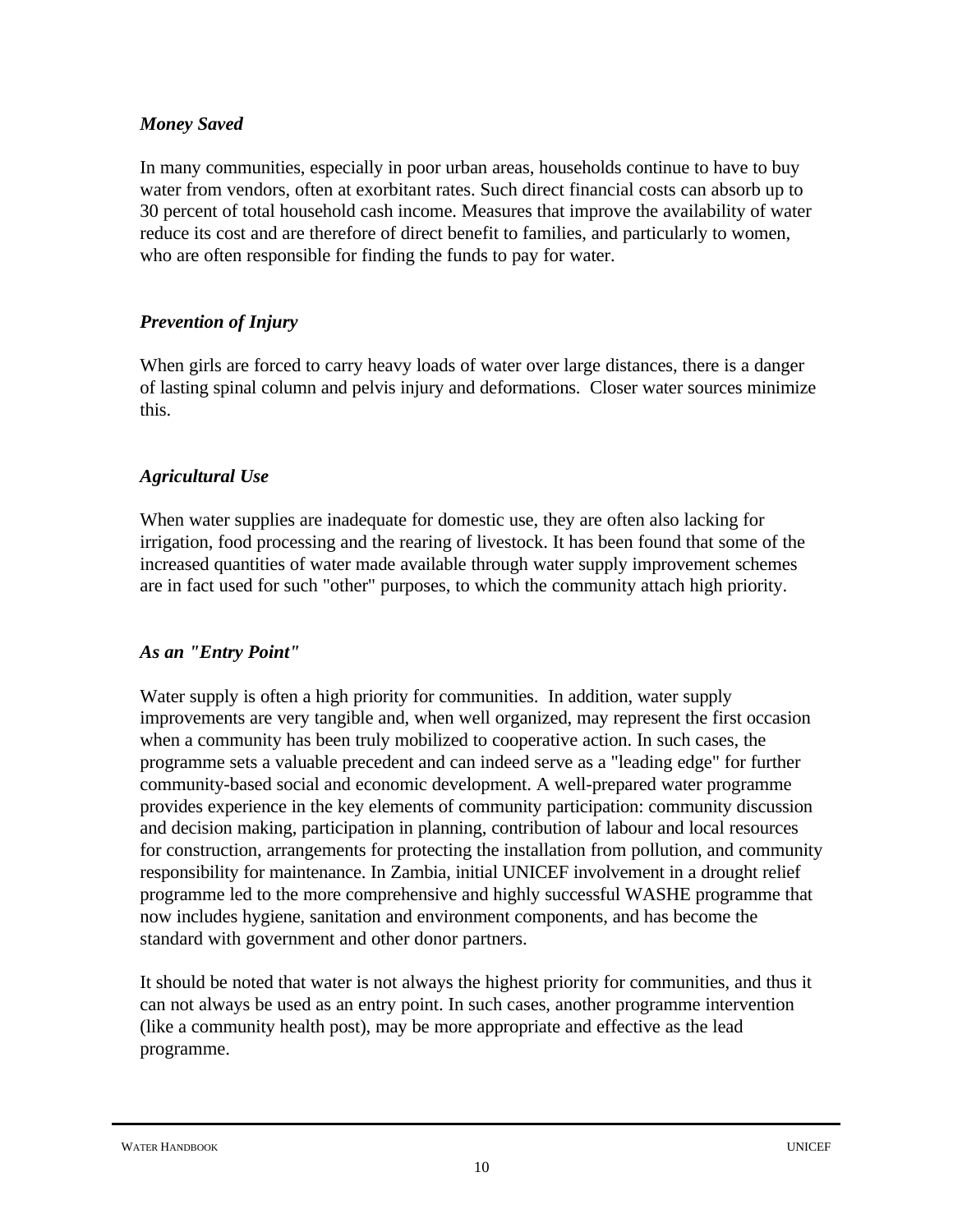#### **E. Reaching the Unreached**

During the IDWSSD, approximately 1.2 billion people gained access to improved water supply. While this was a tremendous achievement, in 1990 one third of the developing



Source: WHO End of Decade Review; UNICEF/WHO Joint Monitoring Programme; *Implementing the 20/20 Initiative* (UNDP, UNESCO, UNICEF, WHO, WB)

world's population - 1.3 billion people - still did not have access to a safe water source.

According to data from both the WHO/UNICEF Joint Monitoring Programme and UNICEF MICS (multi indicator cluster surveys), by mid-decade the coverage rate had risen above 70%**.** While this represents a significant increase in coverage since 1990, much work remains to be done if the goal of safe water for all is to be reached. While achieving universal coverage is a significant challenge, an even greater challenge is sustaining the gains made to date through community maintenance of water systems and community management of freshwater resources.

Although nominal coverage in urban areas is better than in rural areas (as shown in the figure), due to the difficulties of collecting de-segregated data that distinguishes between poor urban areas and richer urban areas such data does not illustrate the whole picture.In fact, as cities grow, increasingly "the unreached" are living in slums and peri-urban areas.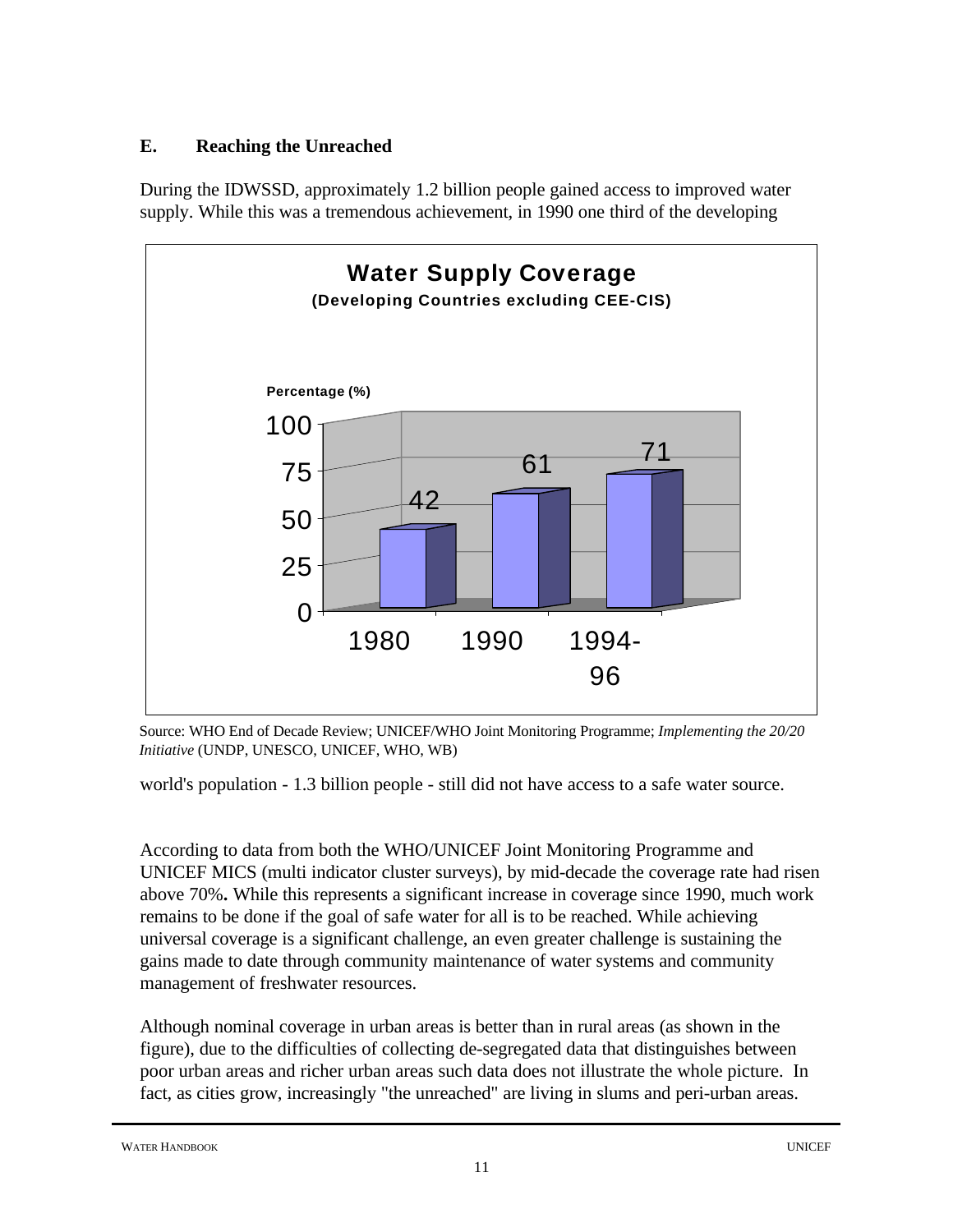This accelerating trend will challenge UNICEF country programmes to give increasing attention to ways of meeting the water supply needs in these areas. In some countries (notably in Latin America - see the example below and elsewhere in this handbook), UNICEF already has gained a wealth of experience in urban water projects which can be applied successfully by other country programmes. Country programmes can also draw on their own experiences in rural areas - many methodologies and technologies successfully used in rural areas (like community based handpump maintenance programmes for example) can be modified and applied in urban areas as well.



#### **Water Supply Coverage Rural and urban: 1994-1996**

Sources: UNICEF/WHO Joint Monitoring Programe; and UNICEF MICS

#### **Urban Water Supply: the Guatemala Experience**

Due to the war in the countryside and other factors, the slum population of Guatemala City has grown in recent years to one million people, a number which was overwhelming the city's municipal services. A very small proportion of dwellings have house connections and there are few public standpipes - many people are forced to purchase water from private traders at a cost of over 25 times that of the water supplied through the municipal network. With a programme initiated by the Inter-institutional Commission for Marginal Urban Areas (COINAP) and assisted by UNICEF, a community cooperative in the slum of El Mezquital succeeded in providing water to over 2,000 families through the construction of a local water system. Funds collected from the beneficiaries will be used to operate, maintain and expand the system, or for other community projects. There are three keys to this successful model: commitment to the methodology of community participation; coordination among a variety of governmental and non-governmental institutions with experience in the relevant techniques and skills; and the presence of a community organization willing to collaborate in improving their own local conditions.

From: *Improving Water and Sanitation through Urban Basic Services Programme in Guatemala: A Case Study*, UNICEF WATERfront, Issue 7 (May 1995)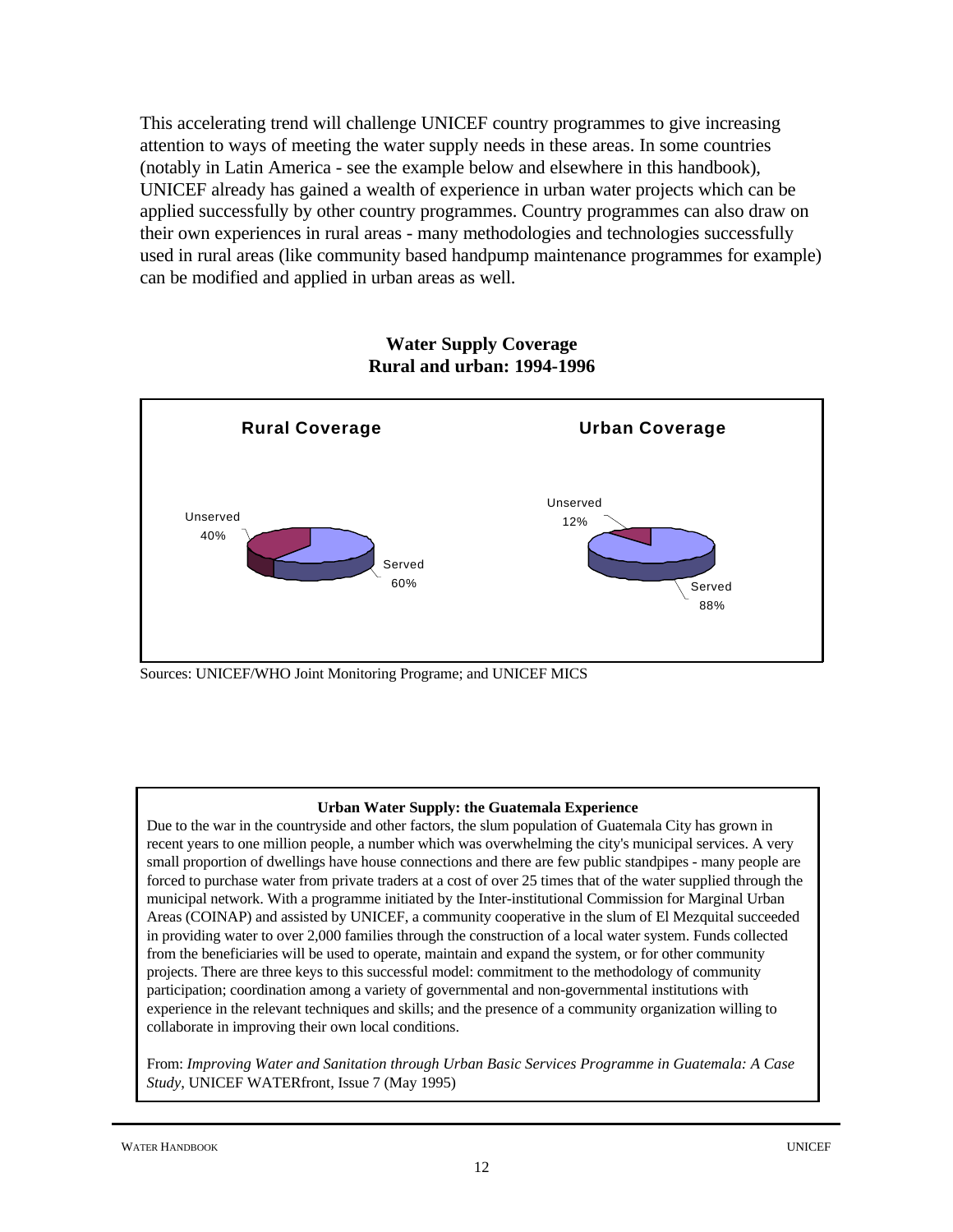## **F. Summary Points**

- *Ç due to over-pumping and increased pollution, the protection and management of freshwater resources is rapidly becoming the overall sectoral priority*
- *Ç freshwater management will be most effective if carried out by communities*
- *water interventions are an important component of public health programmes but only if integrated with hygiene education and sanitation interventions*
- *water interventions are justifiable solely on the basis of convenience, but additional benefits can also result*
- *Ç approximately 25% of the developing world's population still do not have access to a safe source of water*
- there is an accelerating trend of growing unreached populations in slums and peri*urban areas*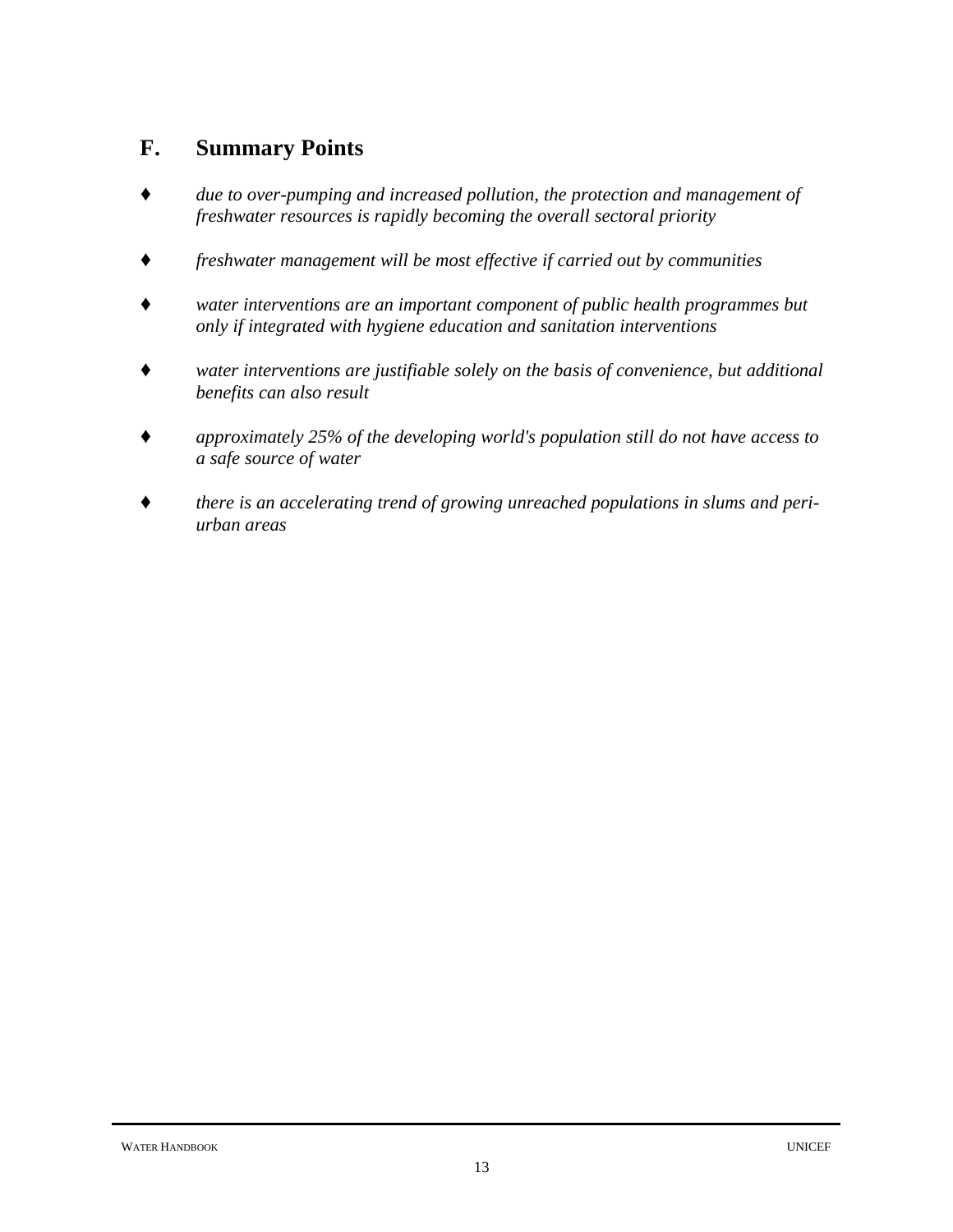## **2. Community Participation and Management**

### **A. Community Participation** <sup>3</sup>

Community participation arose as a concept in the mid-1960s. It was not adopted by the IDWSSD until the mid-eighties after it became apparent that governments and donors could no longer afford totally centralised operation and maintenance systems for water and sanitation. Planners began to realize that in order to share the responsibilities for maintenance, beneficiaries or users would have to be involved in some way in the on-going maintenance of their own community systems.

It is now realized that if communities are expected to take responsibility for maintenance, they must also be involved in planning and implementation of projects from the initial stages. They must develop a sense of "ownership" and understand that maintenance is essential, and is a community responsibility.

Communities should be perceived as informed consumers, clients and managers, capable of making choices as to the type of services they have the capacity to provide rather than passive receivers. Communities must also acquire management and organisation skills with leadership capable of defining tasks and managing facilities. It should be recognized that many communities may already have considerable management and organizational skills.

Central agencies responsible for water and sanitation must change from "benefactors" who make all the decisions to "facilitators" who enable communities to make their own decisions. Agencies must learn to be responsive to consumer-client demands.

Self-help activities in the construction phase are often ambiguous, calling for analysis on a case-by-case basis. Some projects mention voluntary labour and contributions in cash or kind as a cost saving element. This approach can increase local pride and commitment, offer training possibilities and stimulate proper use and maintenance. However some managers maintain that private contractors are more efficient as they avoid delay, increased costs, over-burdening the community and poor construction leading to frequent breakdowns. There is also a temptation for governments to expect too much from poor communities. Self-help should not be used as an excuse to avoid giving poor communities a fairer share of tax revenues.

 $3$  This whole section adapted from Sessions 10 to 13 of the WES Training Package, 1992, WES Section, New York

WATER HANDBOOK UNICEF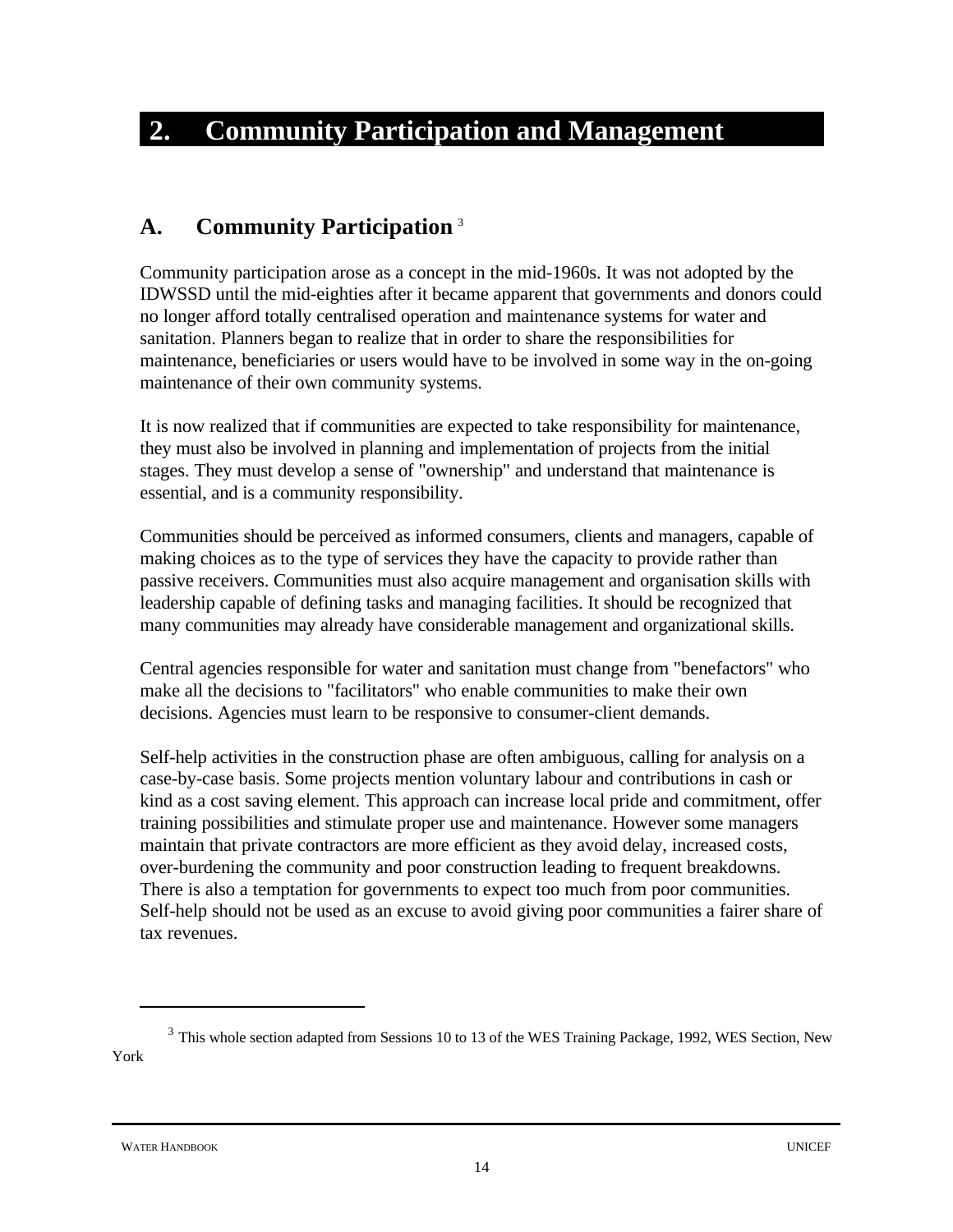A classification of different types of community participation, developed in  $1981<sup>4</sup>$ , is listed below:

- 1. consultation
- 2. a financial contribution by the community
- 3. self-help projects by groups of beneficiaries
- 4. self-help projects involving the whole community
- 5. community specialised workers
- 6. mass action
- 7. collective commitment to behaviour change
- 8. endogenous development
- 9. autonomous community projects
- 10. approaches to self-sufficiency

A discussion follows describing issues associated with each classification.

#### *Consultation*

Consultation is a basic means of giving communities some voice, of involving them in decision-making. Its main rationale is to ensure that projects or programmes introduced by outside agencies are adapted to meet community needs as well as to avoid difficulties in implementation. Consultation may involve:

- ! consultation with community representatives or leaders only. Such consultation does not amount to real community participation unless the decisions formally made by representatives or leaders are the result of wide consultation and consensus within the community, and unless the community is involved in decision-making on significant aspects of the project.
- ! consultation with all sections of the community. This involves ascertaining the view of those sections of the community which may normally be excluded form decision-making (women, certain ethnic minorities or low caste groups, the poorer sections), whose interest may not be genuinely represented in the existing processes of decision-making in the community. The rationale is to ensure that projects meet their needs also. This is not always easy, and there are differing views on how important broad involvement is.

#### *A Financial Contribution by the Community*

Whyte, A. Guidelines for Planning Community Participation Activities in Water Supply and Sanitation <sup>4</sup> Projects, WHO, Geneva. Offset Publication No. 96. 1986.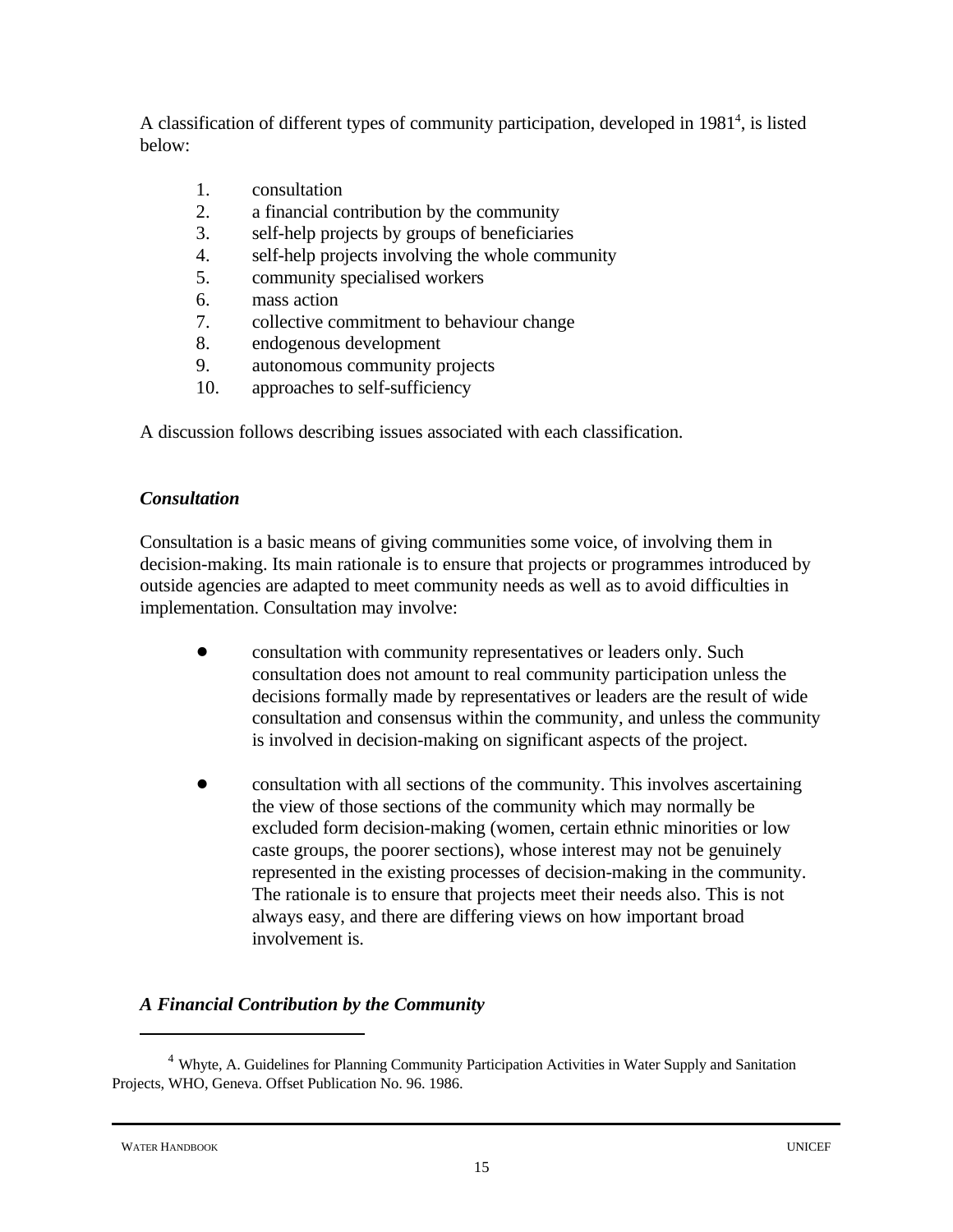Cash collection made by and within the community, generally prior to or at the time of implementation of a project, usually as a contribution to capital construction. Excluded, as not really constituting community participation, are cases which amount to a payment by individual families for service, even when it is an advance payment.

#### *Self-help Projects by Groups of Beneficiaries*

In these projects a specific group of local inhabitants contribute their labour (and perhaps other inputs) to its implementation, while there is also the assistance of an external agency. Those who contribute will be recompensed by reduced fees for the services they receive while non-members pay more.

#### *Self-help Projects Involving the Whole Community*

Projects in which every family in the community is expected to make a contribution (usually in labour), while there is also an input from an external agency. Food-for-work projects may be included here, though the element of community participation may be considered slight if it consists only of labour which is paid in cash or kind.

#### *Community Specialised Workers*

The training and appointment of one or a few community members on a voluntary basis to perform specialised tasks (e.g. as community health worker, or operator of a community water supply system). Training and technical supervision are carried out by an external agency but some form of community authority is usually also exercised over specialised workers.

#### *Mass Action*

Collective work in the absence of a major input from an external agency. Often such actions are directed at environmental improvements (e.g. to drain waste water).

#### *Collective Commitment to Behaviour Change*

Cases where a community makes a collective decision to change customs or personal habits and collective social pressure is exercised for the realization of such changes. Examples range from penning of domestic animals to construction and use of latrines, or to the reduction of excessive expenditures in connection with weddings, funerals, etc. While changes of behaviour may occur in other ways, community participation is involved when an explicit decision is collectively taken.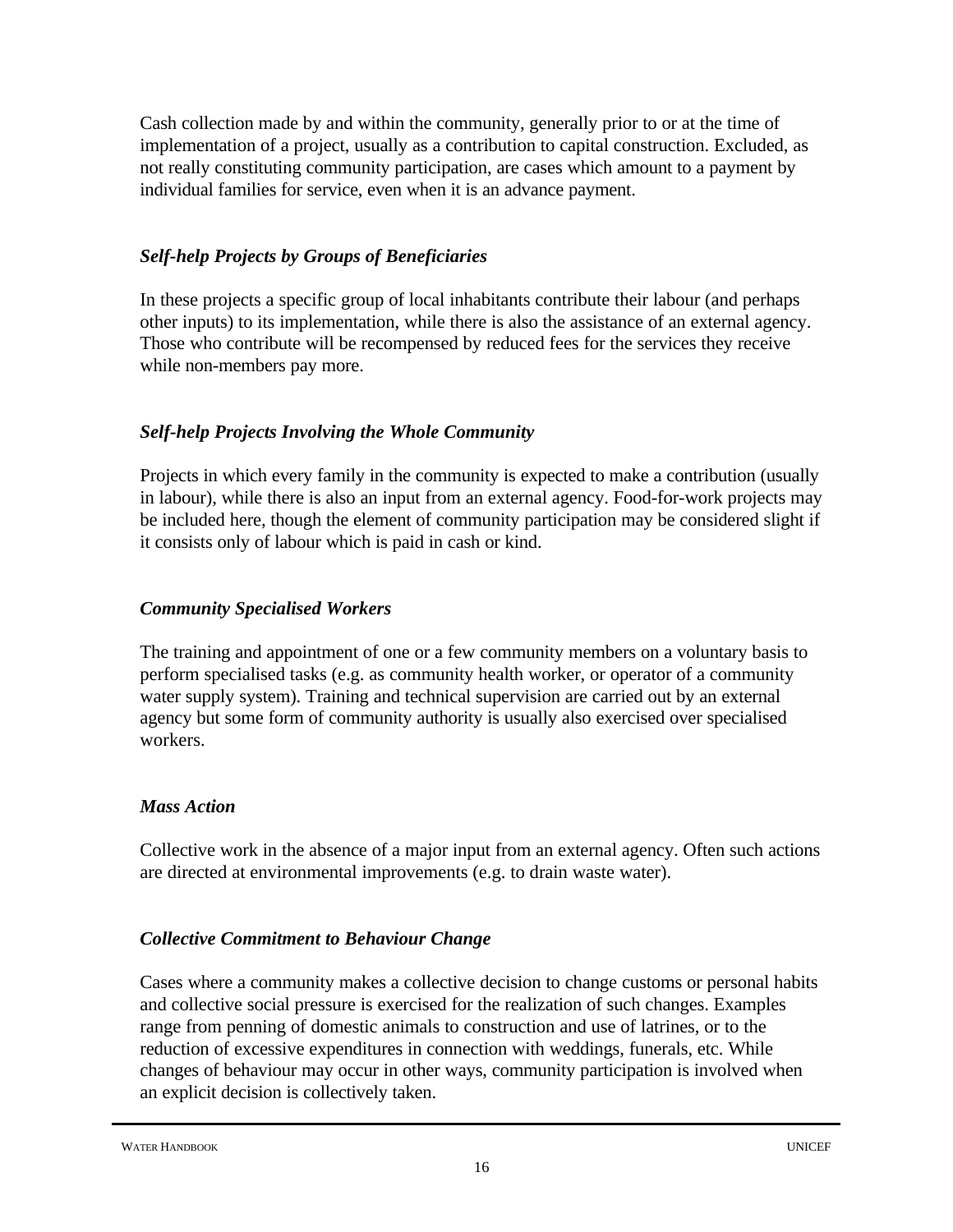#### *Endogenous Development*

Cases in which there is an autonomous generation of ideas and movement for the improvement of living conditions within the community as opposed to stimulation by outside agents. The community may, however, have recourse to external agencies to help with implementation, or indeed press for such help. On the other hand, where this is simply pressure for services to be provided, it hardly qualifies for the term "community participation," though in a wider sense this is an example of political participation.

#### *Autonomous Community Projects*

Projects where an external resources are paid for by the community with funds raised internally, including the hiring of outside expertise or professional staff. Such projects are therefore under community control.

#### *Approaches to Self-Sufficiency*

Projects in which the objective is to satisfy local needs as far as possible by using local materials and manpower directly, not by purchasing good and services from outside. "Selfreliance" is also sometimes understood in these terms.

## **B. Improving Community Involvement**

#### *Information Gathering*

In order to plan effectively for community participation, a considerable amount of community information must be gathered by the agency.

Firstly, there is the information about a community which it may be useful to possess before any approach is made to that community in order to ensure it is made in an appropriate way.

Secondly, there is the information which may be required to determine if community conforms to agency selection criteria, or to determine if special subsidies are required.

Thirdly, information is required by supporting agencies in planning and design of the projects. Most of this can be provided by the community during consultation but will need to be supplemented with information gathered by staff in informal contact with community members.

WATER HANDBOOK UNICEF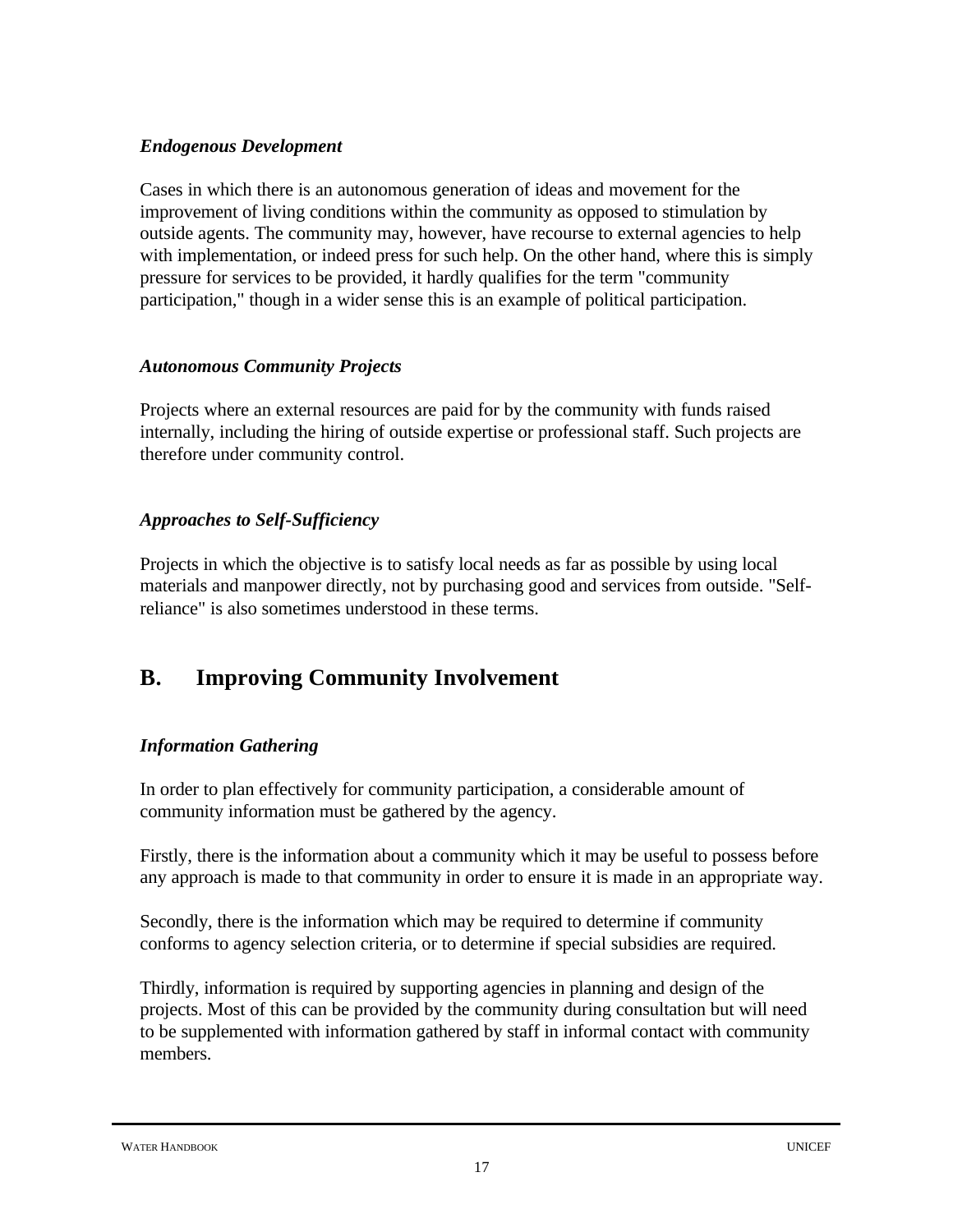#### *Consultation*

Consultation means involving communities to some degree in decision making concerning proposed projects. If a water supply and sanitation project is to achieve its health objectives, facilities must be properly and consistently used and other hygiene-related behaviour must change. Optimal use can be maximized by prior consultation with users concerning their needs, and by devising a projects which meets the needs of the community as far as possible.

Consultation to meet the users needs is an essential form of community participation. It should be present in all water supply and sanitation projects. The dialogue should achieve mutual understanding through a dynamic learning process for all those involved rather than a simple exchange of information and suggestions.

Dialogue between an agency and the community will inevitably have an element of negotiation. It should not be forgotten in the rhetoric of cooperation that communities will generally be interested in obtaining the maximum contribution or subsidy from support agencies. This may well be the main reason influencing a community's preference for one technical solution

#### **Community Management in Slums: The Tegucigalpa Model**

In Tegucigalpa, the capital of Honduras, a special unit (UEBM) was created by the National Water and Sewerage Service (SANAA) specifically to serve the rapidly expanding poor urban communities. With support from UNICEF, UEBM provided safe water to 45,000 people in 25 low-income neighborhoods in less than four years. All of the operation and maintenance costs of the systems are recovered from the beneficiaries as well as some of the capital and future replacement costs through monthly water billing and a special revolving fund. The success of the project has largely been attributed to the fact that UEBM did not act as a service provider, but as a facilitator encouraging community participation and management in its projects.

From: *The Tegucigalpa model: Water and sanitation through community management*, UNICEF WATERfront, Issue 1

over another, or how a community plans to organize and contribute to a project.

Each water agency will have to balance its need for a degree of uniformity in a large-scale programme with the community's need to have a real voice in decision making. One must also consider how water and sanitation projects relate to broader primary health care or developmental activities.

WATER HANDBOOK UNICEF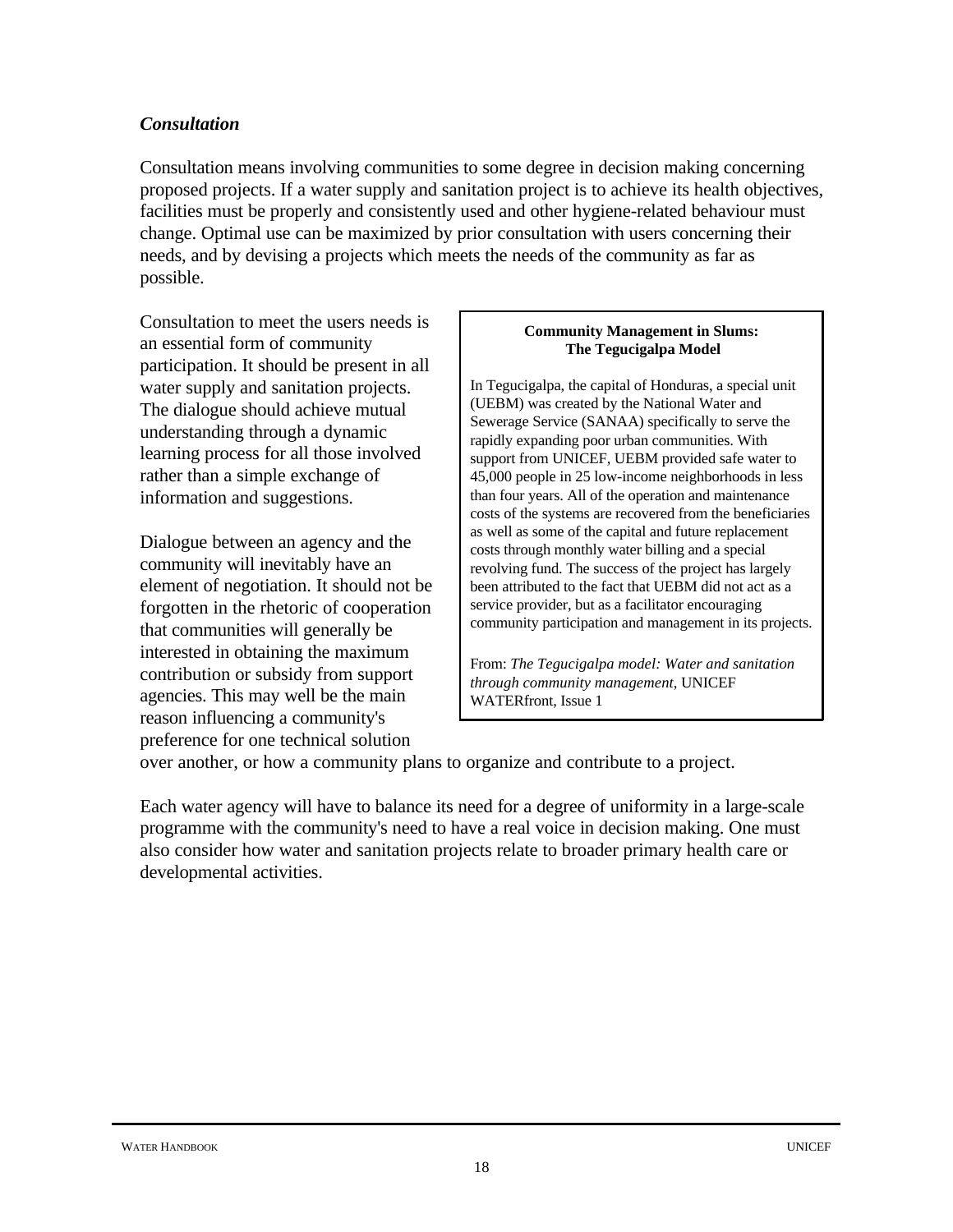#### *Administrative Arrangements*

Community participation techniques require dialogue with community members in which their ideas are treated as valuable contributions. These dialogues are conducted by lowerlevel staff whose own social position may lead them to emphasize superiority of their technical training. The solution may lie in developing a special cadre of promoters/community development staff within a technical agency.

#### *Representative Bodies in the Community*

It is essential to consider which community groups are to be the focus of consultations and will have responsibility for community actions.

*Local authorities:* While some consultation take place with local authorities as a matter of course in the introduction of a new water supply or other facility, in many countries local authorities work at levels considerably removed from that of the ordinary villagers or low-income urban residents. Consultation with local authorities cannot realistically be regarded as community consultation.

*Development committees*: Where they exist and cover an area which coincides with that of the projected water or sanitary improvement, a development committee is the obvious community focus for the project. A committee started for the water/sanitation project may subsequently take on other functions. Development committees are often founded with broad aims including that of health, raising agricultural or other economic production. But it is precisely in the area of communal services such as water and sanitation that they are often found to have their greatest potential.

*"Traditional" bodies*: In some countries, traditional institutions - chiefs, councils of elders - retain considerable authority. It may be expected that initial community approaches will be made through them. In fact, it may be difficult for outsiders to penetrate beyond the appearance of full harmony and unanimity presented by the community's formal spokesmen. Yet, again, there may be undercurrents of dissent within the community.

## **C. From Community Involvement to Community Management**

In light of the Decade's experiences, terminology is needed which addresses communities as not mere users or beneficiaries. Some now favour employing the word "clients". However, even that term, rooted in the Latin word *clinare ...* to lean upon, can be misleading. Dictionary definitions of "client" include: (1) person under protection of authority; (2) person who engages a professional; (3) person served by or utilizing service of social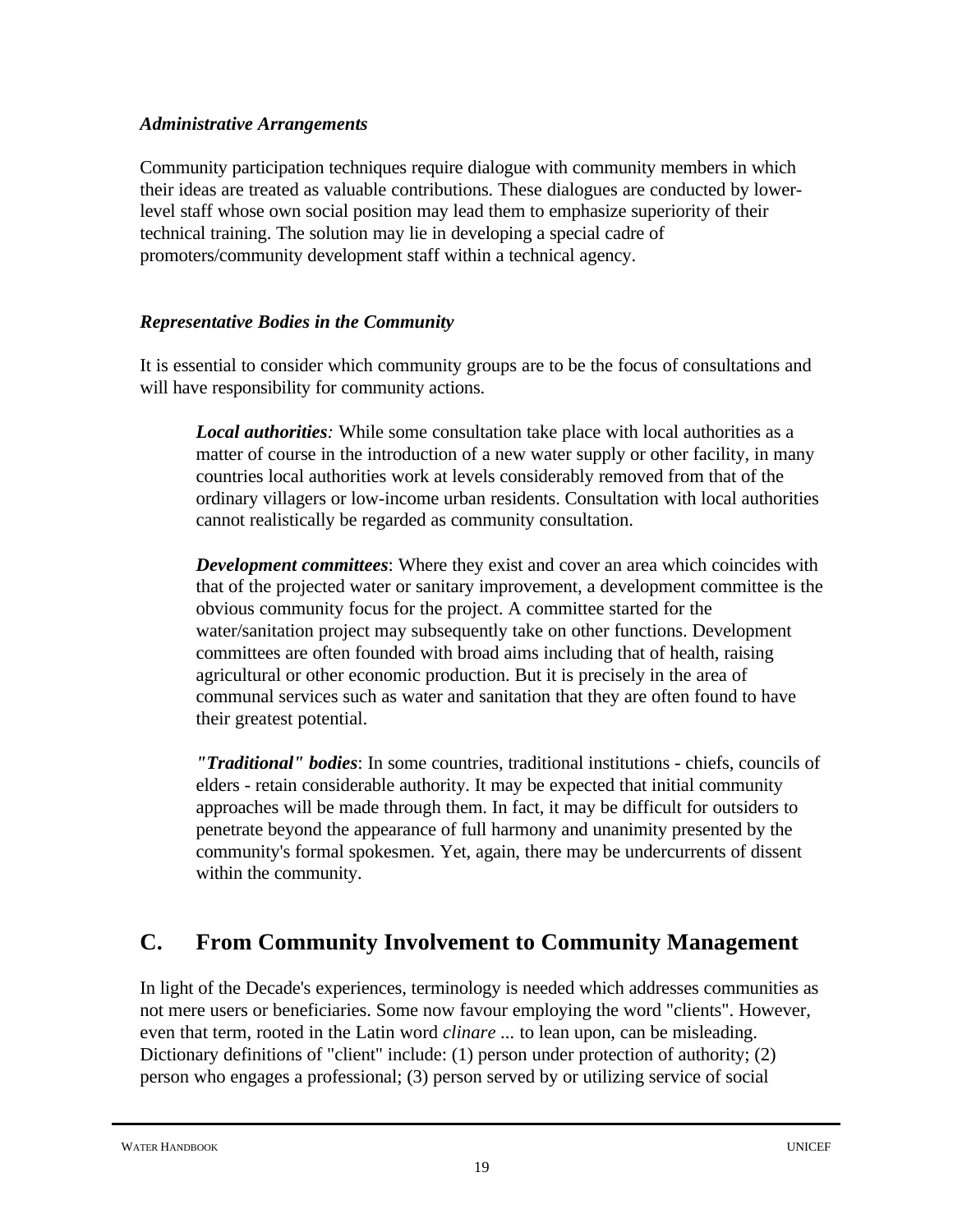organizations. Perhaps terms such as "partners," "co-owners" or even "community owners" deserve consideration in developing participatory models and community management strategies for the 1990's.

According the 1992 IRC workshop on community management, "there is no fixed formula for community management. It is an approach seeking to make the best use of resources available within the community with support from government agencies, NGOs, the private sector, and other communities. Relationships among the partners may change and evolve as communities become better able to manage their own affairs. Some key characteristics are common to all forms of community management, but no single model can adequately encompass all the possible variations".

If real community participation and management are accepted as essential to the global thrust toward universal access to water supply and sanitation, it must be recognized that concepts of empowerment and equity cannot end at the water source. Traditional power structures can be threatened by new pumps and latrines which benefit the poor. Communities who learn to manage safe water will go on from there to make other demands on the system, and to demand management of other aspects of their individual or community lives. People can be motivated to participate and manage only up to a given point in a given direction.

UNICEF-assisted programmes should be clear regarding the definition of community management. Obviously, it is implied that communities should be more actively involved in all aspects of programme development, including situation analyses, development of programme strategies, monitoring, evaluation, and influencing management and administration, including being able to expect timely responses to expressed concerns.

According to McCommon et al.<sup>5</sup>, "the distinctive feature of community management is the nature of decision making and the locale of responsibility for executing those decisions. Community management refers to the capability of a community to control, or at least strongly influence, the development of its water and sanitation system. Community management consist of three basic components:

- *Responsibility*: the community takes on the ownership of and attendant obligations to the system.
- *! Authority:* the community has the legitimate right to make decisions regarding the system on behalf o the users*.*
- *Control*: the community is able to carry out and determine the outcome of its decisions."

<sup>&</sup>lt;sup>5</sup>McCommon, C., Warner, D. and Yohalem, D. *Community Management of Rural Water Supply and Sanitation Services* UNDP/World Bank. WASH Technical Report No. 67. 1990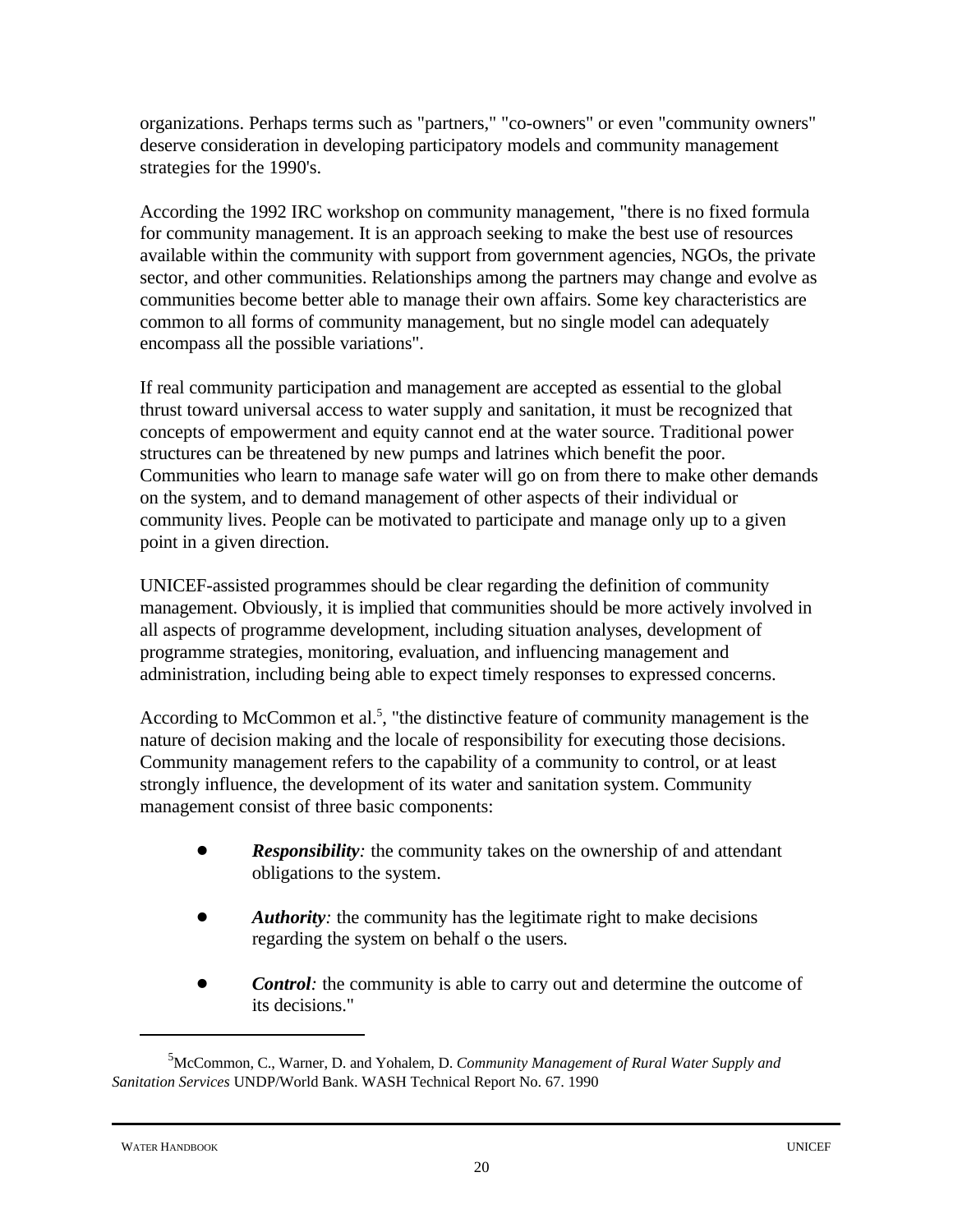An emphasis should be placed upon establishing good communications between professionals and communities facilitating closer dialogue and partnership, helping governments to move from being providers to becoming promoters and facilitators.

According to McCommon et al., important preconditions for community management are likely to include the following:

- "there must be community demand for an improved system;
- ! the information required to make informed decisions must be available to the community;
- ! technologies and levels of service must be commensurate with the community's needs and capacity to finance, manage, and maintain them;
- ! the community must understand its options and be willing to take responsibility for the system;
- the community must be willing to invest in capital and recurrent costs;
- the community must be empowered to make decisions to control the system;
- ! they should have the institutional capacity to manage the development and operation of the system;
- the community should have the human resources to run these institutions;
- there should be a policy framework to permit and support community management;
- ! effective external support services must be available from governments, donors, and the private sector (training, technical advice, credit, construction, contractors, etc.)."

The benefits of community management should include the following (McCommon et al., 1990):

- short term improvements in system performance such as greater use of water and sanitation facilities, adoption of improved hygiene practices, and greater community support for system maintenance;
- ! changes in support conditions: long term improvements in available resources and complementary investments;
- long term impacts: anticipated health, social well-being, economic and environmental quality changes.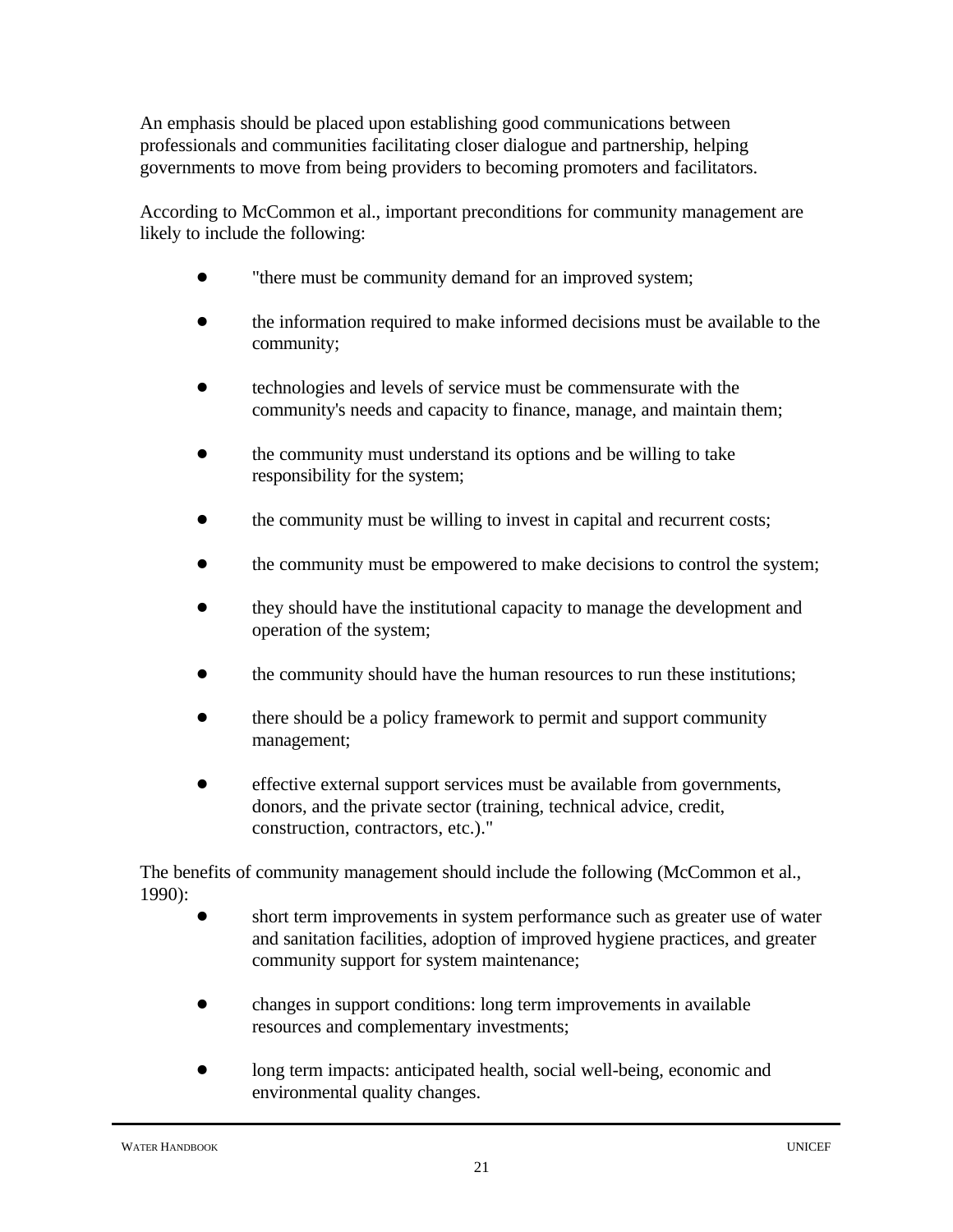The workshop held in The Hague, The Netherlands (1992) studied in depth seven case studies from developing countries including Honduras, Guatemala, Cameroon, Yemen, Indonesia, Pakistan and Uganda. The principal findings were the following:

#### *Community Management goes beyond community participation and equips communities to take charge of their own water supply improvements.*

Some critical features distinguish community management from community participation and are at the heart of successful community managed water systems.

- The community has legitimate authority and effective control over management of the water supply system and over the use of the water.
- The community commits people and raises money toward the implementation and upkeep of the water system. The link between the scale of community contribution and the resulting sense of ownership is not yet well understood, but the need for a significant contribution is well established.
- Supporting agencies provide advice and technical support, but all key decisions are taken with the community. This means that real choices must be offered, backed by a full appraisal of all the resources needed for each.
- Development of people is a parallel goal with development of water. Community management is "people-centered". Its success depends on the user community and support agency staff acquiring new skills and confidence in applying them. Special capacity-building techniques are required.
- Local organisations for water management are in tune with existing community decision making structures and ensure that the views of all section of the community are reflected in management decisions. Strong community leadership, or the continuous involvement of a charismatic individual, has been shown to be a major factor in the success of many community-managed water supplies. Women are known to be highly influential in community-managed water supplies, though the influence is not always apparent in organizational structures.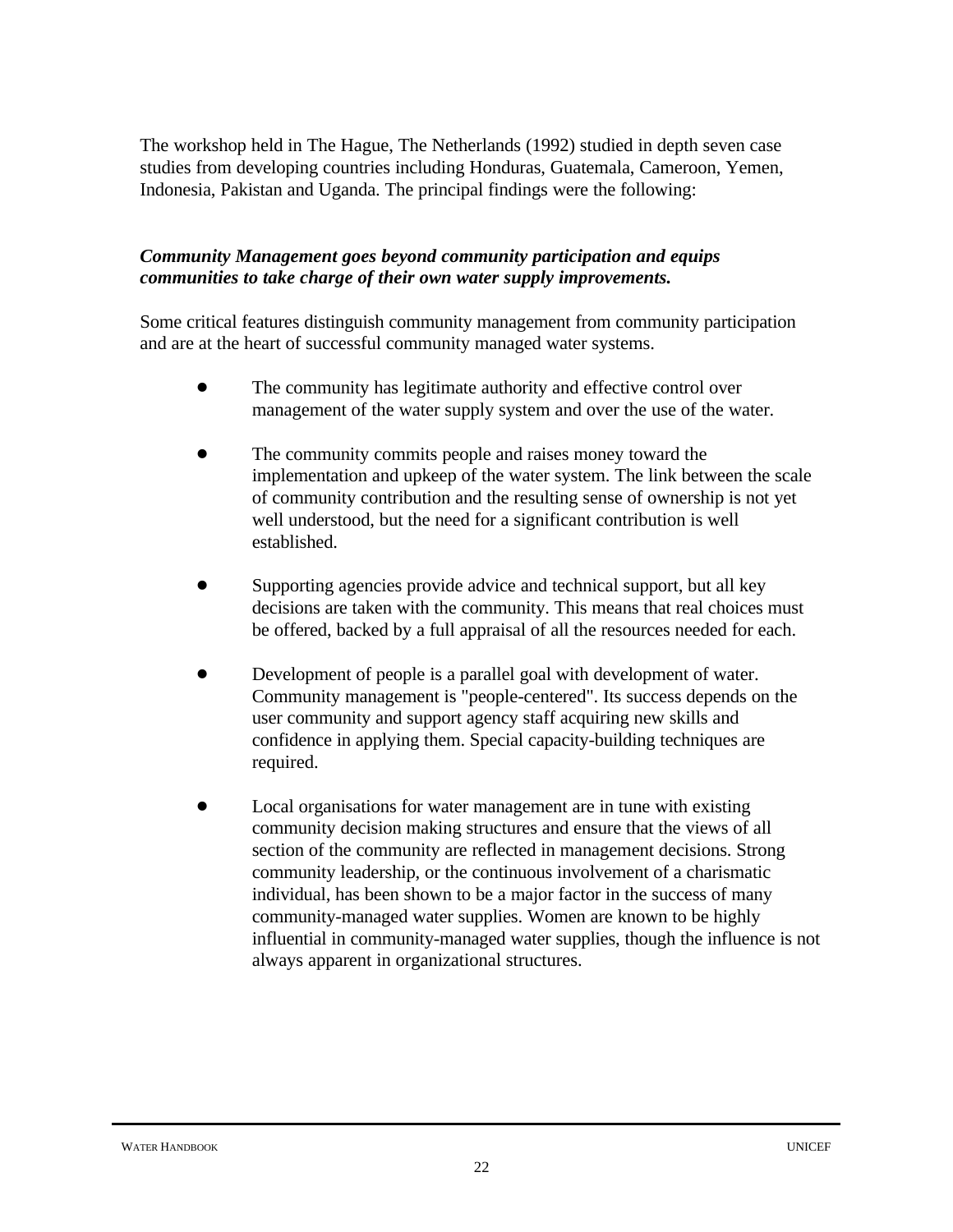#### **Community Management involves a long-term and changing partnership between communities and supporting agencies. It strengthens the capacity of each partner and enables their combined resources to be used more effectively**.

A community's partners in the management of its water supply system may include government agencies, NGOs, the private sector and crucially, other communities. Relationships change as the community develops greater capacity to manage its own affairs and to choose for itself where to acquire the support services it needs to keep its water system functioning reliably. Inter-community collaboration can add a new dimension in terms of both resource sharing and replicability.

The case studies include a wide variety of community management applications matched to particular cultural and socio-economic settings. In Guatemala, Pakistan and Indonesia, support from national and international NGOs enable communities to implement and sustain cost-effective water projects and in some cases to replicate those projects through evolving community networks. In Yemen, Honduras, Uganda and Cameroon, government agencies successfully transfer control of water projects to communities while enhancing their own performance and status.

#### **Making Community Management Happen: Lessons from Experience**

Successful community management does not happen by accident. Projects and programmes must actively and systematically pursue it as a goal, and create the right conditions in which a self-reliant, community-based approach can work. A study of 122 completed rural water supply projects from around the developing world revealed that the following factors positively contribute to raising the level of popular participation:

- The establishment of clear project goals and strategies, based on a consensus of agency and community views
- A strong commitment by project managers to a participatory process and willingness to respond positively to community views
	- Willingness by managers and supervisors to listen to and respect the views of field based staff
	- The development of flexible project strategies, with a high degree of decentralized control
- A balance between community and agency decision making powers which favours the community
- The extensive use of local knowledge and existing forms of local organization
- Project approaches which fit comfortably into existing social and cultural contexts
- The existence of a broader social and political context which is conducive to popular participation and control

From Appleton, B. (ed). *The Role of Communities in the Management of Improved Water Supply Systems*, Community Management Workshop Report, IRC, The Hague.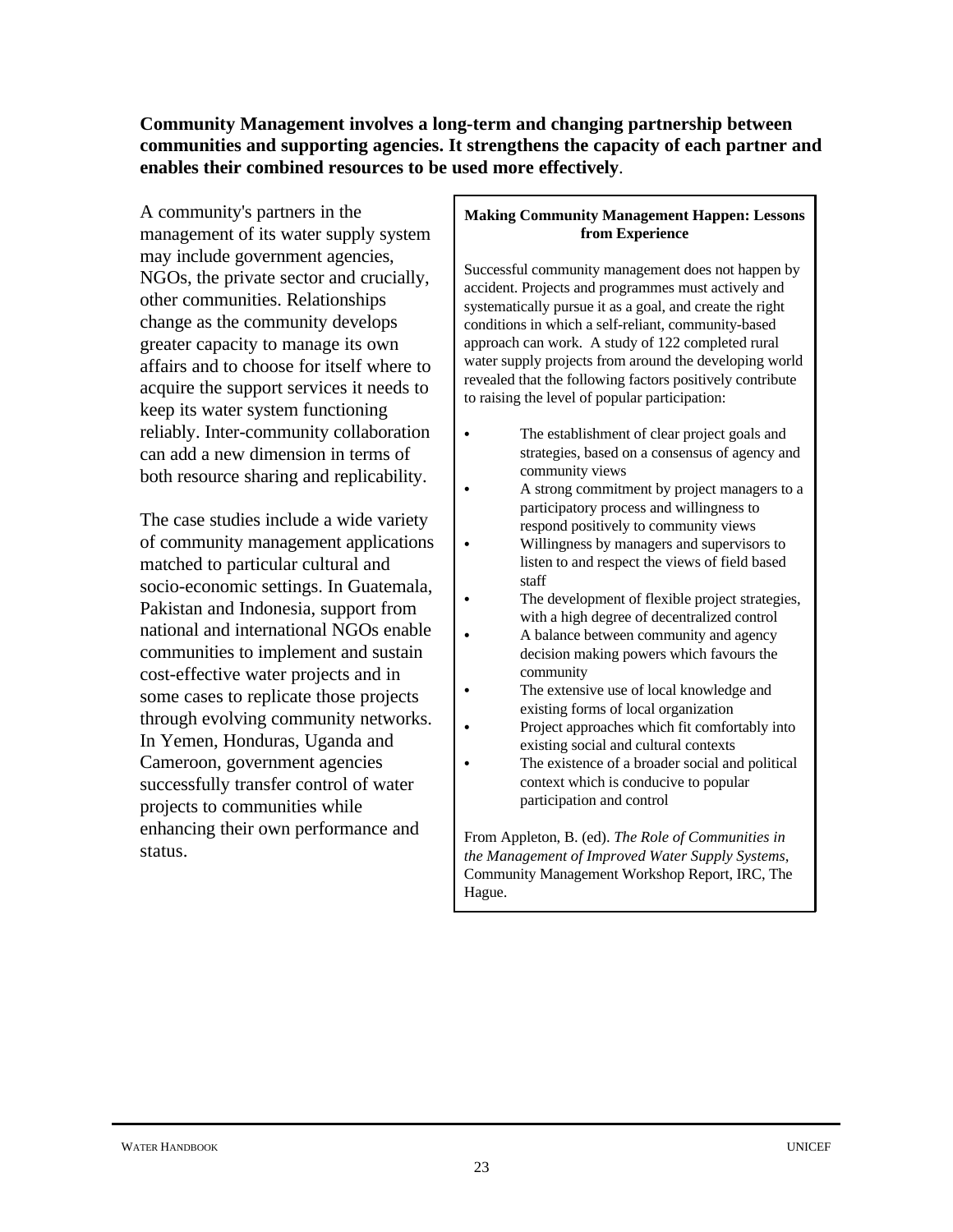#### **Ten Key Steps to Enhance the Involvement of Women in Water Supply Programmes**

The following steps can be taken by water agencies as a means of advancing women's involvement:

- Orient male management and staff in how women's involvement helps to realize project objectives
- Work with women field workers, both from the agency itself and from other services and/or with local intermediaries
- Discuss with local leaders and authorities why women should be involved in the planning and management of water services, and how this can best be achieved
- Inform women about project and programme meeting, using a variety of different channels, and encourage their participation
- Organize meeting at times and places suitable for women to attend
- Make it easy for women to hear and to be heard at meetings, by sitting them together in the main gathering, not at the back, and by conduction meetings in the vernacular or arranging translation
- Stimulate dialogue by presentation techniques, inviting comments/questions/criticism, inserting discussion breaks, and involving respected and representative spokeswomen
- If the participation of women in general, or poor women in particular, is difficult, organize separate meetings at more convenient times and places
- Explain the tasks and the authority involved in system maintenance, management, hygiene education, and system finance before choosing local candidates; discuss which roles are best performed by women and who are the most suitable candidates
- Give training adapted to women's conditions and roles, and include follow-up visits for monitoring and support

Source: C van Wijk, 1989, *Community Management and Sustainable Water Supply in Developing Countries*, Mimeo, IRC, The Hague

#### *Community Management can mean more widespread implementation of sustainable water supply systems.*

In the past, community management has often been seen as an approach which requires repeated timeconsuming activities in one community at a time. The case studies provide important new evidence that successful community management can stimulate inter-community activities which in turn foster more rapid replication. Community organizations can combine to form associations to share knowledge and experience and build local capacities to manage.

*Community Management means a new role for support agencies as facilitators rather than providers, demanding new skills and offering greater opportunities.*

There is a powerful logic to community management of water supplies. The resource is local, its use is local and its effects are local. Nevertheless, it has to be recognized that

there are genuine fears among agency staff (and at higher levels of government) that empowerment of communities to manage their own systems may diminish the role of and respect for water agency staff or conflict with national government priorities. In Cameroon, Yemen, Uganda and Honduras, such fears have proved unjustified. Support for community managed water supplies has brought more effectiveness and greater job satisfaction in the implementing agencies while the community water management organization have remained non-political.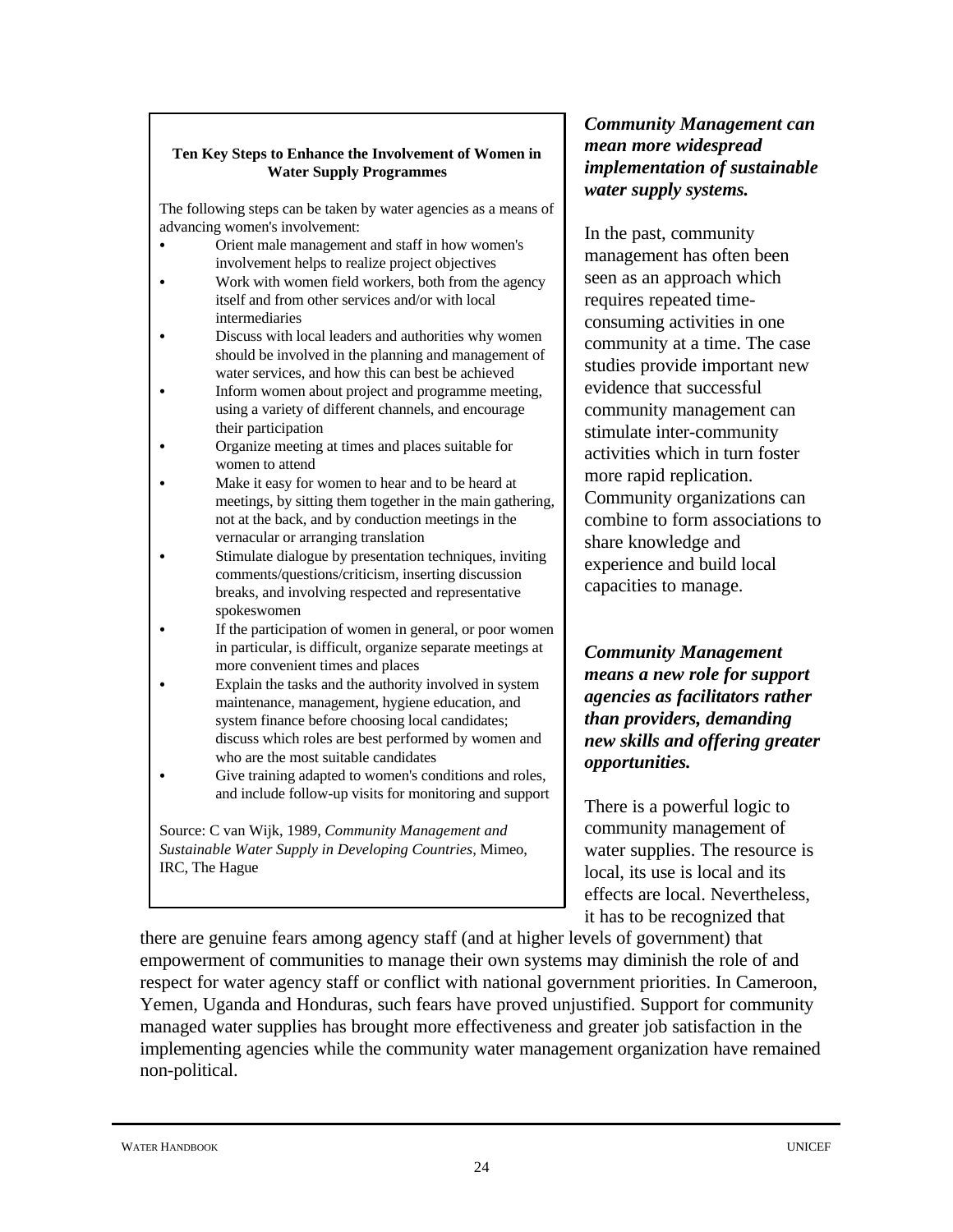Community management does not mean less work for agencies. It means a greater emphasis on the development of supporting and enabling skills and less on routine management and maintenance. This frees institutional, human and financial resources to enable agencies to reach more communities. Government has a vital continuing role in establishing the policy and legislative framework to enable community management to work. It also retains the duty to protect water resources ant the environment and to maintain public health standards.

#### *Benefits of community management can extend beyond water into other development activities.*

The skills and knowledge acquired in building a community's capacity to manage its water system can become a stimulus for further community-led development. In Indonesia and Honduras, access to a convenient water supply plus awareness gained in project selfsurveys led to the self-help construction of sanitary latrines and changes in hygiene behaviour. In Guatemala, successful water development was followed by income generation from coffee production which provided further support for the upkeep and extension of the water system. In Pakistan, there are examples of water development following from other community activities based on income generation, when the village organizing committee acquired the skills and the resources to implement programmes based on its own priorities.

#### *The scope for community management extends beyond rural water supplies.*

Most current models for community management are based on rural experience. However, successful community management is also being achieved in peri-urban areas with Honduras being a good example. Further study is needed to establish the criteria which make community management effective in peri-urban situations.

#### *Conventional progress indicators need to be adjusted to monitor and evaluate community management.*

Mobilizing and equipping communities for water system management takes time. Indications are that this initial investment is paid back in greater cost effectiveness. Further work is needed to provide conclusive demonstration of the economic benefits in the long term. Conventional indicators are not an appropriate way to monitor progress in community management in which capacity building is a major component. Alternative progress indicators are being developed and need to be tested along with innovative participatory evaluation techniques.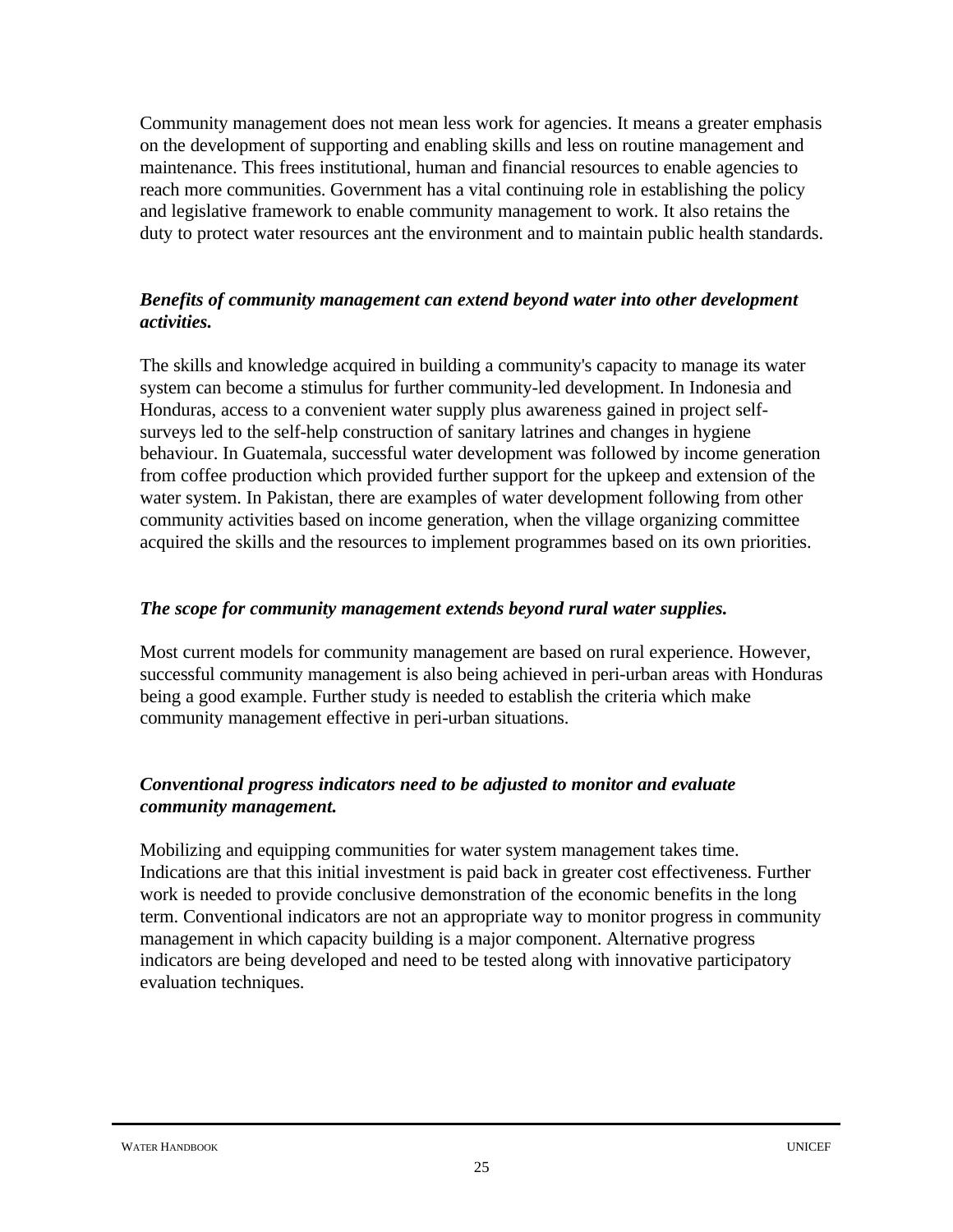## **D. Training for Improved Community Management**

In any sector where the focus is on achieving large scale physical targets within a set time frame, there may be a tendency to treat attitudinal constraints lightly. Project personnel may be aware of community resistance and behaviours which run counter to project objectives. But many believe that these attitudes and behaviours will change when the facilities or devices are in place.

According to Srinivasan<sup> $6$ </sup>, "the overriding goal of community participation in the water and sanitation sector is not simply to ensure sustainability of a system by teaching people how to function in a committee or how to fix a pump. Rather it is to help people to develop the outlook, the competence, the self-confidence and the commitment which will ensure a sustained and responsible community effort in the sector."

If a project comes up against fears, doubts, suspicion, lack of self-assurance or traditional beliefs and values that run counter to the proposed change, a participatory approach can be vital. In communities where such attitudes commonly prevail, behaviourial change is unlikely to take place unless a sufficiently sensitive and facilitative approach is used to uncover, examine and address social constraints as cited below:

- diffidence in the presence of authority
- fear of speaking up in group meetings
- low self-esteem
- distrust of the motives of those in power
- reluctance to take risks
- fear of economic consequences or social loss of face
- fear of criticism for overstepping customary roles
- factional differences
- a sense of powerlessness or fatalism
- lack of experience in working with groups
- lack of skills in planning and problem solving

WATER HANDBOOK UNICEF

Srinivasan, L. *Tools for Community Participation: A Manual for Training Trainers in Participatory* <sup>6</sup> *Techniques* PROWWESS/UNDP. 1990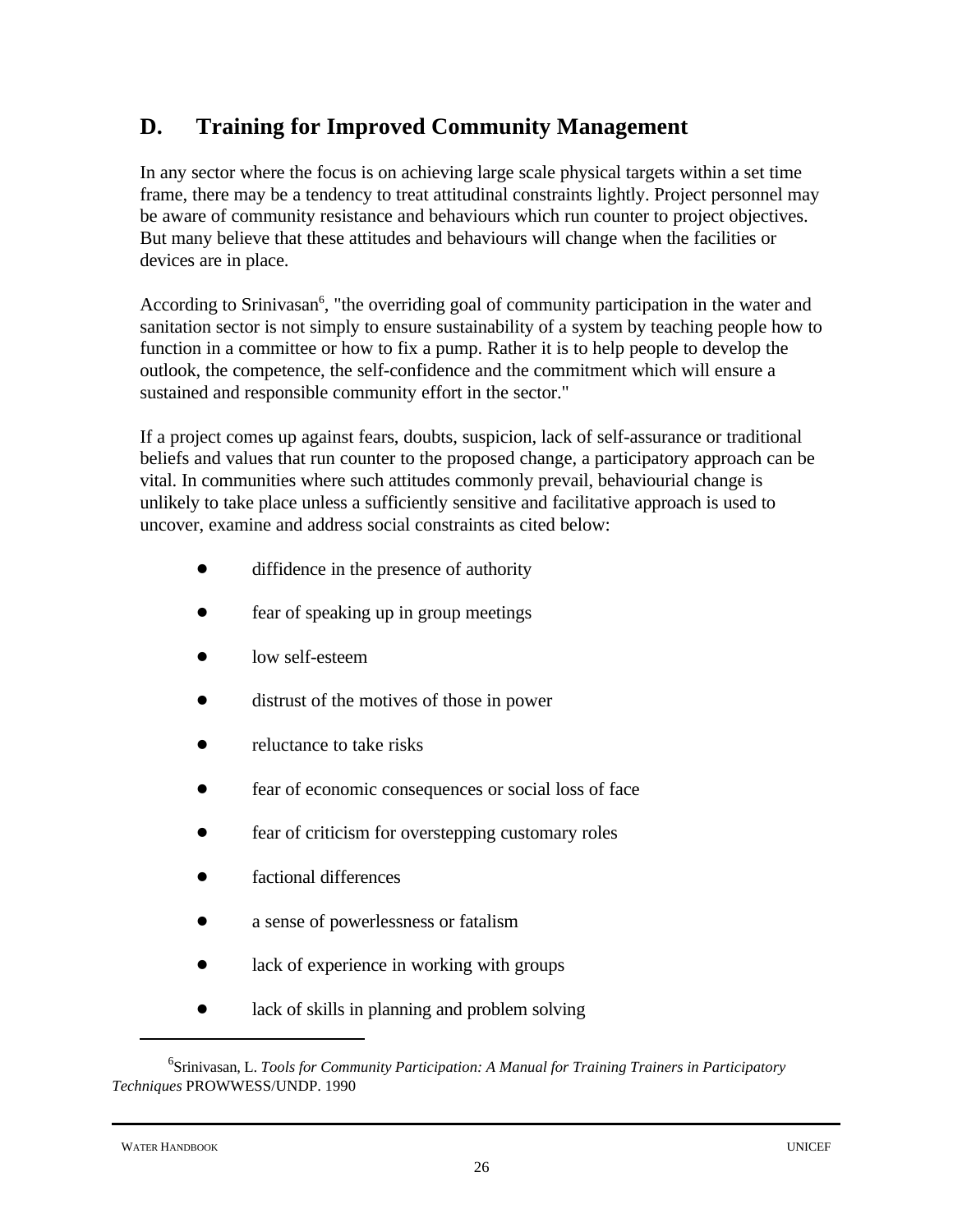! conflicting beliefs, customs, "superstitions"

Trainers assume a large measure of responsibility for the quality of community participation. A participatory training programme cannot take place in isolation. Training programmes exist within a project context which involves many other people who affect project outcome.

One cannot rely upon training alone to change the way extension staff relate to local communities. They need support, guidance and a continuing flow of inspiration from those who make policies and set standards.

#### *Participatory Training*

A participatory training strategy can be incorporated into ongoing programmes. It is pointless to train communities unless there is adequate follow-up and some structure whereby the training can be assessed and further training given at later stages of the project. Training programmes involve many people who affect project outcomes. All these people must become familiar with the goals of participatory training if the project is to succeed.

The participatory approach uses a learner-centered approach in which the focus is on the learner developing ability and skills to diagnose and solve their own problems. The trainer merely facilitates a process of competency-building and self-discovery for the learners whose needs, experiences and goals are the focus of the training.

In order to train communities effectively, one has to train field staff to become aware of how to work more effectively at the community level. Trainers should include not only those who are on the faculty of training institutions but also all those who provide in-service guidance and support through field supervision, programme monitoring and evaluation. This includes engineers, technicians, community development officers, agronomists, environmental sanitarians and health assistants.

Without this kind of back-up from policy makers and trainers, they are not likely to innovate or make special efforts to involve people, particularly if a good performance is judged mainly in quantitative terms e.g. number of meetings held, demonstrations given or pump caretakers trained.

Many agencies, especially UNDP/Promotion of the Role of Women in Water and Environmental Sanitation (PROWWESS), have developed methods to train trainers to work more effectively with communities. They have developed a manual titled "Tools for Community Participation" by L. Srinivasan which outlines different methods that can be used including innovative exercises which allow project staff and communities to analyze their problems more effectively.

## **E. Summary Points**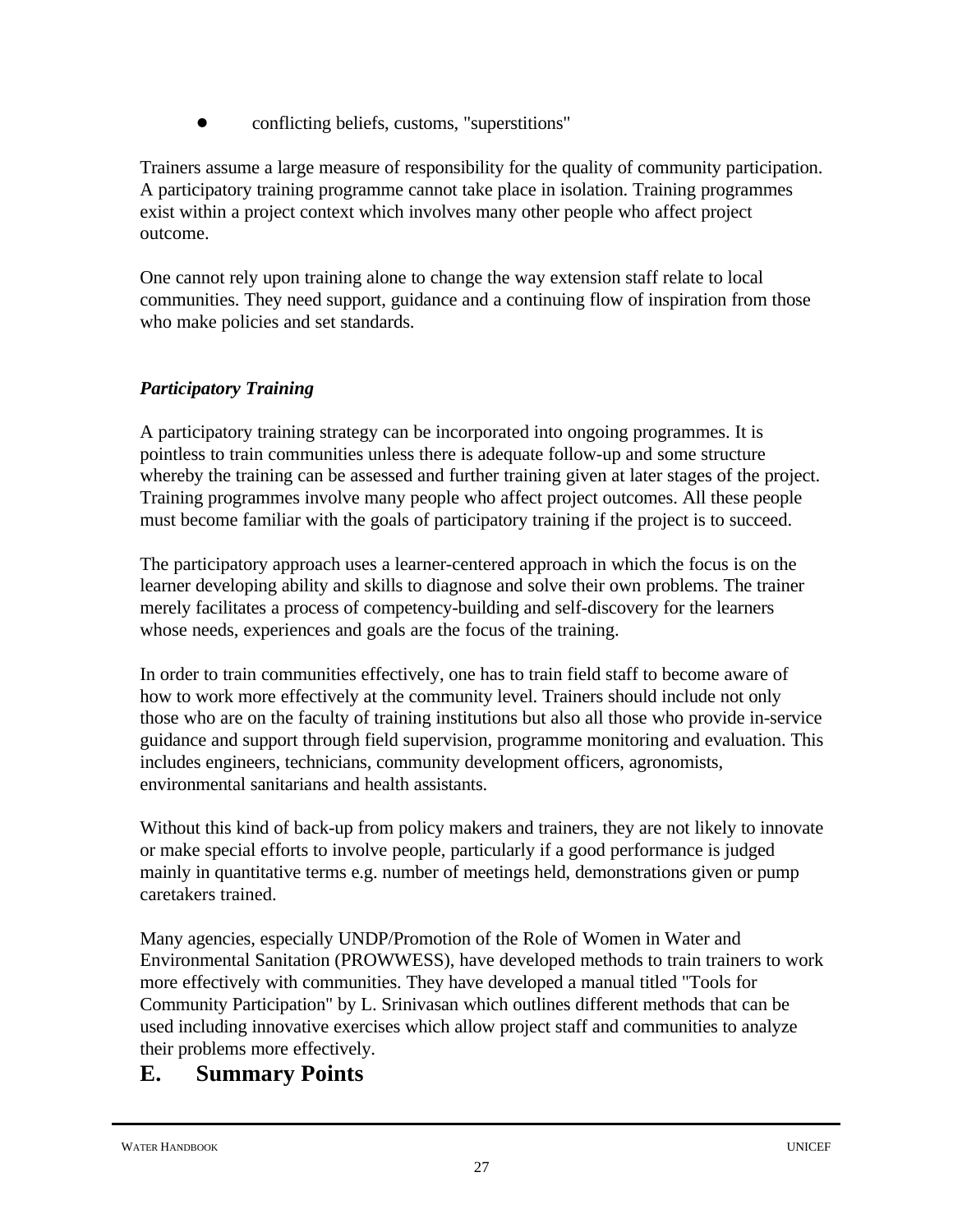- *there are many types of community participation including:* 
	- *! consultation*
	- *! a financial contribution by the community*
	- *! self-help projects by groups of beneficiaries*
	- *! self-help projects involving the whole community*
	- *! community specialized workers*
	- *! mass action*
	- *! collective commitment to behaviour change*
	- *! endogenous development*
	- *! autonomous community projects*
	- *! approaches to self-sufficiency*
- *improving community involvement involves information gathering, consultation, the making of administrative arrangements and a full consideration of representative bodies in the community*
- *UNICEF programmes must actively promote a shift from community involvement to community management*
- *while programmes cannot "create" real community management, they can assist in the formation of important preconditions such as ensuring access to information, institutional capacity and effective external support services*
- *Ç training should no longer focus on the technology (how to fix a pump) but rather as a tool to assist in the development of the communities' competence, self-confidence and commitment*
- *Ç participatory, learner-centered approaches to training should be developed and implemented for greater effectiveness*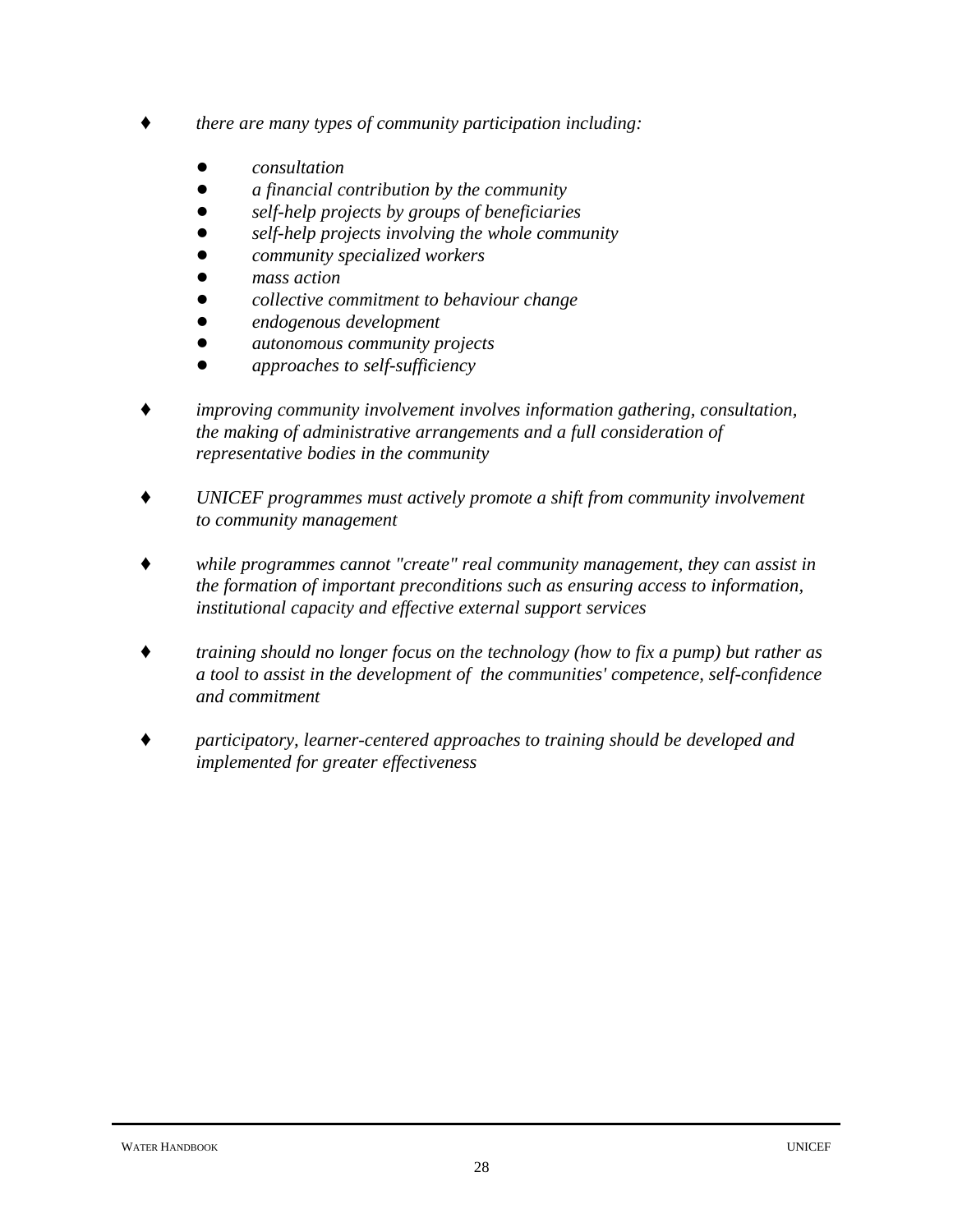# **3. Cost and Cost Effectiveness**

## **A. The Cost of Water**

### *Establishment and Operation and Maintenance Costs*

The establishment costs (or capital costs) of a water system include the more obvious costs such as the cost of the labour, materials and equipment needed for the construction of the system but also include less transparent (and more easily forgotten) costs such as those associated with project planning and administration, donor agency overheads, import duties, equipment amortization, etc.

Operation and maintenance costs are frequently higher than originally anticipated and not fully taken into account at the project planning stage. Although the situation has improved in recent years with the application of lessons learned over the last two decades, there are still many water supply projects that ultimately fail because of inadequate provisions for these costs. The classic (and still too common) example of this is a rise in the cost of fuel or electricity for pumps in a piped water system. However there are also many examples of "low maintenance" options such as handpumps or photovoltaic solar systems in which the operation and maintenance costs become far higher than originally planned.

### *Variables Affecting Cost*

The cost of water can vary from a couple of dollars to several hundred dollars per person served and depends on a number of variables:

### *Technology Choice*

There is always a choice of technologies for new water supply systems that affects the final cost of the system. This choice is often related to the level of service desired (e.g. in-house connections vs. handpumps) but can also be influenced by other factors such as the type of source (see below), government and donor agency preference, and the lack of awareness of or unavailability of alternatives.

### *Level of Service*

The two basic indicators for level of service are the quantity of water per person per day (often expressed as the number of people served by each water point) and the minimum distance from a water point. A country that has defined the minimum level of service to be 500 people per water point within 2 kilometres will pay less than a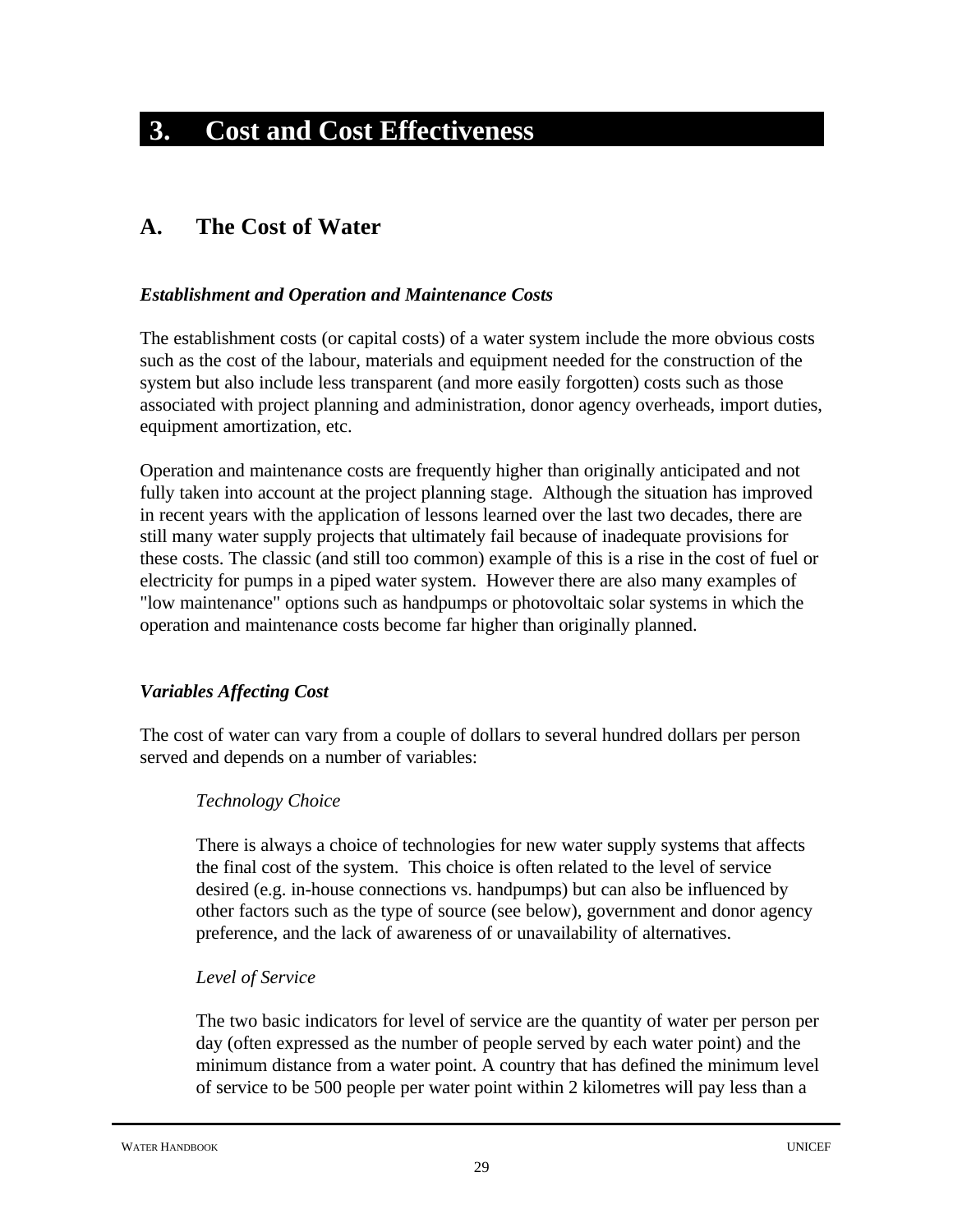neighbouring country that has defined the minimum as 150 people within half a kilometre. Or, within the same country, the cost of an urban system based on inhouse connections (one family per water point within 0 kilometres) will be significantly higher than the cost of rural systems.

#### *Labour and Material Costs*

These cost are highly variable within and between countries and regions and have a major influence on the final cost of the system. The degree to which a project depends on highly skilled national or expatriate technicians influences the overall cost. Another important factor is the amount of material and equipment which must be imported from abroad. While importing equipment such as handpumps may be economically justifiable (and may be the only option available) during the construction phase of the project, it can create problems later with the maintenance of the system, especially if no provision has been made for the continuing import of spare parts once the project has finished.

#### *Accessibility and Quality of the Water Source*

The least expensive water supply systems are, with few exceptions, based on shallow-to-medium depth groundwater sources. This is because there are a variety of inexpensive technologies to tap and pump the water (hand-dug wells or borewells with handpumps) and, of equal or greater importance, the water does not often have to be treated before use. The use of other water sources such as deep groundwater that is beyond the range of handpumps, bacteriologically polluted ponds or streams, or groundwater with high concentrations of iron or fluoride, can significantly increase system costs. Even water sources which, at first glance, appear to be plentiful and of good quality can be much more expensive to tap than shallow groundwater. Examples include rainwater-based systems, which can become very expensive because of the need to construct large storage reservoirs, and springs, which are often too far from beneficiaries and thus require expensive piped systems. In all cases the specific situation determines the final choice of water source - in hilly areas, for example, a spring-fed piped water system may be more cost effective than hand-dug wells or borewells.

### *Efficiency and Cost Effectiveness of Project Management*

The cost of management can be a significant proportion of the overall project cost. Overhead costs of government, NGOs and donor agencies contribute to, and thus must be included, in the overall cost of a water system. Management expenses and overheads in some projects can easily add 25 percent or more to the total project cost, and can thus significantly affect its cost effectiveness. Inefficient project management is often a factor that results in costly projects. Poor logistics resulting in equipment down-time, non-standardization of equipment, problems relating to transportation or port clearance, and the under-utilization of labour or equipment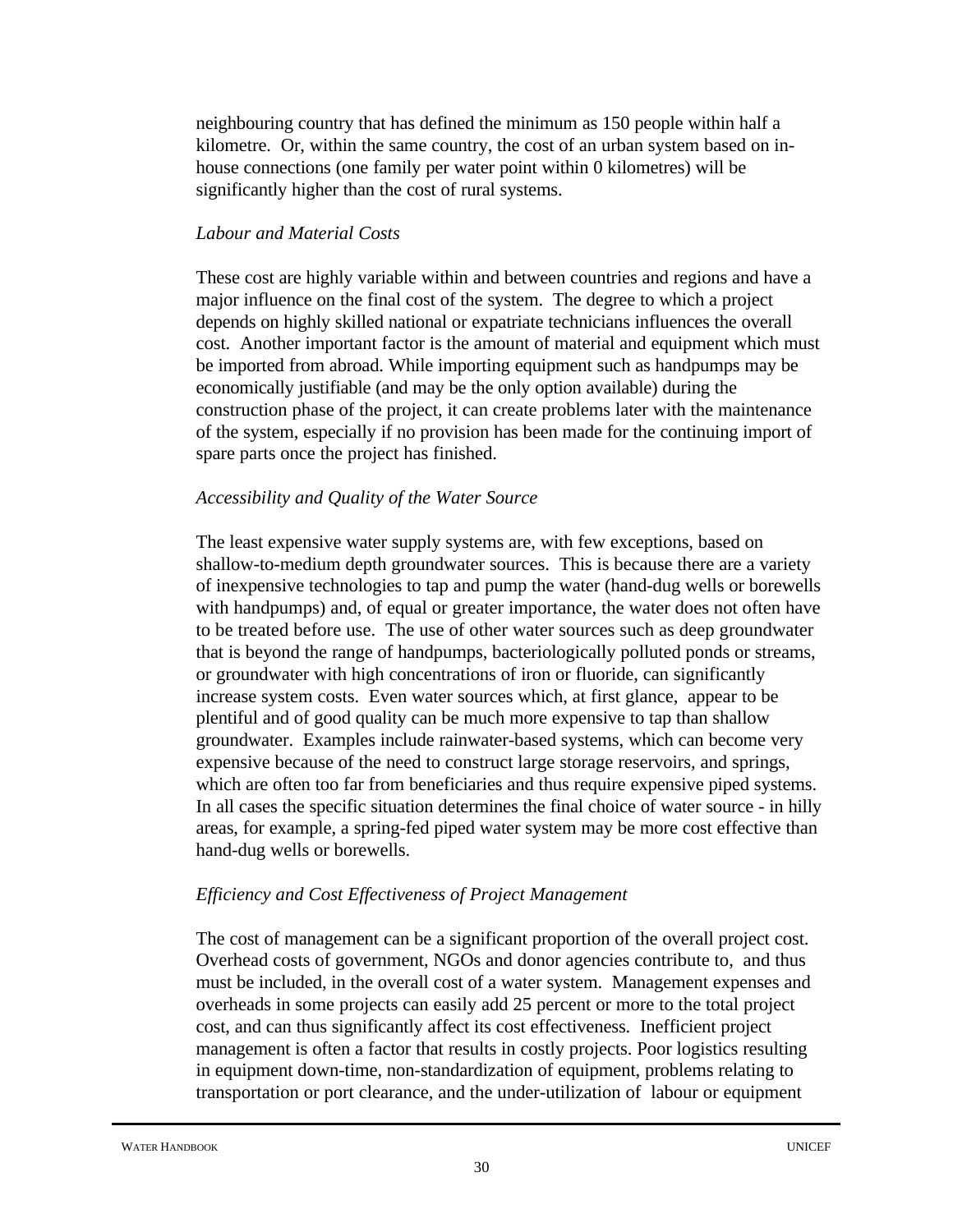are all common examples of inefficient project management.

#### *Community Management*

Numerous examples have shown that a project that is managed by the community itself is much more cost effective in the long run than a "top down" project. When the community is involved at every stage from planning to operation and maintenance, and thus has a real sense of ownership of the system from the outset, many costs are minimized or eliminated. Cost savings can be direct such as when the community provides volunteer or low-cost labour during construction or contributes locally available materials. Indirect cost savings are often more important: for example, when the community is involved in the planning stage of the project, it may provide the local knowledge necessary to avoid using a water source that would be inappropriate for cultural reasons or identifying a water source such as a spring which may have been overlooked by outsiders. Cost savings through community management are often significant in the area of operation and maintenance: a routine maintenance programme designed and implemented by the community itself will function much better than a system imposed from outside and will result in a reduction in repair and replacement costs.

#### *Involvement of Women*

Women are the primary stakeholders in the area of domestic water supply. They are responsible for water at the household level, and are traditionally influential in any decisions regarding communal water supplies. If women are fully involved at all stages of project implementation, the risk of costly errors in system design will be minimized. In addition, the active participation of women in community management bodies will ensure that these bodies are effective, and therefore cost efficient.

## **B. Improving Cost Effectiveness <sup>7</sup>**

Large per capita cost variations between water supply projects in the same region and experience of successful cost reductions within individual projects illustrates that cost effectiveness can be dramatically improved if appropriate measures are taken.

The seven points below are adapted from *Improving Cost-effectiveness of Rural Water Supply and* <sup>7</sup> *Sanitation Programmes* by Nigam/Heyward, UNICEF, 1993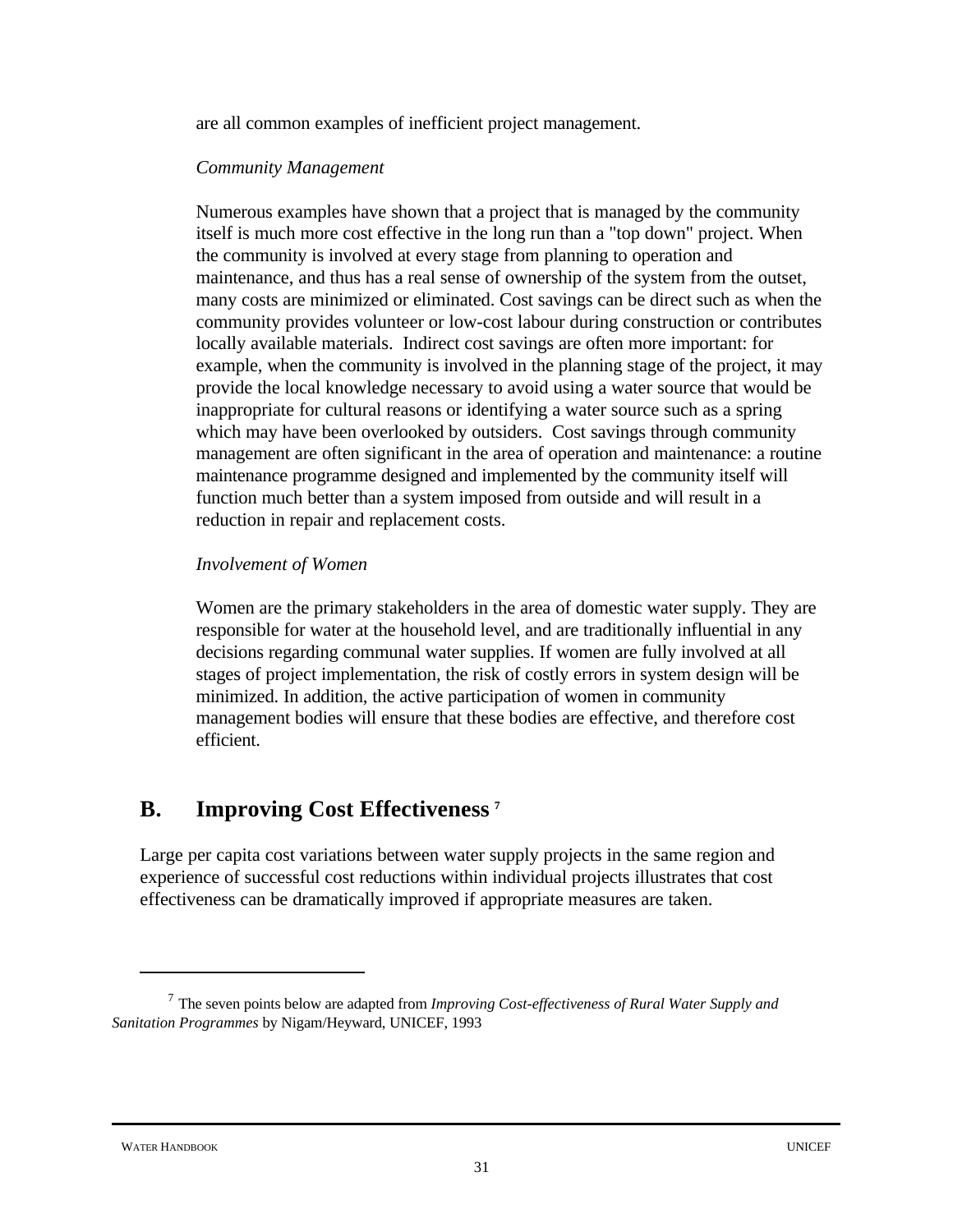### *Systems Management*

Control of system management costs can reduce the unit cost of a water point significantly. However, there are limits depending upon the technical and management capacity available in the country and the quality of programme management. Countries which generally have the capacity, such as Pakistan, can deliver the output using more local staff instead of costly expatriate staff. In other countries, where there is insufficient local system management expertise, the use of expatriate staff is imperative for success. While system management costs can be controlled to a certain extent, much of the effort in the short run could usefully be directed at ways and means of increasing output using available manpower resources which could contribute to both an increase in the number of facilities and unit cost reduction. In this context, greater coordination between donor agencies active within the country and their long-term commitment of resources in the provision of rural water supply can contribute to a significant reduction in system management costs.

### *Capacity Building*

Long-term cost reduction and sustainability in the sector can only be achieved if national capacity for delivery of these services is enhanced through training, planning and organization. Capacity building should ideally be carried out at the community, technical and managerial levels.

### *Ensuring Community Management and the Participation of Women*

Ensuring that communities are the managers of their own water supply systems should be given high priority, as a means of reducing long-term costs. The formalization of the differing roles of government, the donor agency, private contractors and the community through contractual agreements is a good first step towards achieving true community management. Project design must also address the key role of women as water providers. The full and meaningful participation of women in community management structures is essential for long-term efficiency and success.

### *Technical and Logistical Considerations*

Even when considering only one technical option, that of the borewell handpump, a variety of cost-saving measures can be applied. The largest single cost item in the handpump option, and one which acts as a constraint to expansion, is the drilling operation and drilling success rate. Correct choice of drilling equipment, drilling area, and drilling rig movement can reduce overall costs. Selection of the right equipment depends on the geological conditions and anticipated drilling depths. Proper surveys prior to drilling can contribute significantly to cost reduction. For example, in Nigeria the failure rate in the government programme, due to inadequate surveys, has been particularly high with a number of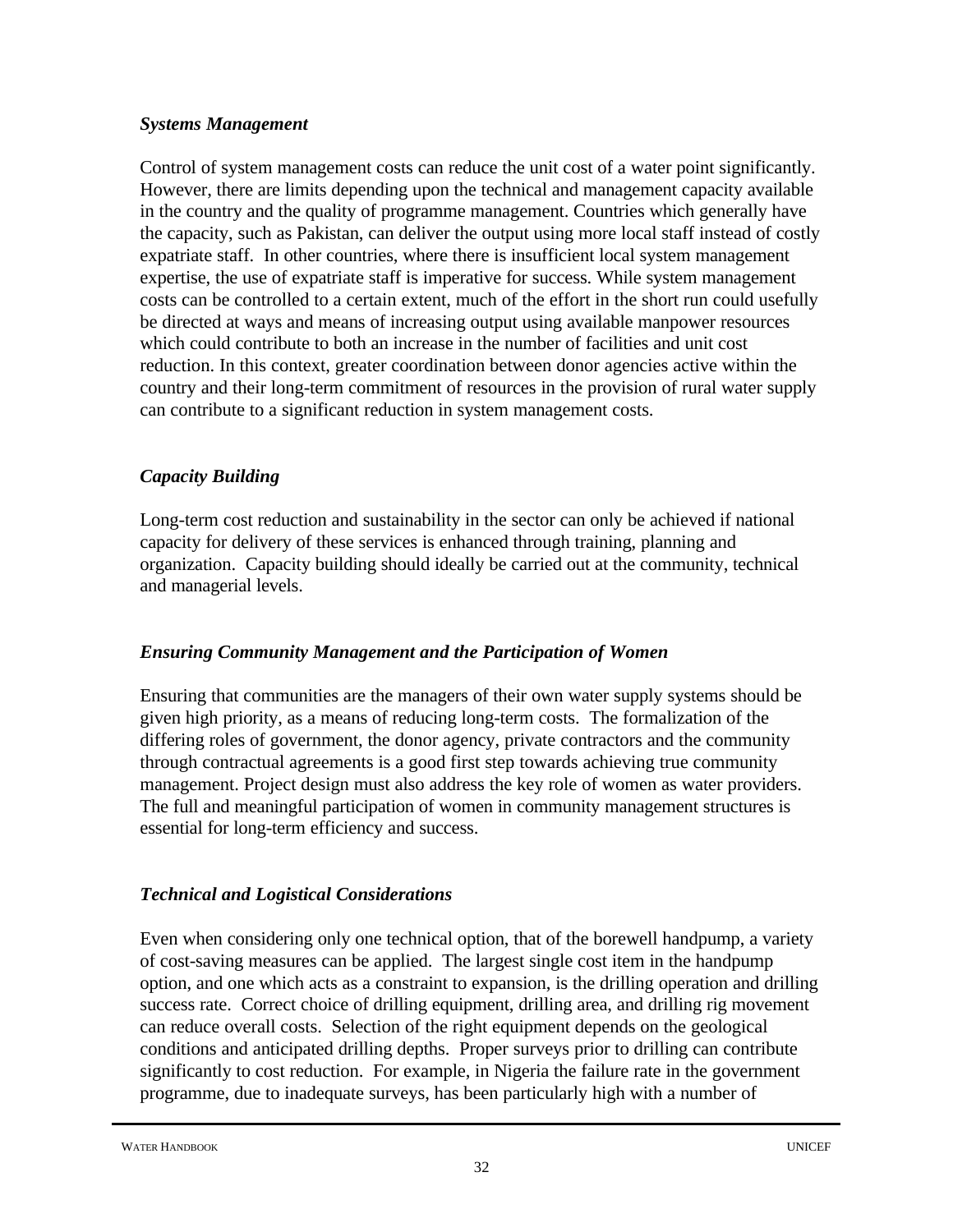boreholes running dry after a short period of time. Since drilling costs are the single major component of cost, actions to optimize the use of surveys, rig movement and monitoring can have a major impact.

Experience suggests that improvements can be made in the purely technical and engineering aspects for lowering costs of a borewell with handpump. Some key factors are:

- Yield of the well The target yield in borewell design should be only that required by the handpump to be installed, which is usually in the range 750 to 1,000 litres an hour. Taking additional measures to increase the yield to, say, 2,000 litres an hour "just in case," is unnecessary and often costly. This practice can become a major drain on resources, especially in projects drilling large numbers of borewells.
- Diameter and depth of the well Doubling the diameter of a well, or increasing its depth will substantially increase the costs. In most situations, the diameter of the well is the sole function of the handpump to be installed (100mm to 125mm diameter borewell is sufficient for most handpumps). The depth range of the wells should be defined by scientific investigations and proper surveys in accordance with the design yield.
- Equipment selection Commonly there is an over-specification of equipment required for drilling "just in case" it is needed. Large equipment not only requires greater capital investment but also means higher running costs, as seen from the example of Ethiopia in the table below.

| <b>Rig Type</b>   | <b>Capital Cost</b><br>(US\$) | <b>Daily Depreciation</b><br>(over 7 years, US\$) | <b>Consumables</b><br>per metre<br>(US\$) | <b>Fuel Cost</b><br>per Hour<br>(US\$) |
|-------------------|-------------------------------|---------------------------------------------------|-------------------------------------------|----------------------------------------|
| Big Rigs          | 700,000                       | 274                                               | 81                                        | 57                                     |
| <b>Small Rigs</b> | 520,000                       | 204                                               | 43                                        | 23                                     |

**Big Rigs vs. Small Rigs**

Equipment selection should be based on the diameter of the wells to be drilled, the average depth to be drilled, the geological formation to be drilled and the accessibility of the drilling sites. For wider coverage smaller rigs should be used with larger rigs for drilling in certain areas only.

• Standardization - Non-standardization of drilling equipment, materials and handpump models increases the spare parts requirements, increasing operation cost. The successful expansion of the rural water supply programme in India, for example, was due to a great extent to the use of one type of handpump, the India Mark II. The production of hardware, the design of maintenance systems, and the spare parts procurement and distribution systems were all built around this one pump, simplifying and improving the cost effectiveness of the programme.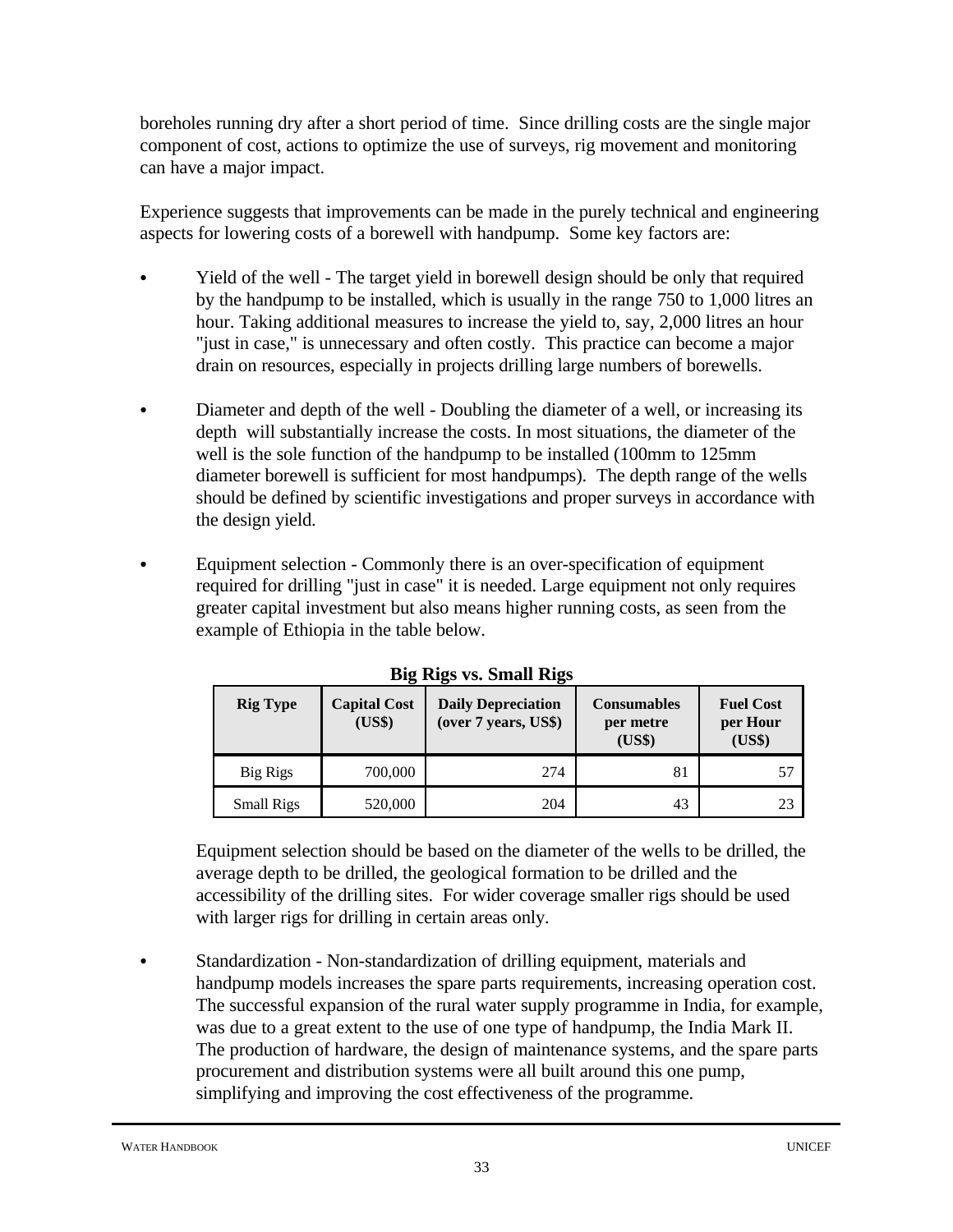- Logistics The timely availability of materials, particularly imported items, can also help reduce costs. If economies of scale are to be realized and drilling costs reduced, there should be sufficient advance planning and lead time for obtaining the supplies. In one large long-running UNICEF-supported drilling programme, spare parts are ordered eight to ten months in advance. Developing countries also need to be provided some form of "certainty" of financial support from donors to enable proper logistical planning. If financial support for programmes is cut or reduced mid-stream, the costs of rural water supply increases considerably. Idle rigs, due to poor logistics, add significantly to costs. There are numerous examples of rigs which are technically capable of drilling 100 wells a year producing only 5 or 6. Reducing rig downtime, efficient back-up service, operating a shift system so that borewells are completed without stopping, and planning rig movements based on logistical and not political considerations can also reduce costs.
- Productivity Low productivity with high systems costs adds to the unit cost of a water point. There is often a case for building an incentive system for local staff to increase output. This will have to be carefully designed to fit in the institutional and wage structure in cases where the water supply is provided by government teams so that it does not conflict with the sustainability of the overall government programme.

### *Local Production Of Materials and Spare Parts*

Imported inputs add both to the capital and maintenance costs and are a constraint to sustainability. The scope for medium-term cost reduction in countries which have the capacity for local production of materials - including spare parts, without sacrificing quality - should be investigated. It should be noted, however, that in smaller countries the economies of scale necessary to justify local production may be difficult to achieve.

### *Tariff Reduction*

In countries where local production is not feasible, it will be necessary to import equipment and materials. The cost of importing can be substantially reduced if the government reduces or eliminates tariffs on imports for this purpose. UNICEF is often uniquely qualified to advocate with government for such changes.

#### WATER HANDBOOK UNICEF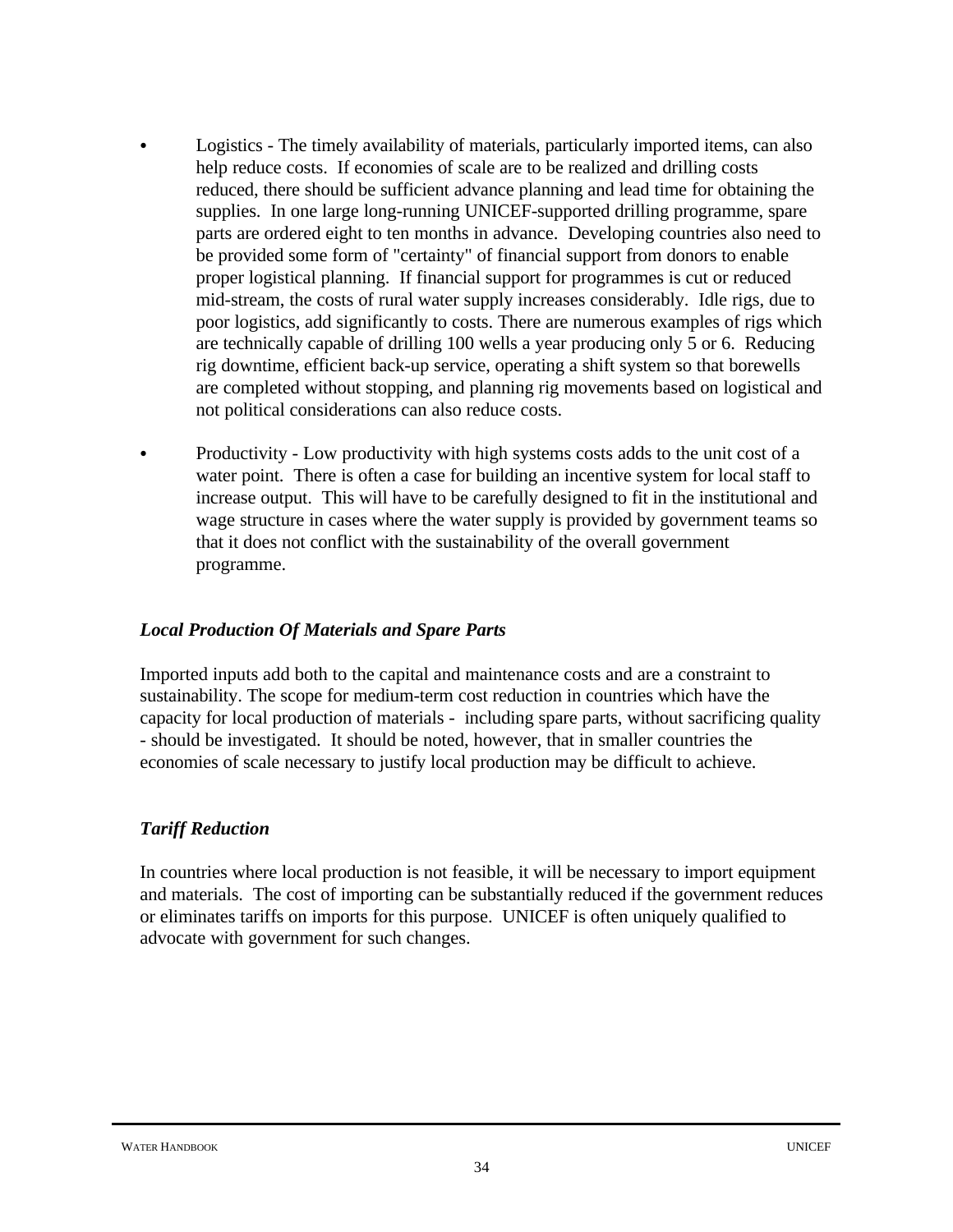#### **Reducing Drilling Costs in Sudan and Zambia**

Over a two-year period, from 1987 to 1989, UNICEF Sudan succeeded in decreasing the unit cost of handpumpequipped borewells by 63 percent through a series of measures, including:

- Convergence of resources (consolidation of several small displaced drilling projects into one larger project), leading to reduction of overheads and the cost of logistical support.
- Production incentives (a bonus wage system linked to productivity), leading to increased output.
- C Community participation and cost recovery, allowing government to optimize capital resources and minimize recurrent cost disbursements, it also fosters community ownership and control and hence sustainability.



# **Unit Costs of Handpump-equipped Borewells - Sudan**

In Zambia, drilling costs were reduced from an average of US\$5,000 per borewell to US\$2,600 from 1996 to 1998 through the application of a series of reforms in UNICEF-supported programmes including:

- reducing specifications of borewells to a level more appropriate for handpumps;
- the issuance of a single contract for both hydrological survey and drilling;
- drilling payments based on unit tasks instead of lump sums;
- and no payments made for dry wells.

Not only are more boreholes being drilled because of reduced costs, but the number of contracts being awarded by other donors has also risen, because of increased confidence in getting value for money.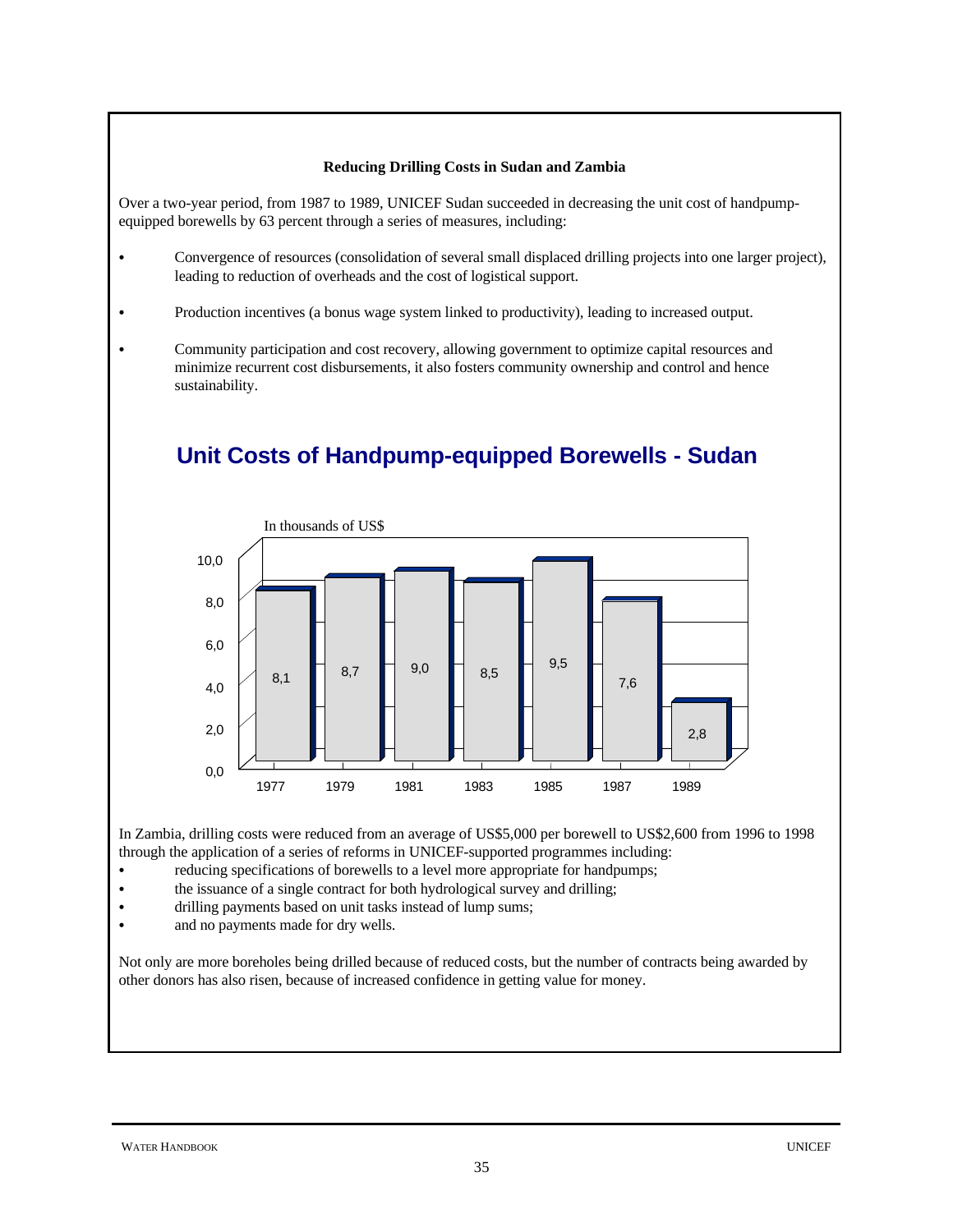### *Contracting*

The use of private sector contractors may increase the cost effectiveness of a programme in certain situations. It may be necessary to support the private sector through incentives for a limited period and to ensure the conditions and environment exist for their operation. It could include the provision of an adequate market size to make it attractive for private contractors to invest in expensive drilling rigs and other equipment. At the same time, it is essential that capacity building of government is provided to ensure the effective

#### **Regional Differences in the Cost of Water**

In the 1995 paper "A Model of Costs and Resources for Rural and Peri-urban Water Supply and Sanitation in the 1990s" (Nigam/Ghosh), an attempt was made to estimate cost differences between the regions of Africa, Latin America and Asia. The results, summarized below, illustrate the major differences between the regions and between rural and periurban areas.

| Cost per Capita<br>in US\$ | Africa | Asia | Latin<br>America |
|----------------------------|--------|------|------------------|
| <b>Rural Water</b>         | 15     |      | 30               |
| Peri-Urban<br>Water        | 95     |      | 100              |

monitoring and supervision of the contractors.

## **C. Summary Points**

- *Ç operation and maintenance costs frequently are greater, over the long term, than capital costs and thus should be fully considered during planning*
- *there are many variables that affect the cost of a water project, including:* 
	- *! technology choice*
	- *! level of service*
	- *! labour and material costs*
	- *! accessibility and quality of the water source*
	- *! efficiency and cost effectiveness of project management*
	- *! community management*
	- *! involvement of women*
- *Ç project costs can be significantly reduced if appropriate measures are taken within the following areas:*
	- *! systems management*
	- *! capacity building*
	- *! ensuring community management and the participation of women*
	- *! technical and logistical considerations*
	- *! local production of materials and spare parts*
	- *! tariff reduction*
	- *! contracting*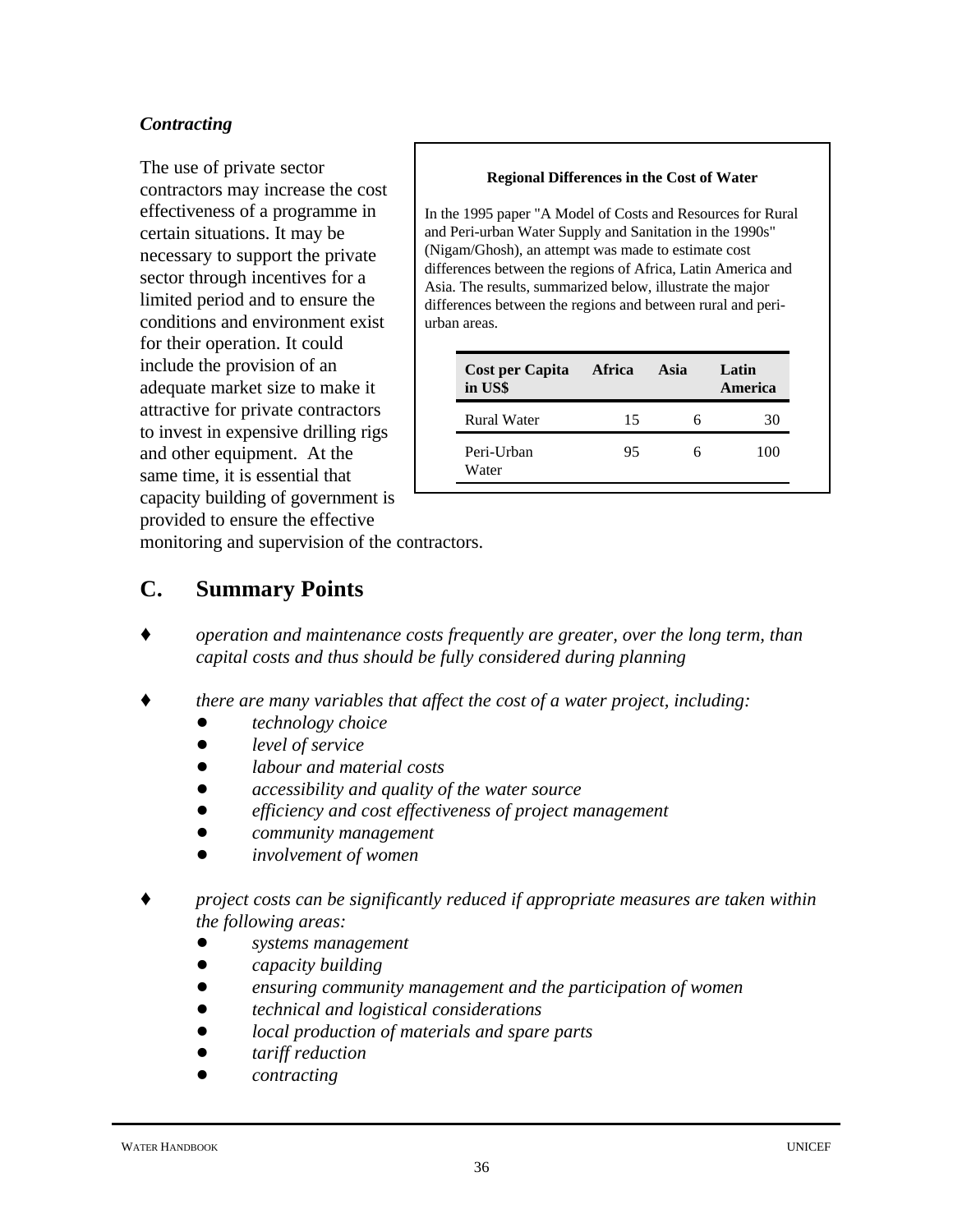# **4. Water Technologies**

## **A. Design Options, Constraints and Choices**

### *Design Options*

Water can be "produced" from different sources by various technical means. The supplies can then be "delivered" to consumers in different ways. Whatever the technical solution adopted, the aim is to make adequate quantities of water, which is safe for human consumption, reasonably accessible to all, including especially, the underprivileged groups of society.

Decisions on the level of service to be provided - how, where and in what quantities water will be delivered to users - are crucial in the planning of any water supply project. System design options are:

- **Single Point** systems, which usually consist of dug wells or small-diameter drilled wells from which water is drawn using a handpump.
- **Standpipes**: piped distribution systems which feed a limited number of public taps, each of which serves all households - and other users - in the vicinity.
- **Household Connections**: piped systems which deliver water to taps in individual household compounds or homes.

Piped systems are fed by gravity-flow directly from the source (e.g. a mountain spring) or from an elevated tank into which water is pumped from, for example, a deep borewell. Treatment of the supplies, where necessary, is possible in intermediate storage tanks.

Public water points, whether open wells, handpumps or standpipes, must always be provided with solid, watertight platforms (aprons) from which waste water is drained away. These can also be supplemented with laundry, bathing and other facilities, including troughs for watering animals and collection systems for watering small vegetable gardens.

Piped systems, especially with household connections, provide greater convenience and are thus preferred by people in most communities. Increased convenience always results in increased consumption/usage, which in itself can be expected to have an impact on health status and yield other benefits. Consumption increases of up to 500 percent have been recorded following the introduction of yard taps.

#### WATER HANDBOOK UNICEF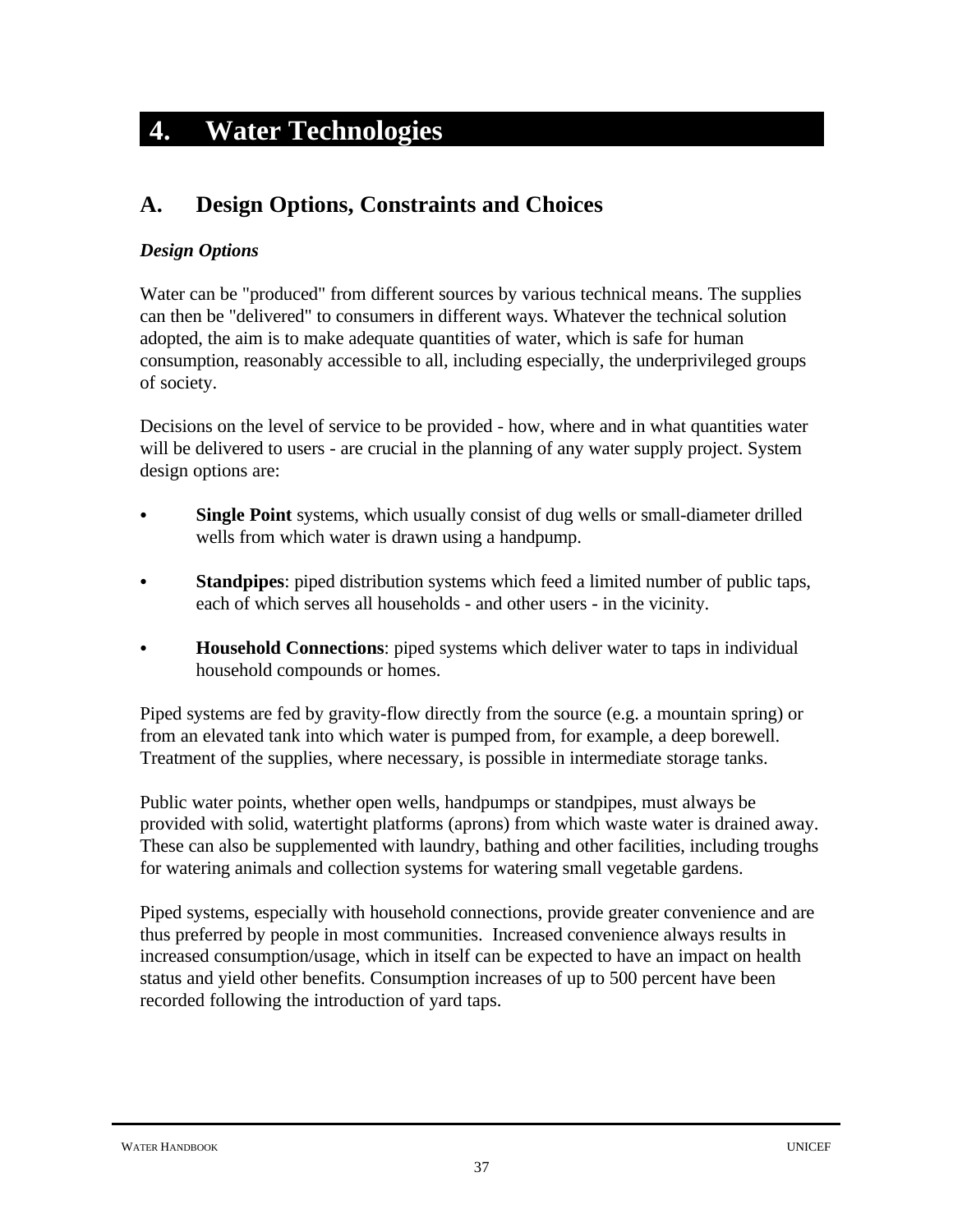Whether the extra cost of pumping, elevated tanks and yard taps can be justified depends on the natural or external resources available for large-scale coverage and the capacity and willingness of users and communities to pay the much higher operating costs of motor pumping.

## *Constraints and Choices*

The idea of making large quantities of safe water readily accessible to all households is often not easily realizable. In many situations:

- The resources of safe water available in the area are limited, situated at some distance and/or difficult to access;
- Financial resources are limited, and insufficient to meet the high costs of extensive pipe-work and pumping;
- The technical expertise the trained workforce and institutional capacity required to design, establish and operate extensive pumping and piped systems may also be lacking.

The existence of adequate water resources in the locality is, of course, an essential prerequisite. Some programmes have, however, spent much time and money drilling without locating any worthwhile quantities of groundwater. This unproductive effort is not only costly but discouraging for the communities; it can be reduced by proper surveys. Elsewhere, in the Sahel and Bangladesh for example, the level of the groundwater table has fallen considerably since the rates of drilling and pumping, especially of larger wells with power pumps for irrigation or industry, have increased. In consequence, many existing village wells run the risk of drying up. The required water resources legislation and management may be difficult to institute. Deeper set handpumps are often the only solution.

The need for good survey data and careful exploration before major drilling activities are undertaken is obvious. Careful and continuous monitoring of the condition of groundwater reserves and control of pumping, where necessary, are no less important.

The limitation on funds available is an obvious major constraint. Where programmes have been planned to provide high levels of service, the number of communities covered has often been small and high proportions of the total population have remained without any reasonable access to safe supplies.

As a general rule, piped systems are more costly to establish and maintain than single point systems. However, there are situations where standpipe systems are the most economical alternative. Most commonly this occurs in areas with high population densities, such as poor urban areas. There are also cases where communities are willing and able to pay the increased cost for the added convenience of standpipes or yard taps. Finally, in some areas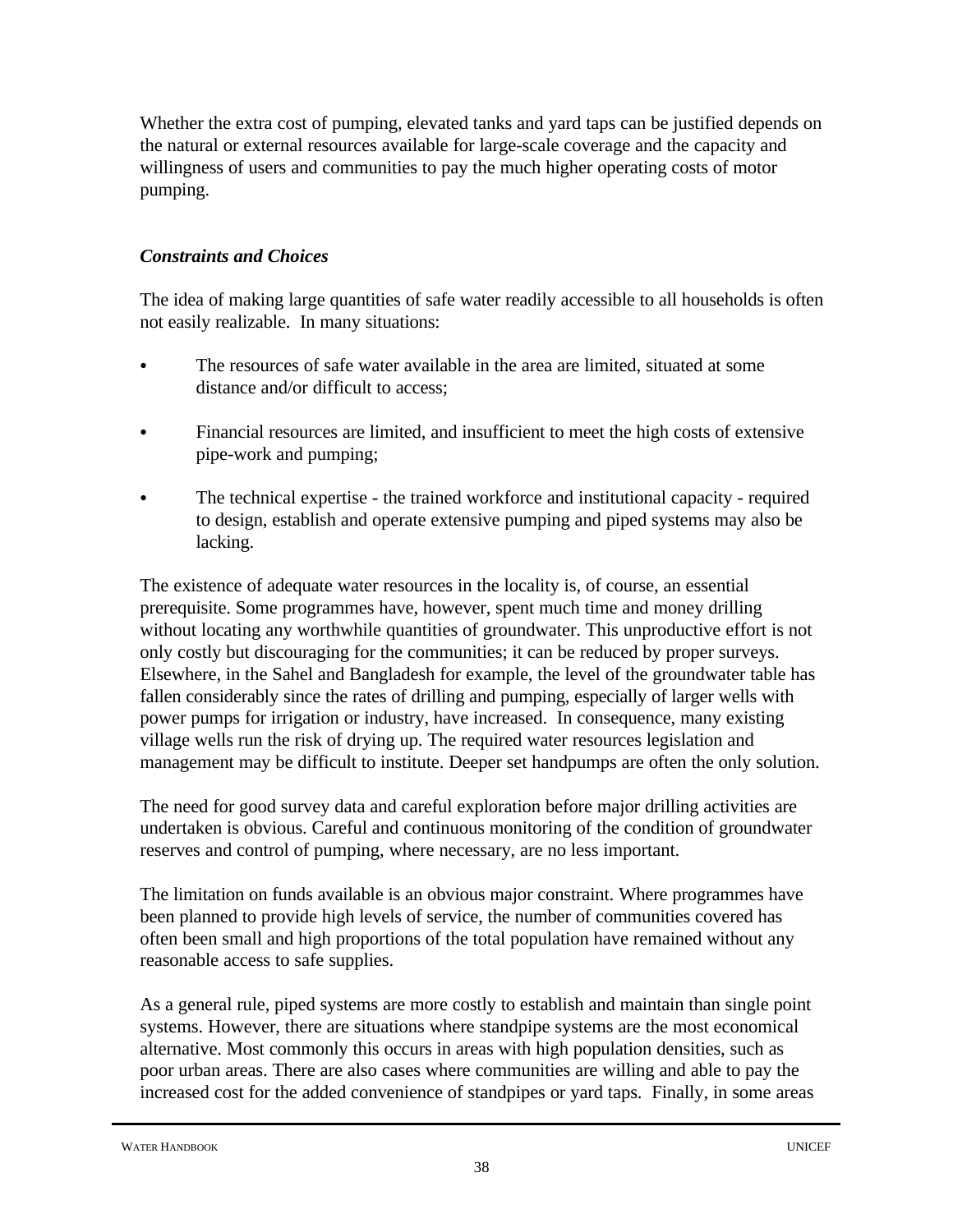in which point sources are not feasible for technical reasons (usually the absence, or the chemical contamination of groundwater) piped systems are a necessity.

Notwithstanding such instances, sturdy and reliable handpumps installed in small-diameter wells are probably the main way in which water can be provided, at a reasonable cost, close to the homes of the majority of rural people who are presently lacking adequate, safe water supplies.

## **B. Sources of Water**

There are basically three categories of naturally occurring water resources: groundwater, rainwater and surface water.

*Groundwater* occurs under most of the world's land surface, but there are great variations in the depths at which it is found, its mineral quality, the quantities present and the rates of infiltration (thus yield potential) and the nature of the ground above it (thus accessibility). In hilly areas it emerges from the ground in places as natural springs, otherwise wells have to be constructed and pumps or other lift mechanisms installed.

*Rainwater* collection, from roofs or larger catchment areas, can be utilized as a source of drinking water, particularly where there are no other safe water sources available (for example in areas where groundwater is polluted or too deep to economically tap). In extreme situations, small quantities of water can be condensed from the atmosphere (as dew) on screens or similar devices.

*Surface Water*, in streams, lakes and ponds is readily available in many populated areas, but it is almost always polluted, often grossly so. It should only be used if there are no other safe sources of water available.

The amount and reliability of background data on water resources varies between countries. In many, a certain amount of additional surveying and exploration is necessary before projects can be planned in detail, especially where groundwater is concerned.

## *Groundwater*

Groundwater is the primary source of water in UNICEF-assisted projects. Such sources are usually bacteriologically pure, so disinfection is not necessary. However, groundwater aquifers can become bacteriologically polluted from sources of contamination such as latrines, garbage dumps, corrals and cemeteries, and through poorly constructed wells. For example, a deep borewell that has been improperly sealed can serve as a conduit that transmits polluted surface water into the aquifer. It must be remembered that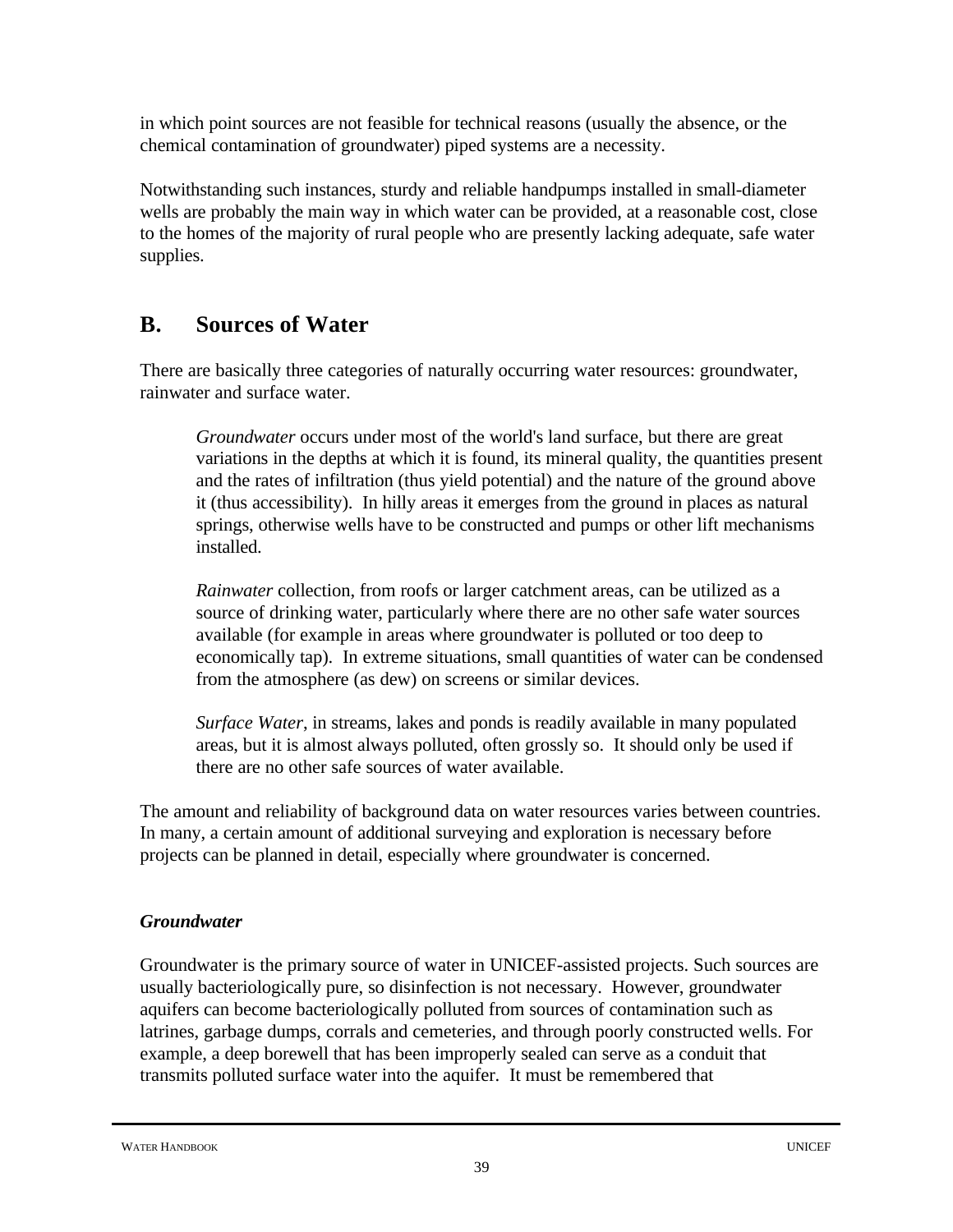bacteriologically pure groundwater that is drawn from a well is often polluted during its transport and storage and thus the identification and tapping of a pure water source does not automatically guarantee safe drinking water.

Groundwater may also be chemically contaminated, making it unfit for consumption without treatment. As described later in the chapter, common contaminants include iron, excessive dissolved salts and fluoride.

In many areas groundwater is, in principle, accessible at relatively low cost, but the technology to reach it and get it out of the ground in most cases requires considerable skill. There are also limits to all groundwater resources, even when



**Roof Catchment** (Source: Water Supply Options for Guinea Worm Eradication, UNICEF et al)

they appear to be plentiful. Over-pumping can result in a lowering of groundwater levels to a point where it is no longer feasible or possible to continue pumping. This has become an

increasingly common occurrence throughout the world, where overpumping for irrigation, industry or large-scale urban water supply systems results in rural handpumpequipped wells going dry.

Groundwater resources must therefore be properly managed, and conservation measures be enforced where necessary, including control of exploitation and the use and reinfiltration of contaminated surface water. The management of groundwater resources should be assured by appropriate institutions and legislation.

#### **Women and Rainwater Harvesting**

At Nagercoil, in India, during 1994, a group of women previously engaged by masons as head load carriers were trained in the construction of ferro-cement structures with the objective of ensuring the sustainability of rainwater harvesting systems. Over a 15-day period they learnt to construct doors, roofing sheets and water- retaining ferrocement tanks.

This small group of women gained skills in the construction, maintenance and repair of their own rainwater harvesting systems and were subsequently able to find jobs themselves as masons. UNICEF supported training enabled several communities to provide themselves with safe drinking water in addition to enhancing the confidence and status of the women who were trained.

Since groundwater is the most

common source of water in UNICEF sponsored projects, methods for exploiting it are covered in detail later in the section.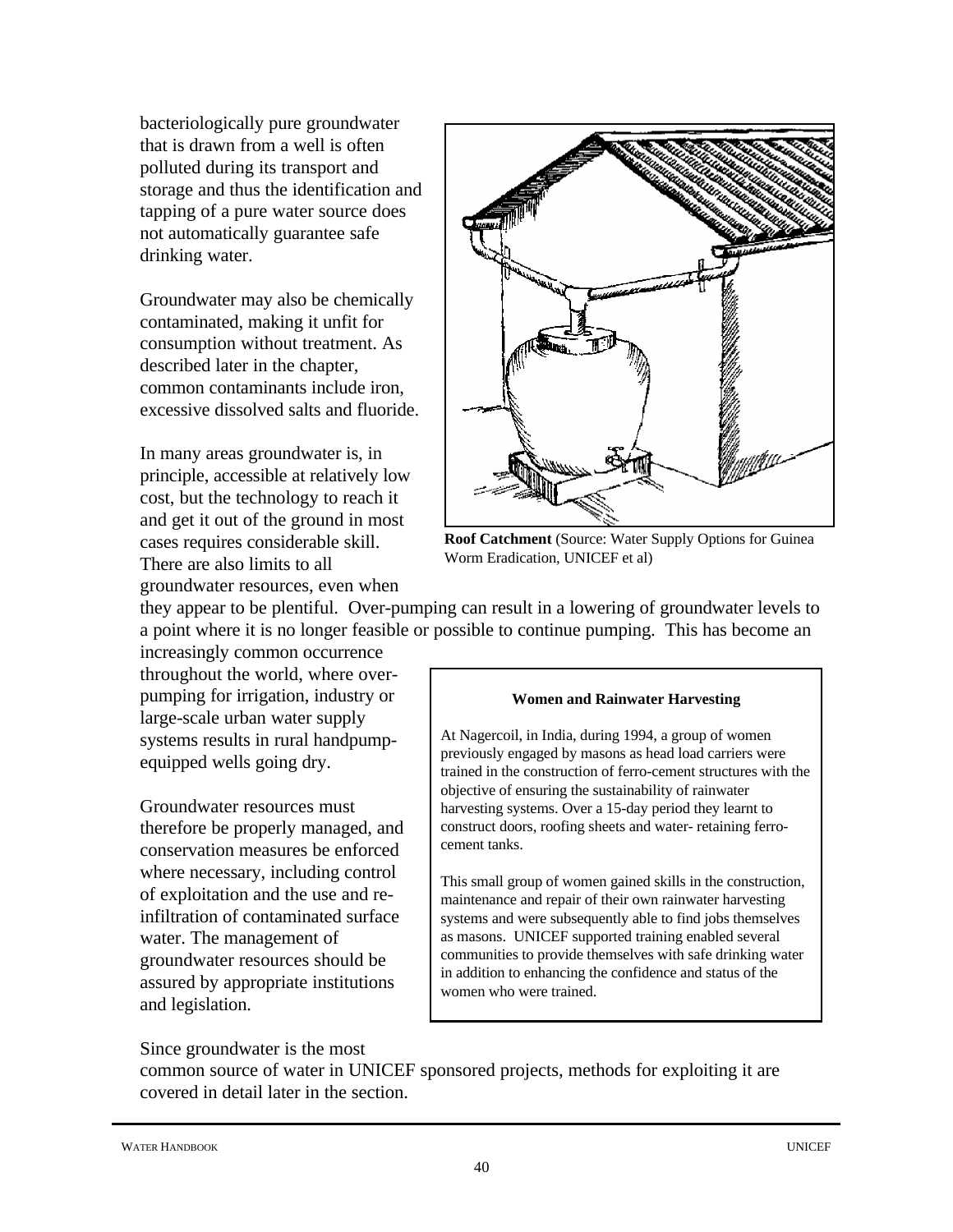#### *Rainwater*

Rainwater may be collected ("harvested") from surfaces by:

- Roof Catchment: After passing through a screen and/or filter, the water is conducted through gutters to cisterns. These cisterns can be large enough to serve a community or institution (such as a school) or relatively small, for single-family use. Innovative designs, and the use of ferro-cement in cistern construction in some countries (Indonesia, Thailand, India) have reduced costs and popularized this solution, especially for family use.
- Ground Catchment: The run-off from hard ground during heavy rains may be caught in lined pits, or may be diverted into a special borewell as a means of artificially recharging a groundwater aquifer. In addition, dams can be constructed to retain water flowing in gulleys and valleys. The environmental impact of larger dams and any artificial recharge system must be carefully examined at the design stage.

Once designs appropriate to local conditions are available, collection systems can be constructed at relatively low cost by communities themselves with the help of local craftsmen.

### *Surface Water*

Where no other sources are readily available, surface water can be contained, collected and used after some form of filtration.

Large-scale treatment is generally feasible only in major urban contexts: the installations are costly and require very close and continuous technical supervision to ensure correct, reliable functioning. In areas where there is no other option but the village pond or stream, lower cost slow sand filtration systems (see the section on water quality below) have been installed and operated with some degree of success. It should be noted however, that operation and maintenance of such systems is often problematic and requires more resources and attention than the initial construction of the units.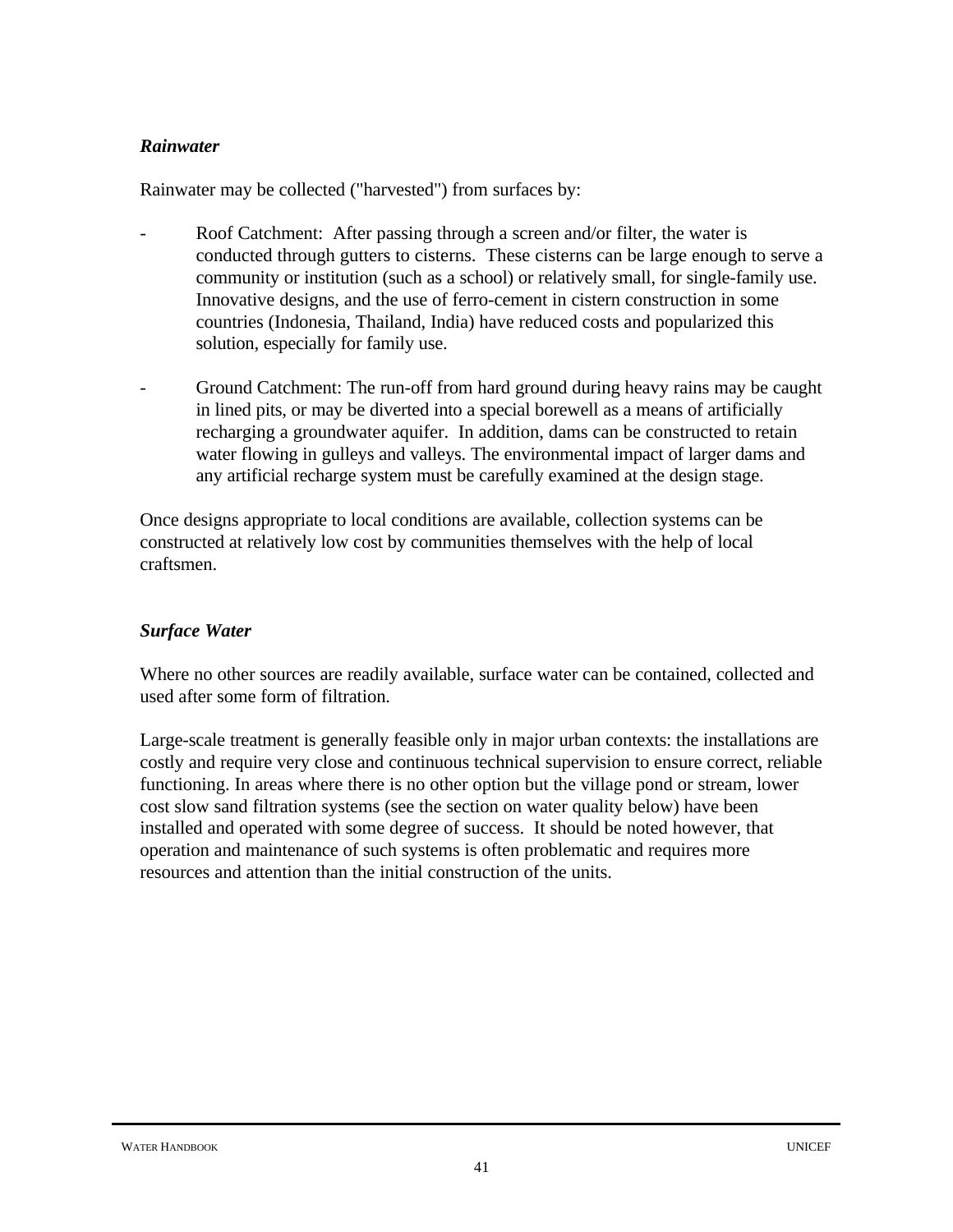#### **Surface Water Tastes Better**

"*It is five PM in the village of Jhadol, Rajasthan, India. Kavita, 25 years old and the mother of three young children, carries a large brass water jug on her head. She leaves her hut to fetch water for cooking and drinking. She passes by a handpump which, although it is in working condition, in not her destination. Ten minutes later she arrives at the village* nari *- a large pond which has collected rainwater - where she sees several women taking water from it. She catches a glimpse of some cows and goats drinking, their legs submerged in the water. She fills her jug with water but does not notice that the water is murky and dirty. After her jug is filled, she stops awhile to chat with her neighbour, and then heads on home.*"

Although groundwater is usually a better option than surface water from a public health engineering standpoint, there is often some resistance by villagers who have traditionally had a surface water source to using a new, groundwater source. This is most often the case in areas (as in the example above) where the groundwater has a high level of salt, iron or other mineral. But in some cases, people simply prefer the taste of the surface water.

(Source: UNICEF *WATERfront*, Issue 6, pg. 22)

## **C. Groundwater Systems**

#### *Sub-Surface Dams*

Sub-surface dams trap groundwater where it flows close to the surface in valleys or dried-

up river beds. The water is stored as a shallow aquifer beneath the surface and therefore very little water is lost through evaporation, and there is a natural purification of the water as it filters through the ground. The dam must be constructed across the width of the valley and down to an impermeable layer to be effective. The water is accessed by wells preferably combined with infiltration galleries constructed upstream of the dam.



**Sub-Surface Dam** (Source: Water Supply Options for Guinea Worm Eradication, UNICEF et al)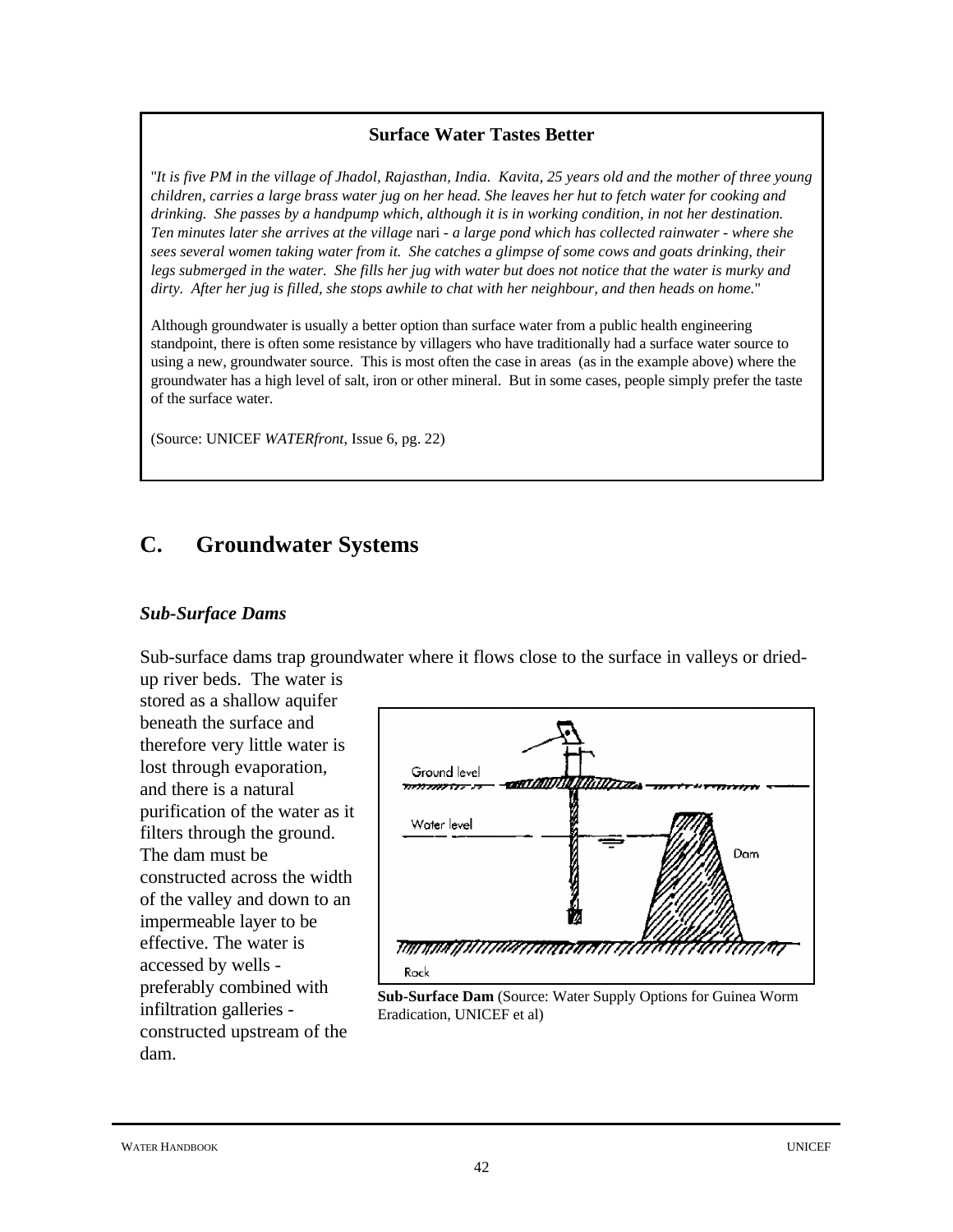### *Spring Protection*

A spring occurs where the groundwater table intersects the surface. Springs are often the traditional source of water, especially for communities living in hilly areas and thus are already a culturally acceptable water supply solution.

Only springs which match the following criteria should be considered for improvement:

the spring should provide a minimum yield of water throughout the year (except in specific cases where the spring is being developed to increase the community's water security for a portion of the year - 9 to 10 months for example);



**Spring Protection** (Source: A Design Manual, UNICEF-Pakistan)

- there should be no major sources of contamination (such as a town, factory, cattle yard, etc.) upstream of the spring, and the water quality should be checked and found acceptable;
- the distance between the spring and the beneficiary community should be within the national norms (unless a gravity feed system is being contemplated - see below).

The protection of the spring usually involves the construction of a sealed "spring box" which traps the water, provides for some basic filtration and sedimentation through the use of a gravel filter and sump, and, in some cases, provides water storage space to satisfy peak demand. It can be constructed using locally available resources and expertise.

The yield of some springs can be improved through the construction of a "filtration gallery," the insertion of filter pipe around the spring, leading to the spring box.

In all cases, the area immediately upstream of the spring should be protected from the defecation of animals through the use of a fence or hedge. Erosion can also be a problem in spring areas: the area upstream from the spring should be protected with vegetation and bunds if necessary, while the excess flow from the stream should be channeled into an existing stream or drain, or directed back into the ground using a soakage pit.

A protected spring can also be used as a source for a gravity-flow piped water system leading to a village below. Since no pumping is required, spring-fed piped systems are generally less costly and simpler than pumped piped systems.

WATER HANDBOOK UNICEF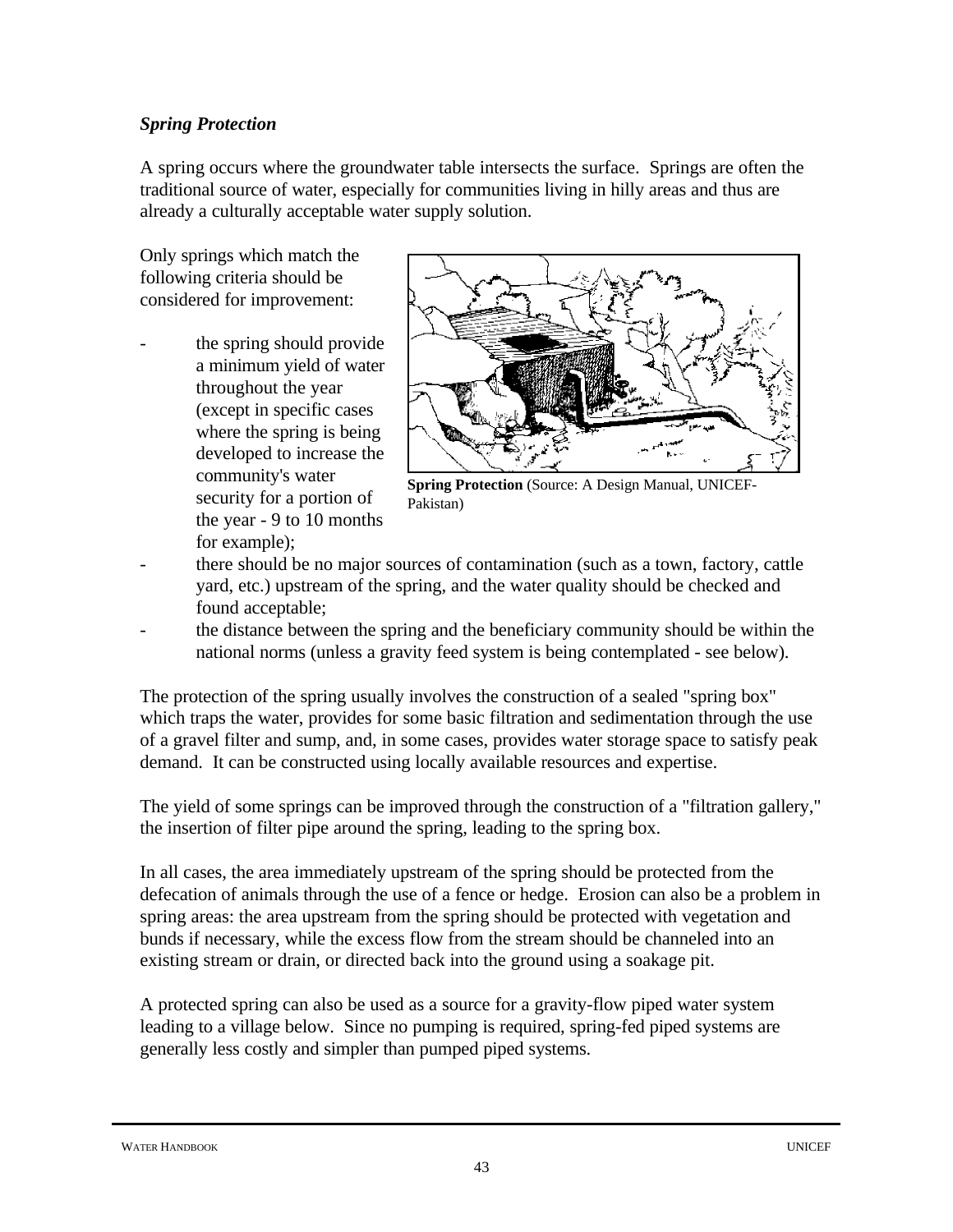## *Hand-Dug Wells*

Hand-dug wells are widely used in developing countries, and in many areas for hundreds of years. There are also a large number of donor-funded rural water supply projects based on the construction of hand-dug wells.

There are many advantages to this technology:

- it does not require highly skilled labour;
- the level of community involvement and ownership can be enhanced through the appropriate participation of beneficiaries in the actual construction of the water point;
- an efficiently managed hand-dug well construction programme can be the most inexpensive water supply option;
- the improvement in an existing hand-dug well is often the first step towards a safe water source for the community;
- unlike most borewells, water can continue to be drawn from a hand-dug well even if the pump is broken or where a pump has never been installed;
- much of the well can be constructed using locally available material;
- since hand-dug wells are of a larger diameter than borewells, a certain amount of water storage space is available which can help to provide sufficient water for peak use times.

However, the disadvantages of hand-dug wells must also be taken into account:

- in the absence of appropriate safety measures and equipment, the construction of wells can be dangerous;
- although there are many cases of very deep hand-dug wells, most are relatively shallow (less than 15 to 20m) and tend to tap water from the uppermost (unconfined) aquifer, and are thus more susceptible to bacteriological contamination and the effects of falling water tables;
- unsealed hand-dug wells are especially susceptible to contamination from people and animals;
- the fact that this technology is only efficient in soft geological formations with relatively high groundwater levels restricts its application to specific areas and regions.

Although there are a wide range of construction methods and materials that can be used to construct hand-dug wells, most larger well programmes make use of circular concrete well "rings" that are pre-cast (on site or in a local production centre) and sunk into the ground. In very soft formations, the rings are sunk starting from the surface: digging from the inside of the ring, removing the material with a bucket (usually with the help of a tripod and pulley), and adding new rings as required. In harder, semi-consolidated formations, an unlined hole can be excavated down to the water table and only then are the ring liners inserted. In any case, the concrete rings are usually 1 to 1.3 metres in diameter and 0.5 to 1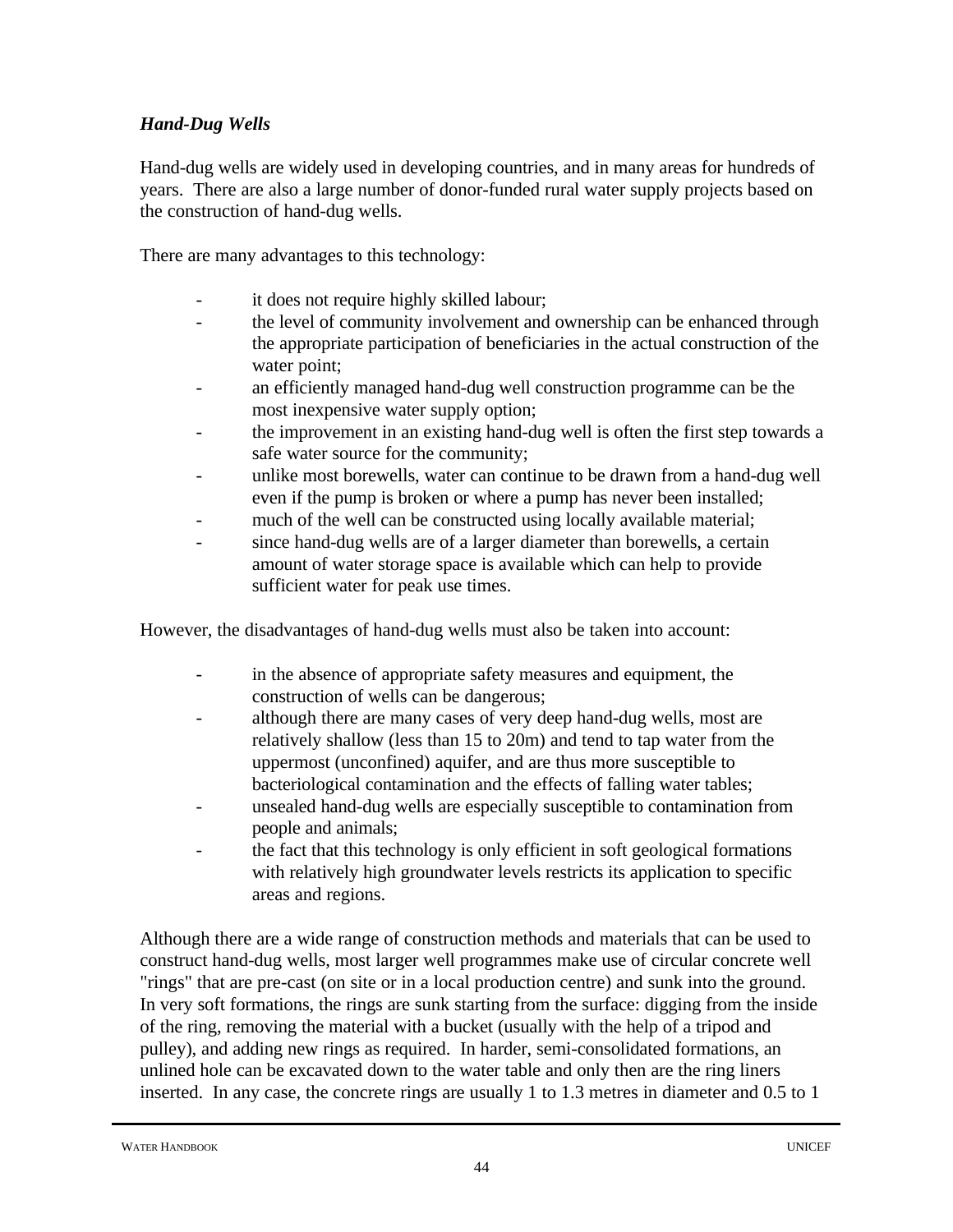metres high (large enough to allow a person to work inside it, but small enough to be economical and easily transported).

In most cases a motorized pump is required to de-water the well to allow excavation below the water table; however, in some cases high-flow handpumps (such as diaphragm pumps) can also be successfully used. A filter at the bottom of the finished well is often necessary, especially in formations with fine sand or silt particles. The filter can be a layer of gravel and coarse sand or a porous concrete plug (some of the lower well rings can also have porous areas to allow greater flow in poorer aquifers).

The well is finished with a headwall, a sealing slab and a surrounding apron with a drain. Care must be taken that the drain ultimately directs water to a natural or artificial drainage system and that the apron drain does not create a pool of water three metres away from the well. Although some new wells are still constructed without the installation of a handpump (instead relying on a windlass or bucket and pulley system), a handpump is preferable to avoid contamination but only in areas where handpumps are already prevalent.

It is sometimes appropriate, and economical, to concentrate on the improvement or rehabilitation of existing wells rather than the construction of new wells. This usually involves the deepening and disinfection of the existing well, the repair or replacement of the well lining, and the installation of a sealing slab, an apron and a handpump.

### *Hand-Drilled Borewells*

The drilling of borewells using simple, inexpensive hand-operated equipment is a very appropriate technique under certain conditions: the aquifer must be relatively shallow (usually less than 25 to 30 metres), and the formation must be soft. Under these conditions, handdrilled borewells can be completed much faster than hand-dug wells, and can reach slightly greater depths.

The most common type of hand-

**Hand-drilling** (Source: Water Supply Options for Guinea Worm Eradication, UNICEF et al)

drilling equipment consists of a tripod and winch with drill rods and bits. The rods are manually turned (usually by four people) and extra downward force is applied by people sitting on the cross bars.

WATER HANDBOOK UNICEF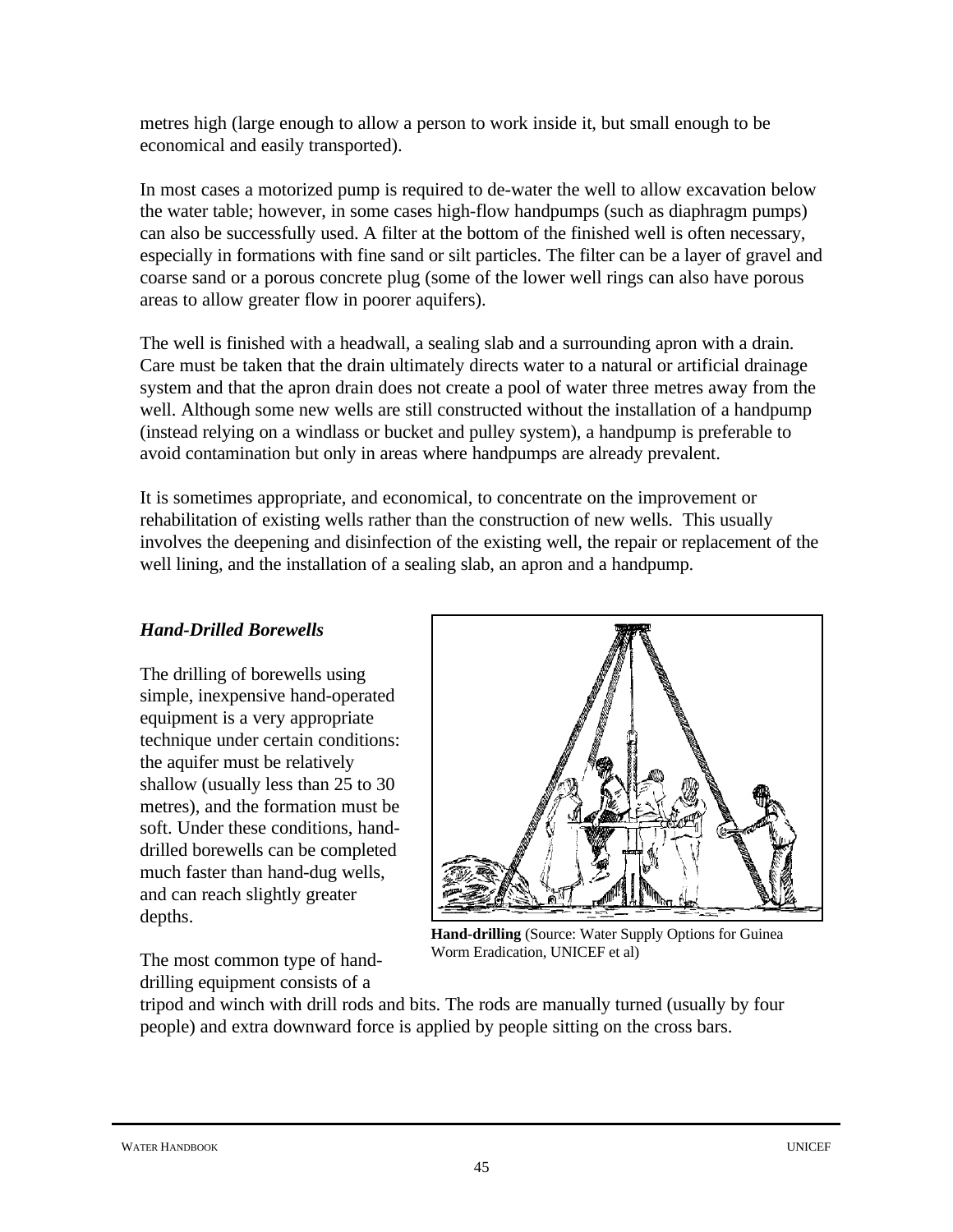| <b>Well Construction Technologies</b>                                                                                            |                  |                       |                  |                               |                             |
|----------------------------------------------------------------------------------------------------------------------------------|------------------|-----------------------|------------------|-------------------------------|-----------------------------|
|                                                                                                                                  | Hand-<br>digging | Hand-<br>drilling     | Cable-tool rig   | Small air-flush<br>rotary rig | Multi-purpose<br>rotary rig |
| Approx. capital cost range in US\$                                                                                               | \$1,000          | \$1,000-5,000         | \$20,000-100,000 | \$100,000-250,000             | \$200,000-500,000           |
| Running cost                                                                                                                     | very low         | low                   | low              | medium                        | very high                   |
| Training needs for operation                                                                                                     | very low         | low                   | low-medium       | medium                        | very high                   |
| Repair skills                                                                                                                    | very low         | low                   | low-medium       | medium                        | very high                   |
| Back-up support                                                                                                                  | very low         | low                   | low-medium       | medium                        | very high                   |
| Approx. range of penetration rates in<br>metres per 8-hr day                                                                     | $0.1 - 2.0m$     | $1 - 15m$             | $1 - 15m$        | $20-100m$                     | $20-100m$                   |
| 200 mm* holes to 15m in unconsolidated<br>formation                                                                              |                  | fast                  | fast             | impossible                    | very fast**                 |
| 200 mm* holes to 50m in unconsolidated<br>formation                                                                              |                  | slow and<br>difficult | fairly fast      | impossible                    | very fast**                 |
| $200$ mm* holes to $15/50$ m in semi-<br>consolidated formation                                                                  |                  | impossible            | fairly fast      | impossible                    | very fast**                 |
| 100 mm holes to 15/50m in consolidated<br>(hard) formation (not gravel packed)                                                   |                  | impossible            | very slow        | very fast**                   | very fast**                 |
| * 200 mm holes to give 100 mm diameter finished well after screening and gravel packing.<br>** constrained by logistical support |                  |                       |                  |                               |                             |
| From: Arlosoroff, S. et al. Community Water Supply, The Handpump Option, UNDP/World Bank.                                        |                  |                       |                  |                               |                             |

As in all borewells, the design and completion of the hand-drilled well is vitally important. The appropriate type and length of well screen (slotted well-casing pipes) must be placed at the correct depth, and, in most cases, a gravel pack must also be applied. An improperly designed or finished well is sometimes a cause for failure when drilling is carried out by lessskilled labour. As such, the hand-drilled well is less "forgiving" and more dependent on skilled labour than is the hand-dug well. However, the hand-drilled well does share with the hand-dug well, to a large extent, the advantage of being very suitable for a high degree of community participation as people can assist in the actual construction of the well.

A related technique, hand-jetting or sludging, is widely used in some alluvial areas. Handjetting is only suitable in very soft formations. However hand-jetted borewells have been constructed as deep as 200 metres and have served large numbers of people living on river flood-plains and deltas (in India and Bangladesh, for example).

Jetting involves pumping water into drill pipes, which allows them to be forced downward with a turning motion. Additional pipes are added as jetting proceeds. Upon reaching the desired depth, the drill pipes are removed and well casing is inserted into the hole. The pump most commonly used is a high flow handpump (usually operated by two people simultaneously), but small diesel or petrol centrifugal pumps can also be used.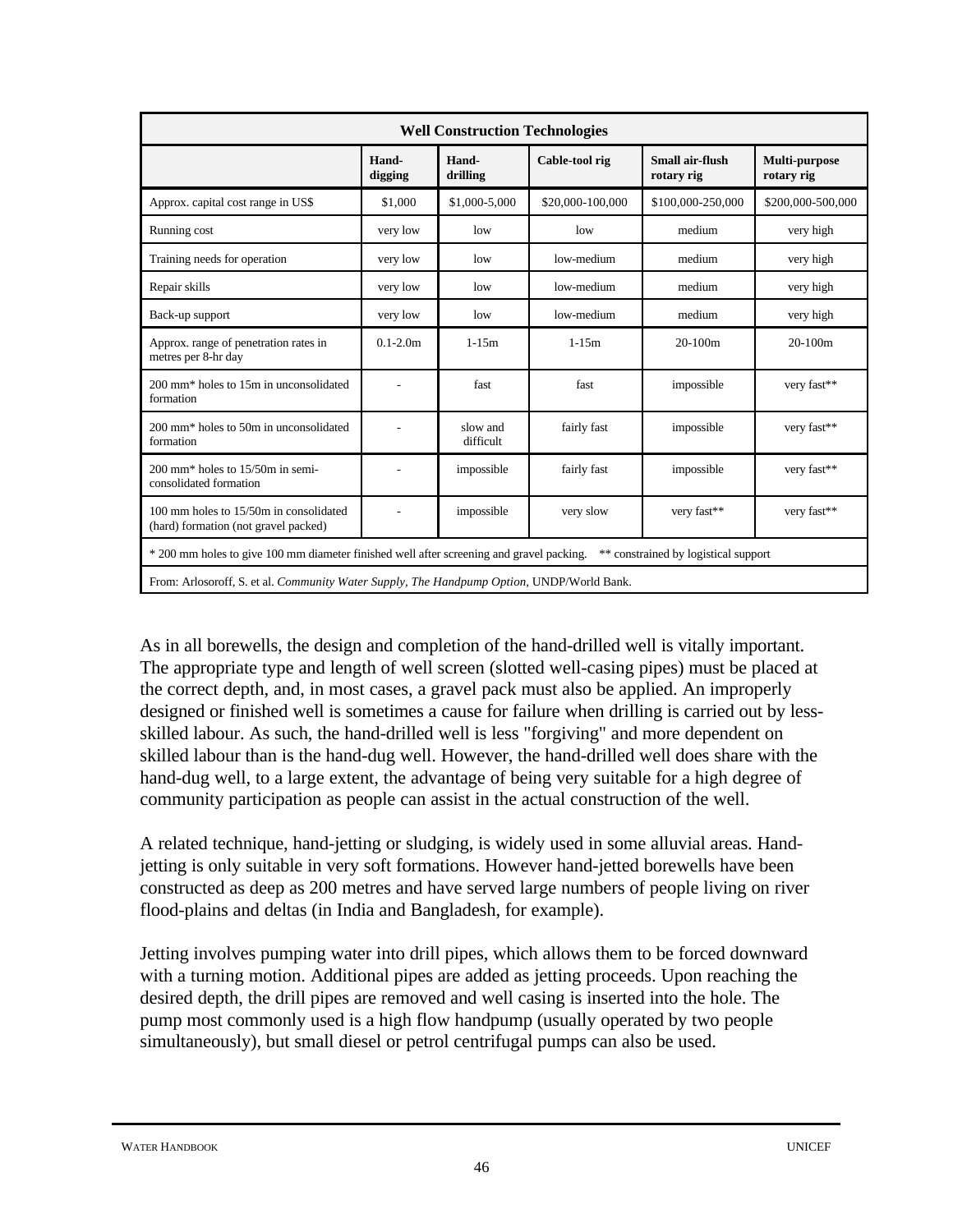### *Machine-Drilled Borewells*

The majority of water points constructed in UNICEF-assisted programmes are machinedrilled borewells. Mechanized drilling is chosen over hand-digging or hand-drilling for three principal reasons: borewells can be drilled much faster than with the other two methods, much greater depths can be achieved, and drilling rigs are available which can efficiently produce borewells in semi-consolidated and consolidated (hard) formations. In fact, in many regions, mechanized drilling rigs are the only choice for groundwater-based water supply programmes.

The main disadvantage is that the capital, operating and maintenance costs are much higher with mechanized drilling rigs than with hand-drilling or digging. An efficient drilling programme offsets these costs by the speed of drilling, and can produce water points for less than \$1,000 each in some cases. On the other hand, the speed of a drilling rig is always limited by the efficiency of the logistical infrastructure it operates within. There are cases where drilling rigs theoretically capable of drilling 150



**Portable Drilling Rig** (Source: Water Supply Options for Guinea Worm Eradication, UNICEF et al)

borewells a year only drill 10 or less because of the lack of fuel, spare parts, skilled operators or poor planning and management. The operation of drilling rigs, and the management of mechanized drilling programmes, are complex occupations requiring skilled and experienced personnel.

Two types of mechanized drilling rigs are most commonly used in UNICEF-assisted programmes: cable-tool rigs and small rotary rigs:

*Cable-tool rigs*, or percussion rigs, are of very simple design and have been used for many years. The machine drills a hole by repeatedly driving a heavy drill string and bit into the ground, removing the cuttings with a bailer, and repeating the process until the desired depth is reached. The drill string is not rotated (some natural rotation takes place which assists in the cutting operation) - the rigs engine is used for repeatedly raising the heavy drill string through a winch and cable system. Since the rigs, although mechanized, are of very simple design, capital and operating costs are reasonable low. High drilling speeds can be achieved in unconsolidated and semi-consolidated formations, but this drilling method is not suitable for hard formations.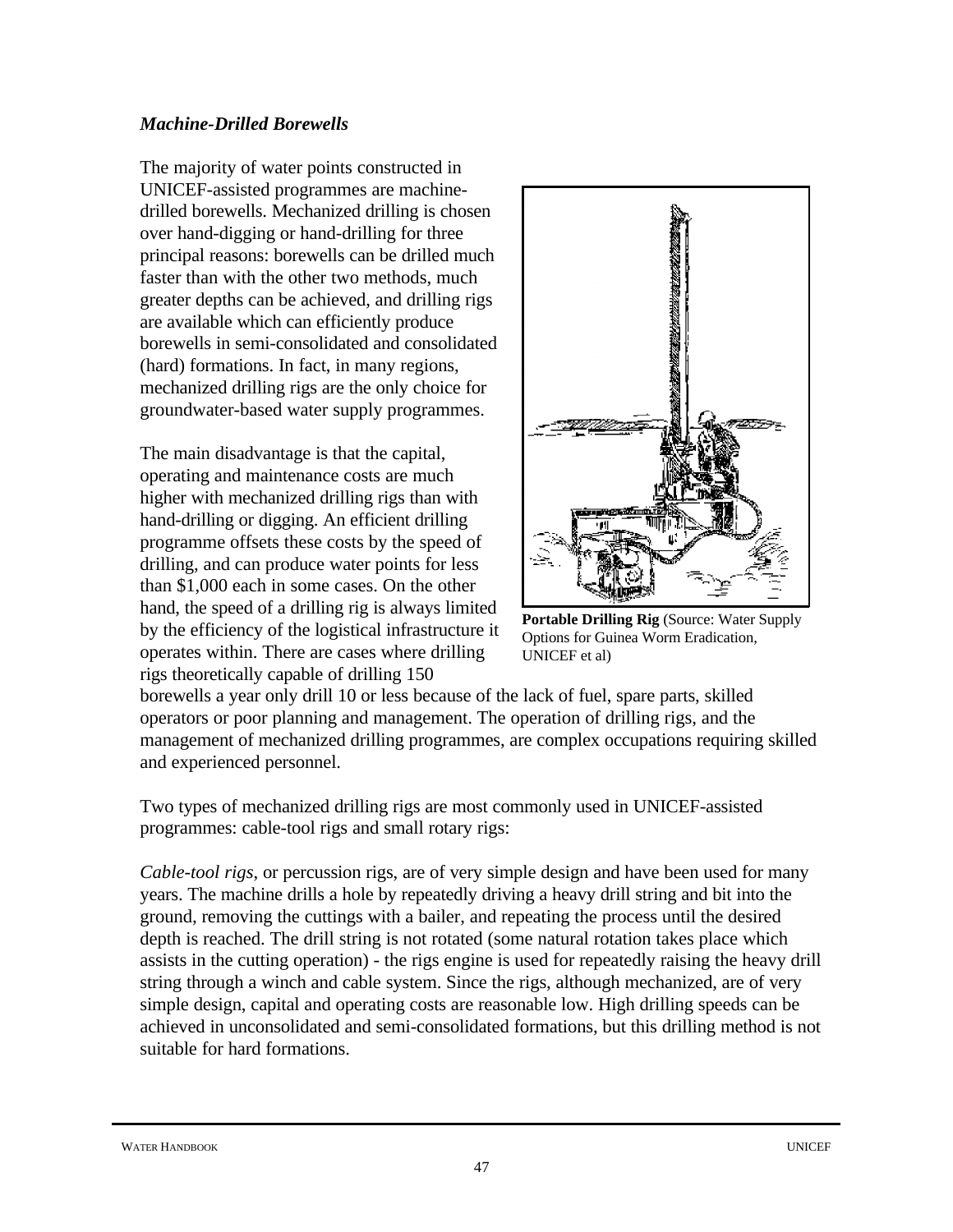Unlike cable-tool rigs, *rotary rigs* drill by boring - the engine turns the drilling stem and bit at high torques to produce a hole. There are many types and designs of rotary rigs. A common subdivision of type is into rigs which use mud (water mixed with clay) for the removal of cuttings ("flushing") and those which use air (usually mixed with a foaming agent to increase efficiency). In all cases the air or mud is forced down the drilling stem and then returns back up the stem carrying the cuttings to the surface. In addition to flushing, the drilling fluid (mud or air) also serves to cool and lubricate the drilling bit and stabilize the hole and prevent it from collapsing (in



**Truck-mounted Drilling Rig** (Source: UNICEF India)

unconsolidated and semi-consolidated formations) until the drilling operation is finished and the casing installed.

Air-flush rotary rigs are used mainly in hard-rock formations, and are capable of efficiently drilling to great depths at high speeds (especially with the now commonly used "down-the-hole hammer" which provides percussion at the foot of the drill stem, and is powered by the same compressed air used for flushing). Although not overly complex in themselves, air-flush rigs require a separate air compressor unit which are typically expensive, bulky and complex.

Mud-flush rigs are most efficient in unconsolidated to semi-consolidated formations, but can also be used in hard rock. A "mud pump," which is expensive and often maintenance intensive, is required for circulating the drilling fluid. A logistical bottleneck often encountered with mud-flush rigs, particularly in dry areas, is the need for fairly large amounts of water for operation.

All categories of drilling rigs come in a variety of models and sizes. Rigs can be so large as to require a 20-ton carrier truck, or small enough to fit in the back of a pick-up truck. UNICEF has been purchasing (and even designing) drilling rigs for thirty years, and there is consequently a wealth of resources available (in Copenhagen and elsewhere), for assistance in purchasing rigs and initiating a drilling programme.

#### WATER HANDBOOK UNICEF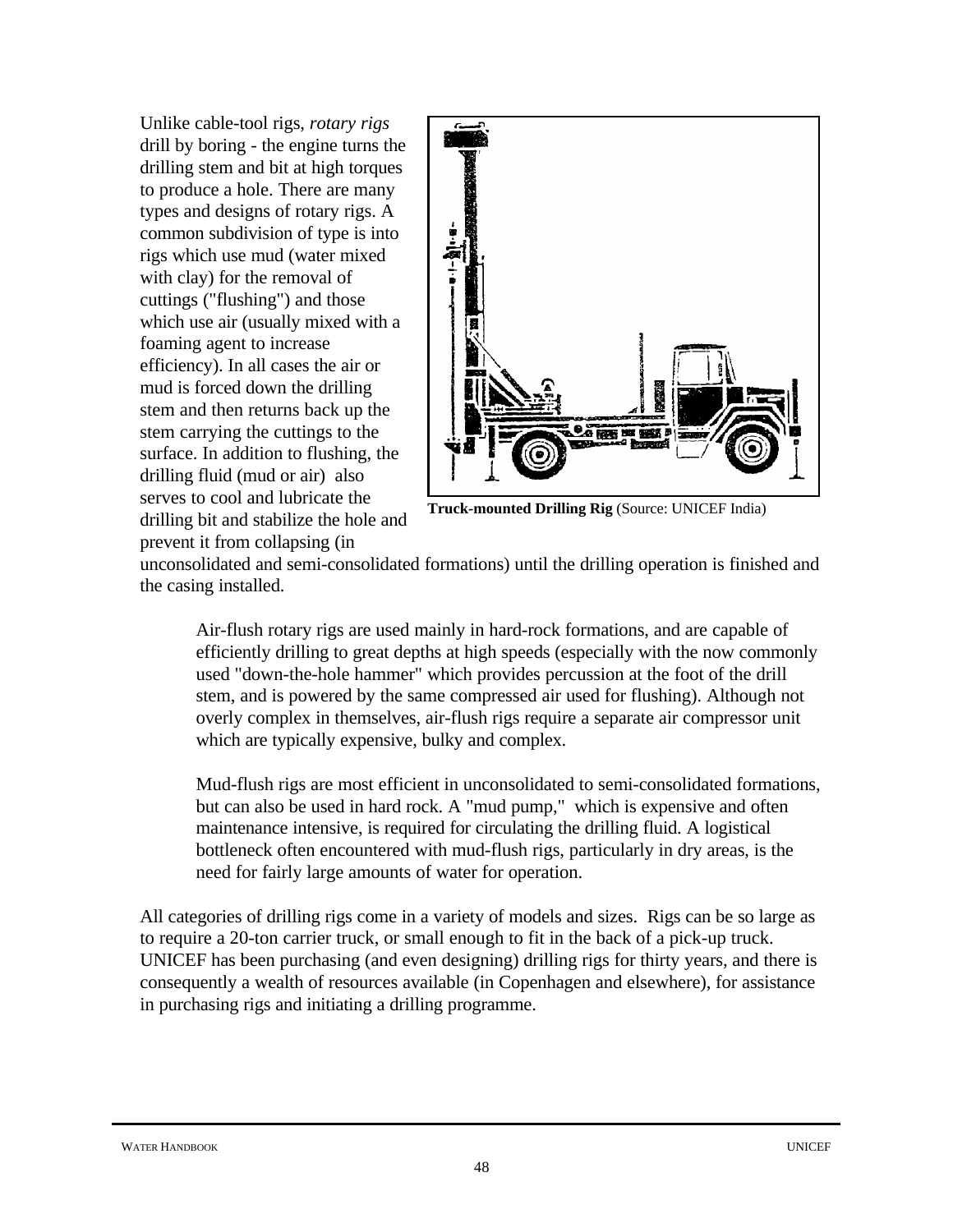Due to the continuing importance of drilling in UNICEF WES programmes, the cost and management of drilling programmes is covered extensively in the next section.

# **D. Pumping**

With a few exceptions (springs and artesian wells), all groundwater systems must make use of pumps to draw the water to the surface (non-pumping solutions such as lowering buckets into dug wells, or large open step-wells where people walk down inside the well to collect water are highly prone to contamination and thus should not be considered as viable options).

## *Handpumps*

Handpumps are the most common and, in most cases, the only economically feasible water lifting device for community needs. Yield depends on the depth and design, normally in the range of 600 to 1,500 litres per hour during constant use. Thus the maximum number of users for any one pump should, ideally, be not more than 150 persons. However in many countries, and especially in Africa, the actual number of users per handpump is 500 or higher.

The first force-mode handpumps used in UNICEF-assisted water projects in the 1960s were based on single-family cast-iron pumps used in the developed nations for more than a century. These pumps were quickly demonstrated to be inappropriate for community water supply projects because they were unable to withstand being used by hundreds of people a day, and because they were difficult to maintain. As the result of this, an effort initiated in the 1970s was launched to develop a handpump that was sturdy, easy to maintain, and that could be manufactured in developing countries. The first and most successful outcome of this effort was the India Mark II handpump which became the standard pump in India and many other countries in the late 1970s and the 1980s.

While suction pumps can only lift water from a maximum depth of about seven metres, they are still widely used and continue to serve hundreds of millions of people (many of which live on the Gangetic plain and delta in Bangladesh and India). Where groundwater levels are falling (or where shallow groundwater is becoming polluted), these pumps are gradually being replaced with force-mode pumps like the Tara. However, suction pumps continue to be appropriate in many situations and they remain the easiest pump to maintain due to the fact that all moving parts are above ground.

The handpump development effort also led to new thinking in the area of maintenance programmes and the realization that a decentralized management of maintenance structure is the most successful model, and that the most important design criteria for a handpump is its maintainability (see the following chapter on maintenance).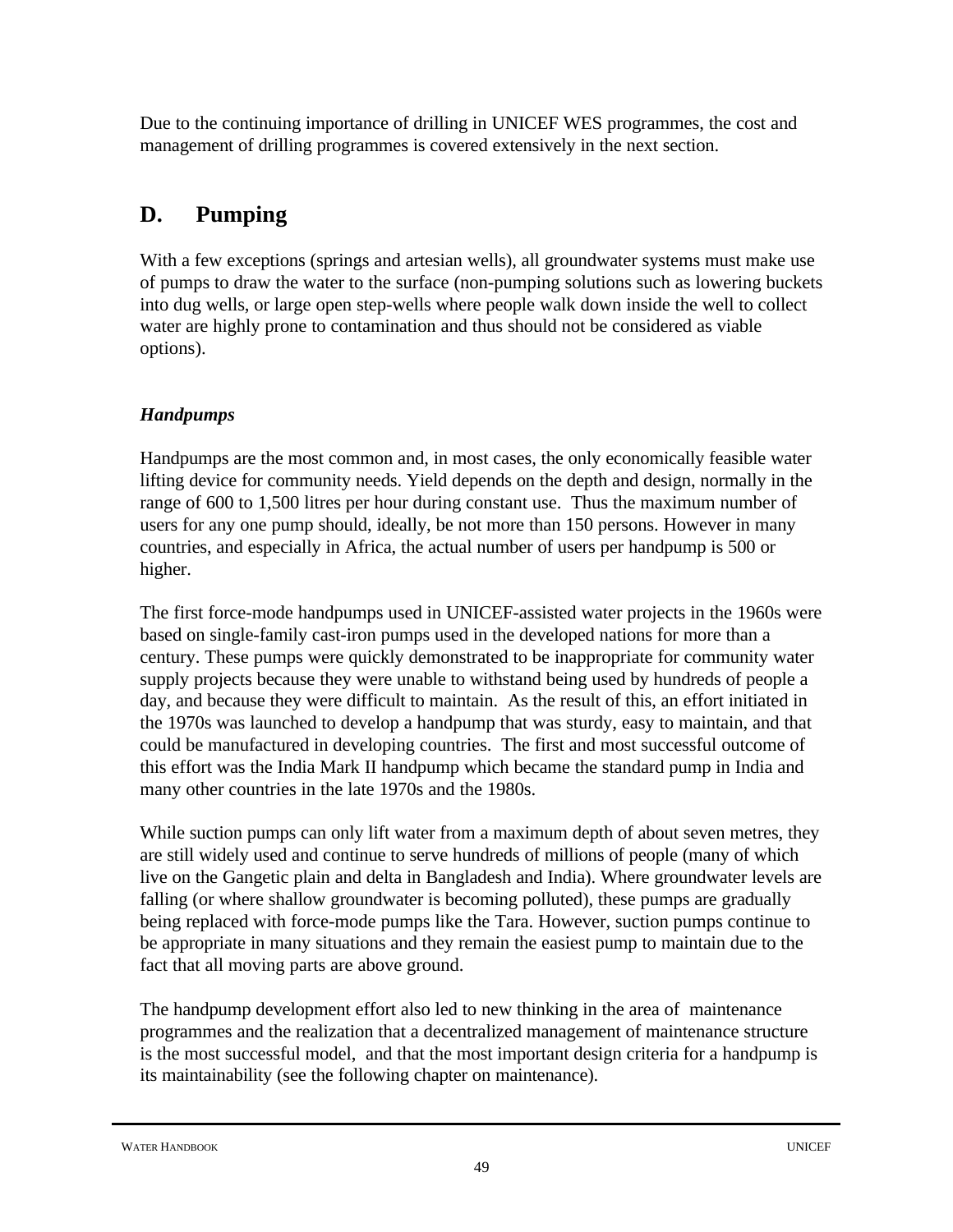During the 1980s a UNDP global project for handpump testing and development (executed by the World Bank and with active UNICEF input) further studied and developed the design and manufacture of handpumps. It established standards and testing procedures that are used by UNICEF and other organizations for the selection and procurement of handpumps (see the box in this section on UNICEF-specific selection and standardization guidelines). The findings of the project are contained in the book *Community Water Supply - The Handpump Option (Arlosoroff et al, UNDP/World Bank)*, which remains one of the most important texts in the sector to this day.

| <b>Handpump Classification</b>                                                                                                                                                                                     |                                                                                                                                                                                                                                             |                                                   |                                                 |
|--------------------------------------------------------------------------------------------------------------------------------------------------------------------------------------------------------------------|---------------------------------------------------------------------------------------------------------------------------------------------------------------------------------------------------------------------------------------------|---------------------------------------------------|-------------------------------------------------|
| <b>Type</b>                                                                                                                                                                                                        | <b>Description</b>                                                                                                                                                                                                                          | <b>Depth Range</b>                                | <b>Common Examples</b>                          |
| Suction                                                                                                                                                                                                            | Raise water to the surface through a vacuum (sucking)<br>action. All moving parts are above ground. Typically<br>in the form of cast iron pumps, but also come in<br>different forms such as the plastic Rower pump and<br>diaphragm pumps. | Shallow<br>(0 to 7 m)                             | - Nepal No. 6                                   |
| Force-<br>mode<br>(lift)                                                                                                                                                                                           | Create a force lift of the water, most commonly using<br>a piston with leather, rubber or plastic washers (cup<br>seals) located in a pump cylinder below groundwater                                                                       | Low-lift<br>(0 to 25 m)<br>(Direct Action)        | - Tara, Maya<br>- Nira                          |
| level. The piston travels up and down in the cylinder<br>through a up and down motion at the pump head<br>(direct action), a lever type handle, or a circular<br>motion handle. Other mechanisms include spiral or | Intermediate-lift<br>$(25 \text{ to } 50 \text{ m})$                                                                                                                                                                                        | - India Mark II and III<br>- Afridev<br>- Vergnet |                                                 |
|                                                                                                                                                                                                                    | helical stainless steel rotors encased in a rubber stator<br>in the cylinder, and rubber diaphragms actuated<br>hydraulically.                                                                                                              | Deep-set<br>$(50 \text{ to } 90 \text{ m})$       | - India Mark II Extra<br>Deep Well<br>- Volanta |

Although much handpump development work is still being carried out, it is mainly in the area of improving or modifying existing handpumps rather than "inventing" a new handpump. Good handpumps for most applications already exist, and efforts to design a "new" handpump for a specific project or country are misguided and wasteful. UNICEF issued guidelines for handpump selection and standardization issued as a memo from Programme Division to all UNICEF Representatives and Assistant Representatives. (10 June 1996, Ref: 96/402/TEC.CO., excerpted in the box below) to assist country offices involved in handpump policy and technology. These guidelines should be used to avoid costly repetition and unnecessary experimentation.

Most effort in the area of handpumps in the coming years will be in the implementation of a workable management of maintenance structure and the promotion of a nation or regionwide standardization. The in-country production of handpumps, while desirable in principle, is only potentially feasible in medium and larger countries with an established manufacturing base and a market large enough to support it. Experience has shown that it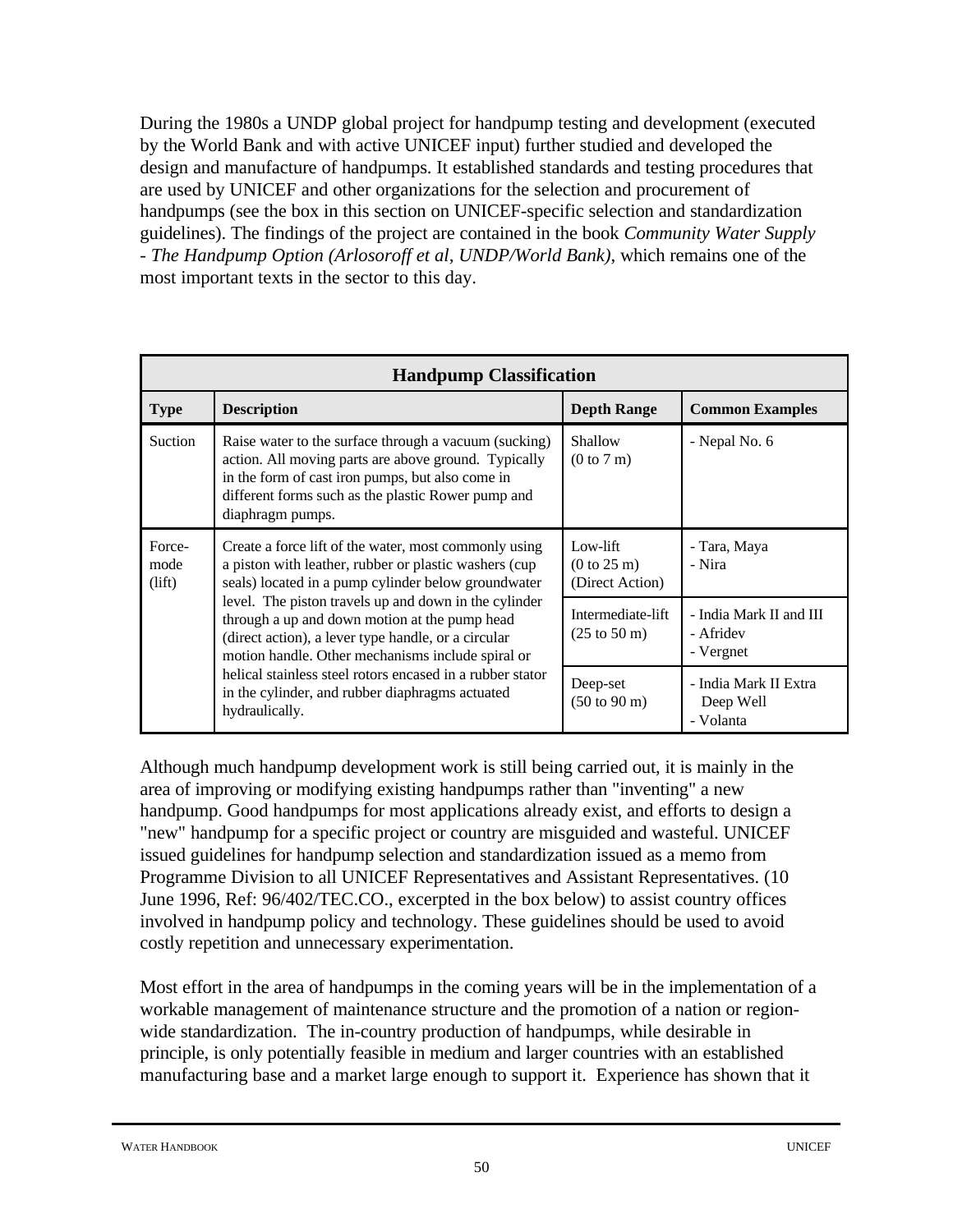is more efficient for smaller countries to procure handpumps from abroad, especially from other developing nations with long experience in the production of public domain handpumps (India is the notable example here, producing - and exporting - thousands of Mark II/III, Afridev and Tara handpumps at prices significantly lower than anywhere else in the world).

### *Other Pumping*

#### *Systems*

The handpump is, and will remain, the pump of choice for most UNICEF sponsored water supply projects. All other pumping systems, including those based on alternative energy sources, have greater capital and operating costs associated with them and in most cases, greater maintenance costs as well. However there are specific situations where power pumps can be more appropriate than handpumps, such as:

- areas where a storage and distribution system is necessary (e.g. rural hospitals), economically feasible (e.g. high density poor urban neighborhoods), or desired by a community willing and able to pay the higher capital, operation and maintenance costs associated with such a system;
- areas with a relatively inexpensive and reliable source of energy (usually electricity);
- situations where greater yields than that available from a handpump is required (e.g. communities with only one borewell which require water for additional needs such as cattle and irrigation);
- areas where the only available water is groundwater which is deeper than 90 m;
- some emergency situations (e.g. rapidly expanding refugee camps);
- in some areas where the only source is surface water.

Electric pumps are reliable, easy to operate and require little maintenance. Where villages and urban neighborhoods are connected to an electric grid network, the installation of piped systems with an electric pump can be appropriate. However, the electricity supply must be reliable, and the additional operation and maintenance costs must be taken into account during the project design phase. There are a wide variety of electric pumps available, including shaft drive, centrifugal and submersible (which is the most common). A type of electric pump known as the jet pump, which pumps water down a well through a venturi forcing more water up the well, is becoming more common and, in some areas, very inexpensive.

#### WATER HANDBOOK UNICEF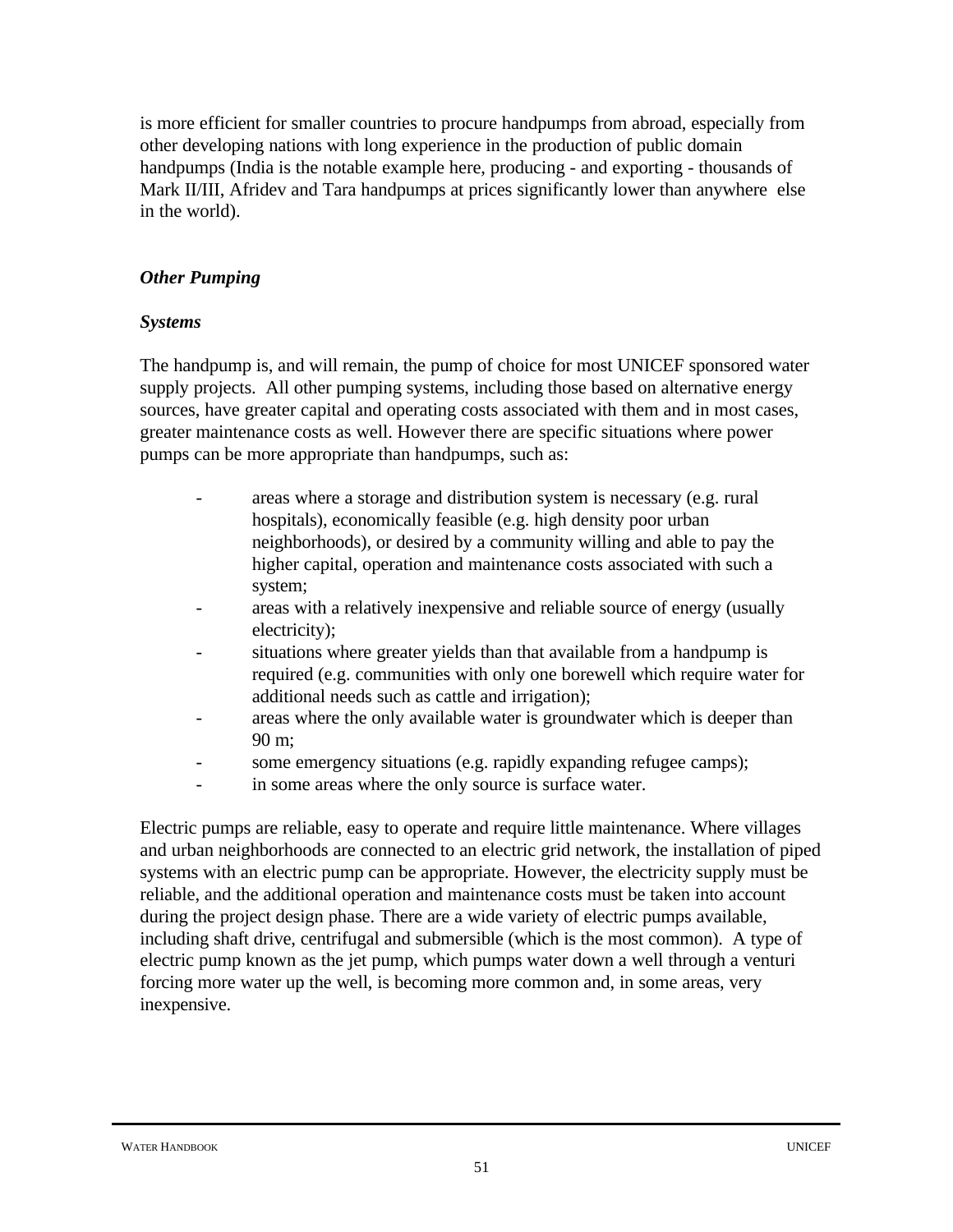### **UNICEF Guidelines for Handpump Selection and Standardization (issued 09/96)**

#### **A. UNICEF's Role**

UNICEF, in most cases, is a major partner with host Governments, and a powerful advocate for low cost technologies and community based strategies in the Rural Water Supply and Sanitation sector.

Advocating for a better handpump that is cost effective, reliable and affordable by user groups is part of UNICEF's role. However, UNICEF should facilitate appropriate decisions such as technology choice through negotiations between the host Government, potential manufacturers, sector partners, donors and communities. UNICEF should offer unbiased support, maintaining at all times, objectivity. *UNICEF staff members should in no case advocate for a new handpump based solely on individual preference but be guided by the UNICEF strategies in Water and Environmental Sanitation and this guideline.*

#### **B. Handpump Technology Choice**

A number of handpump designs both branded (proprietary) and public domain are available to meet various field conditions. The Handpump Project of World Bank/UNDP extensively documented laboratory and field test results from 70 different handpump models from developing and developed countries. It is not easy to choose a handpump unless a proven selection process is followed. The salient features of UNICEF's handpump selection process, proven over 25 years, are summarized below.

*Define Field Conditions:* Collect field data on water quality, static water level during the dry season, type of borehole (lined or unlined), number of users per pump, local resources (technical and financial) available for maintenance and local capacity and capability for manufacture. If the water is corrosive, for example, the use of handpumps with non-corrodible components will be preferable.

*Establish Selection Criteria:* Define the selection requirements, which will include minimum acceptable discharge against the maximum head, reliability (number of maintenance interventions per year), maintainability (level of skill and number of tools required to carry out normal maintenance ) and robustness (to withstand expected usage), resistance to corrosion and abrasion and suitability for local manufacture.

*Carry out Literature Search:* Prepare a list of handpumps broadly meeting the selection requirements. Compare the handpumps based on reliable field data available within UNICEF and outside in order to select pumps that have performed well under similar field conditions. Select maximum two handpump designs for pilot scale trials.

*Prefer a Public Domain Handpump Design:* Public domain handpumps ( Afridev, India Mark II, India Mark III and Tara and their local brand names like U2, etc.) developed as a result of concerted efforts of many years by donors, governments and manufacturers have been adopted on a large scale in several countries and a vast amount of reliable data is available on their performance. These designs are updated regularly and detailed product specifications are available. Moreover, a number of manufacturers make each of these public domain handpumps in many countries. Competition results in lower prices and faster deliveries. Additionally, there is no need for the payment of royalties in case a manufacturer in a country wishes to start local production. Unless there are overriding reasons, a public domain handpump design, backed by R&D for the continuous fine tuning of the design, is preferred. However, depending on the country situation, well established pumps like Vergnet and Nira are not discouraged. But the decision has to be based on many factors including affordability.

*Pilot Scale Testing:* A small number (maximum 50) of each handpump selected as per the process described above should be field tested (under maximum static water level [SWL] and high usage conditions) and monitored meticulously for at least two years to assess the pump's performance in terms of reliability, maintainability, cost effectiveness and sustainability. This field testing is considered sufficient to make a decision for introducing a handpump on a larger scale in a rural water supply project.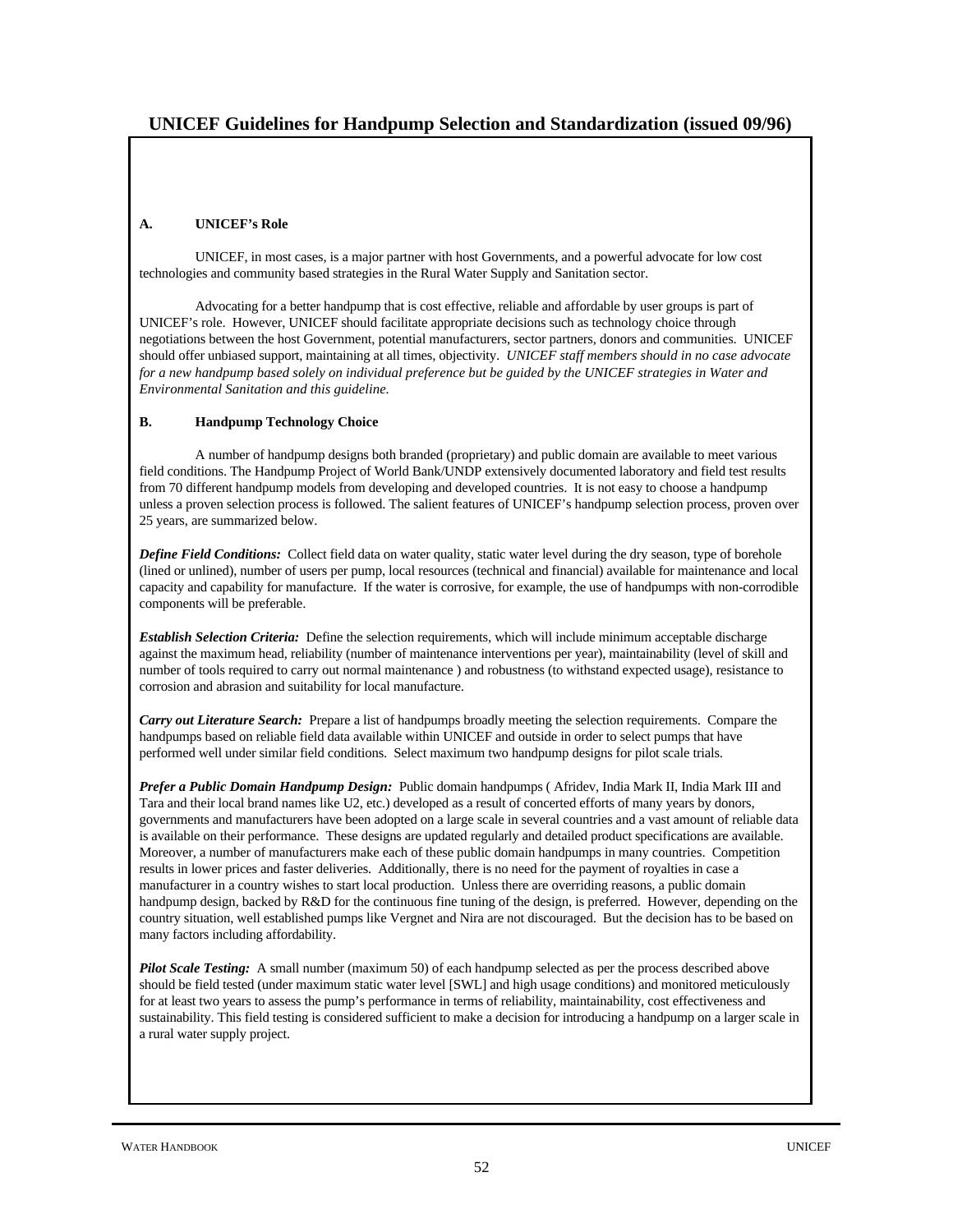*Large-scale Testing:* However, if it is intended to adopt a handpump design on a national scale, it is necessary to carry out large-scale field trials. In such a case, the most successful handpump in the pilot testing should then be installed and monitored for at least two years for its Village Level Operation and Management of Maintenance (VLOM) performance in greater numbers (say 500 to 1,000), preferably spread over three or four locations representing various hydrogeological and cultural conditions. The performance should be assessed in terms of maintainability, reliability, maintenance costs and user acceptability. If the large-scale trials are successful, the handpump design may be considered for adoption at the national level.

#### **C. Standardization**

Handpump standardization on a national scale requires a firm and long term commitment from the government and donors on the use of a particular handpump. However, to eliminate ambiguity during procurement, production and quality control, it is necessary to define the handpump adequately and document it in the form of a standard covering material specifications, design, quality control, packaging, performance and warranty aspects. Establishing a handpump standard in a country is a major accomplishment and is the final step in the handpump selection process.

Standardization on the use of a handpump at the national level offers valuable benefits. These include, limiting the variety of spare parts and training that is required, easier inventory control, reduced training costs, preventing fragmentation of market demand thereby increasing economic viability of local production and reduction in handpump and spare parts costs.

Experience over the last two decades indicates that several countries have benefitted immensely by standardizing on one handpump. Standardization of a handpump - the India Mark II/III in India and Nigeria, the Tara handpump in Bangladesh and the Afridev in Pakistan and the Mark II in Sudan and Uganda - has proven the single most important factor leading to programme sustainability.

The visible benefit of standardization on public domain handpumps is reduction in handpump prices - the India Mark II was priced at U.S. \$180 in the early 1980s; in 1996 it is available for U.S. \$98 without rising main pipes. The Afridev handpump price reduced from over U.S. \$600 in the early 1980s to U.S. \$250 in 1996.

#### **D. Lessons Learned**

Country level handpump choice and standardization may take 4 to 5 years. There are no short cuts to attain standardization. No matter how strong the desire is to introduce a new handpump or make a change in the design, the time tested process of choosing an appropriate handpump must precede standardization. Any compromise will result in loss of faith in handpump technology and the technical capability of UNICEF.

*Note:* Although the standardization on one pump in a country is the most desirable outcome, there are cases where it is necessary to standardize on two pumps. Such cases are most common in countries where there are two or more significantly different hydrogeological zones -- for example, a hilly or high plain area characterized by deep static water levels and a coastal or alluvial zone with shallow water levels. If these zones are large enough (and with large enough populations) it can be more economically efficient to standardize on two different pumps. An example where this has happened is India where the India Mark II/Mark III is the standard in most of the country, but the lower lift Tara handpump is now becoming the standard in the Gangetic alluvial plain. If it is found to be necessary to choose two pumps, it is best to choose two pumps from the same family. For example, if some very deep SWL zones exist in a country which is using the India Mark III in all other areas, it makes more sense to choose the India Mark II Extra Deep Well handpump to cover these zones rather than choosing a completely unrelated pump like the Volanta.

From *UNICEF Guidelines for Handpump Selection and Standardization*, UNICEF NYHQ, 1996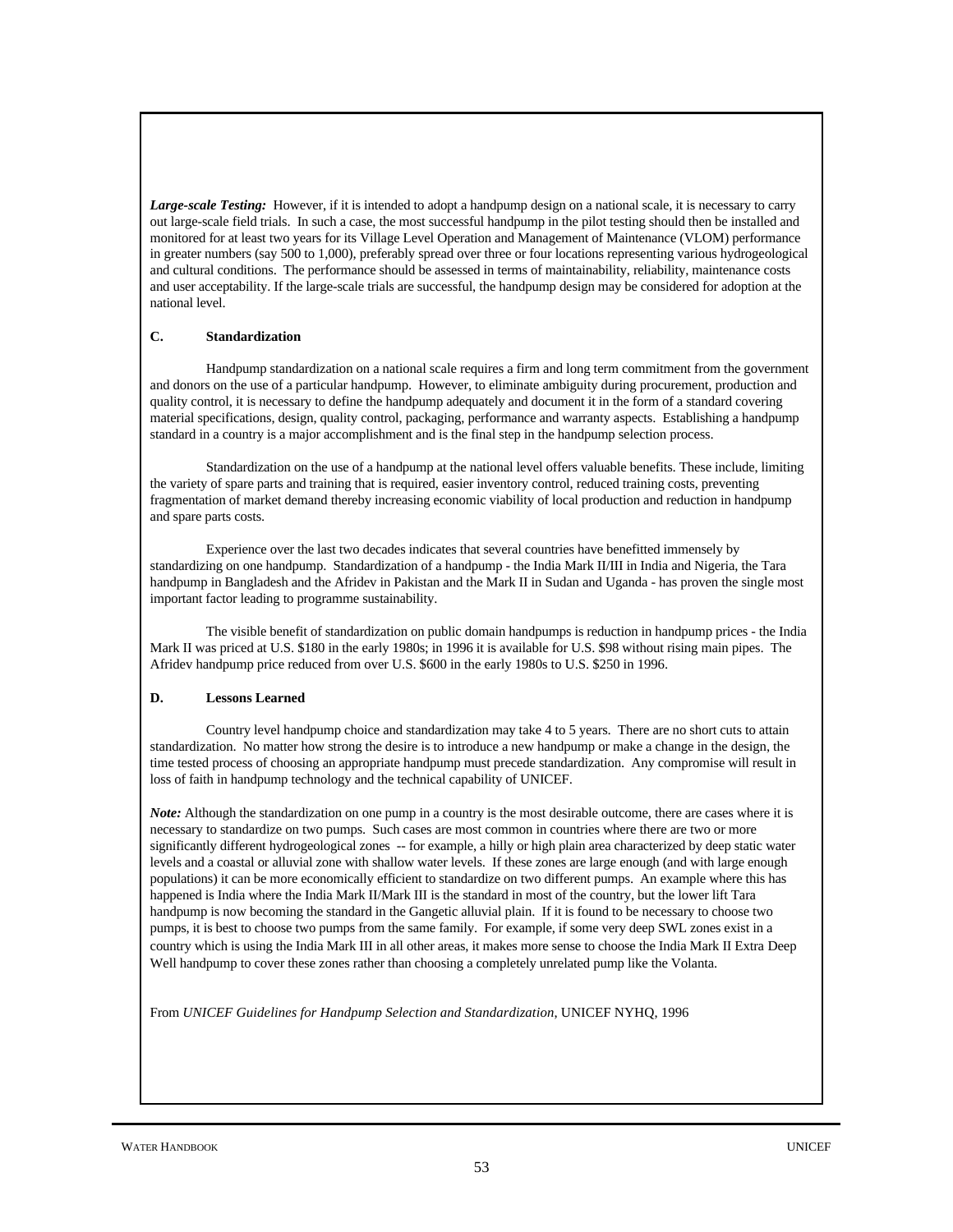Diesel and petrol powered pumps are usually more expensive to operate and maintain than those using electricity. Maintenance frequently poses problems, and fuel supplies are often difficult to assure as well as being expensive. Only in exceptional circumstances should they be considered, and then only the simplest possible technology - a reciprocating pump powered by a single-cylinder diesel engine.

Windmills have been experimented with in many water supply projects throughout the world and are most commonly attached to a handpump-like force lift pump in a borewell. The fact that there are no energy costs associated with this technology makes it very attractive. However, windmills have gained a reputation of being very difficult to maintain and there are many cases where they have broken down permanently after a relatively short life span. Nevertheless, much work is being carried out with the technology, and improved models are beginning to address the high capital cost and maintenance problems. A result of this work is that there are now many companies manufacturing windmills, some of which donate windmills to UNICEF for testing. While interesting and potentially useful in UNICEF-assisted projects, it should be noted that such testing programmes can be very time-consuming and thus, in some cases, counterproductive.

Solar power pumps have been used in many parts of the world, but are very expensive and continue to share, to a large extent, the windmill's reputation of unreliability. The most common solar pump is based on photovoltaic cell technology and power electric submersible pumps. Much of the expense (and breakdowns) associated with the technology is related to the fact that the DC power produced by the photovoltaic cells must usually be stored in batteries and/or converted to AC power. The large photovoltaic cells required are fragile and very susceptible to vandalism. A new, less expensive type of solar pump which uses the sun's heat to displace a liquid which powers a submersed piston pump, rather than using photovoltaic cells, is now being field tested and may prove to be a successful technology. Solar pumping systems are often most successful in institutional settings (schools, health posts, etc.) where resources are available for their proper operation, maintenance and protection.

Hydraulic rams consist of a special pipe assembly with a single moving valve which enables a part of the water in a fast-flowing stream at a low level to be pushed up and delivered at a higher level, using only the force of the original flow for energy. Although these pumps provide a relatively inexpensive and reliable pumping solution, they can be used only in very specific and limited situations. In some cases, the stream can be modified through the use of aqueducts, ditches and piping to produce the necessary head to power the hydraulic ram.

| <b>Indicative Cost Comparison of Pumps</b> |                            |  |  |  |
|--------------------------------------------|----------------------------|--|--|--|
| Handpumps                                  | Suction Pump (Nepal No. 6) |  |  |  |
|                                            | <b>Cara</b>                |  |  |  |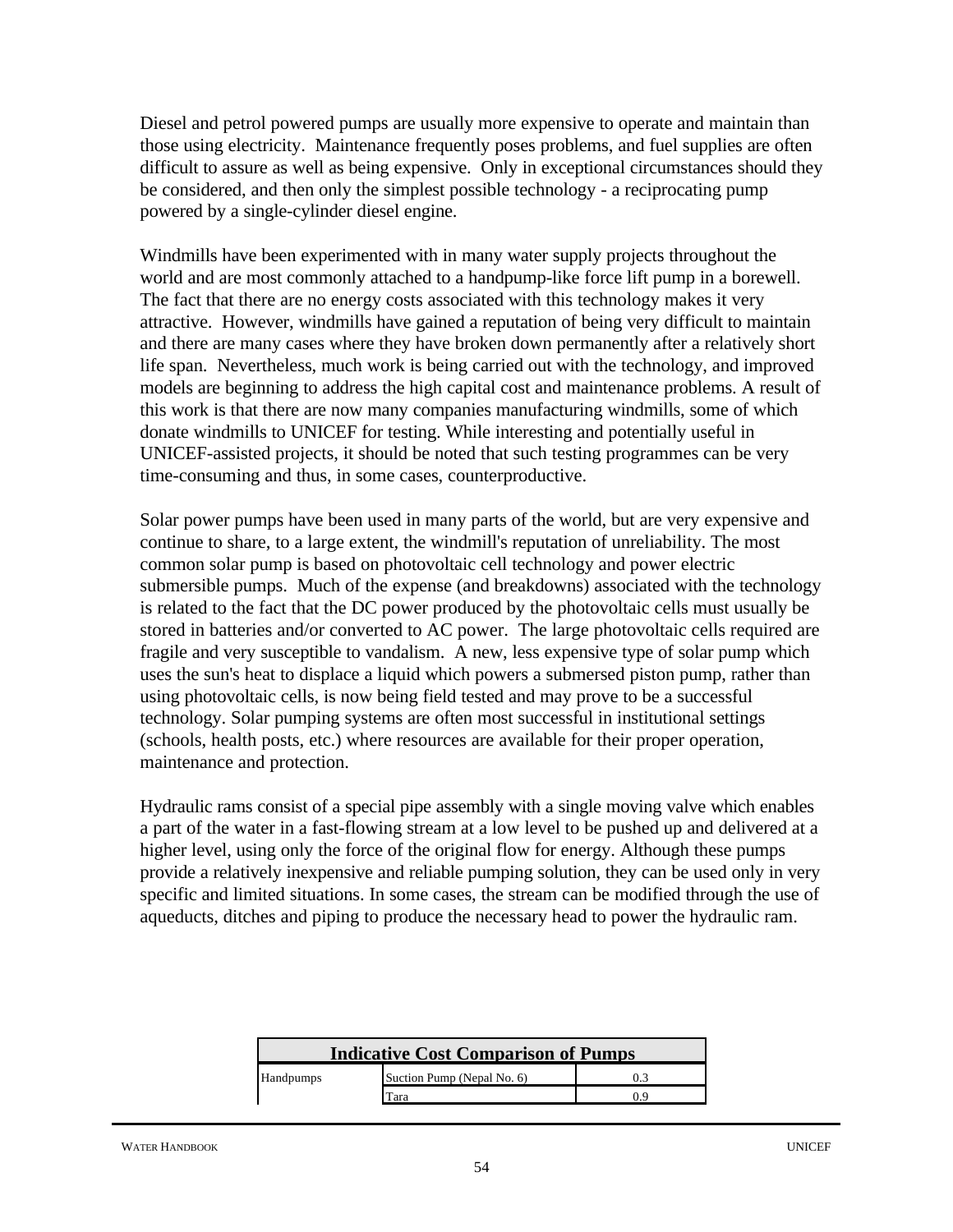|                   | Nira                                                                                                                                                                        | 1.4       |
|-------------------|-----------------------------------------------------------------------------------------------------------------------------------------------------------------------------|-----------|
|                   | India Mark II                                                                                                                                                               |           |
|                   | India Mark III                                                                                                                                                              | 1.3       |
| Afridev           |                                                                                                                                                                             | 1.4       |
|                   | Mark II Extra Deep Well                                                                                                                                                     | 1.7       |
|                   | Volanta                                                                                                                                                                     | 10.0      |
| Power Pumps       | Electric Jet Pump                                                                                                                                                           | 2 to 10   |
|                   | Hydraulic Ram                                                                                                                                                               | 3 to 15   |
|                   | Electric Submersible                                                                                                                                                        | 8 to 20   |
|                   | Diesel Reciprocating                                                                                                                                                        | 10 to 25  |
|                   | Windmill Pump                                                                                                                                                               | 15 to 100 |
|                   | Solar (Photovoltaic)                                                                                                                                                        | 50 to 175 |
| roughly the same. | Baseline of 1.0 is the India Mark II Handpump with 30 m rising main (FOB Bombay) at<br>a cost of \$US 175 in 1996. Costs change constantly but the indicative ratios remain |           |

## **E. Storage and Distribution Systems**

Storage systems are required in the following situations:

- for most standpipe and household connection piped systems and for some systems designed to serve an institution like a school or health post (in some cases storage is not required: for some gravity flow spring catchment systems where water is flowing continuously, and where automatic electric pressure pumps are used to replace storage systems);
- in rainwater collection systems, whether for individual households or for communities;
- on some single point source systems, usually when a power pump is used to draw water from a deep borewell at set times throughout the day (often corresponding to electricity availability).

Storage tanks are usually elevated, and water is drawn from them by gravity.

Most commonly, storage tanks and elevation towers are constructed from reinforced concrete or steel. However, lower cost options - such as ferrocement (thin-walled concrete structures with chicken wire or bamboo reinforcing) and, in some countries like India, medium density polyethylene (MDPE) or other plastic pre-fabricated tanks - are becoming increasingly available.

Distribution systems should always be designed by experienced professionals or artisans to ensure economy and reliability.

WATER HANDBOOK UNICEF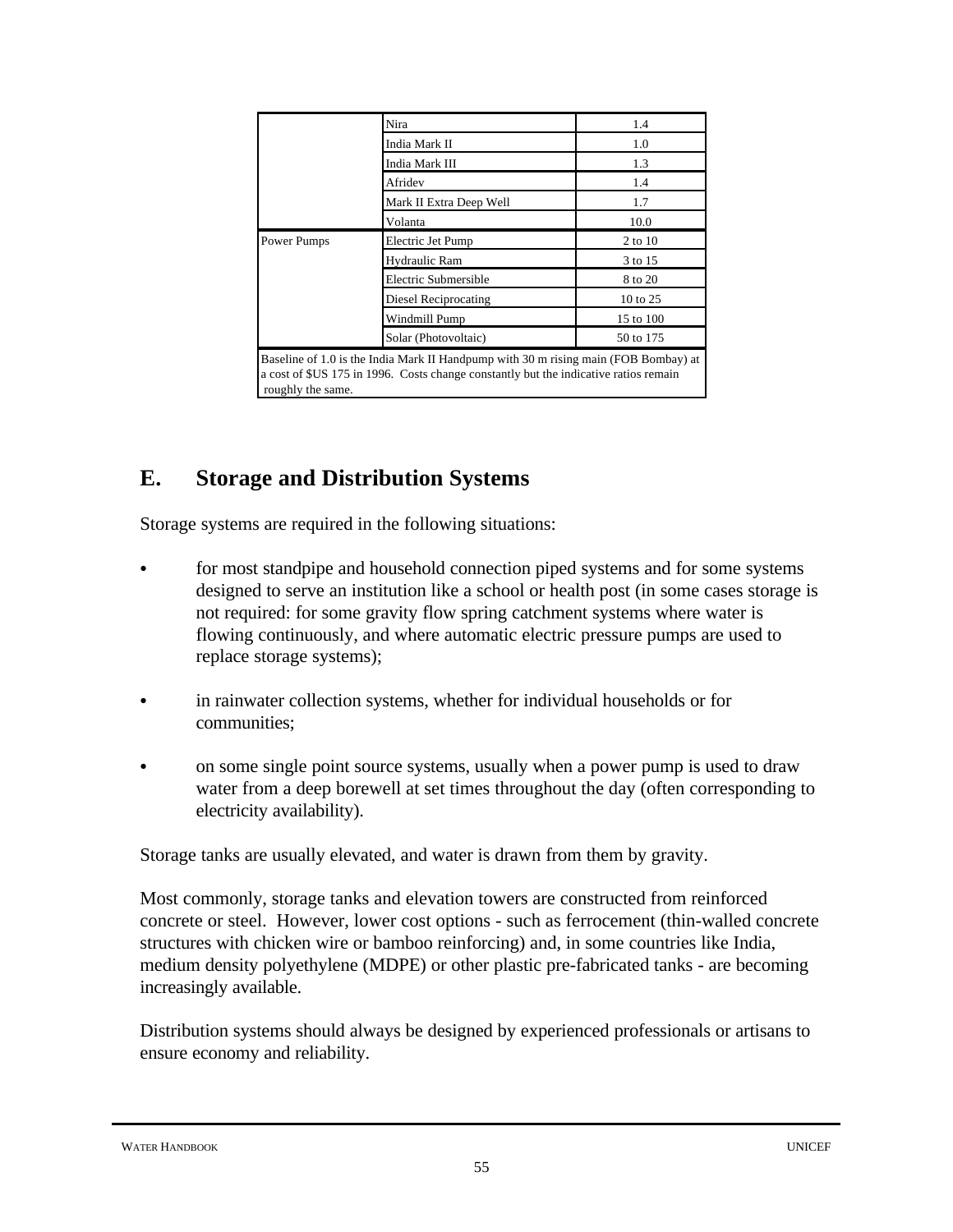Pipes come in a variety of materials, appropriate for different uses.

- Galvanized iron (GI) pipes are used for high-pressure pipeline stretches and for areas where pipes cannot be buried. GI pipes are much more expensive than most other pipes.
- Poly vinyl chloride (PVC) pipes are used for lower water pressures, and must be buried as the material deteriorates with prolonged exposure to sunlight and is easily broken by impact.
- High density polyethylene (HDPE) pipes are often used as an alternative to GI pipes as they can withstand similar pressures and are less expensive. They are often more appropriate than PVC pipes because they come in rolls which are easier to transport and handle than lengths of PVC pipe, and they do not deteriorate in sunlight.
- Bamboo trunks formed into pipes are appropriate only in the following specific situation: in a very isolated area with no road access (making other pipes unavailable or prohibitively expensive), with plenty of bamboo, and for use in a low pressure system (usually gravity spring fed systems). Problems with bamboo include its rapid deterioration unless chemically treated, and difficulties in connecting the bamboo pipes to fittings such as valves.

Standpipes must be of sturdy design and include an apron and drain for waste water. As in the case of hand-dug wells and borewells, care should be taken to ensure that the water is drained completely away, that it reach some ultimate drainage system. In most systems, standard taps are not used as they are easily damaged and tend to be left open, wasting water. "Waste-not" taps are usually employed instead. These taps are of two designs: a spring loaded or a weighted system which ensures that taps cannot be left on. Standpipe and tap design is ultimately less important than the degree of community management and ownership for the success of the system. There are many cases, for example, where standard taps are used successfully on standpipes as the system stakeholders are careful to turn them off, and are able and willing to repair them when necessary.

# **F. Water Quality**

All UNICEF offices with past or ongoing water programmes of cooperation should take adequate steps to ensure that the water quality of systems supported by UNICEF is within acceptable limits as defined by government standards. Such standards are commonly based on WHO guidelines<sup>8</sup> and local considerations. In cases where government standards have

```
WATER HANDBOOK UNICEF
```
<sup>&</sup>lt;sup>8</sup>WHO. Guidelines for drinking-water quality, 2nd ed. Geneva. 1993/96/97 (Volume 1: Recommendations, Volume 2: Health criteria and other supporting information, Volume 3: Small Community Supplies)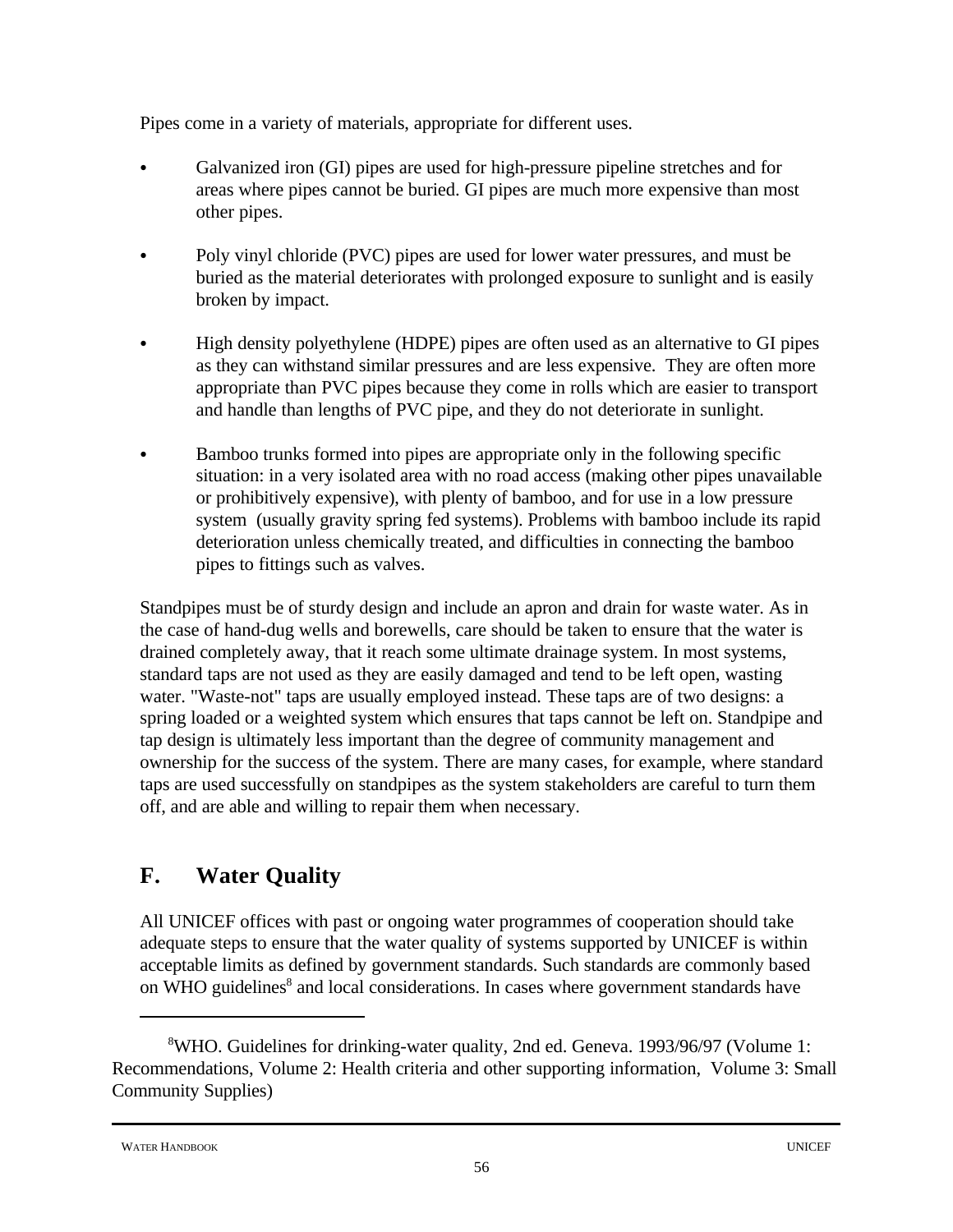not been established, or are in need of revision, UNICEF offices (in consultation with WHO) may consider providing technical support to government for the development of standards and/or monitoring systems. UNICEF has significant experience in the promotion of community-based water quality surveillance systems in India and elsewhere that may be highly applicable in other countries.

The discussion in the bacteriological and chemical quality sections below is a practical introduction to water quality issues and common pollutants and contaminants typically encountered in UNICEF-supported programmes. The WHO guidelines should be used for the more detailed information necessary for programme design and implementation.

### *Bacteriological Quality*

Bacteria and other pathogens are the greatest threat to the quality of water for domestic consumption. Bacteria originating from human faeces is a leading cause of child mortality, and water is a common transmission route. This faecal-oral cycle can best be broken by preventing bacteria from entering water for domestic consumption or, if necessary, by purifying water which is already contaminated.

The first step towards achieving this is by ensuring that the water source is protected. Groundwater systems are relatively easy to protect, if a few simple guidelines are taken into account:

- aprons with drains should always be constructed around the well;
- the well should be properly sealed: cement or clay grouting should be used to seal borewells and impervious well lining (usually concrete) should be used for hand-dug wells;
- the new well should be disinfected after completion, and cleaned annually during the dry season;
- there should be no sources of contamination (latrines, garbage dumps, corrals, etc.) close to or up hill of the well;
- people, and especially children, should be prevented from contaminating the well through community education and mobilization;
- the well should be fenced off in areas with a high concentration of domesticated animals such as cattle or swine;
- the provision of separate facilities for washing (washing platforms) and livestock watering (drinking troughs) also help to protect the water source.

Surface water sources are harder to protect, and most efforts centre around preventing people and animals from entering the pond or stream through the construction of fences and even, in some extreme cases, the posting of guards. Sources of contamination close to the

WATER HANDBOOK UNICEF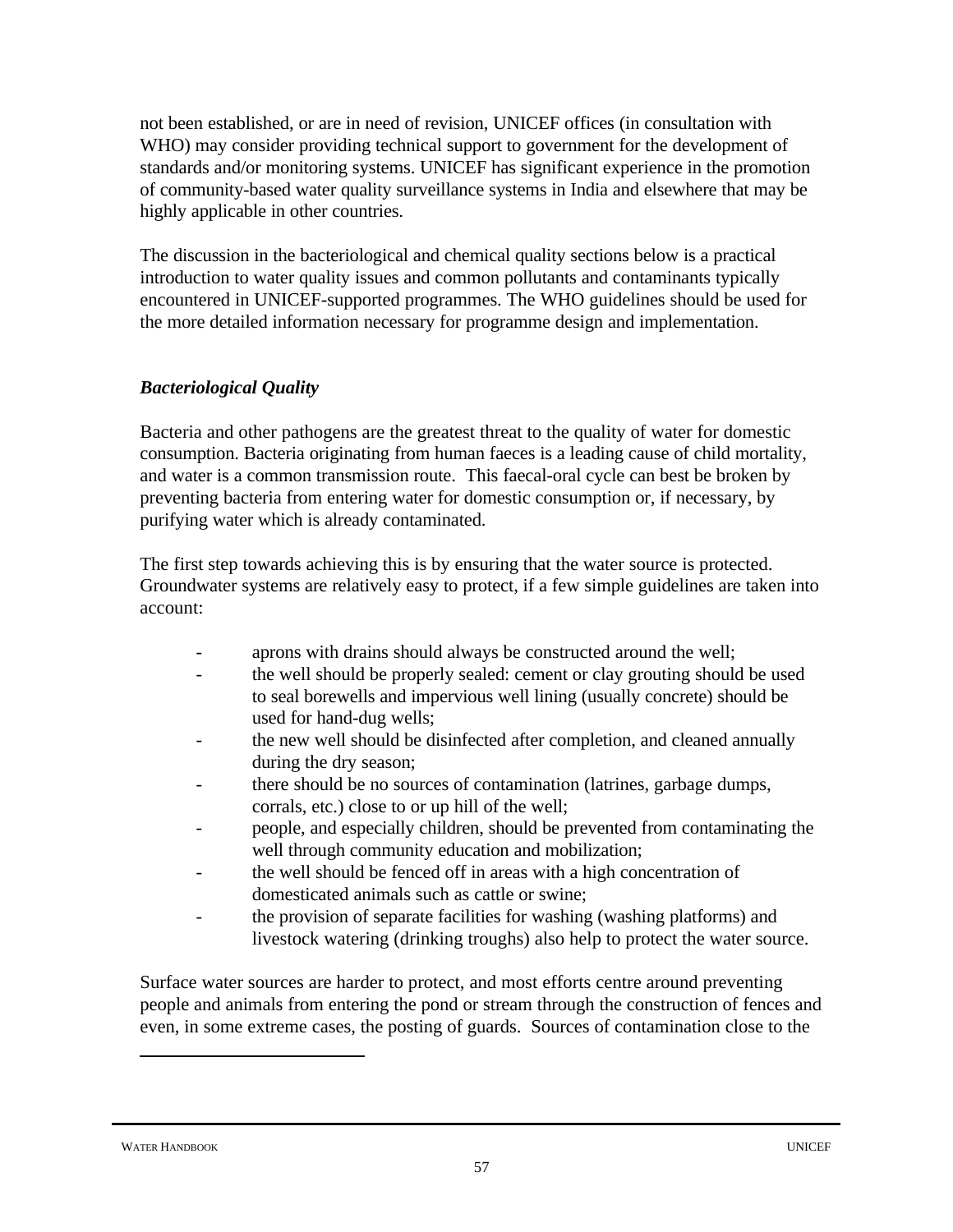surface water source should also be removed.

It should be emphasized that a protected source will help to reduce health problems only if it is used continuously and exclusively by the community. If the water source dries up seasonally, is too far away or is unacceptable in some other way, people will be forced to use another, unprotected water source.

Protecting the source does not ensure that the water people drink will be bacteria free. There are many cases of water which is bacteria-free at the source becoming contaminated during transportation, storage and consumption. Any water supply project that neglects this aspect will be ineffective.

Most efforts to reduce or eliminate the contamination of water during storage, transportation and consumption are centred around the provision of effective hygiene education in the community. The message is simple: dirty hands or implements should never touch drinking water. However, the fact that the message is simple does not mean that the hygiene education programme is easily carried out or, as is often the case, that it is merely a small component of a large project and it is ill defined and poorly financed and staffed. The hygiene education programme must be designed and implemented by field professionals in close consultation with, and with the willing participation of, the community stakeholders. See the Hygiene Promotion Manual in this series for a complete description of the design and implementation of hygiene programmes.

The provision and promotion of covered receptacles for water storage in the home, and long-handled ladles for use with the storage pots, can assist families in keeping their water clean.

Although the prevention of bacteria from entering water supplies is the most effective solution, there are cases where it is necessary to purify water that is already contaminated. Some methods for this include:

• Chlorination: while technically very effective, a functional chlorination system is often difficult to implement, especially in rural areas. However, some successes have been achieved with simple pot chlorinators on wells and storage tanks (often using bleaching powder as the source of chlorine). The treatment of water with chlorine can also be effective in institutional settings such as health posts and schools where resources are available and supervision is assured. The use of chlorine tablets to purify small amounts of drinking water in households is not effective as a long-term measure and should only be used in emergencies.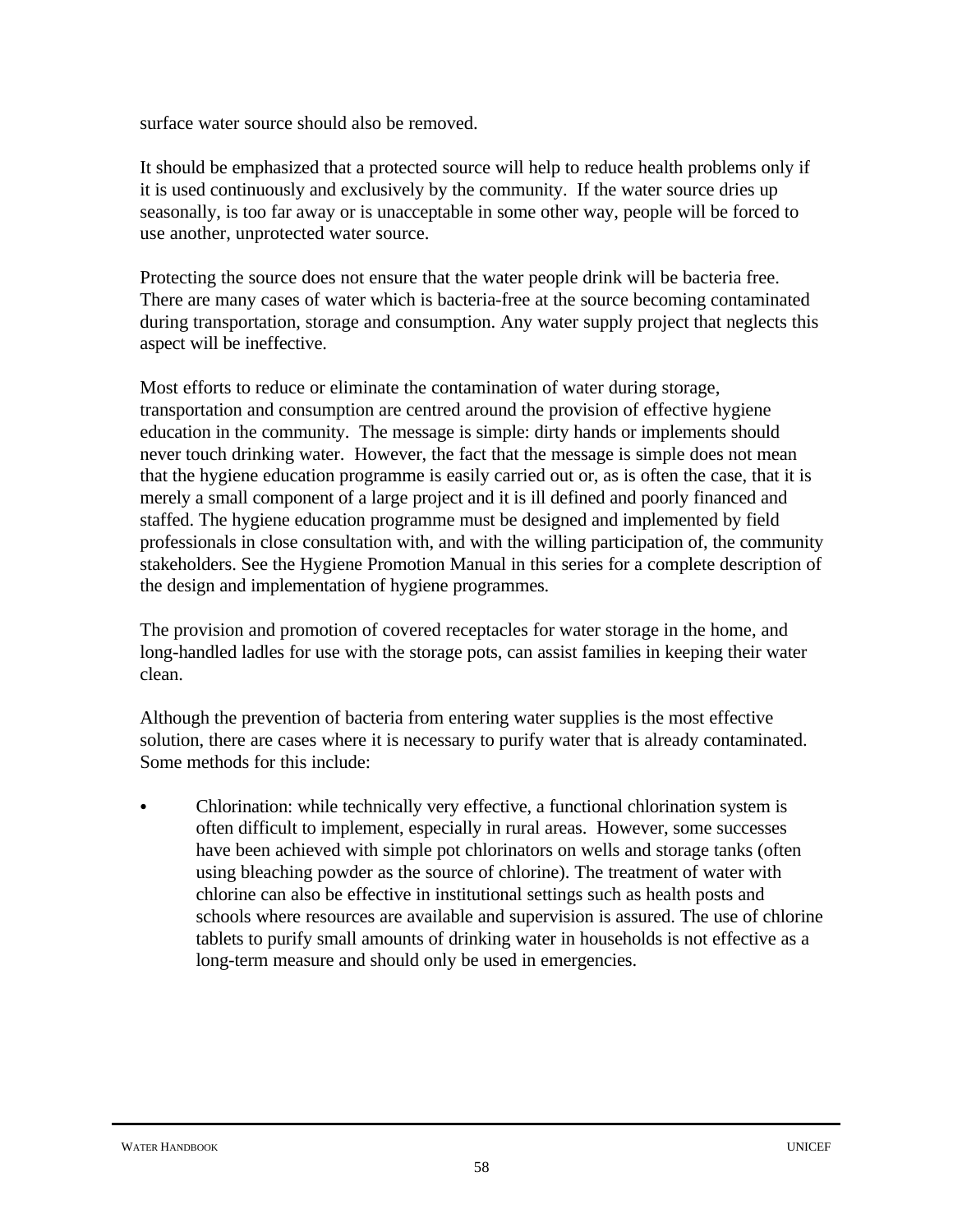- Boiling: in most cases boiling is not a sustainable option because of the difficulty in obtaining firewood (and the resulting damage it causes to the environment), and the expense of other fuels.
- C Slow sand filters: in areas where the only source of water is contaminated, such as a village pond, community-scale filters have been constructed and used successfully. These filters require considerable care and thus their success hinges upon a community managed maintenance system. Another option is household sand filters, usually based on traditional water containers. These filters are only effective if used continuously and maintained properly by the family.
- Solar disinfection: a simple technology using natural solar radiation to inactivate and destroy pathogenic microorganisms in water through a combination of ultra-violet (UV) rays and heat. The treatment essentially consists of filling transparent containers with water and exposing them to full sunlight for several hours; usually at the household level. This is a promising, very low-cost system that is gaining acceptance in several countries throughout the world. To be effective, this system must be part of an intensive community mobilisation and education programme to ensure correct and consistent application. It is also highly sensitive to seasonal, climatic and geographahic factors.

## *Chemical Quality*

Although chemically contaminated water supplies are less widespread and more localized than bacteriologically contaminated water, specific contaminants can greatly affect the quality of water in different areas. The most common contaminants found in water sources throughout the world are iron and dissolved salts. Others include fluoride, arsenic and chromium.

Iron, while not harmful to the human body except in very high concentrations (and in fact is necessary for good health), clogs up well installations, pumps, pipes and storage tanks, discolours laundry and gives a distinct taste to the water. The result is that people may abandon the new source that contains iron and return to a traditional source which may be bacteriologically contaminated. Removing iron from water is a problem. In small rural systems simple aeration devices can be built but need frequent cleaning and maintenance. Small iron removal plants have been set up at reasonable cost in Bangladesh, Sri Lanka and India.

High concentrations of dissolved salts in water (above 2,000 ppm) is a widespread problem for which there is no low-cost solution. In many areas the problem can be minimized through hydrogeological investigation and well siting to find sweet water zones (which often overlie saline aquifers). It should be noted that in areas with chronic brackish water problems, people have become accustomed to consuming water with a salt content of 5,000 ppm or higher with no reported ill effects.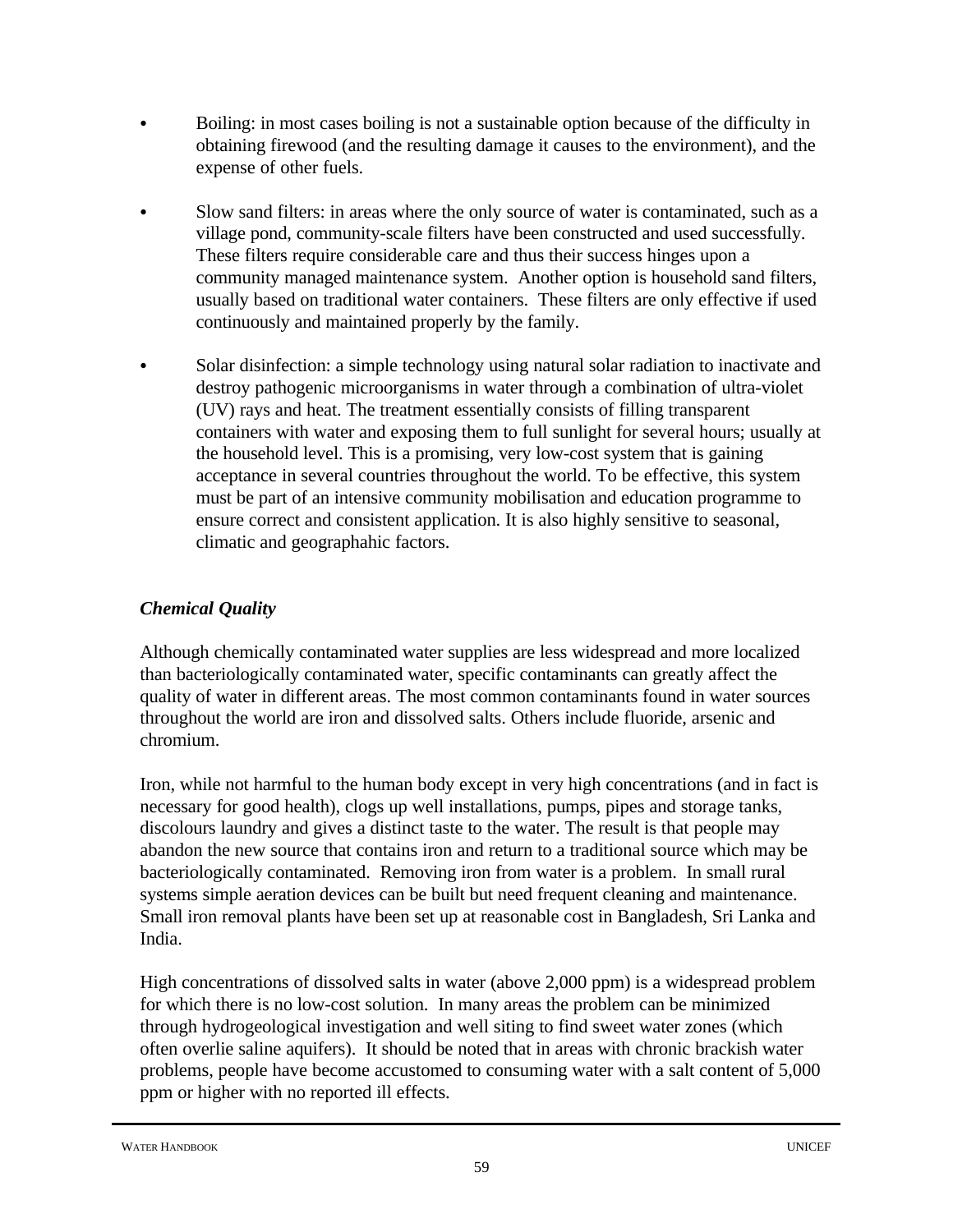Corrosion and other chemical damage, notable incrustations of calcium, iron or other deposits, can render any water installation - pumps, pipes, pump rods and fittings inoperable within a short time. The use of plastic and stainless steel instead of metal parts greatly reduces these problems. Some handpumps, like the Afridev, are built entirely of corrosion-resistant components. However, plastic riser mains are usually not as durable as steel pipes and are prone to abrasion, especially in unlined hard-rock borewells. Where borewells are lined, the use of PVC casing and screen is now widespread. Stainless steel pump rods and riser mains, while very effective and durable, are prohibitively expensive in most situations.

In areas with high concentrations of fluoride in water sources - which can cause very serious public health problems - solutions have been principally based on finding alternatives to the contaminated sources. However advances have been made in the area of water treatment using activated alumina filtration media. Low-cost community-maintained filters (at the source itself or in households) have been field tested on a large scale in India with positive results.

Some geological formations contain naturally-occurring inorganic arsenic compounds that can contaminate groundwater aquifers in concentrations high enough to pose a serious public health risk. Such contamination has been recorded in small scattered locations throughout the world, including in Taiwan and Chile where the element has been identified as the cause of a number of health problems including cancer. More recently, groundwater aquifers in geological zones not previously associated with inorganic arsenic have also been found to be contaminated in Bangladesh, India, China and Vietnam. Arsenic has now been recognised as being a major public health threat, with tens of millions of people potentially at risk. Arsenic is relatively difficult to detect in water because of the very low concentrations involved (the WHO recommended limit for arsenic is 0.01 mg/l or 10 parts per billion - although most country standards remain at 50 ppb). Detection is further complicated by the fact that symptoms in people may not appear for 5 to 15 years of drinking contaminated water. The fact that some of the arsenic contaminated wells were drilled through UNICEF-supported programmes highlights the need for country programmes to place greater emphasis on water quality issues.

### *Water Quality Monitoring*

As water quality problems become more widespread, water quality monitoring will necessarily become a more important component of national water resources management programmes and UNICEF will likely be called upon to play an increasingly active role in this area. Given UNICEF's traditional strengths, a natural focus area could be on promoting grassroots-level water quality monitoring initiatives in the form of community-based water quality surveillance systems. Such systems have the potential to strengthen the existing national water quality monitoring systems by providing the means for better and more timely sampling and analysis by stakeholders themselves. An additional benefit of such community-based systems is that people will gain direct knowledge of the quality of water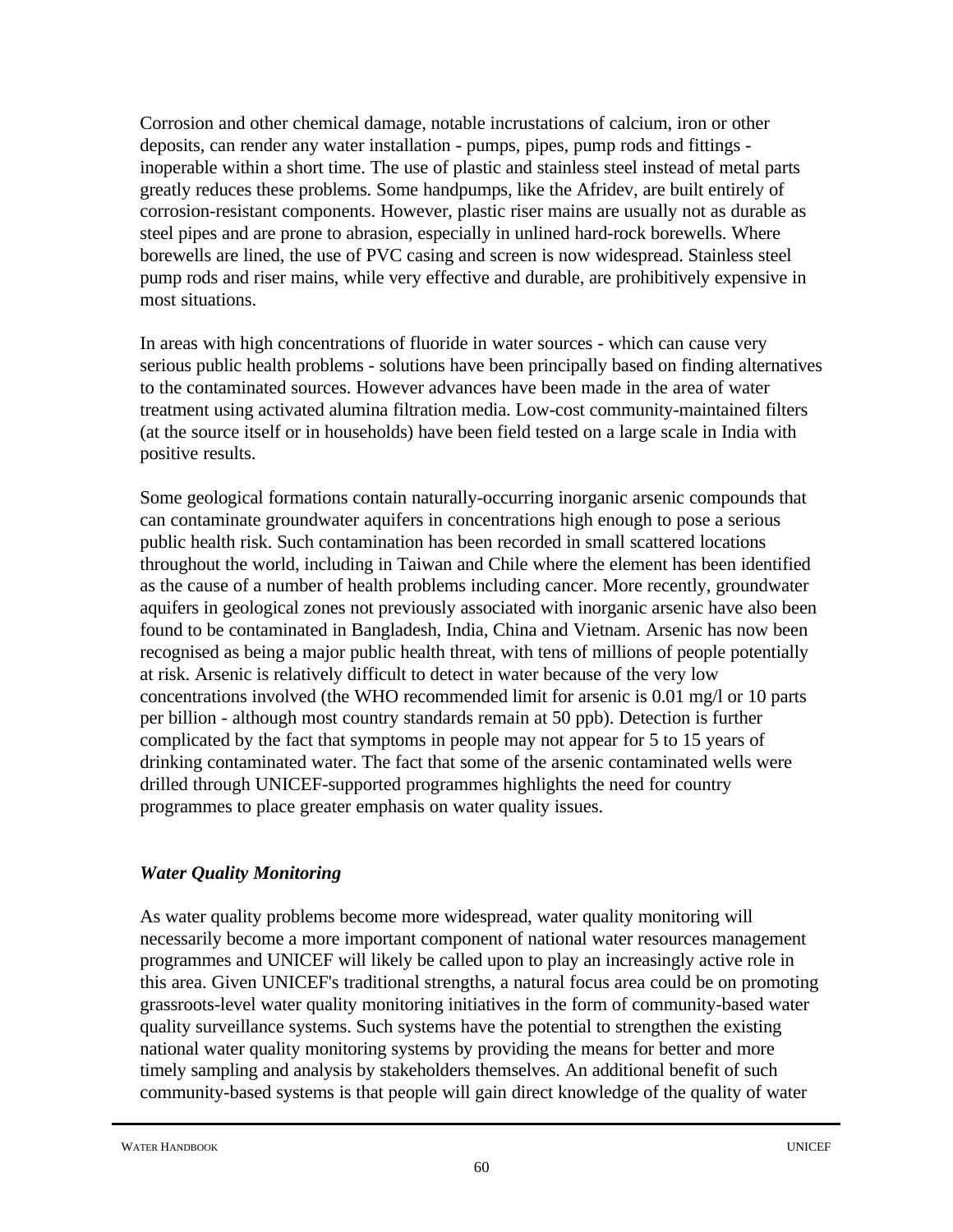in their own sources. This knowledge can then be put to good use by the community as a tool for negotiating with governments for service improvements, or for monitoring the work of contractors from the private sector

A necessary pre-condition for the success of community-based monitoring systems is the availability of user-friendly, simple and cheap water quality test kits. Recently such kits are becoming better and more common, and in several countries UNICEF is actively involved in test kit development. In the past, testing for bacteriological contamination of water supplies was relatively difficult and time consuming as it was necessary to send water samples to a properly equipped laboratory. In recent years, however, less cumbersome testing procedures have become available. In India, for example, a system that uses hydrogen sulphide  $(H<sub>2</sub>S)$  impregnated strips of paper as an indicator of coliform bacteria has been developed. This simple system is being used successfully not only by technicians, but by the community itself to evaluate its own water sources and to advocate with political leaders for improved sources (by proving that an existing source is contaminated). Similar advances have been made for chemical quality parameters as well. In Bangladesh, for example, UNICEF and partners have developed a simple and inexpensive arsenic field test kit.

## **G. Summary Points**

- *Ç all projects start with a decision on the level of service to be provided: single point systems, standpipes or household connections*
- *Ç in many situations there are three principal constraints affecting the implementation of a water system: water resource availability and quality, financial resources and technical and managerial skills of the community and the service providers*
- *Ç there are three basic categories of water sources: groundwater, rainwater and surface water*
- *Ç groundwater is the most commonly used source for water supply projects due to its general good quality and wide availability*
- *Ç there are five principal methods for extracting groundwater:*
	- *! sub-surface dams*
	- *! spring protection*
	- *! hand-dug wells*
	- *! hand-drilled borewells*
	- *! machine drilled borewells*

#### WATER HANDBOOK UNICEF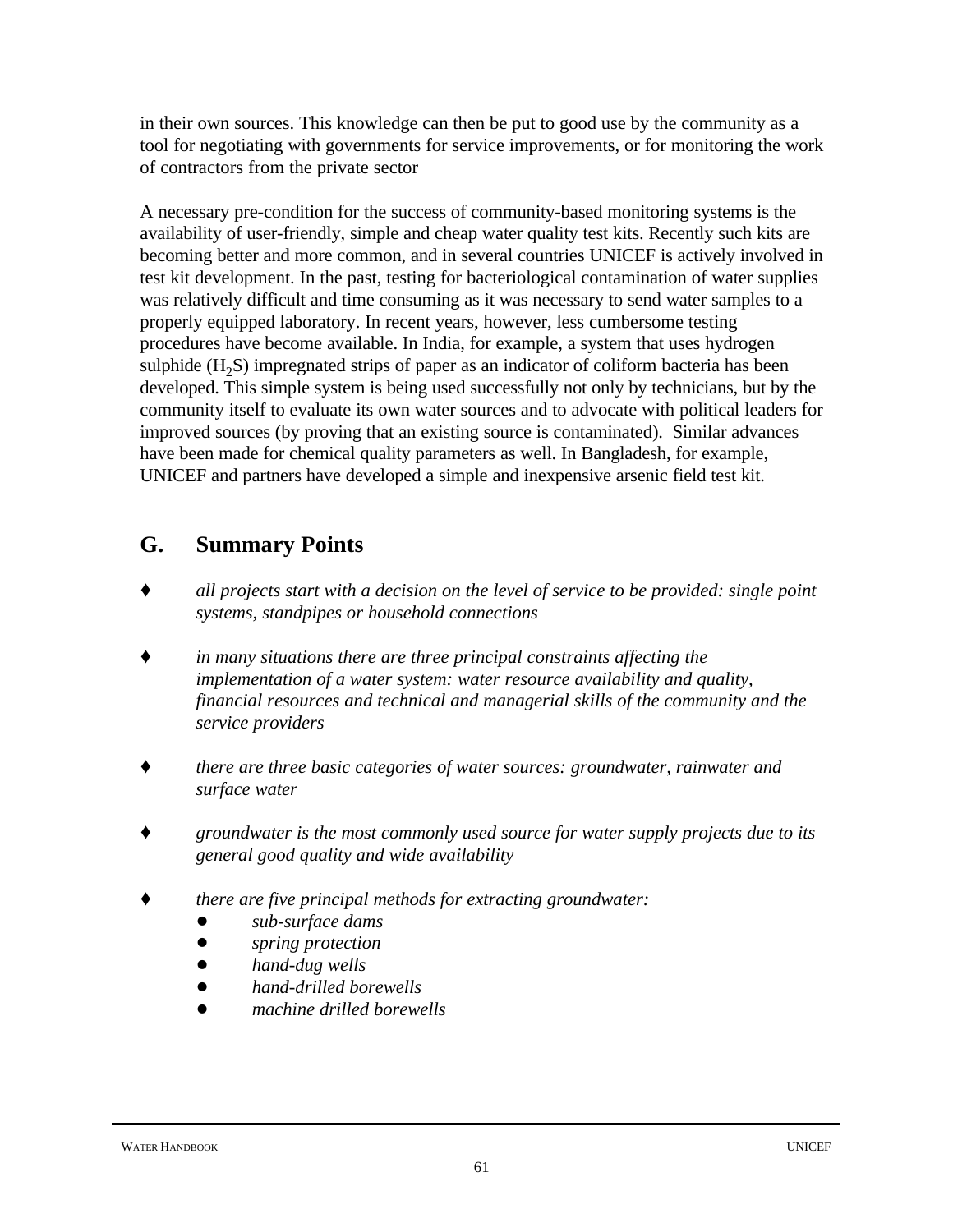- *handpumps are the most common and, in most cases, the only economically feasible water lifting device for community needs*
- *Ç the UNICEF guidelines for handpump selection and standardization should be used by all country programmes involved in handpump policy and technology*
- *while other pumping systems such as diesel, petrol, electric, wind and solar powered pumps are available and appropriate in specific situations, handpumps are generally an order of magnitude cheaper*
- *Ç water storage systems are required for most piped systems, all rainwater collection systems and on some single point systems*
- bacteria from human faeces are the most serious threat to water quality and are *best eliminated by breaking the faecal-oral cycle through source protection, periodic disinfection, removal of contamination sources and, most importantly, through community education and mobilization*
- *Ç chemical contaminants such as iron, fluoride and dissolved salts are more widely affecting community water systems and must be minimized or eliminated through appropriate technologies and methodologies*
- Water quality monitoring should become a more important part of UNICEF water *programmes, in the light of increasing pollution and contamination. Community-based quality surveillance systems can help to empower communities with knowledge about the quality of their own systems.*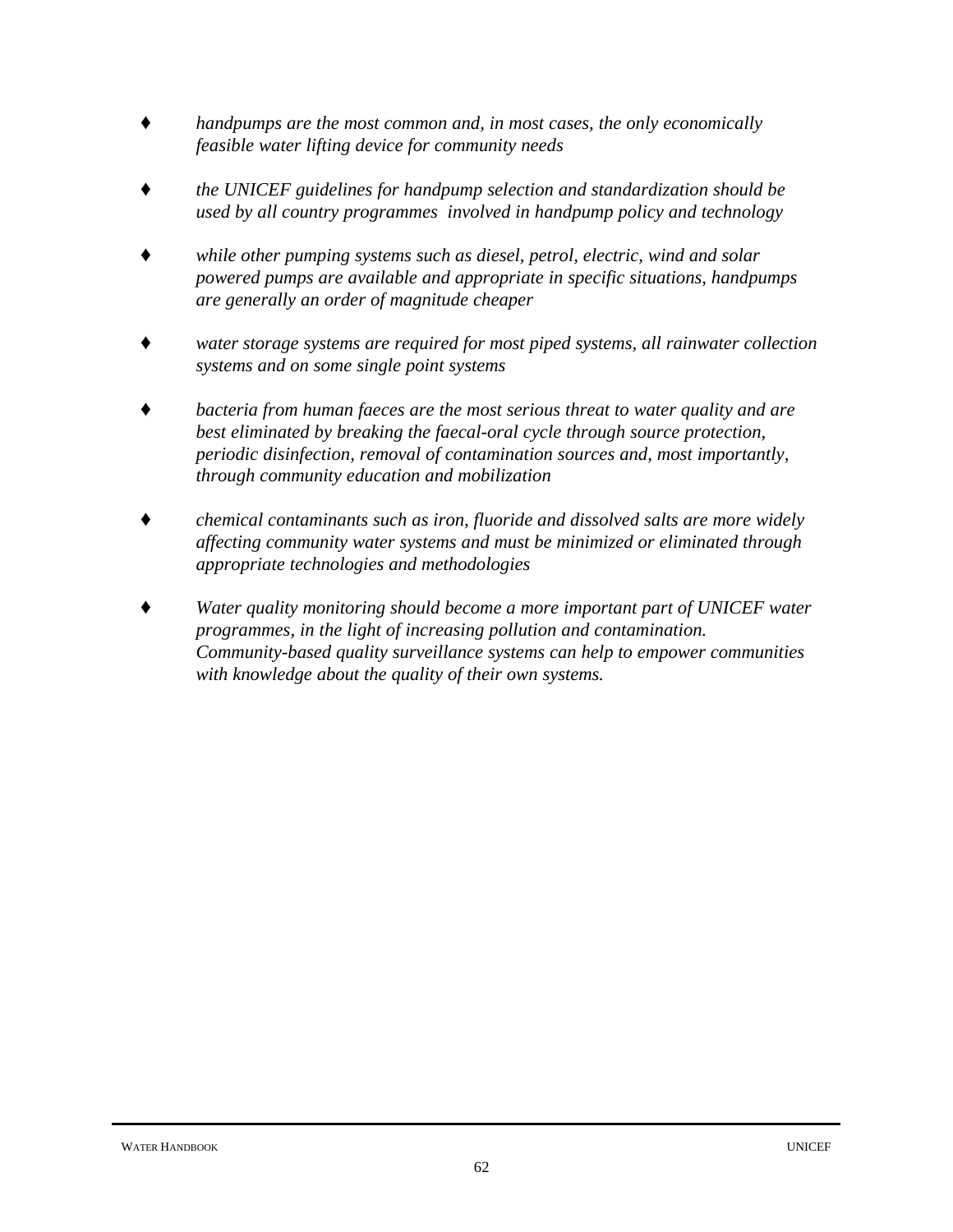# **5. Maintenance of Water Supply Systems**

## **A. Institutional Arrangements**

The majority of failures in water supply projects, over the long term, are attributable to problems with maintenance; and most of these problems are institutional rather than technical in nature. A successful, cost-effective maintenance programme is often much more difficult to achieve than the installation of the water system itself.

Systems of maintenance and repair which depend upon mechanics going out from a limited number of centres (e.g. district level workshops) have often been found to entail:

- high costs mainly from transportation;
- long system down-times because of long waits for mechanics to arrive;
- reluctance of communities to take any initiatives to protect and prevent misuse of installations which are considered to be the responsibility of a distant government.

In recognition of these problems, most governments and country programmes are now establishing systems of village level operation and maintenance where community members are primarily responsible for the operation and maintenance of installations.

One of the most common institutional arrangements is the three-tier system, originating in India and used there and elsewhere, where:

handpump caretakers, selected from among the villagers, are responsible for the general care and routine maintenance of the handpumps in their own villages;

#### **The VLOM Concept**

Village Level Operation and Maintenance (VLOM) is a strategy to help in solving the widespread problems experienced with centralized maintenance.

Experience in one country after another has shown that a central maintenance system, requiring a motor vehicle and crew to move out from a base camp, is unable to keep pumps in satisfactory operational condition. The large expense of such maintenance and the logistical and staffing needs to supply enough experienced and motivated teams of mechanics to carry out repairs promptly have proved very difficult to sustain. But the desirable alternative of village-level maintenance is only feasible if the pump design allows for it.

A common feature of successful handpump projects is the emphasis on village management of maintenance, reducing the dependence on central government support of essential functions. In the extended VLOM concept, where "M" means management of maintenance, these elements have been added:

- Community choice of when to service pumps
- Community choice of who will service pumps and
- Direct payment to repairers by the community.

Extracted from *Community Water Supply - The Handpump Option*, UNDP/WB (Arlosoroff et al)

pump mechanics at the sub-district level regularly inspect all installations and make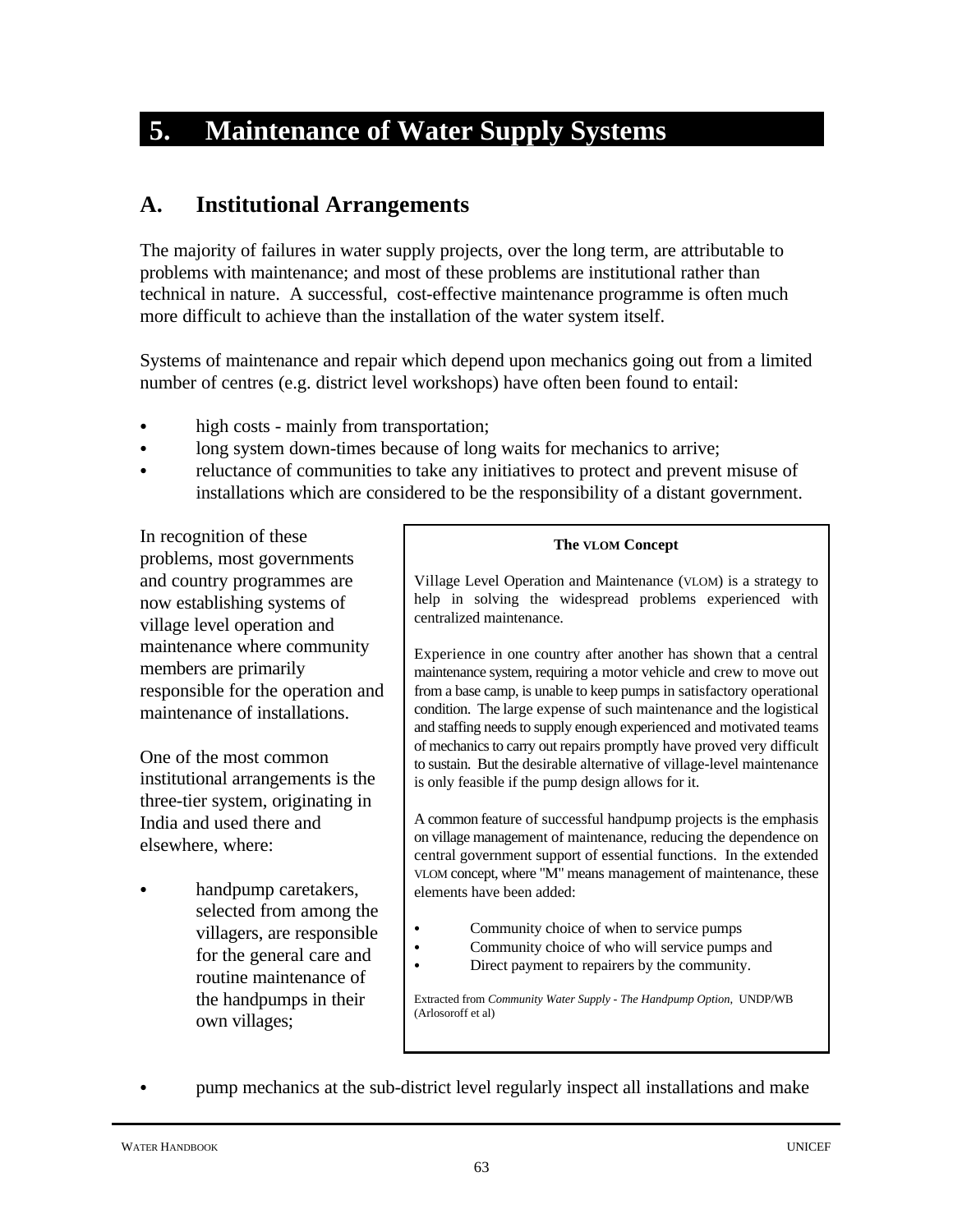minor repairs as and when necessary;

teams of more highly trained mechanics based at state/provincial level are called in for major repair and replacement work; they are equipped with all the necessary tools and machinery.

In some countries and regions, it has been found that even a fairly general institutional framework like that of three-tier maintenance cannot be applied everywhere. The institutional arrangements should be made (or modified) on a case-by-case basis, as far as possible. The ultimate decision of the form of the maintenance system should be made by the community itself. In India, for example, even though the three-tier system is long established and widely implemented throughout the country, in some areas communities or districts are using different systems that are more locally appropriate, such as combining the first two tiers and training "caretaker cum mechanics" instead of separate groups of caretakers and mechanics, or eliminating caretakers altogether and expanding the duties of the mechanic.

Training of personnel at all levels should include operation and maintenance. Technicians should be specifically trained in these techniques and selected community members trained to undertake specific tasks within their capabilities.

In some cases the government pays local-level pump mechanics and repair teams and subsidizes prices of spare parts which are made available at different levels; in other cases, communities have to pay. Caretakers are remunerated by their communities which also pay for spare parts, either out of communal funds (from regular payments by households) or by collecting money when necessary for repairs. While project planners and government staff can provide training and suggestions to the community in the area of managing the financial arrangements for maintenance, the final decision on the structure and details of the financial system used is best left to the community itself.

Over-reliance on central government bodies should be avoided for managing individual onsite projects and ongoing operation and maintenance of systems. The development of local government and community capacity to operate and maintain the system and design the institutional arrangements, will help to ensure long system lifetimes.

## **B. Technical Issues**

All water supply systems require some maintenance and occasional repairs. Some need frequent attention even when there are no problems of misuse. Typical maintenance programmes include:

Handpumps: periodic lubrication of above-ground components, replacement of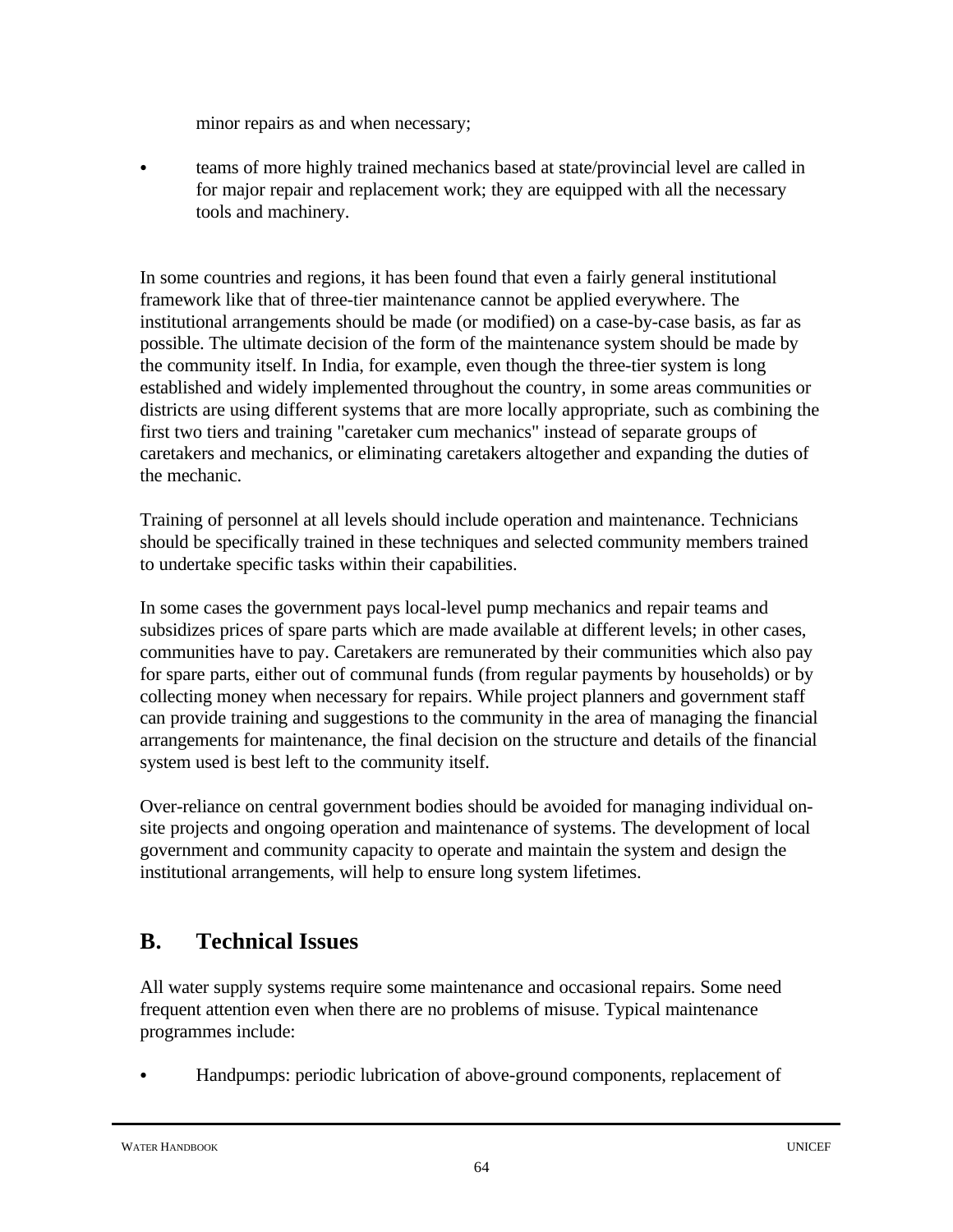washers and seals, replacement of plastic bearings, occasional replacement of individual riser mains;

- Borewells: occasional re-development (or rejuvenation) of borewells with compressed air and, if necessary, hydrofracturing to increase yield;
- Aprons and drains (around hand-dug wells, borewells and standpipes): regular cleaning, repair of cracked and broken concrete, unclogging of drains;
- Hand-dug Wells: repair of concrete lining, cap and head wall, deepening if necessary, replacement of gravel filter;
- Spring Boxes: regular cleaning, repair of masonry, unclogging of drain;
- Motorized Pumps: extensive mechanical maintenance;
- Rainwater Systems: regular cleaning and repair of guttering, replacement or cleaning of filters;
- Distribution Systems: inspection and repair of leaks in pipelines, replacement and repair of taps and fittings;
- Storage and Filtration Tanks: regular cleaning, replacement of filter media.

Maintenance difficulties and problems with frequent breakdowns are multiplied by selecting inappropriate pumps and other materials. Handpumps, in particular, are not always appropriate for the heavy intense use to which they are subjected as communal facilities. Pumps which require specialised tools and equipment are sometimes selected, so that even the smallest maintenance task is beyond the capability of willing community members.

In the selection and procurement of pumps there should be the maximum possible standardization on one or a small number of models which are robust, appropriate to the local situation, simple and on which maintenance can be undertaken by community members with a minimum of tools and training. To ensure a consistent level of quality in the handpumps used in water supply programmes, a national quality assurance and inspection system should be established in all countries which have large-scale handpump programmes, using international standards and quality control procedures which are available for most popular handpumps.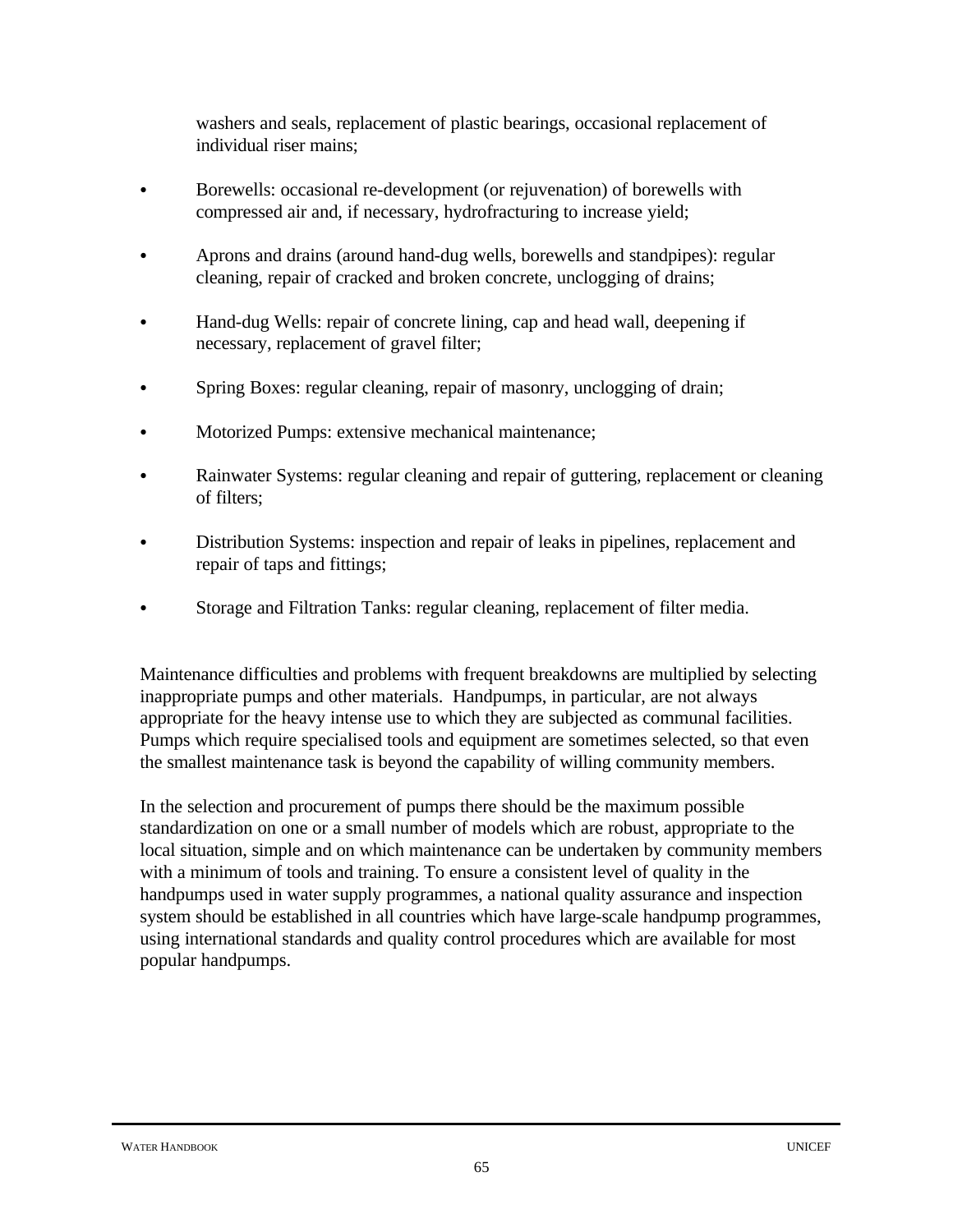### **What is a VLOM Handpump?**

No single set of features or technical characteristics makes one pump a "VLOM pump" and another a "non VLOM pump". A VLOM handpump is simply a pump that can be, and is being, maintained by the community itself, using predominately local resources. Thus it depends more on the community - its collective skills, resources and degree of mobilization - than on the pump. There are many examples of one model of handpump being successfully maintained at the community level in one country, but not in another.

There are however, a couple of common and general technical features that have clearly been proven to reduce the degree of difficulty of pump maintenance, and thus contribute to the success of a decentralized maintenance programme. Another aspect of the technical simplification of maintenance is that in societies where women have less technical or mechanical experience than men, there is a tendency not to train them as handpumps mechanics because "it is too complicated". Simplified maintenance procedures is one good response to this argument. Again it should be noted that these technical characteristics do not, in themselves, assure a successful maintenance programme, nor are they absolutely necessary in all situations.

- C Open-top Cylinders: The diameter of the riser main is less than the diameter of the cylinder in most earlier handpumps like the India Mark II. This design necessitates the removal of the rods and riser pipes to gain access to the cylinder components for maintenance or replacement. Since the riser pipes are heavy (especially with the added weight of the water contained in them), in many cases it is not possible to lift them by hand and thus lifting tackle and a tripod is necessary. Given that most routine maintenance involves these cylinder components, this situation is a serious deterrent to community maintenance in some areas. In open-top cylinder design, the diameter of the cylinder and the riser main are the same which allows the cylinder to be removed, without removing the riser pipes; only the rods must be removed. Since this operation can be done by hand, maintenance is simplified. Many newer handpumps (India Mark III, Afridev, Nira, Tara, Volanta, etc.) are of opentop cylinder design.
- Fewer Tools: The fewer tools needed, the less likely a pump will go without maintenance or repair for want of a missing tool. Fewer tools also cuts down on capital costs of a project and, in some cases, the cost of transportation (some handpumps require so many tools that traveling by bicycle, or even motorcycle, is not viable for pump mechanics). Some handpumps (Afridev, Tara, etc.) require only one or two tools for all maintenance and most repairs.
- "Hook and Eve" Rod Connectors: In some countries the use of threaded rod connectors has never been an obstacle for decentralized maintenance: communities possessed or acquired the necessary skills and tools to successfully install or dismantle threaded rods. However, in other countries the use of these connectors has been problematic and has resulted in failed maintenance programmes (and the costly replacement or repair of damaged rods). The use of threadless rod connectors (like the Afridev's hook and eye system, or in pumps using Mondesh connectors) minimizes or eliminates this problem.

Even when responsibility for maintenance and repairs is clearly defined and accepted, and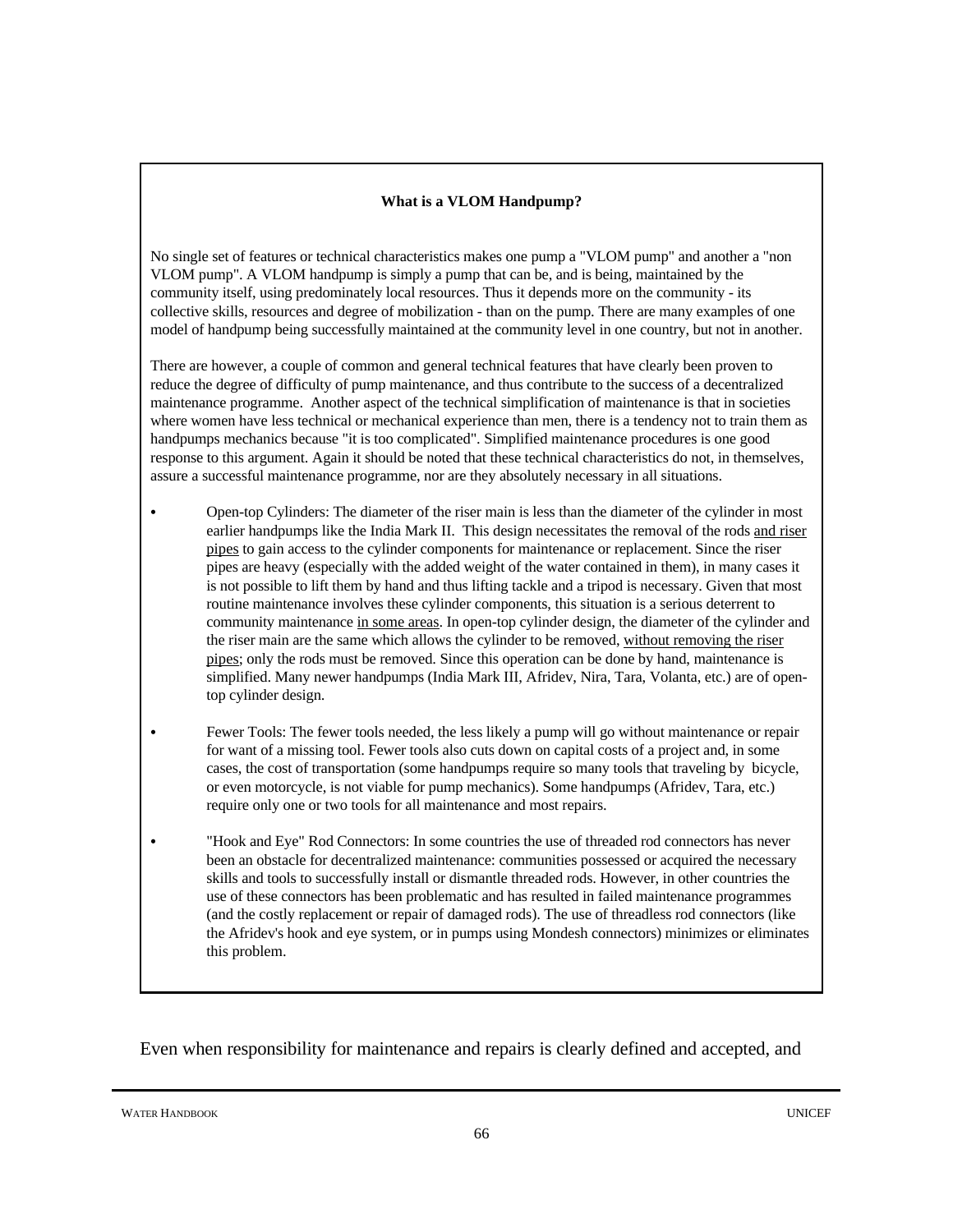funds, and technical skills are available, neither routine maintenance nor repairs will be done promptly unless the necessary tools and spare parts are also on hand at the local level, and at reasonable and affordable prices.

The types and quantities of spare parts which must be kept need to be specified on the basis of the manufactures' recommendations as well as in-country experience. These stocks may be held by the communities themselves (which implies adequate planning, financing and storage facilities), by the caretakers or mechanics, or by private merchants who sell them to the community or mechanic when required. The use of the private merchandise distribution system is probably the most desirable alternative, given that government-managed systems are expensive and often inefficient. However, such private channels only exist in some countries and regions; and the volume of the spares to be sold must be high enough to be commercially viable.

Tools must, similarly, be immediately available. Provision may be made to supply each community with the tools necessary for routine maintenance and simple repairs.

## **C. Summary Points**

- Ç *a successful, cost-effective maintenance programme is often much more difficult to achieve than the installation of the water system itself*
- *Ç institutional arrangements should be made on a case-by-case basis, as far as possible, and the ultimate decision of the form of the maintenance system should be made by the community itself*
- *Ç maintenance difficulties and problems with frequent breakdowns are multiplied by selecting inappropriate pumps and other materials and by the failure to establish an appropriate spare parts distribution network*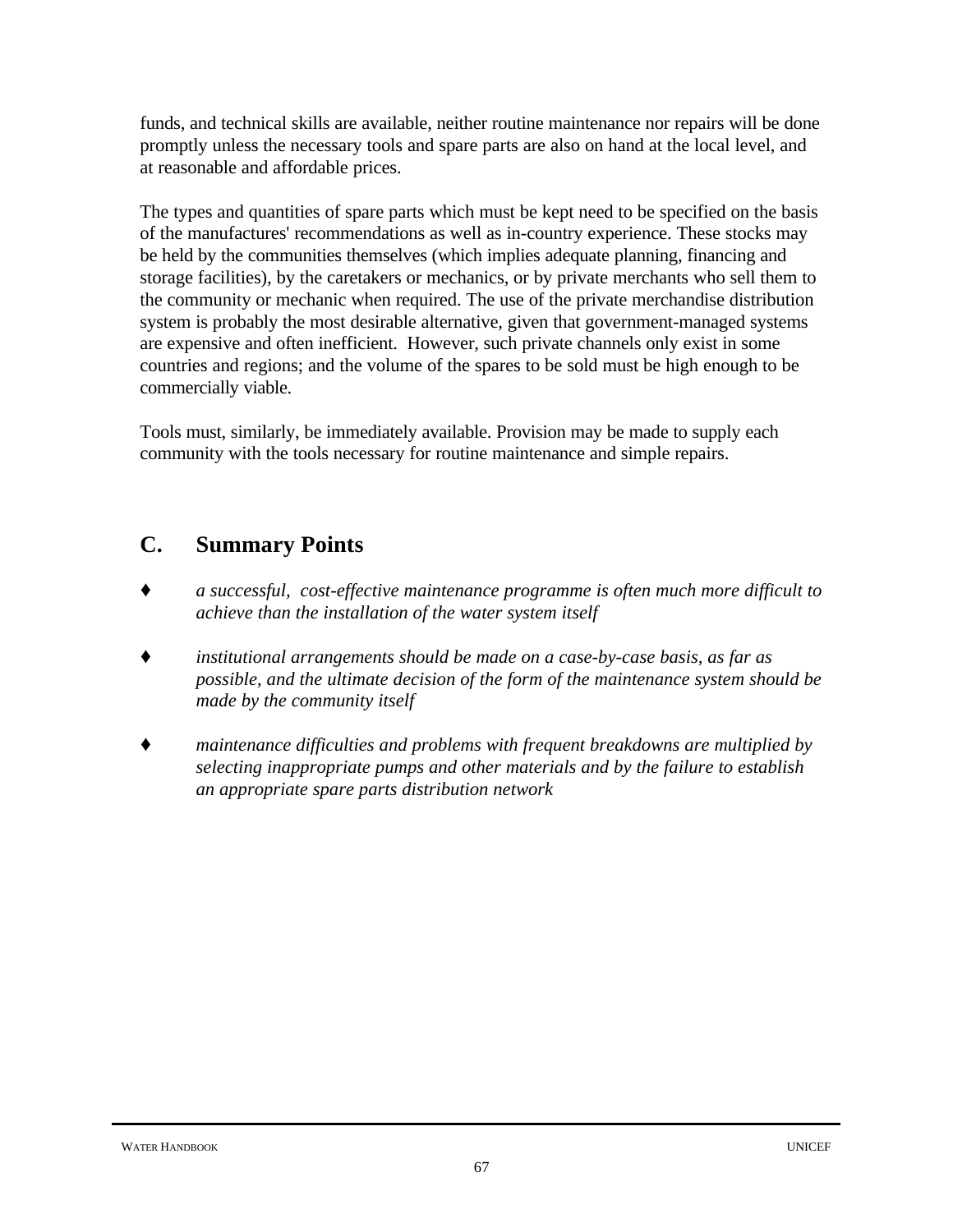# **Bibliography of Water and Related Environment Books and Reports**

**(with additional references covering Sanitation and Hygiene)**

- Abel, R.A. et al. *Working with Women and Men on Water and Sanitation: an African field guide: Occasional Paper no. 25. vi*. The Hague, The Netherlands: IRC, 1994. Agency: IRC and Network for Water and Sanitation (NETWAS), Nairobi, Kenya
- Acra, A., Jurdi, H., Mu'allem, Y., Karahagopian, Y., and Raffoul, Z. *Water Disinfection by Solar Radiation, Assessment and Application*. Ottawa: IDRC, 1989. Agency: IDRC
- Acra, A., Raffoul, Z., and Karahagopian, Y. *Solar Disinfection of Drinking-water and Oral Rehydration Solutions: Guidelines for Household Application in Developing Countries*. New York: UNICEF, 1984. Agency: UNICEF
- Adams, John . *Sanitation in Emergency Situations: Edited papers from a 1995 Oxfam workshop*. Oxford: Oxfam, 1996. Agency: OXFAM
- Agarwal, Anil and Narain, Sunita. *Dying Wisdom: The rise fall and potential of India's traditional water harvesting systems. State of India's Environment 4, A Citizen's report*. New Delhi: CSE, 1997. Agency: CSE (Centre for Science and Environment)
- Ahrtag. *Ahrtag resource list: information for health on diarrhoeal diseases: an international listing of sources of resource materials and organisations*. London, UK, Ahrtag, 1995. Agency: Ahrtag
- Almedom, Astier M., Blumenthal, Ursula, and Manderson, Lenore. *Hygiene Evaluation Procedures: Approaches and methods for assessing water- and sanitation-related hygiene practices*. Boston: INFDG, 1997. Agency: UNICEF
- Altaf, A., Jamal, H. and Whittington D. *Willingness to pay for water in rural Punjab, Pakistan* . Washington, D.C., U.S.A.: UNDP-World Bank Water and Sanitation Program, 1992. Agency: UNDP/USAID
- Anil, A., Kimondo, J., Moreno, G., and Tinker J. *Water, Sanitation, Health For All? Prospects for the International Drinking Water Supply and Sanitation Decade, 1981- 90*. London: Earthscan, 1981
- Anton, D.J. *Urban environments and water supply in Latin America with emphasis on groundwater* . Montevideo: IDRC, Regional Office for Latin America and the Caribbean, 1990. Agency: IDRC

Anton, Danilo J. *Thirsty Cities: Urban Environments and Water Supply in Latin America*.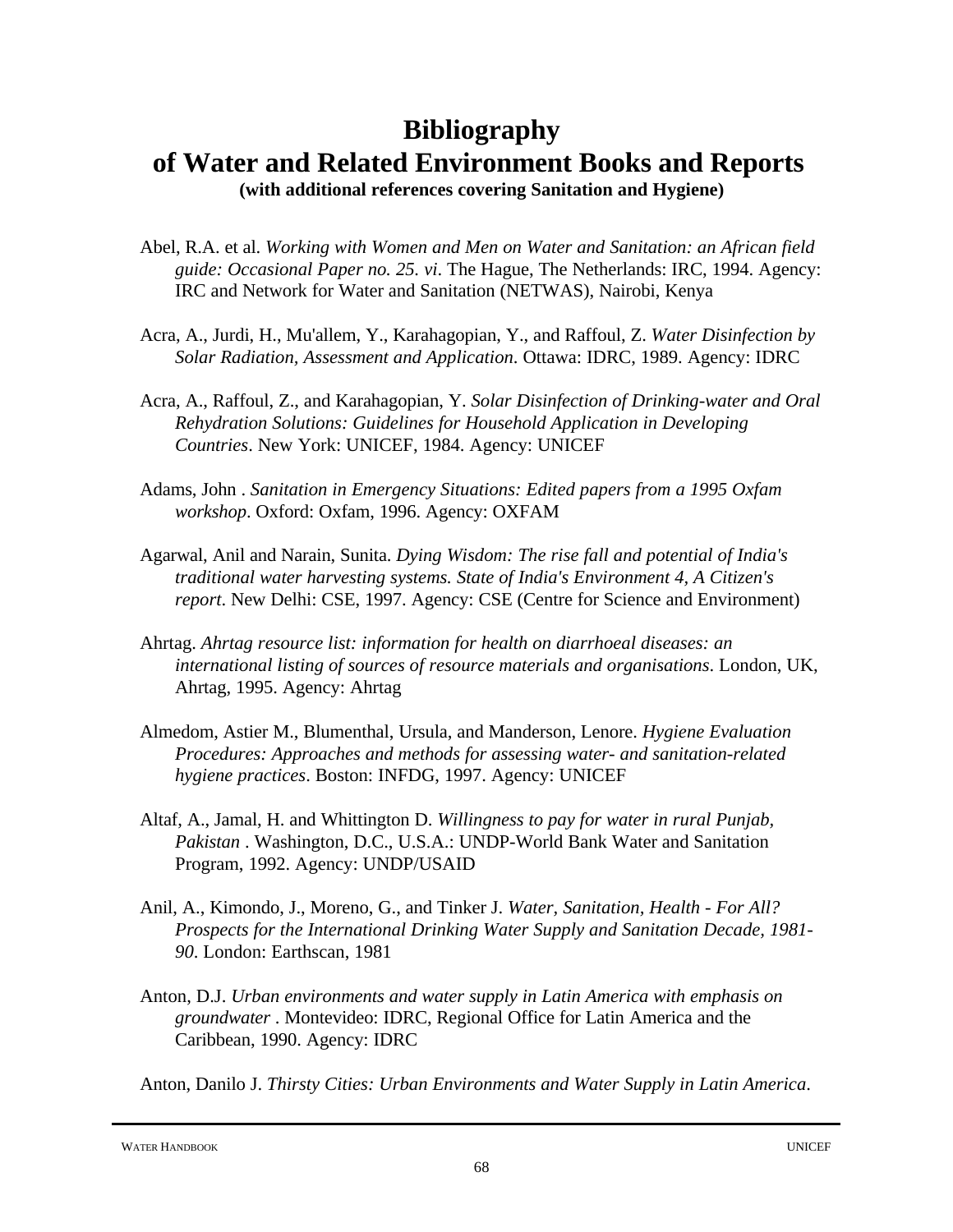Ottawa: IDRC, 1993. Agency: IDRC

- Appleton, B., and Evans, P. *Community Management Today: the Role of Communities in the Management of Improved Water Supply Systems (Occasional Paper No. 20)*. The Hague, The Netherlands, IRC International Water and Sanitation Centre, 1993. Agency: IRC
- Arlosoroff, Saul, et al. *Community Water Supply: The Handpump Option*. Washington: UNDP/World Bank, 1987. Agency: UNDP/World Bank
- Asian Development Bank. *Women and water: domestic shallow well water supplies, the family handpump scenario; proceedings of a regional seminar "Women and Water - The Family Handpump," Manila, 29 Aug.-1 Sept. 1989*. Manila: Asian Development Bank, 1989. Agency: Asian Development Bank / UNDP
- Asian Development Bank. *Environmental Assessment Guidelines*. Abidjan, Cote d'Ivoire: African Development Bank, 1992. Agency: Asian Development Bank
- Aubel, J. and Hanson, W. *Hygiene education workshop for IEOs promoters and peace corps volunteers, Ibarra, Ecuador*. Arlington, Va.: WASH, 1989. Agency: WASH
- Bachmat, Y. *Management of groundwater observation programmes*. Geneva: WMO, 1989. Agency: WMO
- Bajracharya, D. *UNICEF and the Challenge of Sustainable Development: An Overview*. New York: UNICEF, 1995. Agency: UNICEF
- Bakalian, Wright, Otis, and Netto. *Simplified Sewerage: Design Guidelines* . Washington: World Bank, 1994. Agency: UNDP/World Bank Water and Sanitation Program
- Bakhteari, Quratul Ainand WegelinSchuringa, Madeleen. *From Sanitation to Development: the case of the Baldia soakpit pilot project* . The Hague, The Netherlands, IRC International Water and Sanitation Centre, 1992. Agency: IRC
- Ball, Colin and Ball, Mog. *Water Supplies for Rural Communities*. London: IT Publications, 1991. Agency: ITDG
- Barlow, R., McNelis, B. and Derrick, A. *Solar pumping: an introduction and update on the technology, performance, costs, and economics* . Washington, D.C.: World Bank, 1992. Agency: World Bank
- Barnet, Vic and Turkman K. Feridun. *Statistics for the Environment 2: water related issues*. Chichester: John Wiley and Sons, 1994

Bartram, J., and Ballance, D. editors. *Water Quality Monitoring*. London: Chapman and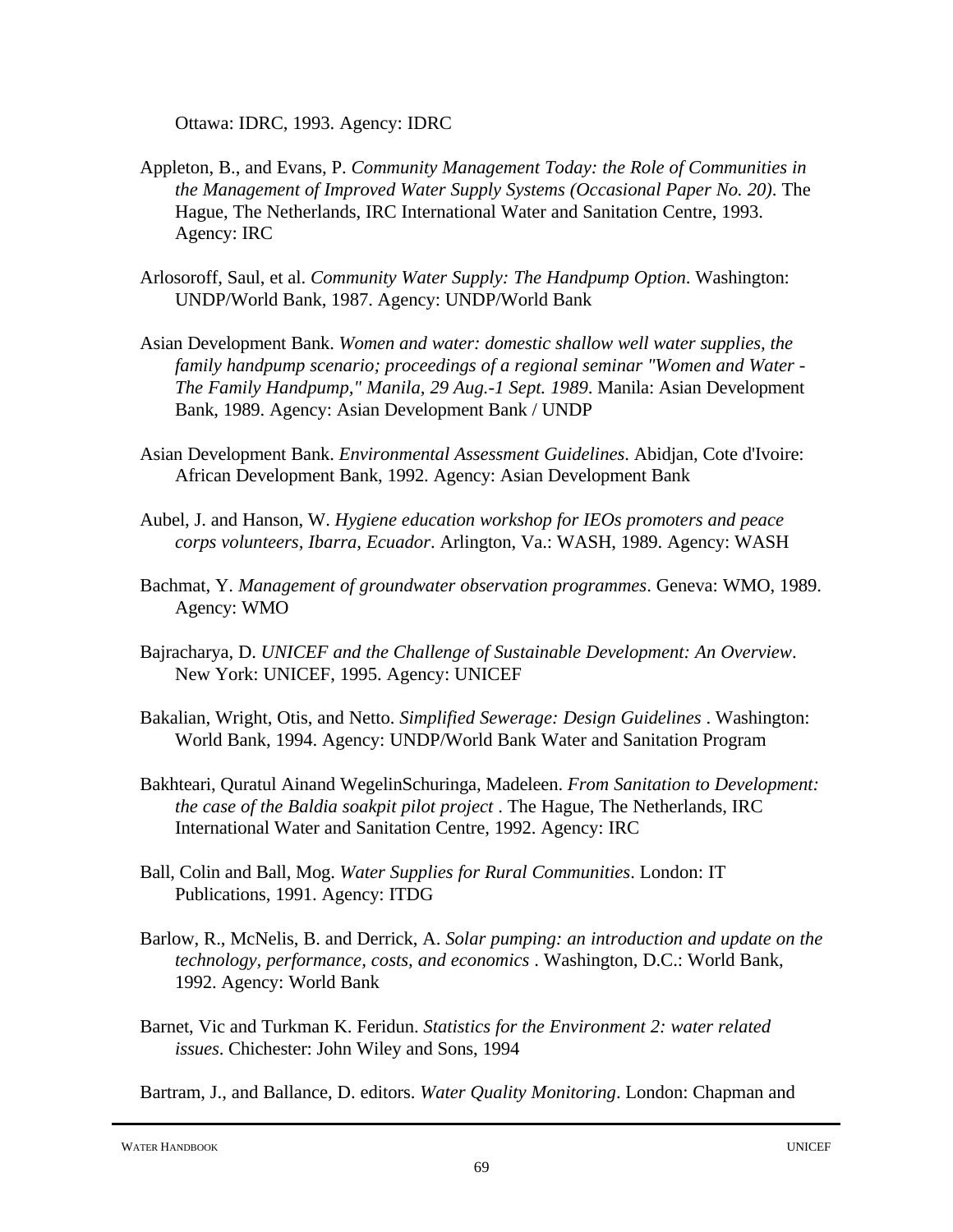Hall, 1996

- Bartram, J., and Briggs, R. *Report of a Workshop on Analytical Quality Control for Water Quality. Monitoring and Assessment, 14-25 Feb., 1994, Entebbe, Uganda* . Nairobi: UNEP, 1995. Agency: Global Environmental Monitoring System,Nairobi
- Bartram, J., and Nash, H. *Report of a Workshop on Water Quality Monitoring and Assessment, 4-14 June, 1994, Amman, Jordan*. Nairobi: UNEP, 1995. Agency: Global Environmental Monitoring System,Nairobi
- Bateman, O.M. *Diarrhoea Transmission and Hygiene Behaviour: Personal and Domestic Hygiene*. Dhaka, Bangladesh: International Centre for Diarrhoeal Disease Research, 1992. Agency: International Centre for Diarrhoeal Disease Research
- Bateman, O.M., and Smith, S. *A Comparison of the Health Effects of Water Supply and Sanitation in Urban and Rural Guatemala*. Washington: USAID, 1991. Agency: WASH
- Bentley, M. E., Boot, M. T., Gittelsohn, J. and Stallings, R. Y. *The Use of Structured Observations in the Study of Health Behaviour: Occasional Paper no. 27. v*. The Hague, The Netherlands, IRC International Water and Sanitation Centre, 1994. Agency: IRC, London School of Hygiene and Tropical Medicine, the Department of International Health, Johns Hopkins University, and the Control of Diarrhoeal Diseases Programme of the World Health Organization
- Bergevin, Y., ed. *Health technology assessment: A needs-based approach*. Ottawa: IDRC, 1996. Agency: IDRC
- Beyer, Martin G. and Balcomb, John. *Water and sanitation in UNICEF, 1946-1986* . New York: UNICEF, 1987. Agency: UNICEF
- Bhattacharya, S., and Dave, P.N. *Project Nutrition, Health Education and Environmental Sanitation: an impact study*. New Delhi: National Council of Educational Research and Training, 1991
- Bielenberg, Carl and Allen, Hugh. *How to Make and Use the Treadle Irrigation Pump*. London: IT Publications , 1995. Agency: ITDG
- Bijlani, H. U. and Rao, P. S. N. *Water supply and sanitation in India* . New Delhi: Oxford & IBH Pub. Co., 1990
- Biron, Paul J. *Terminology of Water Supply and Environmental Sanitation, A World Bank-UNICEF Glossary (in English and French)*. New York: UNICEF, 1987. Agency: UNICEF, World Bank

WATER HANDBOOK UNICEF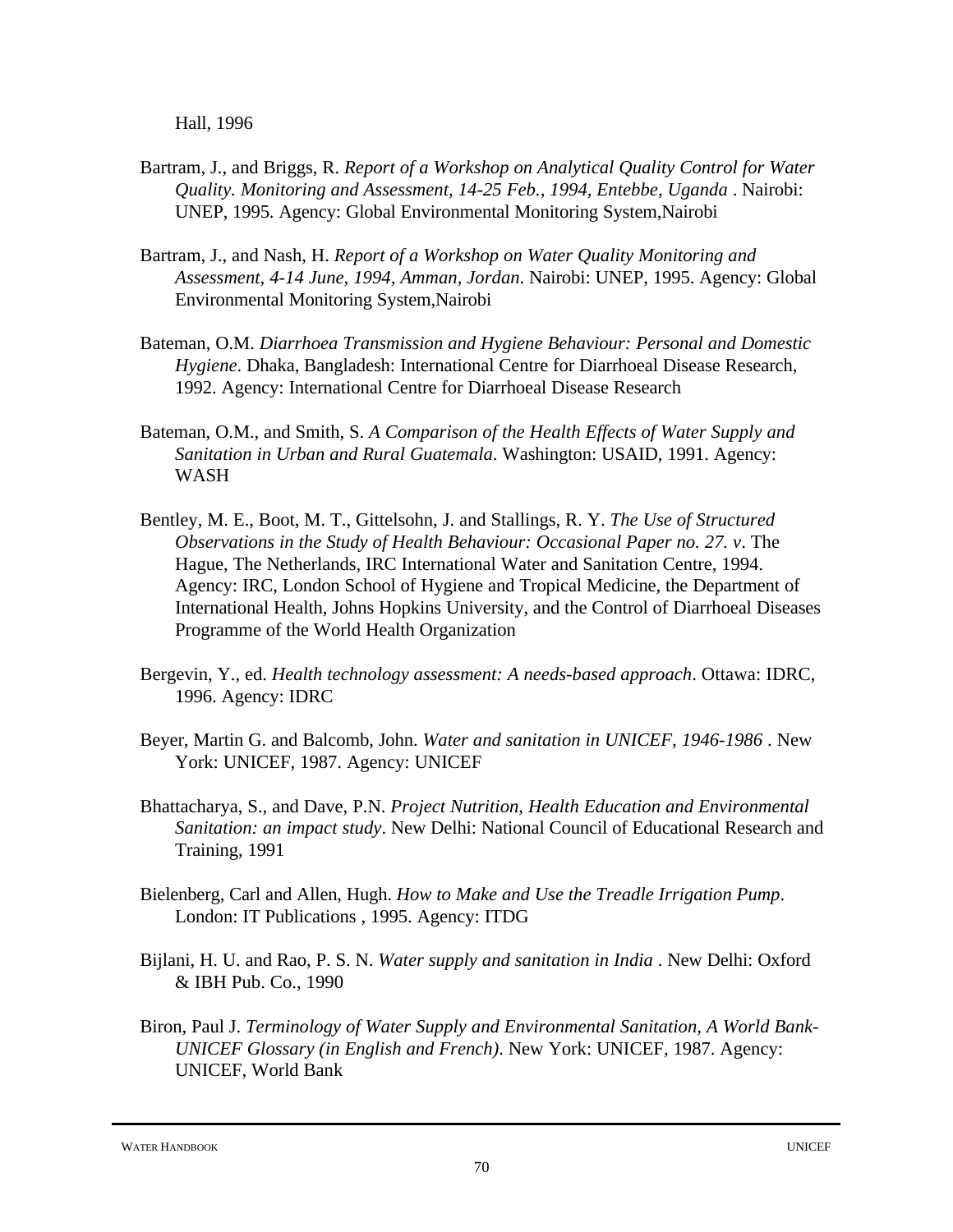- Biswas, Asit K. *United Nations Water Conference: Summary and Main Documents*. Oxford: Pergamon Press for the United Nations, 1978. Agency: United Nations
- Black, M. *Thirsty cities: water, sanitation and the urban poor*. London: WaterAid, 1995. Agency: WaterAid
- Black, M. *Mega-slums: the coming sanitary crisis*. London: WaterAid, 1994. Agency: WaterAid
- Black, M. *From handpumps to health: the evolution of water and sanitation programmes in Bangladesh, India and Nigeria*. New York, N.Y.: UNICEF, 1990. Agency: UNICEF
- Blackett, I.C. *Low cost urban sanitation in Lesotho Water and sanitation discussion paper seriesno.10*. Washington, DC: World Bank, 1994. Agency: UNDP/World Bank Water and Sanitation Program
- Blankwaardt, Bob. *Hand Drilled Wells: A Manual on Siting, Design, Construction and Maintenance*. Dar es Salaam, Tanzania: Rwegarulila Water Resources Institute, 1984. Agency: Rwegarulila Water Resources Institute, Tanzania
- Bolt, Eveline (ed.). *Together for Water and Sanitation: tools to apply a gender approach. The Asian experience: Occasional Paper no. 24. xiii*. The Hague, The Netherlands, IRC International Water and Sanitation Centre, 1994. Agency: IRC
- Boot, M.T. and Cairncross, S. (editors). *Actions Speak: the study of hygiene behaviour in water and sanitation projects*. The Hague: IRC International Water and Sanitation Centre, 1993. Agency: IRC
- Boot, Marieke. *Training Course: Evaluating Water Supply and Sanitation Projects Guide for Course Moderators*. The Hague: IRC and New York: UNICEF, 1987. Agency: IRC, UNICEF
- Boot, Marieke. *Training Course: Evaluating Water Supply and Sanitation Projects - Course Modules*. The Hague: IRC and New York: UNICEF, 1987. Agency: IRC, UNICEF
- Boot, Marieke. *Ten Years of Experience: Community Water Supply and Sanitation Programme, Pokhara, Western Development Region, Nepal*. The Hague: IRC International Water and Sanitation Centre, 1988. Agency: IRC, UNICEF
- Boot, Marieke. *Making the Links: Guidelines for Hygiene Education in Community Water Supply and Sanitation*. The Hague: IRC International Water and Sanitation Centre, 1984. Agency: IRC

WATER HANDBOOK UNICEF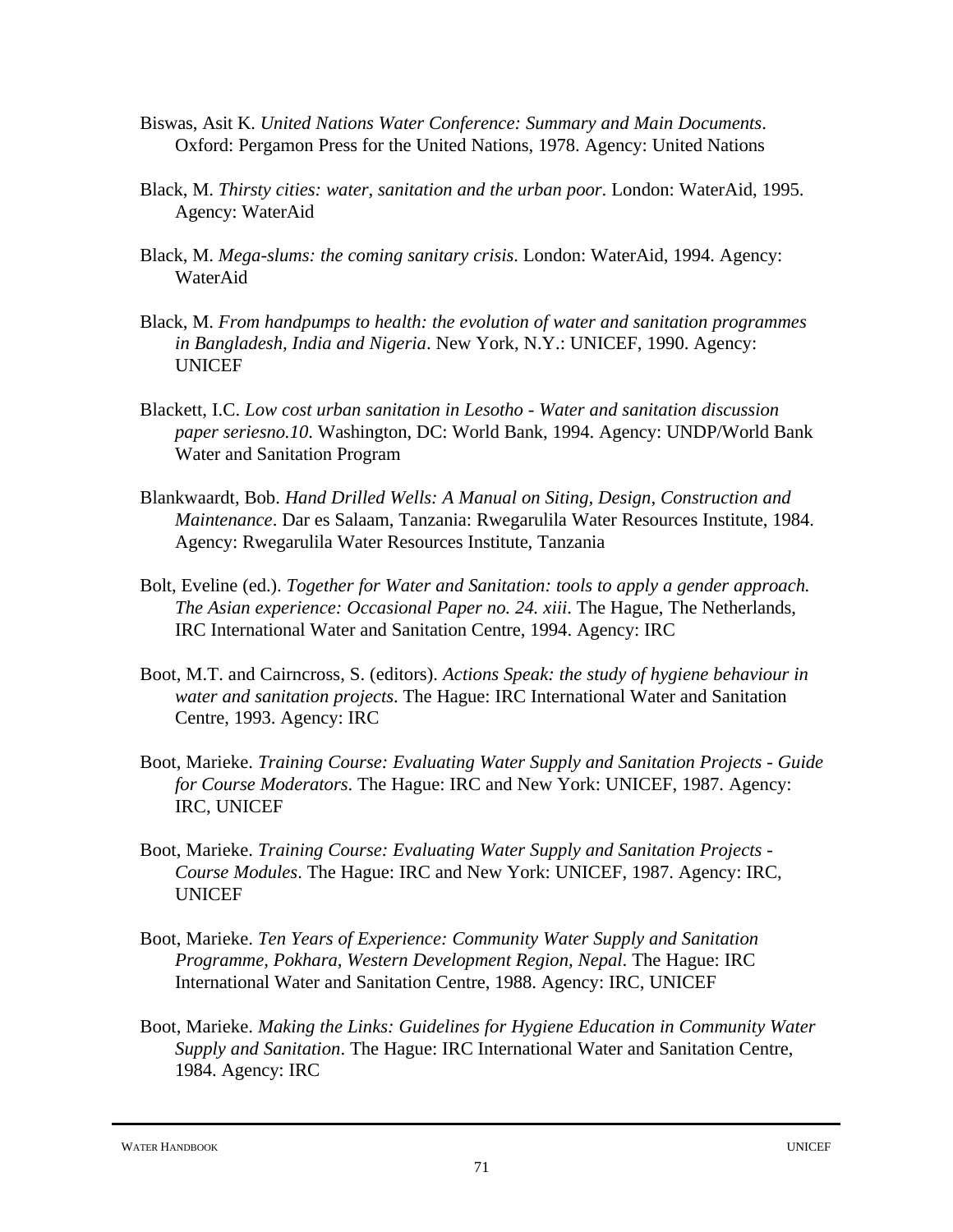- Boot, Marieke. *Just stir gently: the way to mix hygiene education with water supply and sanitation - Technical paper series / International Water and Sanitation Centreno. 29*. The Hague: IRC International Water and Sanitation Centre, 1991. Agency: IRC
- Boot, Marieke. *Hygiene Education in Bangladesh*. New York: UNICEF/ IRC, 1995. Agency: UNICEF/ IRC
- Bradley, D., Stephens, C., Harpham, T., and Cairncross, S. *Review of environmental health impacts in developing country cities:urban management and the environment. Urban Management Program discussion paper6*. New York: UNDP, 1991. Agency: UNDP/World Bank/United Nations Centre for Human Settlements
- Bradley, D.J., Stephens, C., Harpham, T., and Cairncross, S. *A Review of Environmental Health Impacts in Developing Country Cities. Urban Management Program Paper No. 6*. Washington: World Bank, 1993. Agency: World Bank
- Brand, A., and Bradford, B. *Rainwater Harvesting and Water Use in the Barrios of Tegucigalpa*. Honduras: UNICEF/Agua para el Pueblo, 1991. Agency: UNICEF/Agua para el Pueblo
- Brandberg, Bjorn . *Latrine Building: A handbook for implementing the Sanplat system*. London: IT Publications , 1997. Agency: ITDG
- Briscoe, J. and De Ferranti, David M. *Water for rural communities: helping people to help themselves* . Washington, D.C.: World Bank, 1988. Agency: World Bank
- Briscoe, J., Feachem, R.G. and Rahaman, M.M. *Evaluating Health Impact: Water Supply, Sanitation and Hygiene Education*. Ottawa: IDRC (and UNICEF, ICDDR), 1986. Agency: UNICEF, ICDDR, IDRC
- Briscoe, John. *The German Water and Sewerage Sector: How Well It Works and What This Means for Developing Countries* . Washington: World Bank, 1995. Agency: World Bank
- Briscoe, John and Garn, Mike . *Financing Agenda 21: Freshwater* . Washington: World Bank, 1994. Agency: World Bank
- British Geological Survey. *Characterisation and assessment of groundwater quality concerns in Asia - Pacific Region: the aquifers of the Asian - Pacific Region; an invaluable but fragile resource* .Wallingford: British Geological Survey, 1996. Agency: British Geological Survey
- Bromley, D.W.Segerson, K. *Social response to environmental risk: policy formulation in an age of uncertainty* . Boston, MA: Kluwer Academic, 1992

WATER HANDBOOK UNICEF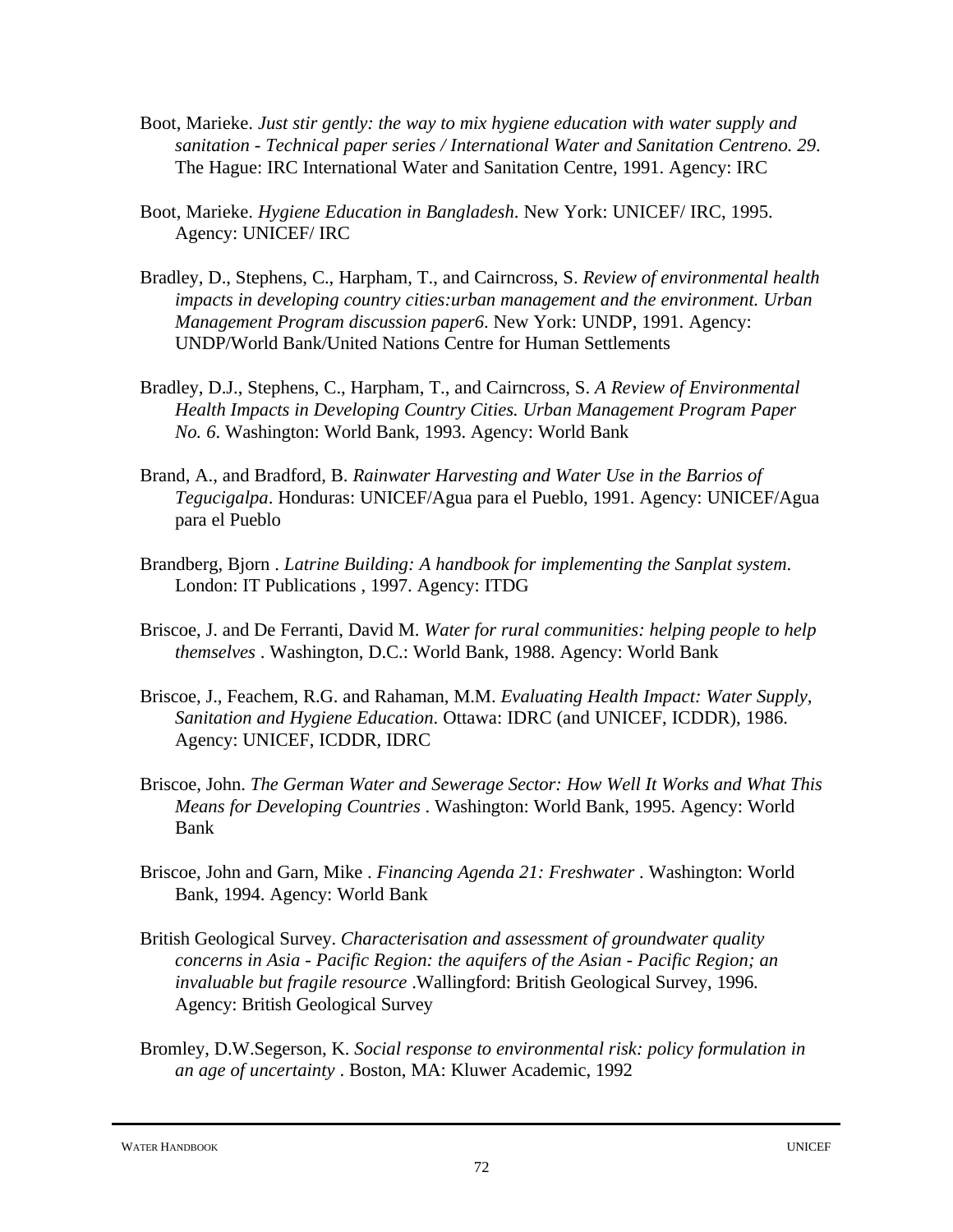- Brooks, D.B.; Rached, E.; Saade, M., ed. *Management of water demand in Africa and the Middle East: Current practices and future needs*. Ottawa: IDRC, 1997. Agency: IDRC
- Bureau of Hygiene and Tropical Diseases. *Guinea worm eradication: a selected bibliography*. London, UK, Dracunculiasis Operations Research Network (DORN), Bureau of Hygiene and Tropical Diseases, 1992
- Burgers, L., Boot, M. and van Wijk-Sijbesma, C. *Hygiene Education in Water Supply and Sanitation Programmes: literature review with selected and annotated bibliography: Technical Paper no. 27. xvi*. The Hague, The Netherlands, IRC International Water and Sanitation Centre, 1988. Agency: IRC
- Cairncross, S.Kochar, V. *Studying hygiene behaviour: methods, issues and experiences*. New Delhi: Sage Publications, 1994
- Cairncross, S. and Feachem, R. *Environmental Health Engineering in the Tropics: An Introductory Text (second edition)*. New York: John Wiley and Sons, 1993
- Cairncross, S., and Ouano, E.A.R. *Surface water drainage for low income communities*. Geneva: WHO, 1991. Agency: WHO
- Cairncross, Sandy. *Sanitation and Water Supply: Practical Lessons from the Decade*. Washington: World Bank, 1992. Agency: World Bank, UNDP
- Cairncross, Sandy et al. *Evaluation for village water supply planning* . Chichester [Eng.] ; New York: Published in association with International Reference Centre for Community Water Supply by J. Wiley, 1986. Agency: IRC
- Calow, P. and Petts, G. E. ed. *The Rivers Handbook, Volume 2*. Oxford: Blackwell Scientific Publications Ltd., 1994
- Calow, P. and Petts, G. E. ed. *The Rivers Handbook, Volume 1*. Oxford: Blackwell Scientific Publications Ltd., 1993
- Centro Panamericano de Ingenieria Sanitaria y Ciencias del Ambiente (CEPIS). *El cólera*. Lima, Peru, CEPIS, 1991. Agency: CEPIS
- Chaggu, E.J., Mato, R.A.M., and Kassenga, G.R.U.*Report of the Workshop on Groundwater Pollution in Human Settlements, Majumbasita, Dar-es-Salaam, Tanzania: a three day workshop on groundwater pollution; 16-18 Aug. 1994*.Dar-es-Salaam: Centre for Housing Studies, 1994. Agency: Ardhi Institute,Dar es Salaam
- Chalinder, Andrew. *Water and Sanitation in Emergencies*. London: ODA, 1994. Agency: ODA

WATER HANDBOOK UNICEF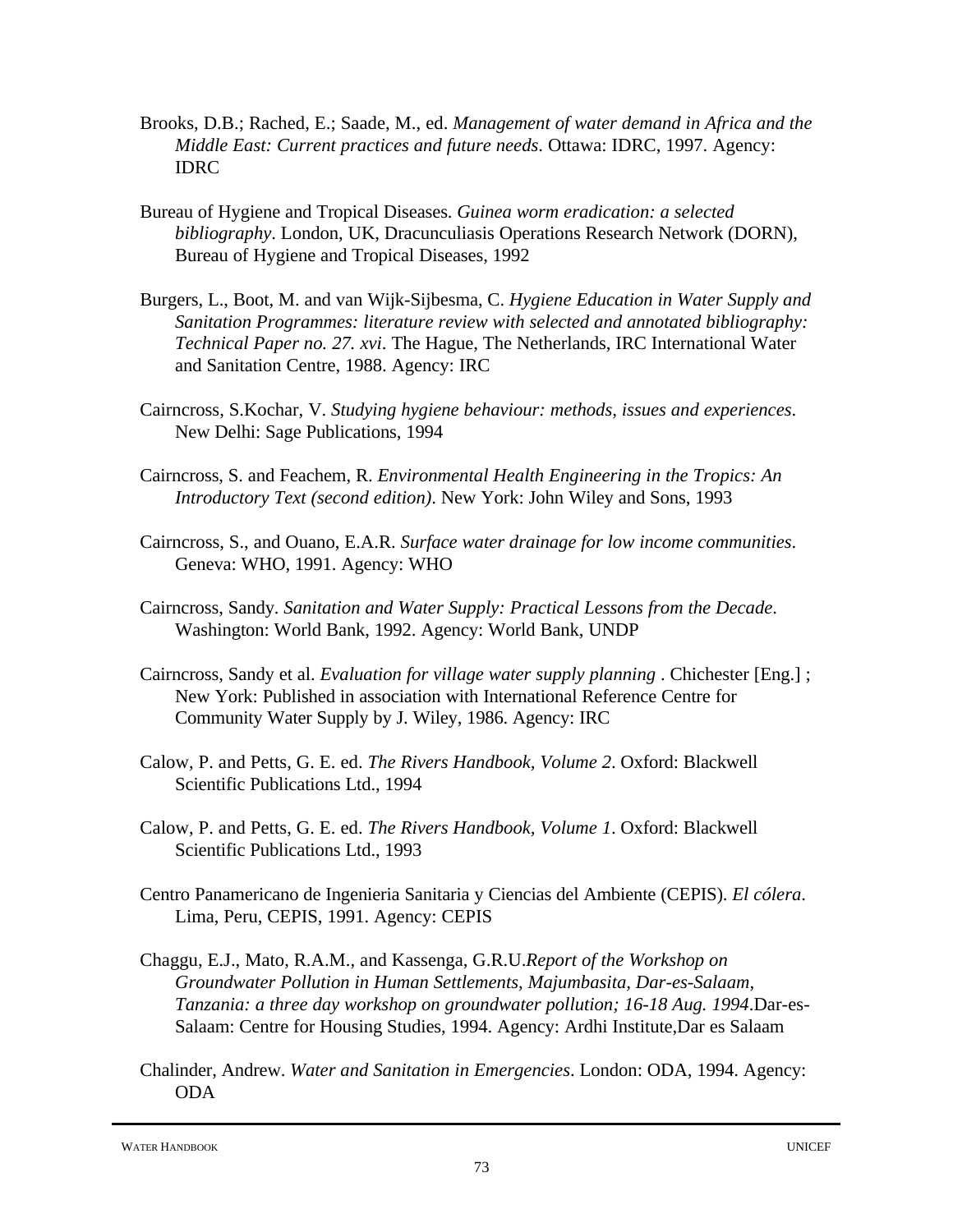- Chandler, Charles G. *Achieving success in community water supply and sanitation projects. SEARO regional health papers. no. 9*. New Delhi: World Health Organization, Regional Office for South-East Asia, 1985
- Choe, K. et.al. *Coping with Intermittent Water Supply Problems and Prospects: India*. Washington: EHP/USAID, 1996. Agency: EHP
- Christmas, J., Cotton, A., Franceys, R., Hutton, L. and Pickford, J. (editors). *WATSAN 2000 - Proceedings of the UNICEF Orientation/Training Workshop for Water and Sanitation Staff, 23-27 July 1990*. New York: UNICEF, 1991. Agency: UNICEF, **WEDC**
- Churchill, Anthony A. *Rural water supply and sanitation: time for a change* . Washington, D.C.: World Bank, 1987. Agency: World Bank
- CIDA. *Water, sanitation and development: water and sanitation sector development issues paper*. Hull, Quebec: Public Affairs Branch, Canadian International Development Agency, 1988. Agency: CIDA
- Clark, Lewis. *The Field Guide to Water Wells and Boreholes*. New York: John Wiley and Sons, 1988
- Cleaver, F., and Elson, D.*Women and water resources: continued marginalisation and new policies* .London: IIED, 1995. Agency:International Institute for Environment and Development,
- Connor, James V. *Environmental Education in the Developing World*. New York: UNICEF, 1990. Agency: UNICEF
- Consumers' Association Testing and Research Laboratories. *Laboratory testing of handpumps for developing countries: final summary report. World Bank technical paperno. 6* . Washington, D.C.: World Bank, 1984. Agency: Consumers' Association Testing and Research Laboratories
- Consumers' Association Testing and Research Laboratories. *Laboratory testing of handpumps for developing countries: finaltechnical report. World Bank technical paperno.19*. Washington, D.C.: World Bank, 1984. Agency: Consumers' Association Testing and Research Laboratories
- Cotton, Andrew and Haworth, David. *Water Supply and Sanitation for Developing Countries: A Directory of UK-based Research, 1986-1992* . London: IT Publications , 1994. Agency: WEDC, ODA
- Cotton, Andrew and Saywell, Darren. *Water Supply and Sanitation for Developing Countries: A Directory of UK-based Research, 1992-1995*. London: IT Publications ,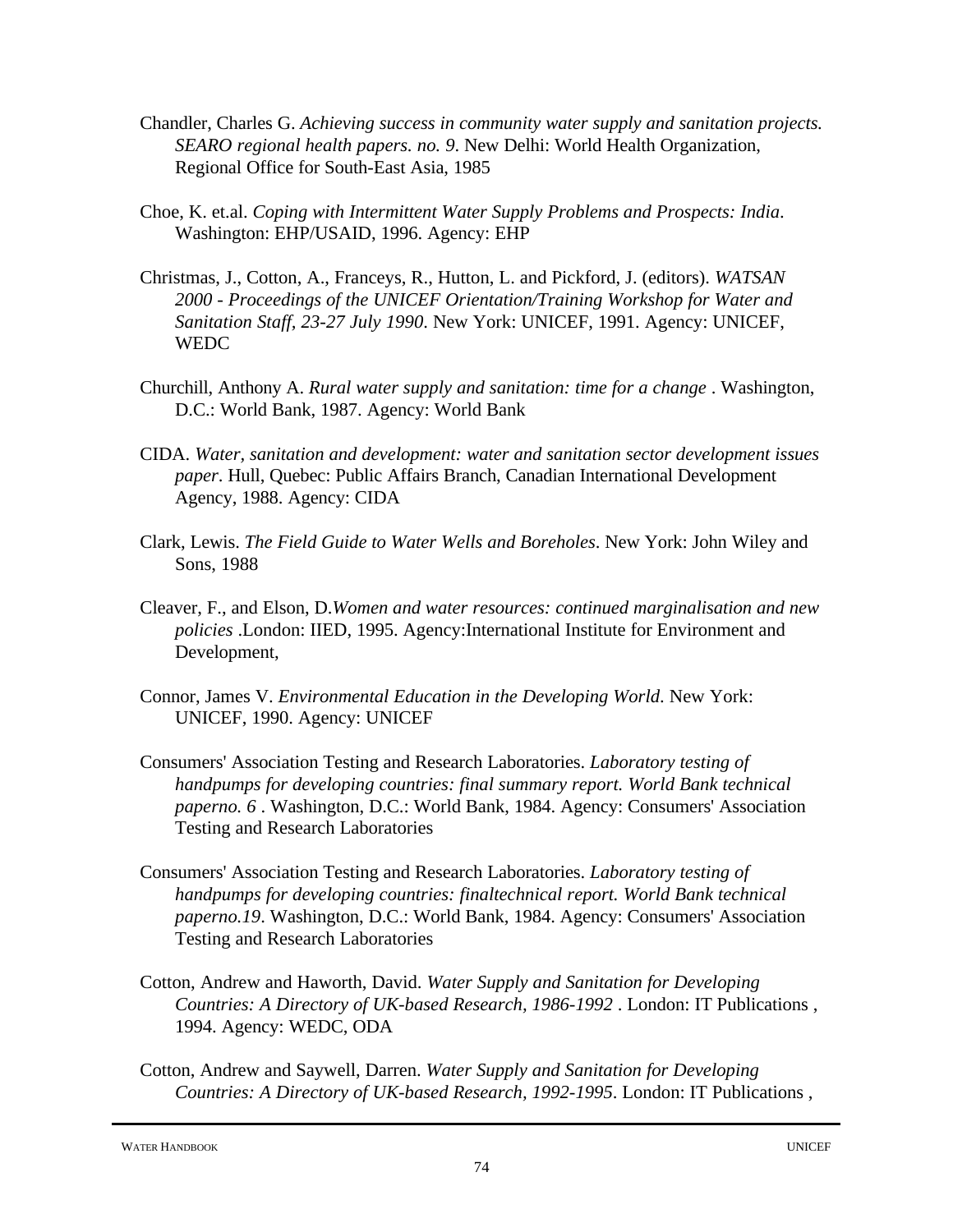1995. Agency: WEDC, ODA

- Cotton, Andrew et al. *Onplot sanitation in lowincome communities: a review of literature*. Loughborough, UK, Water, Engineering and Development Centre (WEDC), Loughborough University of Technology, 1995. Agency: WEDC
- Craun, G. F. ed. *Safety of Water Disinfection*. Washington, D.C.: ILSI Press, 1993
- Cullis, A. and Pacey A. *A Development Dialogue: Rainwater harvesting in Turkana*. London: Intermediate Technology Publications, 1991. Agency: ITDG
- Cummings, Ronald,Ariel Dinar, and Douglas C. Olson . *New Evaluation Procedures for a New Generation of Water-Related Projects. World Bank Technical Paper No. 349* . Washington: World Bank, 1996. Agency: World Bank
- Curtis, Val. *Women and the transport of water* . London: Intermediate Technology Publications, 1986
- Darrow, Ken and Saxenian, Mike. *Appropriate technology sourcebook: a guide to practical books for village and small community technology*. Stanford, CA, USA, Appropriate Technology Project, Volunteers in Asia, 1993
- Das Gupta, Ashim. *Groundwater contamination. (Environmental systems reviews ; no. 34)*. Bangkok, Thailand, Environmental Systems Information Centre (ENSIC)., 1993. Agency: ENSIC
- Davidson, Joan and Myers, Dorothy (with Manab Chakraborty) . *No Time to Waste: Poverty and the Global Environment*. Oxford: Oxfam, 1992. Agency: OXFAM
- Davis, D.A. *Comprehensive assessment of the freshwater resources of the world: report of the Secretary - General; Commission on Sustainable Development, fifth session, 7-25 Apr. 1997*.New York, NY: United Nations, 1997. Agency: United Nations
- Davis, J., Garvey, G. and Wood, M. *Developing and managing community water supplies* . Oxford: Oxfam, 1993. Agency: OXFAM
- Davis, Janand Brikk, Francois . *Making Your Water Supply Work: operation and maintenance of small water supplies*. The Hague, The Netherlands, IRC International Water and Sanitation Centre, 1995. Agency: IRC
- Davis, Jan and Lambert Robert . *Engineering in Emergencies: A practical guide for relief workers*. London: IT Publications , 1995
- de Savigny, D.; Wijeyaratne, P., ed. *GIS for health and the environment: Proceedings of an international workshop held in Colombo, Sri Lanka, 5-10 September 1994*. Ottawa: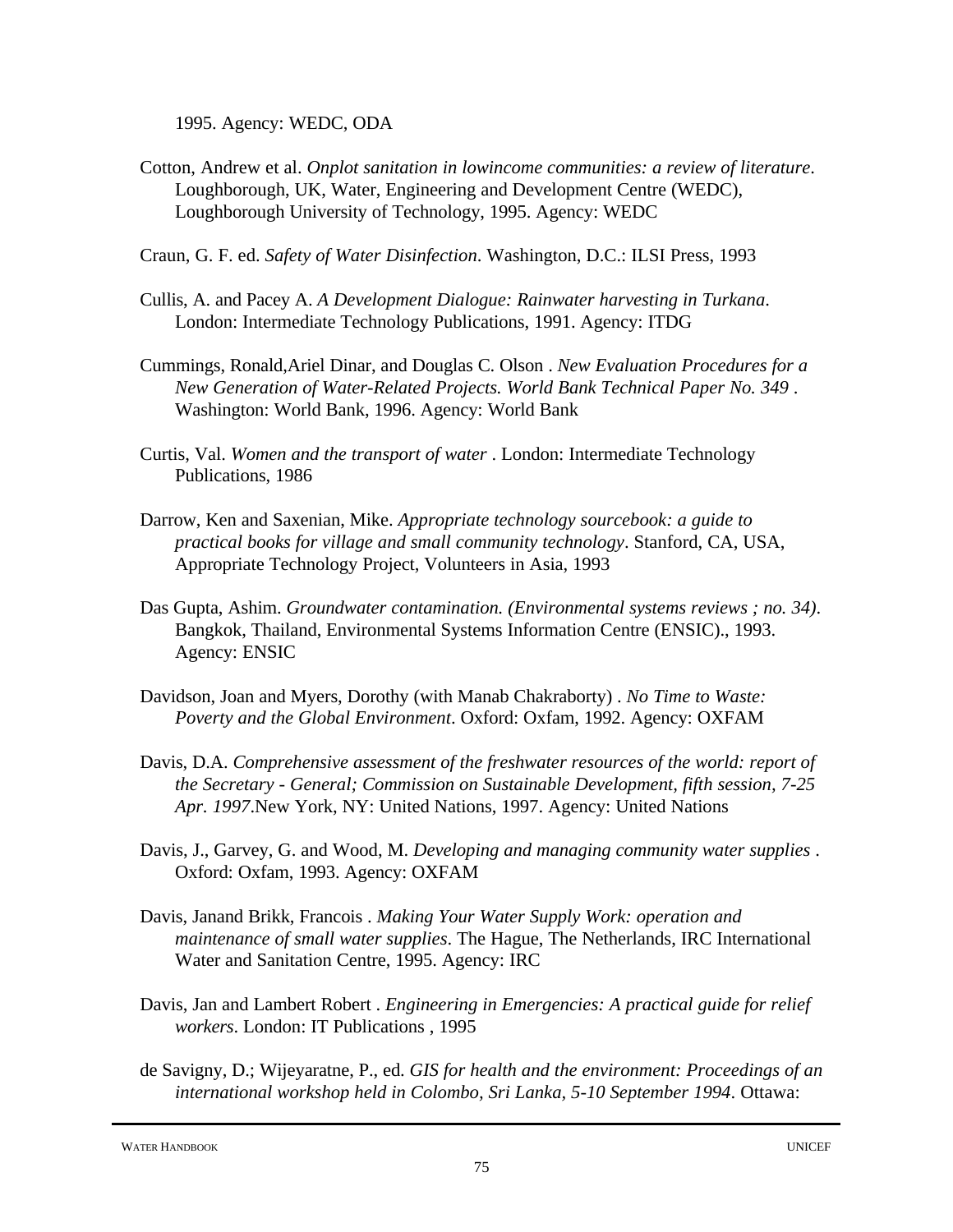IDRC, 1995. Agency: IDRC

- De Savigny, Don and Wijeyaratne, Pandu. *GIS for health and the environment: proceedings of an international workshop held in Colombo, Sri Lanka, 5-10 September 1994*. Ottawa, Ont., Canada, International Development Research Centre (IDRC), 1995. Agency: IDRC
- de Veer, Tom. *Sanitation in Emergencies: sanitation programmes in camps for refugees or displaced persons* . The Hague, The Netherlands, IRC International Water and Sanitation Centre, 1997. Agency: IRC
- DHV Consulting Engineers. *Shallow Wells*. Amersfoot, the Netherlands: DHV Consulting Engineers, 1978. Agency: DHV Consulting Engineers
- DHV Consulting Engineers. *Low cost water supply for human consumption, cattle watering, small scaleirrigation*. Amersfoot, the Netherlands: DHV Consulting Engineers, 1985. Agency: DHV Consulting Engineers
- Driscoll, Fletcher G. *Groundwater and Wells, Second Edition*. St. Paul, Minnesota: Johnson Filtration Systems Inc., 1989
- Easter, K. William, Dixon, J.A., and Hufschmidt, M.M.eds. *Watershed Resources: Management Studies from Asia and the Pacific*. Singapore: Institute of Southeast Asian Studies, 1991. Agency: Institute of Southeast Asian Studies
- Edwards, D.B.Salt, E.Rosensweig, F. *Making choices for sectoral organization in water and sanitation - WASH technical reportno.74*. Washington, D.C.: Water and Sanitation for Health Project, 1992. Agency: WASH
- Edwards, Peter. *Reuse of human wastes in aquaculture: a technical review. (Water and sanitation report series ; no. 2)*. Washington, DC, USA, UNDP/World Bank Water and Sanitation Program, World Bank, 1992. Agency: UNDP/World Bank Water and Sanitation Program
- EHP & UNICEF. *Better Sanitation Programming: A UNICEF Handbook*. New York: UNICEF, 1997. Agency: EHP & UNICEF
- Espejo, N., and van der Pol, I. *Mejor, cuando es de a dos: el genero en los proyectos deagua y saneamiento (Occasional Paper Series / IRC No. 25)*. The Hague, The Netherlands, IRC International Water and Sanitation Centre, 1994. Agency: IRC
- Espejo, Norah . *Action-Learning: building on experience: Occasional Paper no. 21. v*. The Hague, The Netherlands, IRC International Water and Sanitation Centre, 1993.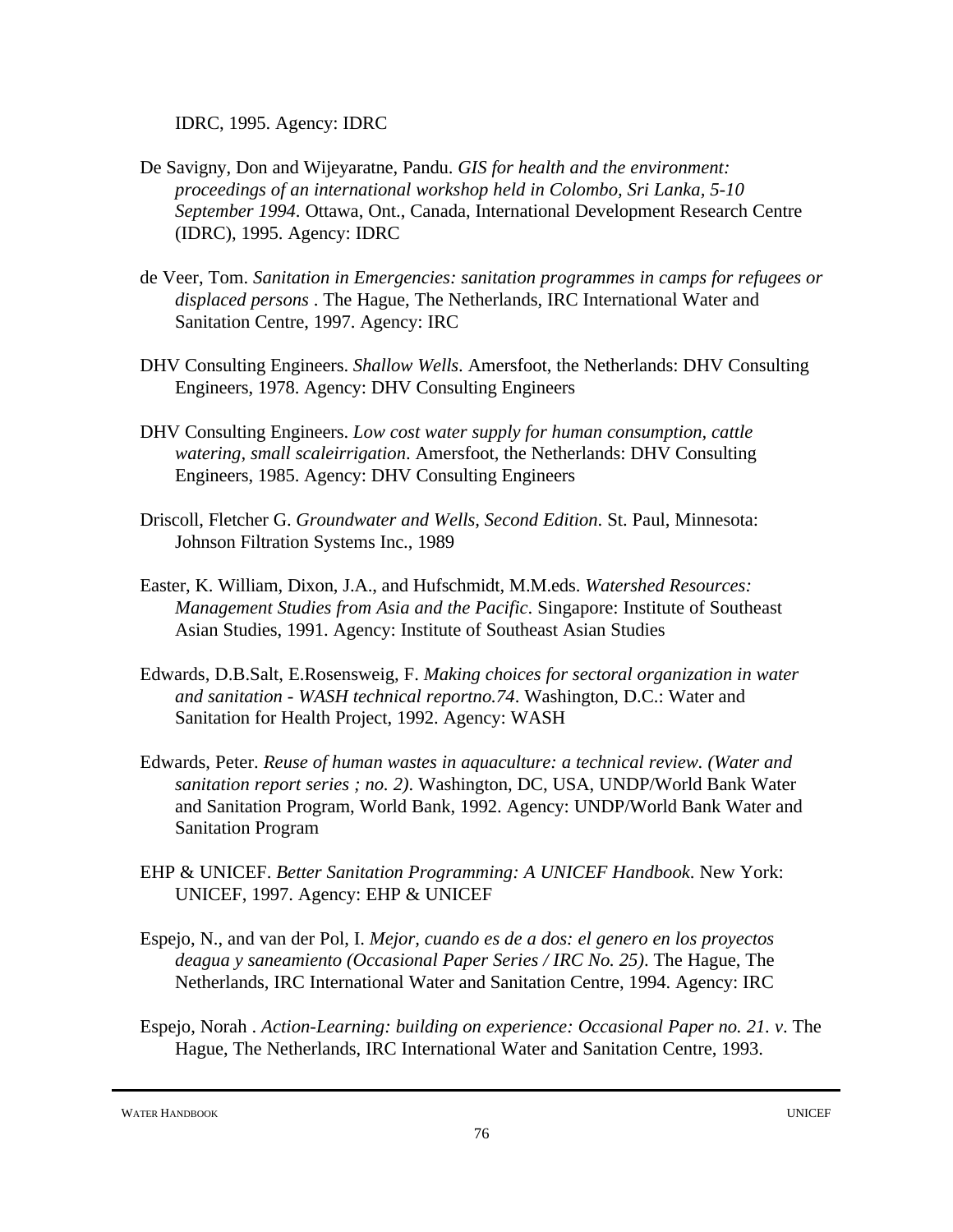Agency: IRC

- Esrey, S.A.Potash, J.B.Roberts, L.Shiff, C. *Health benefits from improvements in water supply and sanitation: survey and analysis of the literature on selected diseases - WASH technical reportno.66*. Washington, D.C.: Water and Sanitation for Health Project, USAID, 1990. Agency: WASH
- Evans, Phil . *Paying the Piper: an overview of community financing of water and sanitation: Occasional Paper no. 18. v*. The Hague, The Netherlands, IRC International Water and Sanitation Centre, 1992. Agency: IRC
- Evans, Philand Appleton, Brian (co-editors). *Community Management Today: the role of communities in the management of improved water supply systems: Occasional Paper no. 20. iv*. The Hague, The Netherlands, IRC International Water and Sanitation Centre, 1993. Agency: IRC
- Fadel, A. *Final report on investigation of slow sand filtration for surface water treatment and cercarial removal in Egyptian villages* .El-Mansoura: Mansoura University, 1994
- Feachem, R. G. et al. *Sanitation and Disease: Health Aspects of Excreta and Waste Management*. Chichester, U.K.: John Wiley and Sons, 1983
- Feachem, R. G. et al. *Evaluating Health Impact: Water Supply, Sanitation and Hygiene Education*. Ottawa: IDRC, 1986. Agency: IDRC
- Feachem, R., and Cairncross, S. *Small Water Supplies*. London: Ross Institute, 1978
- Feachem, R., and Cairncross, S. *Small excreta disposal system* . London: Ross Institute of Tropical Hygiene, 1978. Agency: London School of Hygiene and Tropical Medicine
- Fernando, Vijita. *Water Supply: Energy and environment technology source book*. London: Intermediate Technology Publications, 1996
- Food and Agricultural Organization. *Water resources of African countries: a review*.Rome: FAO, 1995. Agency: FAO
- Food and Agricultural Organization. *Sustainable development of drylands and combating desertification. FAO position paper*.Rome: FAO, 1993. Agency: FAO
- Food and Agricultural Organization. *Sustainable development and the environment: FAO policies and actions*. Rome: FAO, 1992. Agency: FAO

Food and Agricultural Organization. *Seawater intrusion in coastal aquifers - Guidelines for*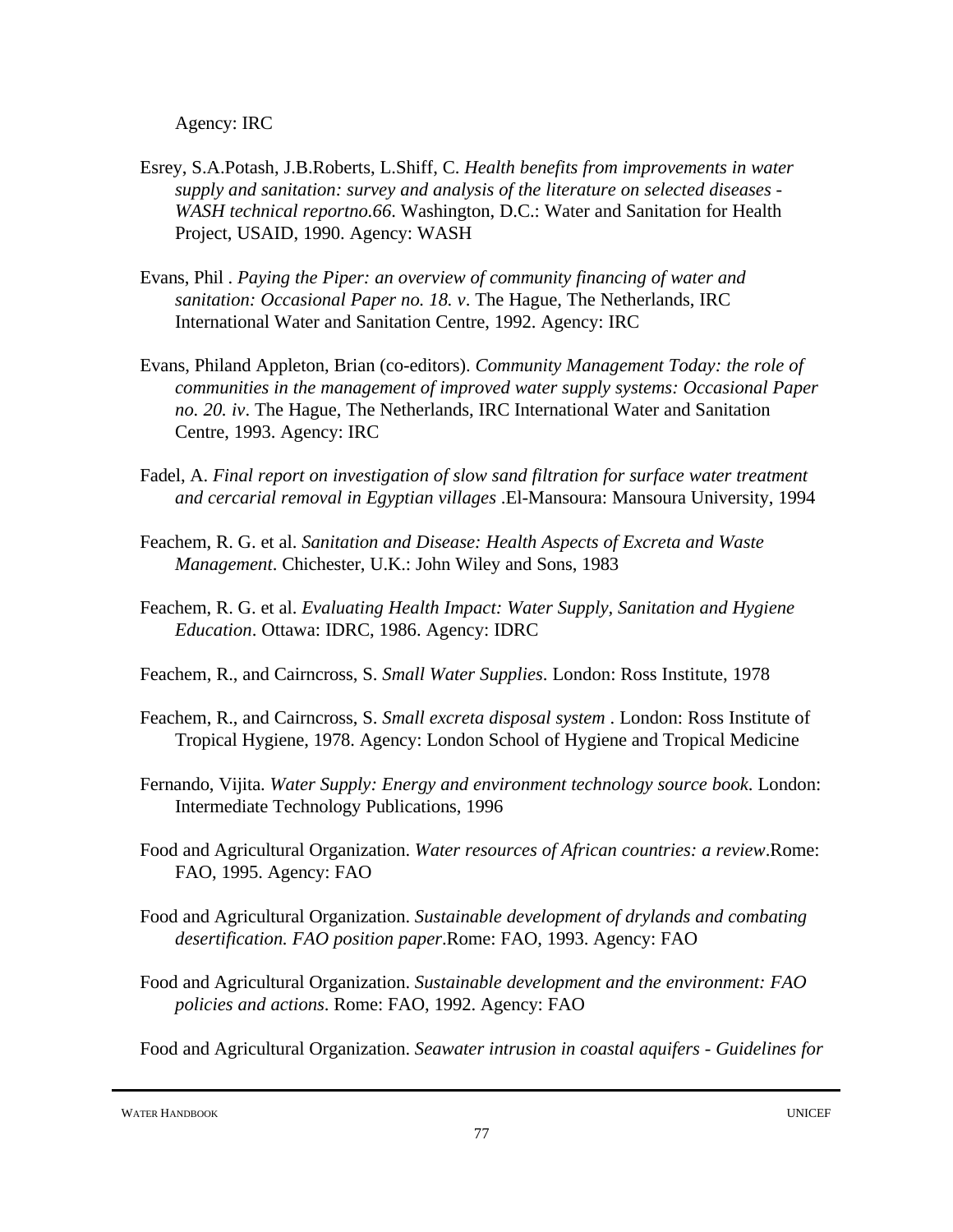*study, monitoring and control. Water Report No 11*.Rome: FAO, 1997. Agency: FAO

- Food and Agricultural Organization. *Reforming water resources policy: a guide to methods, processes and practices*.Rome: FAO, 1995. Agency: FAO
- Food and Agricultural Organization. *Methodology for water policy review and reform: proceedings of the Expert Consultation on Water Policy Review and Reform, Rome, Italy, 25-27 Jan. 1995* .Rome: FAO, 1995. Agency: FAO
- Food and Agricultural Organization. *Control of water pollution from agriculture* .Rome: FAO, 1996. Agency: FAO
- Food and Agricultural Organization, World Bank. *Water sector policy review and strategy formulation: a general framework*.Rome: FAO, 1995. Agency: FAO / World Bank
- Forget, Giles. *Health and the Environment, a People-Centred Research Strategy*. Ottawa: IDRC, 1992. Agency: IDRC
- Fraenkel, Peter . *Water Pumping Devices: A handbook for users and choosers (Second Edition)*. London: IT Publications , 1997. Agency: ITDG
- Franceys R., J. Pickford and R. Reed. *A guide to the development of on-site sanitation*. Geneva: WHO, 1994. Agency: WHO
- Franceys, Richard and Cotton, Andrew. *Services for the urban poor: a selected bibliography*. London, UK, IT Publications, 1993
- Frederick, Kenneth D. *Balancing Water Demands with Supplies: The Role of Management in a World of Increasing Scarcity (Technical Paper No. 189)*. Washington: World Bank, 1993. Agency: World Bank
- Frederiksen, Harald D. *Water resources institutions: some principles and practices* . Washington, D.C.: World Bank, 1992. Agency: World Bank
- Frederiksen, Harald D. *Drought Planning and Water Efficiency Implications in Water Resources Management. World Bank Technical Paper 185*. Washington, D.C.: World Bank, 1992. Agency: World Bank
- Frederiksen, Harald D., Jeremy Berkoff, and William Barber. *Principles and Practices for Dealing with Water Resources Issues. Technical Paper 233*. Washington, D.C.: World Bank, 1994. Agency: World Bank

Frojmovic, M. *Urban water management research at the IDRC: impacts, lessons learned*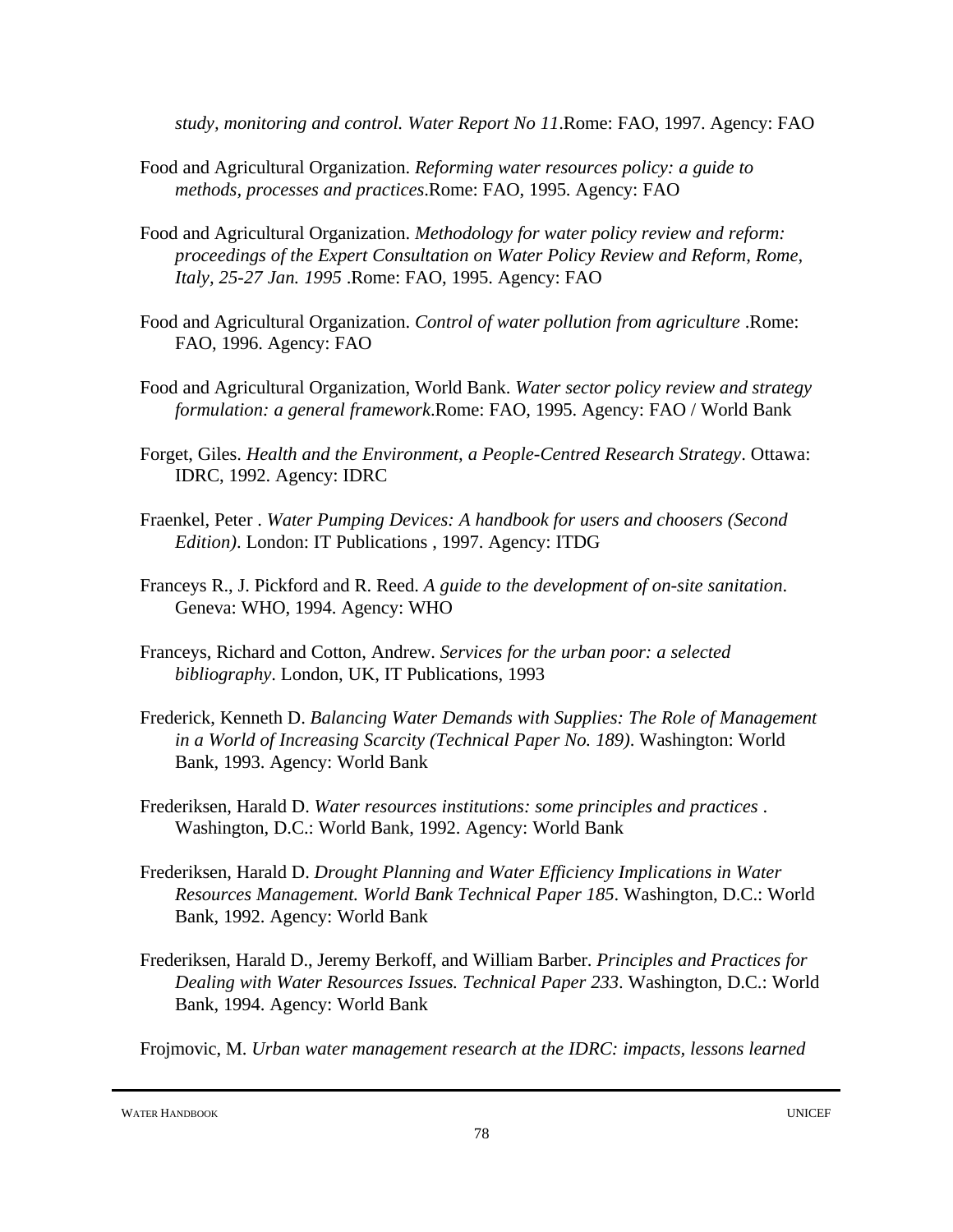*and recommendations for future research; final report* .Ottawa, ON: IDRC, 1995. Agency: IDRC

- Galvis, G., Visscher, J.T., Fernandez, J. and Beron, F. *Pre-Treatment Alternatives for Drinking Water Supply Systems: selection, design, operation and maintenance* . The Hague, The Netherlands, IRC International Water and Sanitation Centre, 1993. Agency: IRC
- Garduo, H., and Arregun-Corts, F. *Efficient water use: International Seminar on Efficient Water Use Mexico 21-25 Oct. 1991*.Montevideo: UNESCO/ROSTLAC, 1994. Agency: UNESCO
- Gavin, J., Hockley, T., and Joyce, S. *Community sanitation improvement and latrine construction program:a training guide. WASH technical reportno.83*. Washington, DC: Water and Sanitation for Health Project, 1993. Agency: WASH
- Getachew, W. *Disinfection practices in urban water supply in Ethiopia. (Publications series B ; no. 45)*. Tampere, Finland, Institute of Water and Environmental Engineering, Tampere University of Technology, 1990
- Gleick, P.H. *Water in crisis: a guide to the world's fresh water resources* . New York, NY: Oxford University Press, 1993. Agency: Stockholm Environment Institute
- Glennie, Colin. *Village water supply in the decade: lessons from field experience* . Chichester [Sussex] ; New York: J. Wiley, 1983. Agency: UNICEF
- Global 2000, CDC, UNICEF, US Peace Corps. *Water Supply Options for Guinea Worm Eradication and Health Improvement in Rural Areas*. New York: Global 2000, CDC, UNICEF, US Peace Corps, Undated. Agency: Global 2000, CDC, UNICEF, US Peace Corps
- Global Environmental Monitoring System.*Water quality of world river basins*.Nairobi: UNEP, 1995. Agency: Global Environmental Monitoring System / UNEP
- Gorre-Dale, Eirah,de Jong, Dick and Ling, Jack (Revised by Peter McIntyre). *Communication in Water Supply and Sanitation: resource booklet* . The Hague, The Netherlands, IRC International Water and Sanitation Centre, 1993. Agency: IRC, Water Supply and Sanitation Collaborative Council
- Gould, John E. *Rainwater Catchment Systems for Household Water Supply, Environmental Sanitation Review No. 32*. Bangkok, Thailand: Environmental Sanitation Information Center (ENSIC), 1991. Agency: ENSIC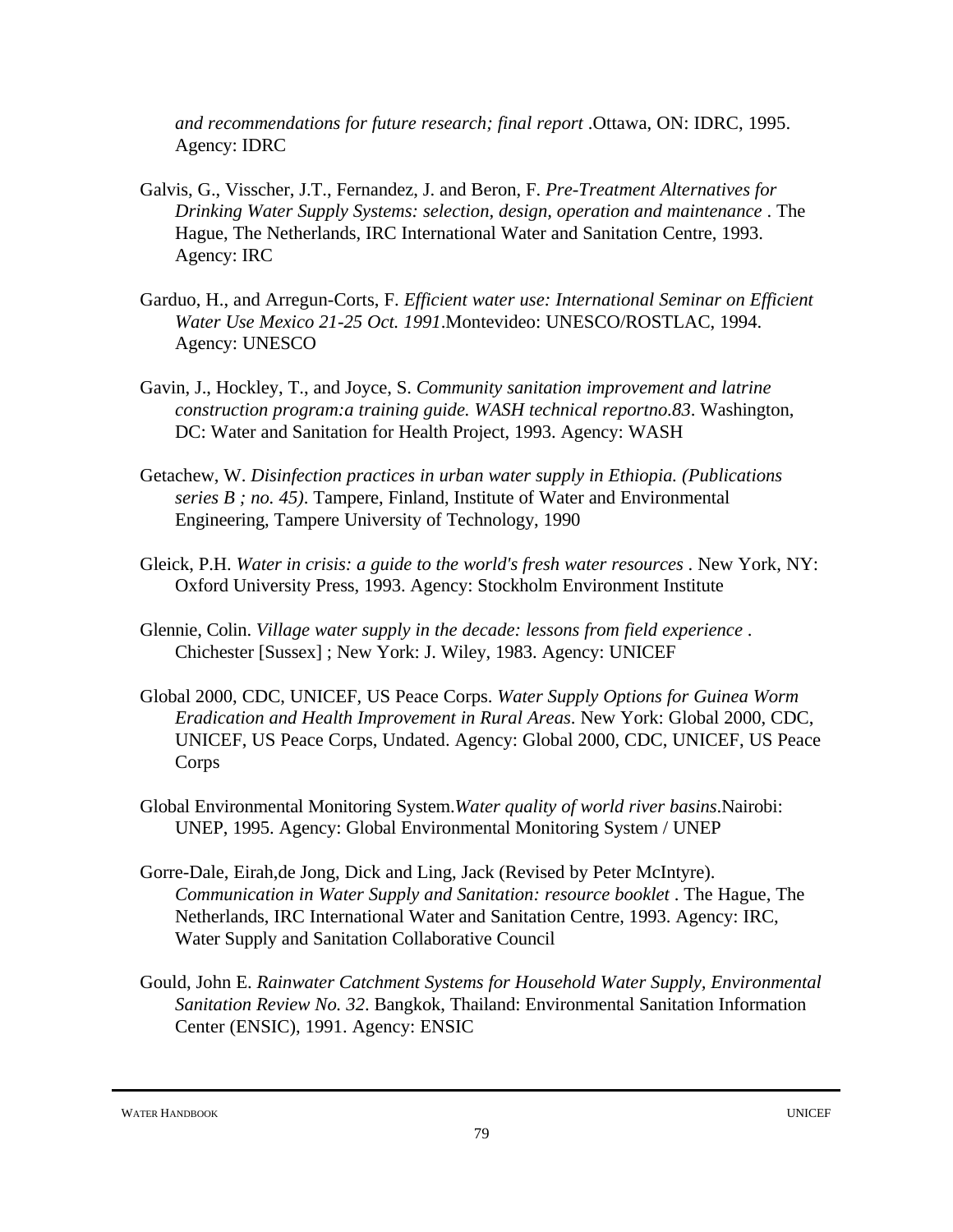- Grondin, P.M., Allou, S., Hemery, C.G., Lindner, A., and Moncel, C. *Water and health in underprivileged urban areas*.Paris: GRET, 1994. Agency: Groupe de recherche et d'changes technologiques,Paris
- Grosse, S. *Schistosomiasis and water resources development: a re-evaluation of an important environment health linkage*. Madison, WI: EPAT/MUCIA Research and Training, University Wisconsin , 1993
- Gupta, C. P., Shakeel, A., Rao, V.V.S.G. and Rajan, M. T. *International Workshop on Appropriate Methodologies for Development and Management of Groundwater Resources in Developing Countries, February 28 - March 4, Hyderabad, India*. New Delhi: Oxford & IBH Pub. Co., 1989. Agency: National Geophysical Research Institute (India)
- Hambly, H.; Onweng Angura, T., ed. *Grassroots indicators for desertification: Experience and perspectives from Eastern and Southern Africa*. Ottawa: IDRC, 1995. Agency: IDRC
- Hapugoda, K.D. *Action research study on rainwater harvesting*. Battaramulla, Sri Lanka, Ministry of Housing, Construction & Public Utilities, 1995
- Hardoy, Jorge E., Mitlin, Diana, and Satterthwaite, David. *Environmental Problems in Third World Cities*. London: Earthscan, 1992
- Hart, Roger A. (With contributions by: Maria Fernanda Espinosa, Selim Iltus and Raymond Lorenzo). *Children's Participation: The Theory and Practice of Involving Young Citizens in Community Development and Environmental Care*. London: Earthscan, 1997. Agency: UNICEF
- Hendricks, David et al. *Manual of design for slow sand filtration*. Denver, CO, USA, American Water Works Association. xxxv, 1991
- Hinchcliffe, F., Guijt, I., Pretty, J.N., and Shah, P.*New horizons: the economic, social and environmental impacts ofparticipatory watershed development*.London: IIED, 1995. Agency: International Institute for Environment and Development,
- Hodgkin, J. *Sustainability of donor assisted rural water supply projects WASH technical reportno.94*. Washington, DC: Water and Sanitation for Health Project, 1994. Agency: WASH
- Hofkes, E.H.and Visscher,J.T. *Renewable Energy Sources for Rural Water Supply* . The Hague, The Netherlands, IRC International Water and Sanitation Centre, 1987. Agency: IRC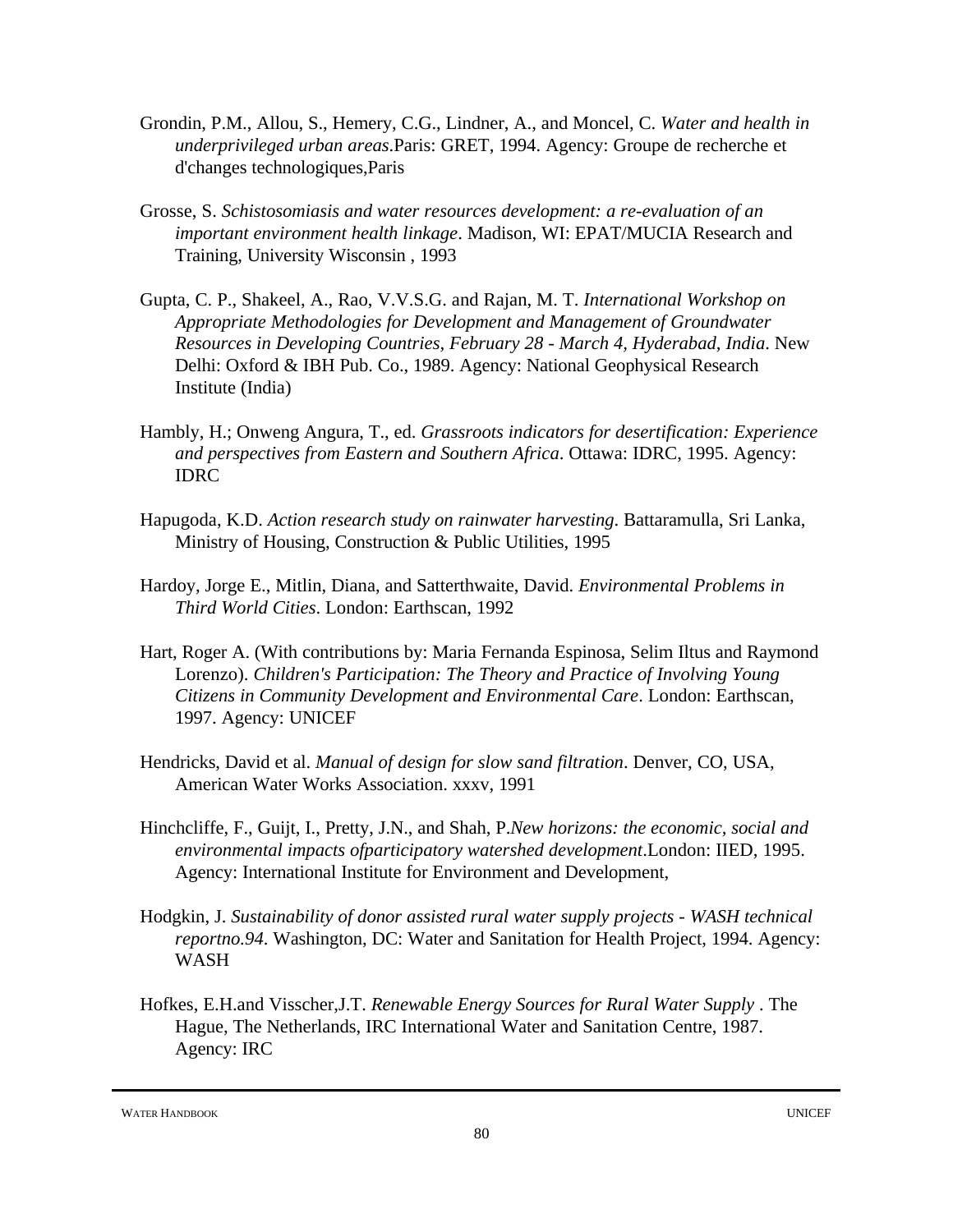- Hofkes, E.H.and Visscher,J.T. *Artificial Groundwater Recharge for Water Supply of Medium-Size Communities in Developing Countries* . The Hague, The Netherlands, IRC International Water and Sanitation Centre, 1986. Agency: IRC
- Hofkes, E.H. (ed.). *Small Community Water Supplies: technology of small water systems in developing countries. Enlarged edition* . The Hague, The Netherlands, IRC International Water and Sanitation Centre, 1983. Agency: IRC
- Hogrewe, W., Joyce, S.D., and Perez, E.A. *The Unique Challenges of Improving Peri-Urban Sanitation*. Alrington, Va.: Water and Sanitation for Health Project, 1993. Agency: WASH
- Hope, A. and Timmel, S. *Training for Transformation: A Handbook for Community Workers*. Gwery, Zimbabwe: Mambo Press, 1996
- House, Sarah and Reed, Bob. *Emergency Water Sources: Guidelines for selection and treatment*. ?, 1997. Agency: WEDC
- Howell, P.P., and Allan, J.A. *Nile: sharing a scarce resource; a historical and technical review ofwater management and of economic and legal issues* .Cambridge: Cambridge University Press, 1994
- Hubley, J. *Communicating Health. An Action Guide to Health Education and Health Promotion*. London: The Macmillan Press, 1993
- Hukka, J. *Environmental sanitation: beyond the decade; a discussion paper (Publication series / Tampereen Teknillinen Korkeakoulu, Institute of Water and Environmental Engineeringno.40)* . Tampere: Tampere University of Technology, 1990
- Hukka, J. *Environmental management in India: a baseline study. (Publication series B ; no. 55)*. Tampere, Finland, Institute of Water and Environmental Engineering, Tampere University of Technology, 1992
- Hukka, J.J. *Sustainable periurban water and waste management infrastructure: a model for the future. (Publication Series A/ Tampere University of Technology ; no. 49)*. Tampere, Finland, Tampere University of Technology, Institute of Water and Environmental Engineering, 1994
- Hunter, John M. *Parasitic diseases in water resources development: the need for intersectoral negotiation* . Geneva: World Health Organization, 1993. Agency: WHO
- Idelovitch, Emanuel and Ringskog, K. *Private Sector Participation in Water Supply and Sanitation in Latin America*. Washington: World Bank, 1995. Agency: World Bank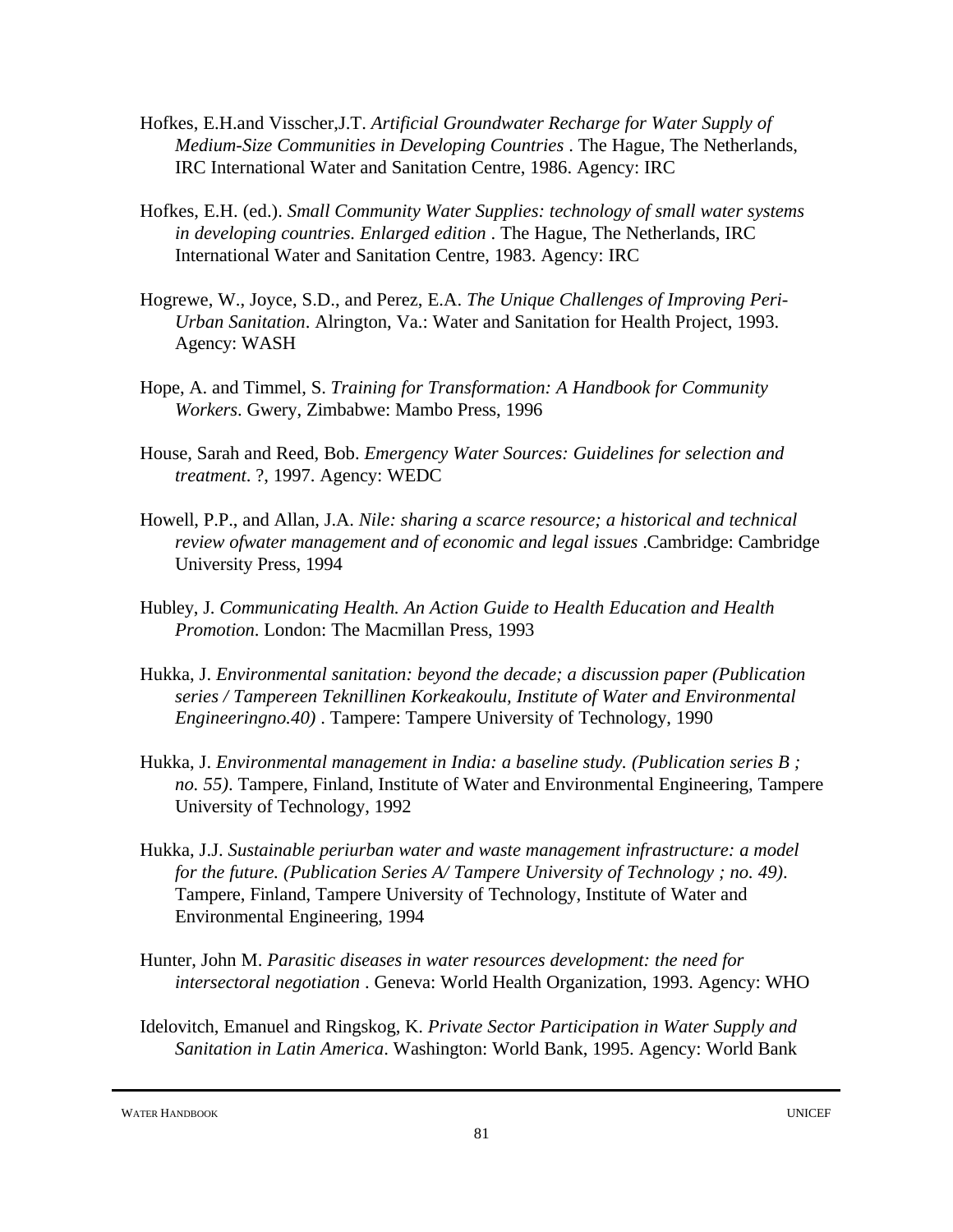- International Council for Local Environmental Initiatives (ICLEI) . *Local Agenda 21 planning guide: An introduction to sustainable development planning*. Ottawa: IDRC, 1996. Agency: IDRC
- International Hydrological Programme. *Water and Health, Humid Tropics Programme Series No. 3*. Paris: UNESCO, 1992. Agency: UNESCO
- International Research and Training Institute for the Advancement of Women. *Women, water supply, and sanitation: a national training seminar, Mogadiscio, Somalia, 13- 18 February 1988*. Santo Domingo, Dominican Republic: INSTRAW, 1988. Agency: INSTRAW
- International Research and Training Institute for the Advancement of Women. *Women, water supply, and sanitation: a national training seminar, Kadugli, Sudan, 16-21 January 1988*. Santo Domingo, Dominican Republic: INSTRAW, 1988. Agency: INSTRAW
- International Research and Training Institute for the Advancement of Women. *Women, water supply, and sanitation: a national training seminar, Addis Ababa, Ethiopia, 23- 28 November 1987*. Santo Domingo, Dominican Republic: INSTRAW, 1987. Agency: INSTRAW
- International Research and Training Institute for the Advancement of Women. *Women, water supply, and sanitation: a national training workshop, Lagos, Nigeria, 10-16 May 1989*. Santo Domingo, Dominican Republic: INSTRAW, 1990. Agency: INSTRAW
- International Research and Training Institute for the Advancement of Women. *Women, water supply and sanitation: a national training seminar, Nairobi, Kenya, 1987*. Santo Domingo, Dominican Republic: INSTRAW, 1988. Agency: INSTRAW
- International Water and Sanitation Centre (IRC). *Taking Care of Your Water Supply: a manual for community-based operation and maintenance of piped water systems* . The Hague, The Netherlands, IRC International Water and Sanitation Centre, 1993. Agency: IRC
- International Water and Sanitation Centre (IRC). *Slow Sand Filtration: guide for training of caretakers: Training Series no. 6. v*. The Hague, The Netherlands, IRC International Water and Sanitation Centre, 1990. Agency: IRC
- International Water and Sanitation Centre (IRC). *Partners for Progress: an approach to sustainable piped water supplies (Technical Paper Series / IRC No. 28)*. The Hague, The Netherlands, IRC International Water and Sanitation Centre, 1991. Agency: IRC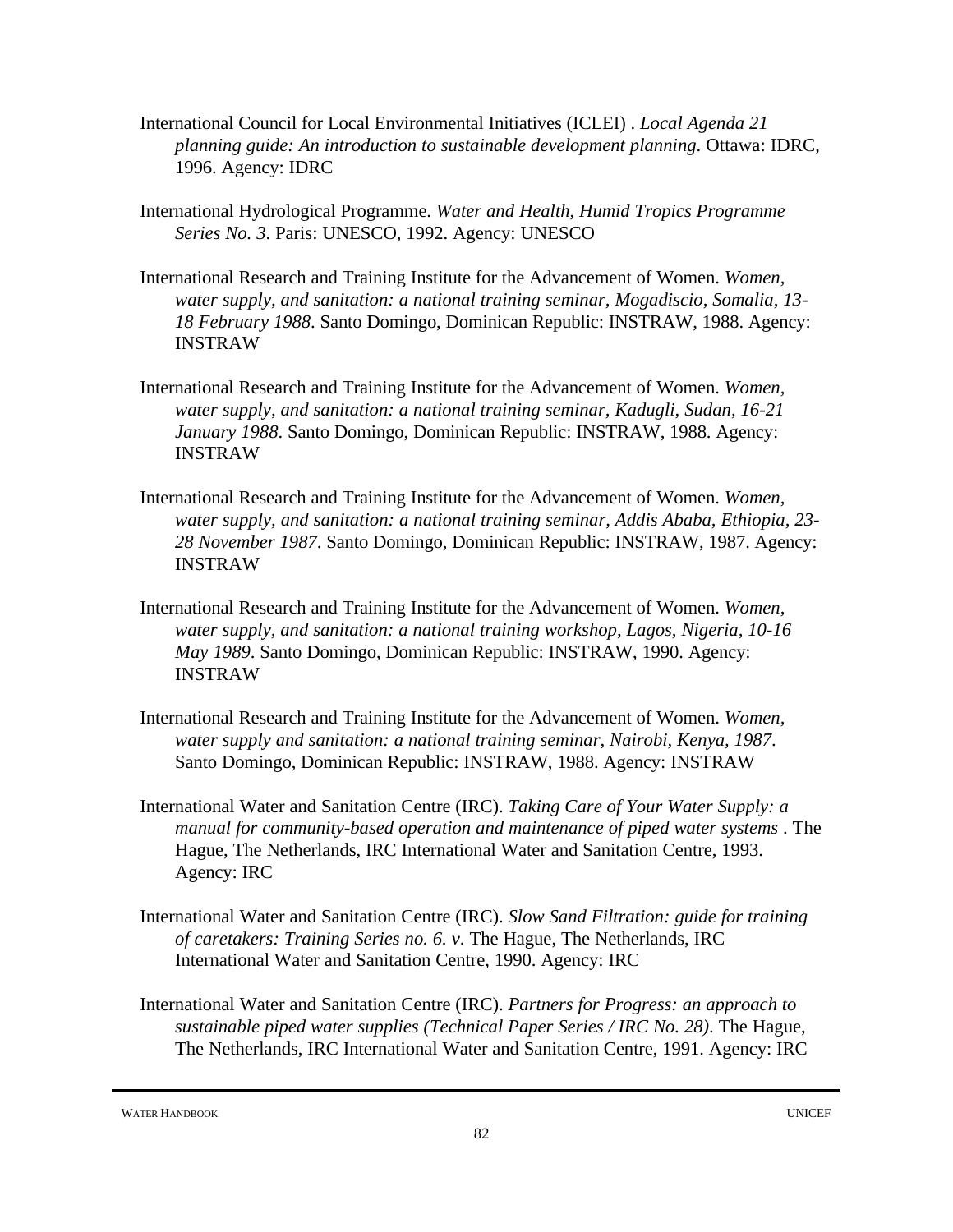- International Water and Sanitation Centre (IRC). *Organizing Local Documentation Services for the Water and Sanitation Sector: guidelines, Reference Series no. 9. vi*. The Hague, The Netherlands, IRC International Water and Sanitation Centre, 1994. Agency: IRC, United Nations Development Programme-World Bank Water and Sanitation Programme
- International Water and Sanitation Centre (IRC). *Methods to involve women in rural water supply, sanitation and water resource protection: background document*. The Hague, The Netherlands, IRC, 1992. Agency: IRC
- International Water and Sanitation Centre (IRC). *List of basic publications on water supply and sanitation: a selected bibliography*. The Hague: IRC International Water and Sanitation Centre, 1991. Agency: IRC
- International Water and Sanitation Centre (IRC). *Inventory of selected training materials in water supply and sanitation. (Reference series; no. 7)*. The Hague, Netherlands, IRC, 1991. Agency: IRC
- International Water and Sanitation Centre (IRC). *Information package on operation and maintenance of rural water supplies*. The Hague, The Netherlands, 1993. Agency: IRC
- International Water and Sanitation Centre (IRC). *Handpumps: issues and concepts in rural water supply programmes* . The Hague, The Netherlands, IRC International Water and Sanitation Centre, 1988. Agency: IRC/ IDRC
- Ives, Dr. Jack D. *Children, Women and Poverty in Mountain Ecosystems Primary Environmental Care (PEC) Discussion Paper No. 2*. New York: UNICEF, 1996. Agency: UNICEF
- J.A. Allan and Chibli Mallat (editors). *Water in the Middle East: legal, political and commercial implications* . London: Tauris Academic Studies, 1995
- Jeffcoate, Philip and Saravanapavan, Arumukham. *The reduction and control of unaccounted-for water: working guidelines* . Washington, D.C.: World Bank, 1987. Agency: World Bank
- Jeffrey, Thomas, Smith, Glover and Fountain . *Hydraulic Ram Pumps: A guide to ram pump water supply systems* . London: Intermediate Technology Publications, 1992. Agency: ITDG
- Jordan, T. D. *Handbook of Gravity Flow Water Systems For Small Communities*. Kathmandu, Nepal: UNICEF, 1987. Agency: UNICEF Nepal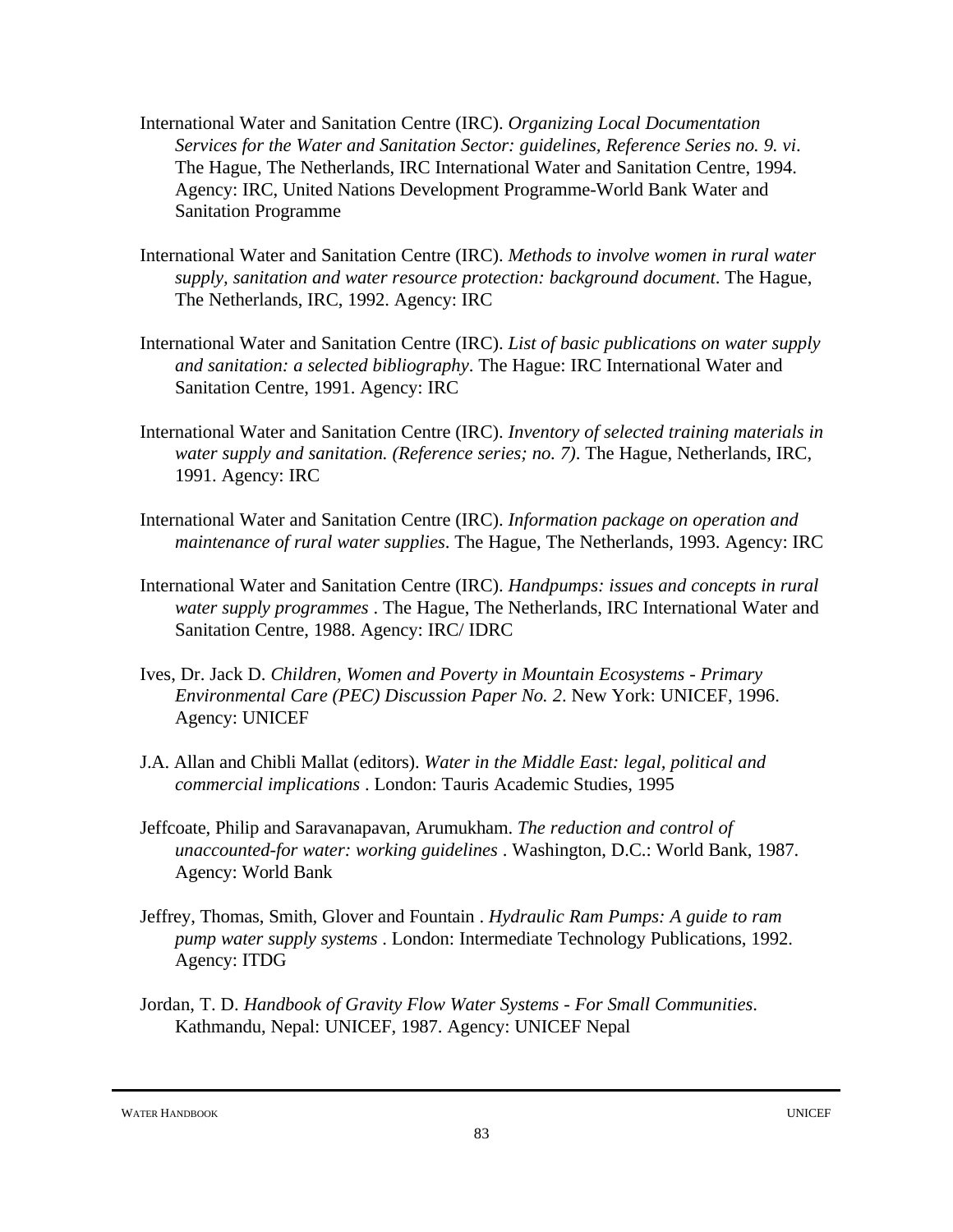- Joseph, E.Fry, S.Brahmam, S.Burns, J. *Strategies for linking water and sanitation programs to child survival - WASH technical reportno.65*. Washington, D.C.: WASH, 1990. Agency: WASH
- Kalbermatten, J.M, Julius, D.S., Gunnerson, C. and Mara, D. *Appropriate Technology for Water Supply and Sanitation (12 vols.)*. Washington: World Bank, 1981. Agency: World Bank
- Kamminga, Evelien M. *Economic benefits from improved rural water supply: a review with a focus on women. (Occasional Paper series no. 17)*. The Hague, The Netherlands, IRC International Water and Sanitation Centre, 1991. Agency: IRC
- Katakweba, M. *Bamboo as an alternative pipe material for rural water supply in Tanzania. (Publication Series B / Tampere University of Technology ; no. 43)*. Tampere, Finland, Tampere University of Technology, Institute of Water and Environmental Engineering, 1990
- Katko, Tapio S. *The development of water supply associations in Finland and its significance for developing countries* . Washington, D.C.: World Bank, 1992. Agency: UNDP
- Kelengwe, E. *Evaluation of oxidation ditch technology with reference to the Limuru plant in Kenya. (Publications series B / Tampere University of Technology ; no. 46)*. Tampere, Finland, Tampere University of Technology, Institute of Water and Environmental Engineering, 1990
- Kemper, K.E.Widstrand, C. *Environmental sanitation in developing countries: a selected and annotated bibliography*. Linkoeping: University of Linkoeping, 1991. Agency: Universitetet i Linkoeping
- Kerr, C. *Community health and sanitation Companion volume to: Community water development*. London: Intermediate Technology Publications, 1990
- Kerr, Charles. *Community water development*. London, UK, Intermediate Technology Publications, 1989
- Khanna, P., and Kaul, S.N. *Appropriate Waste Management Technologies for Developing Countries: Selected Proceedings of the 3rd IAWQ International Conference on Appropriate Waste Management, Technologies for Developing Countries, held in Nagpur, India, 25-26 February 1995*. Oxford: Elsvier, 1996. Agency: National Environmental Engineering Research Institute, Nagpur, India

Khouri, N., Kalbermatten, J. and Bartone C. *Reuse of Wastewater in Agriculture: A Guide*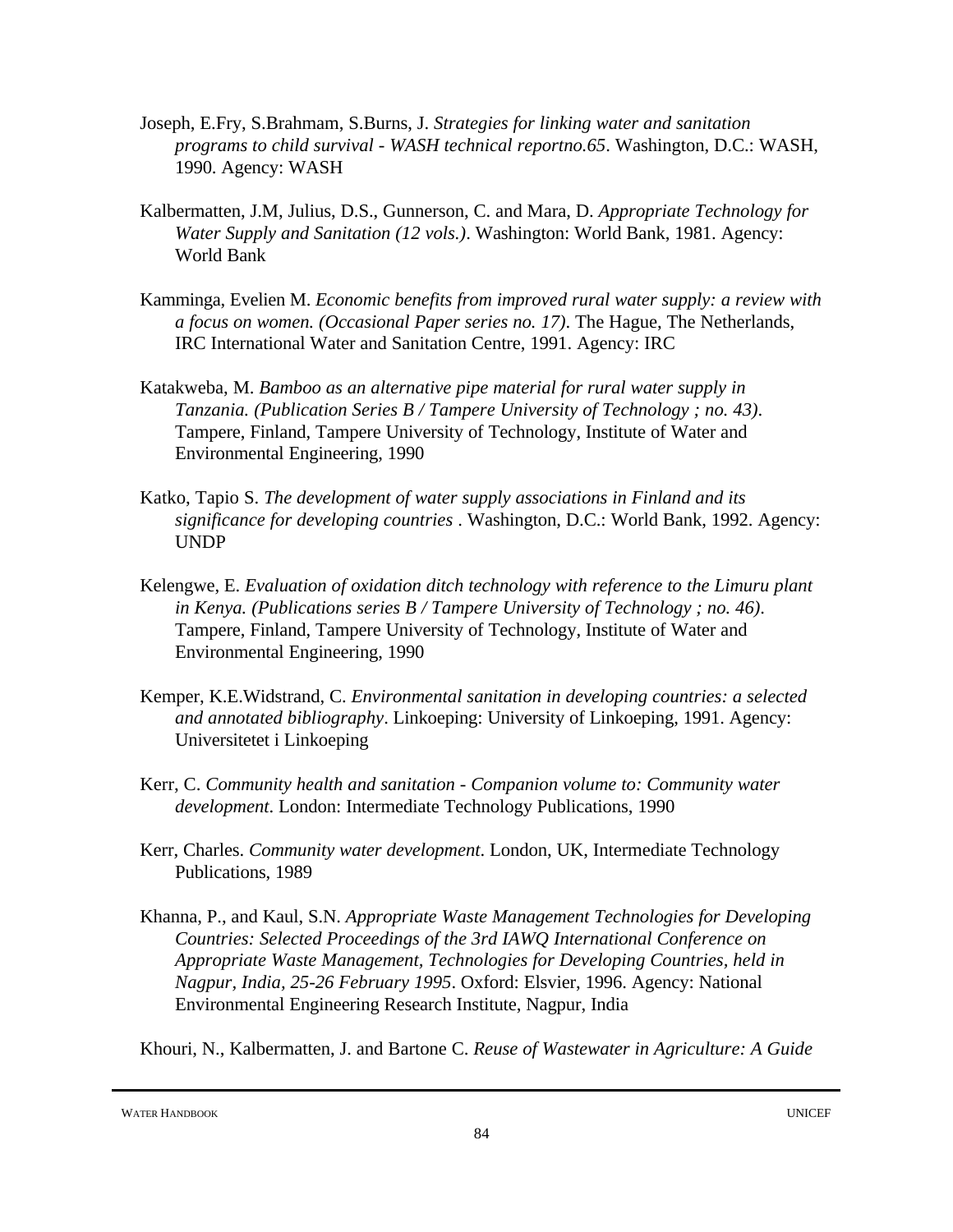*for Planners* . Washington: World Bank, 1994. Agency: UNDP/World Bank Water and Sanitation Program

- Kjellen, M., Bratt, A., and McGranahan, G.*Water supply and sanitation in low and middle income cities: comparing Accra, Jakarta and Sao Paulo*.Stockholm: Stockholm Environment Institute, 1996. Agency: Stockholm Environment Institute,Stockholm
- Kjellen, Marianne and McGranahan, Gordon. *Comprehensive Assessment of the Freshwater Resources of the World*. Stockholm: SEI, 1997. Agency: SEI
- Kudat, Ayse and Weidemann, C. Jean. *Gender in urban water and sanitation sector in South Asia*. Washington, DC, USA, World Bank, 1991. Agency: World Bank
- Kurup, K. Balachandra. *The Community-Managed Sanitation Programme in Kerala: learning from experience*. The Hague, The Netherlands, IRC International Water and Sanitation Centre, 1996. Agency: IRC
- LaFond, Anne K. *A Review of Sanitation Program Evaluations in Developing Countries (EHP Activity Report No. 2)*. Alrington, Va.: Water and Sanitation for Health Project, 1994. Agency: EHP
- Lambert, Robert. *How to Make a Rope and Washer Pump* . London: Intermediate Technology Publications, 1989. Agency: ITDG
- Langenegger, Otto. *Groundwater Quality and Handpump Corrosion in West Africa*. Washington: World Bank, 1994. Agency: UNDP/World Bank Water and Sanitation Program
- Lardinois, Inge. *Organic Waste: Options for small-scale resource recovery* . TOOL and Intermediate Technology Publications, 1993
- Lawand, T.A., Alward, R., Odeyemi, O., Hahn, J., Kandpal, T.C., and Ayoub, J. *Solar Water Disinfection: Proceedings of a Workshop held at the Brace Research Institute*. Montreal: IDRC, 1988. Agency: IRDC
- Le Moigne, G., Subramanian, A., Xie,M., and Giltner S. *A Guide to the Formulation of Water Resources Strategy. World Bank Technical Paper No. 263*. Washington: World Bank, 1994. Agency: World Bank
- Le Moigne, Guy J. *A Guide to the formulation of water resources strategy* . Washington, D.C.: World Bank, 1994. Agency: World Bank

Lee, Michael D. and Visscher, Jan Teun. *Water Harvesting: A Guide for Planners and*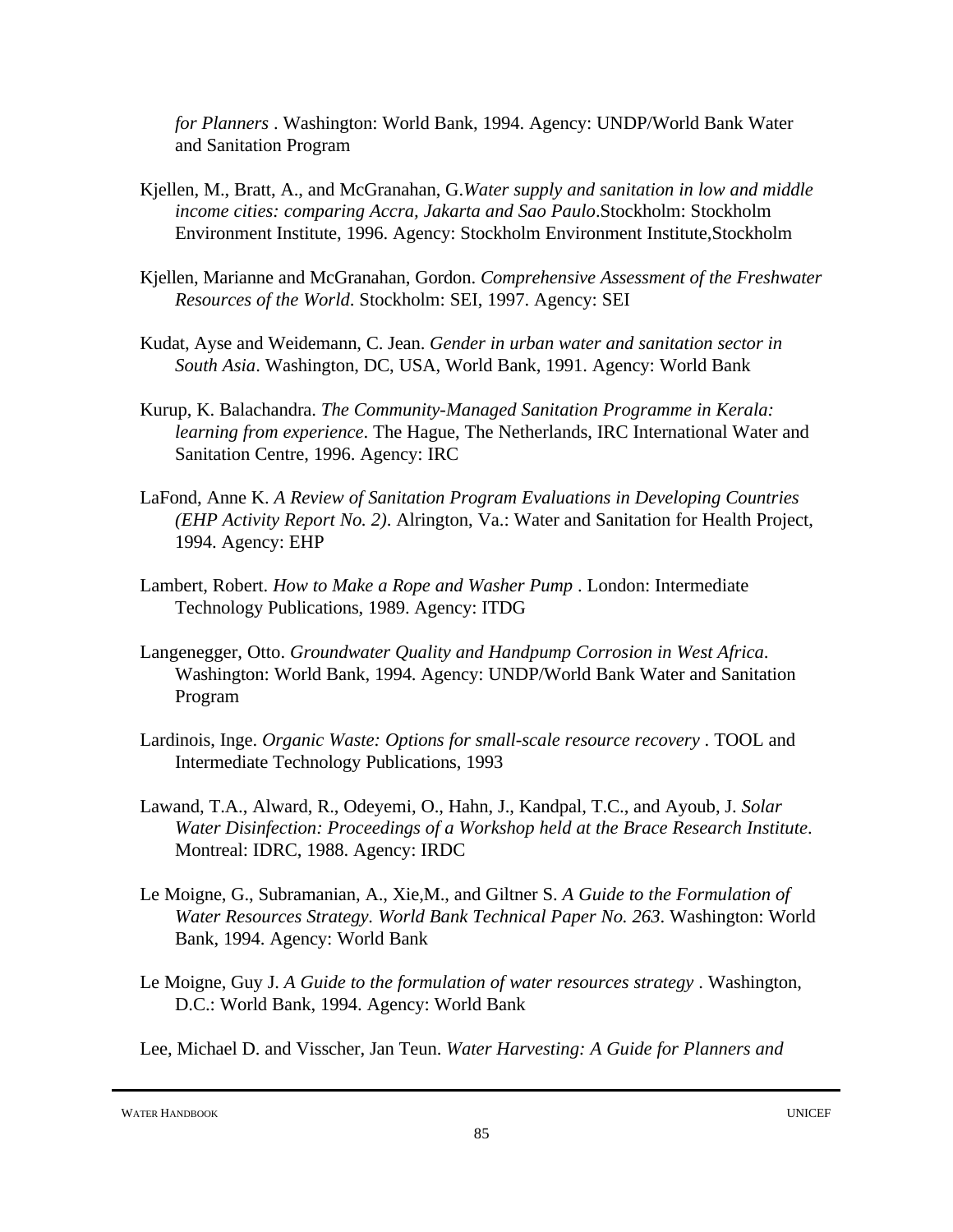*Project Managers*. The Hague: IRC, 1992. Agency: IRC

- Lee, Michael D. and Visscher, Jan Teun. *Water Harvesting in Five African Countries* . The Hague: IRC, 1990. Agency: UNICEF, IRC
- Lee, Michael D. and Visscher, Jan Teun. *Drinking Water Source Protection: a review of environmental factors affecting community water supplies* . The Hague: IRC, 1991. Agency: IRC
- Lee, T. R. *Water Resources Management in Latin America and the Caribbean*. Bouder, Colorado: Westview Press, 1990
- Letsch, Mirjam. *Community participation for water supply and sanitary facilities in low income urban areas in Asia: a discussion on the 'hard' reality of the 'softside'*. Amsterdam, The Netherlands, Anthropological Sociological Centre, University of Amsterdam, 1990
- Lindskog, Per. *Why poor children stay sick: water sanitation hygiene and child health in rural Malawi* . Linkoping, Sweden: Linkoping University, 1987. Agency: Linkoping University
- Listorti, James A. *Environmental health components for water supply, sanitation, and urban projects*. Washington, D.C.: World Bank, 1990. Agency: World Bank
- Lloyd,Barry and Helmer, Richard. *Surveillance of drinking water quality in rural areas*. Essex: Longman Scientific & Technical, 1991. Agency: WHO/UNEP
- Lohani, Bindu N. and Evans, J. Warren. *Appropriate environmental standards for developing countries. (Environmental systems reviews ; no. 35)*. Bangkok, Thailand, Environmental Systems Information Center (ENSIC), Asian Institute of Technology, 1993. Agency: ENSIC
- Lonergan, Stephen C.and Brooks, David B. *Watershed: The Role of Fresh Water in the Israeli-Palestinian Conflict*. Ottawa: IDRC, 1995. Agency: IDRC
- Loomis, S.A., and Larrea, O. *Well Improvement Workshop, Agua Azul, Honduras, Sept. 14 to 25, 1987*. Arlington, Va.: Water and Sanitation for Health Project, 1987. Agency: Peace Corps / WASH
- Mallevialle, J. and Suffet, I. H. *Identification and Treatment of Tastes and Odors in Drinking Water*. Denver, Colorado: American Water Works Association, 1987. Agency: American Water Works Association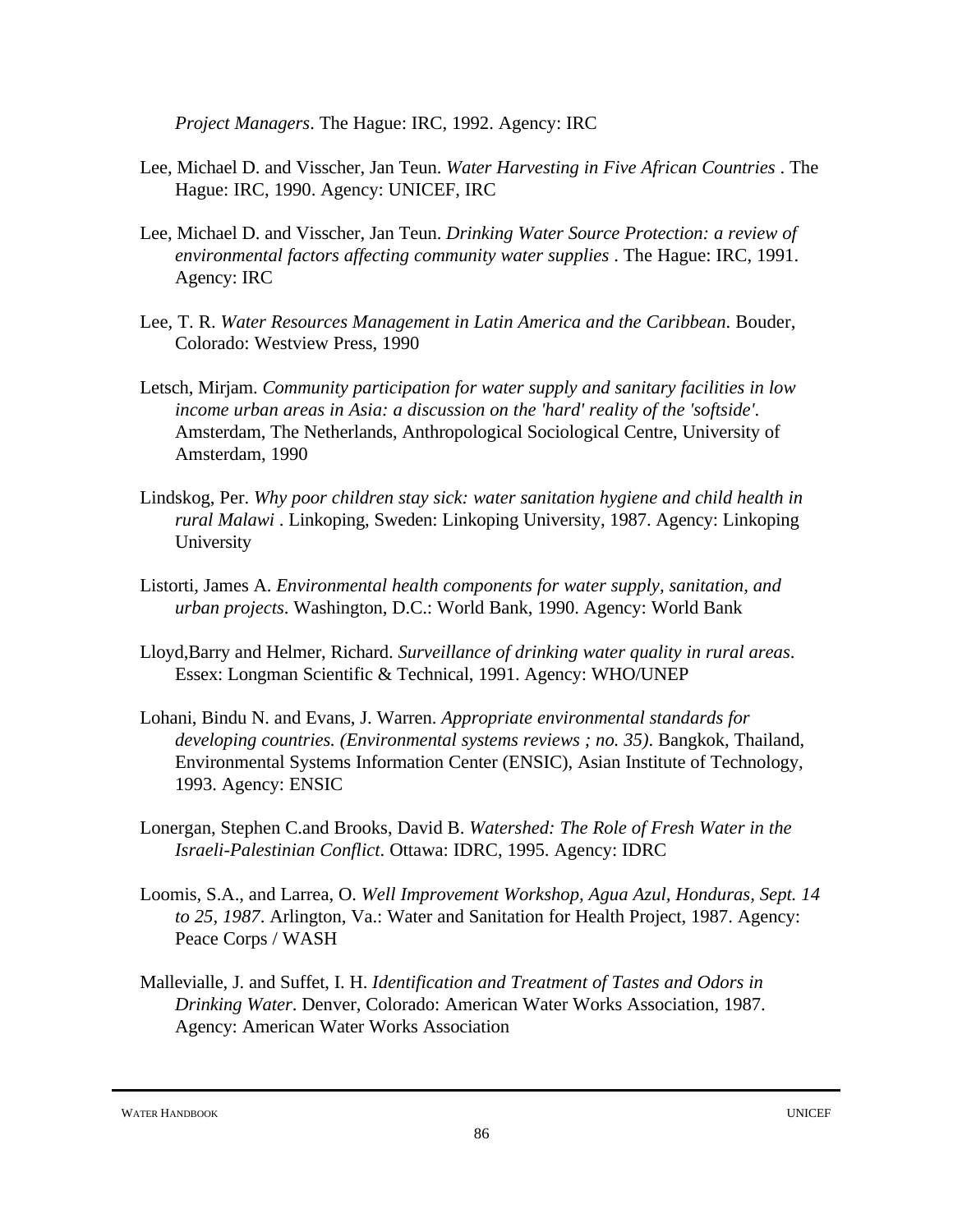- Mara, D. Duncan . *The design of pour-flush latrines* . Washington: International Bank of Reconstruction Development / The World Bank, 1985. Agency: World Bank
- Mara, D. Duncan . *Low-cost urban sanitation*. Chichester; New York: John Wiley, 1996
- Mara, David Duncan and Cairncross, Sandy . *Guidelines for the safe use of wastewater and excreta in agriculture and aquaculture: measures for public health protection*. Geneva:WHO, 1989. Agency: WHO/UNEP
- Mara, Duncan (editor). *Low-Cost Sewerage*. Chichester, U.K.: Wiley, 1996
- Mate, Joseph . *Why a Pit Latrine: a manual for extension workers and latrine builders: Training Series no. 8. ii*. The Hague, The Netherlands, IRC International Water and Sanitation Centre, 1991. Agency: IRC
- McCommon, C.Warner, D.Yohalem, D. *Community management of rural water supply and sanitation services - Water and sanitation discussion papersno. 4*. Washington, D.C.: World Bank, 1990. Agency: UNDP - World Bank water and sanitation program
- McCullough, J.S., Moreau, D.H., and Linton, B.L. *Financing wastewater services in developing countries. WASH technical reportno.80* . Washington, DC: Water and Sanitation for Health Project, 1993. Agency: WASH
- McCully, P. *Silenced rivers: the ecology and politics of large dams* .London: Zed Books, 1996
- McKee, Neill. *Social Mobilization and Social Marketing in Developing Communities: Lessons for Communicators*. Penang, Malasia: Southbound, 1992
- Meinardi, C.R. and Heij G.J. *A Groundwater Primer. Enlarged edition* . The Hague, The Netherlands, IRC International Water and Sanitation Centre, 1991. Agency: IRC
- Melchior, Siri. *Women, Water and Sanitaiton, or Counting Tomatoes as Well as Pumps. PROWWESS/UNDP Technical Series*. New York: UNDP, 1989. Agency: PROWWESS/UNDP
- Miller, Margaret. *Domestic water use: education aids*. Cranfield, UK, Cranfield Rural Institute (Silsoe College), School of Rural Engineering, 1990
- Mitra, Swati. *Communication materials data bank for rural community-based water and sanitation initiatives*. New Delhi, India, Regional Water and Sanitation Group South Asia, World Bank, 1994. Agency: World Bank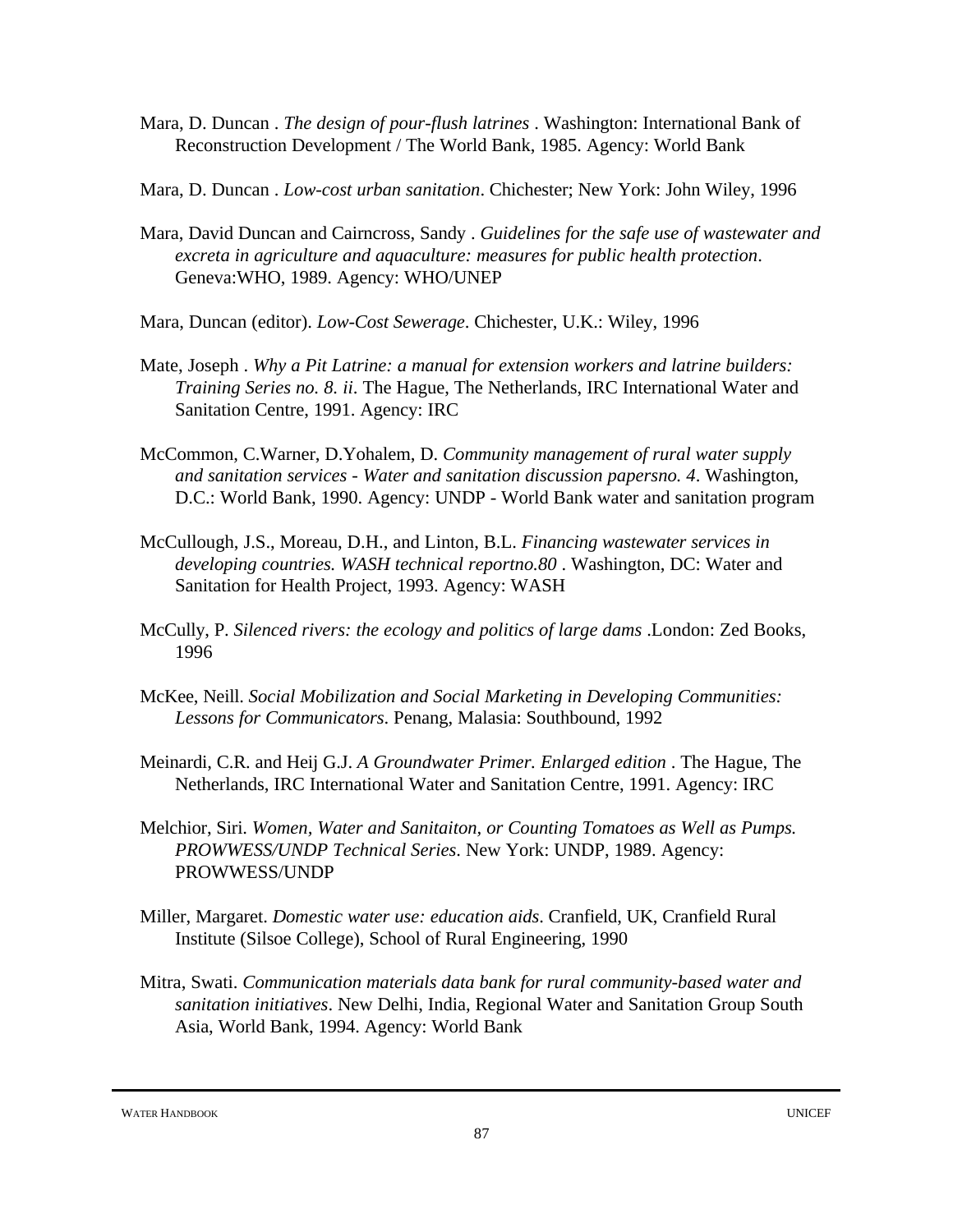- Montanari, F. W. *Resource mobilization for drinking water and sanitation in developing nations: proceedings of the international conference / sponsored by theAmerican Society of Civil Engineers, San Juan, Puerto Rico, May 26-29, 1987*. New York, N.Y.: American Society of Civil Engineers, 1987. Agency: American Society of Civil Engineers
- Morales Reyes, Javier I. *Privatization of water supply. (Institutional development series ; no. 2)*. Loughborough, UK, Water, Engineering and Development Centre (WEDC), Loughborough University of Technology, 1993. Agency: WEDC
- Morgan, Peter. *Rural Water Supplies and Sanitation*. London: Macmillan, 1991. Agency: Blair Research Laboratory
- Mullick, M. A. *Socio-economic aspects of rural water supply and sanitation: a case study of the Yemen Arab Republic* . Lewes, Sussex: Book Guild, 1987
- Munasinghe, Mohan. *Water supply and environmental management: developing world applications* . Boulder: Westview Press, 1992
- Munasinghe, Mohan. *Water Supply and Environmental Management*. Bouder, Colorado: Westview Press, 1992
- Mungall, C., and McLaren, D.J. *Planet under stress: the challenge of global change*. Toronto, Ont.: Oxford University Press, 1990
- Murakami, Masahiro. *Managing water for peace in the Middle East: alternative strategies*. Tokyo, Japan, United Nations University Press, 1995
- Murphy, H., Stanton, B. and Galbraith, J. *Prevention: Enviromental Health Interventions to Sustain Child Survival - Applied Study No. 3*. Washington: EHP/USAID, 1997. Agency: Environmental Health Project, USAID
- Myles, Ian. *Letrinas en Nicaragua: un resumen de la situacion actual y recomendaciones para el futuro*. Matagalpa, Nicaragua, INAACARE, 1990
- Nagorski, M., and Pineo, C. *Workshop design for well improvement: protecting open wells. WASH technical reportno.34*. Arlington, VA: WASH, 1988. Agency: WASH
- Narayan, D. *Participatory evaluation: tools for managing change in water and sanitation - World Bank technical paperno. 207*. Washington, DC: World Bank, 1993. Agency: World Bank

Narayan, Deepa. *The contribution of people's participation: evidence from 121 rural water*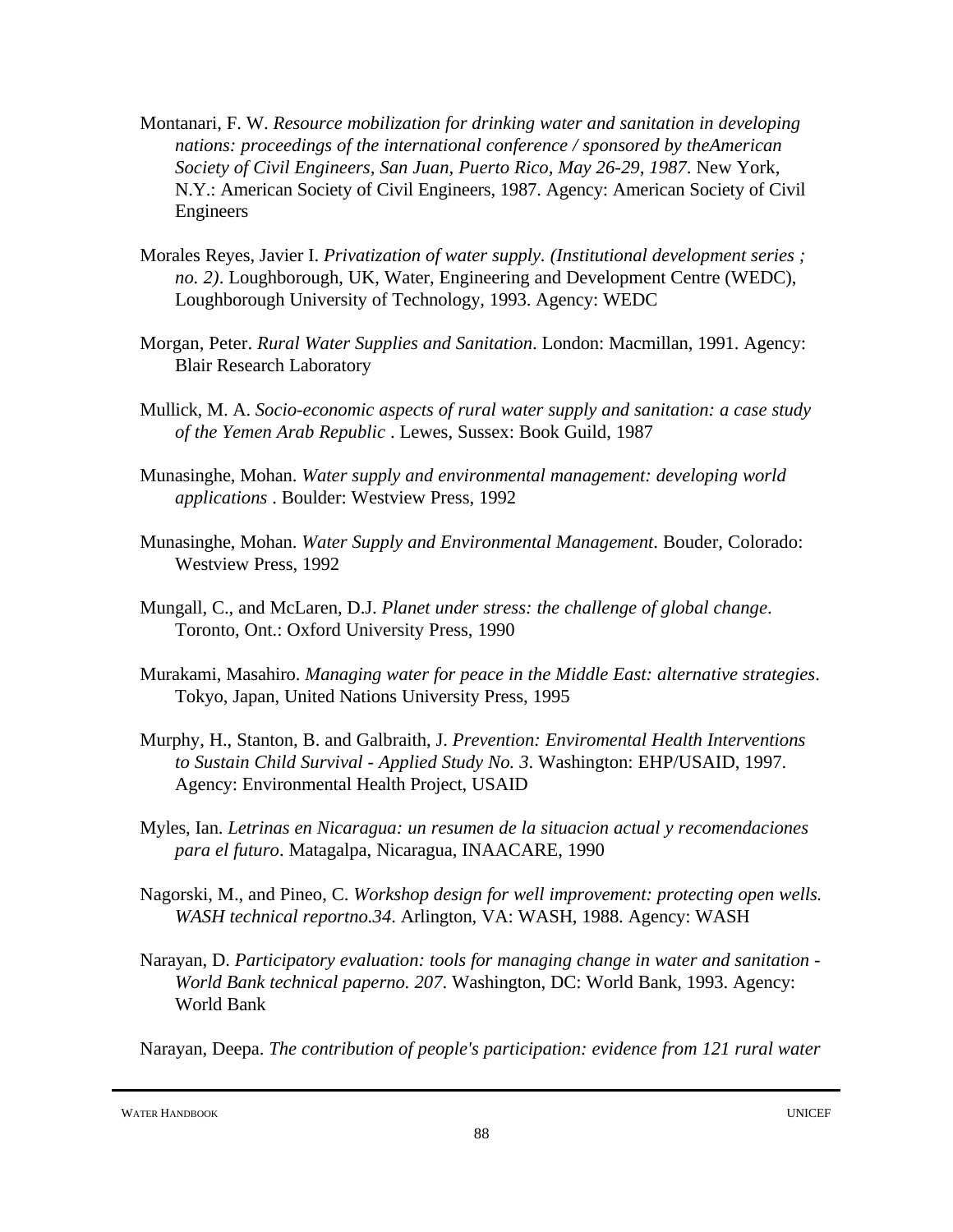*supply projects. (Environmental sustainable development occasional paper series ; no. 1)*. Washington, DC, USA, World Bank, 1995. Agency: World Bank

- Narayan-Parker, Deepa. *Toward participatory research. World Bank Technical Paper No. 307*. Washington, D.C.: World Bank, 1996. Agency: World Bank
- Ng'ambi, Douglas. *A Manual on Operation and Maintenance of Communal Standposts for Extension Workers and Caretakers: Training Series no. 7. ii*. The Hague, The Netherlands, IRC International Water and Sanitation Centre, 1991. Agency: IRC
- Nigam, Ashok and Heyward, Richard. *Improving Cost-Effectiveness of Rural Water Supply and Sanitation Programmes*. New York: UNICEF, 1993. Agency: UNICEF
- Nilsson, Ake. *Groundwater Dams for Small-scale Water Supply*. London: Intermediate Technology Publications, 1988. Agency: ITDG
- Noppen, Dolf (ed.). *Village Level Operation and Maintenance of Handpumps: Experiences from Karonga, Malawi* . The Hague, The Netherlands, IRC International Water and Sanitation Centre, 1996. Agency: IRC
- Obeng, L.A., and Wright, F. W. *The co-composting of domestic solid and human wastes. World Bank technical paper. no. 57*. Washington, D.C., U.S.A.: World Bank, 1987. Agency: UNDP/World Bank
- Ockwell, R. *Assisting in Emergencies: A Resource Handbook for UNICEF Field Staff*. New York: UNICEF, 1986. Agency: UNICEF
- Okun, Daniel Alexander. *The Value of Water Supply and Sanitation in Development: An Assessment of Health-Related Interventions. WASH Technical Report No. 43*. Washington: USAID, 1987. Agency: WASH
- Okun, Daniel Alexander. *Capacity Building for Water Resources Management*. New York: UNDP, 1991. Agency: UNDP
- Okun, Daniel Alexander and Ernst, Walter R. *Community piped water supply systems in developing countries: a planning manual* . Washington, D.C.: World Bank, 1987. Agency: World Bank
- Overseas Development Administration (ODA) and WEDC, edited by Paul Dean and Richard Franceys. *UK Water Sector Training for Developing Countries: A Handbook*. Loughborough, U.K.: WEDC, 1993. Agency: ODA, WEDC

Pacey, Arnold. *Rural Sanitation: planning and appraisal*. London: Intermediate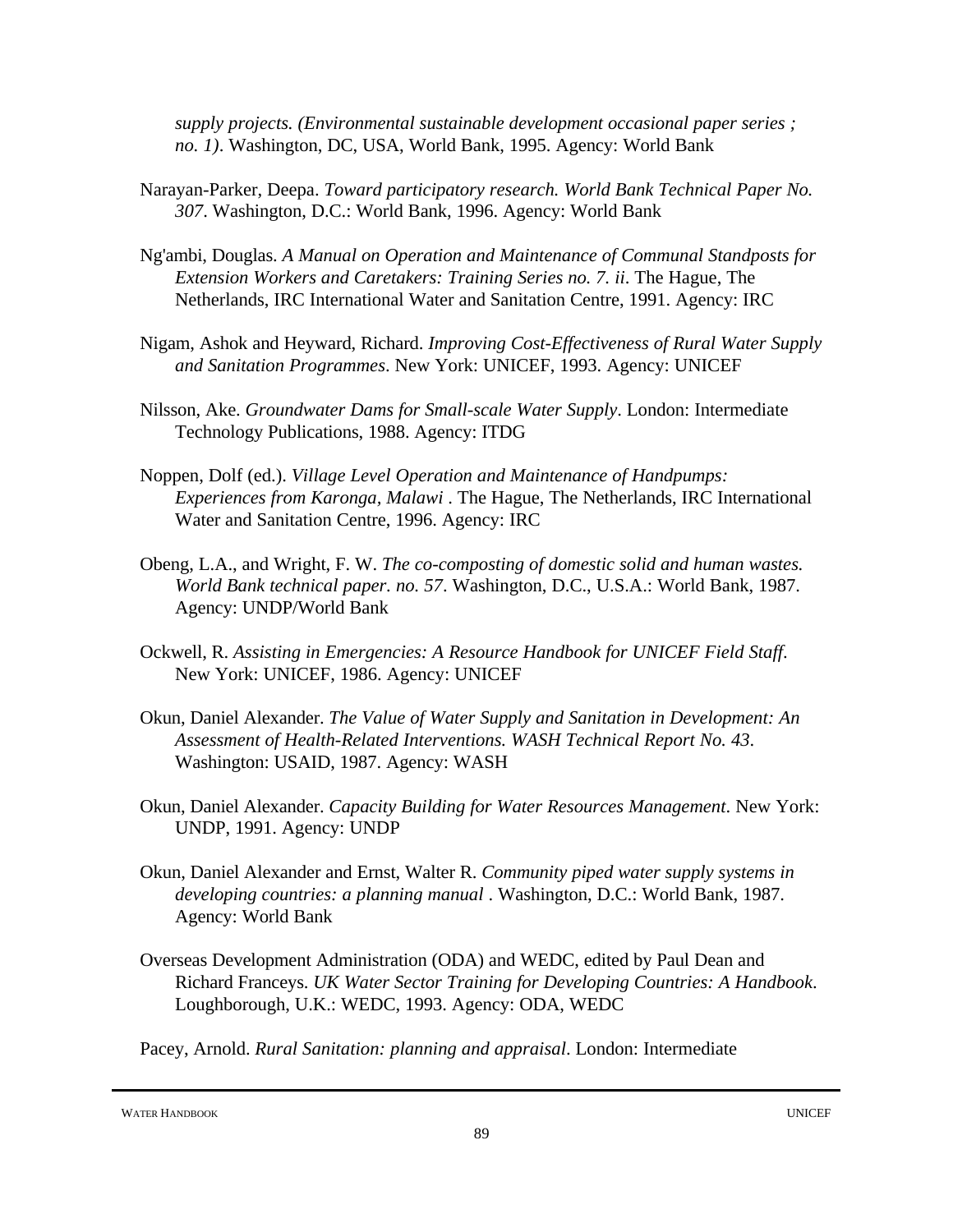Technology Publications, 1980. Agency: ITDG

- Pacey, Arnold and Cullis, Adrian. *Rainwater Harvesting: the collection of rainfall and runoff in rural areas*. London: Intermediate Technology Publications, 1986. Agency: ITDG
- Parker, Douglas D. and Tsur, Yacov. *Decentralization and coordination of water resource management. Natural resource management and policy*. Boston, MA: Kluwer Academic Publishers, 1997
- Parker, S. *Information management in the water and sanitation sector: lessons learned from field assignments in Africa and Asia*. The Hague: IRC, International Water and Sanitation Centre, 1993. Agency: IRC
- Paul, J.E. *Guidelines for implementation planning for guinea worm control programs:an approach to assessment of cost-effectiveness and cost-benefit* . Arlington, Va.: WASH, 1988. Agency: WASH
- Paul, J.E.Mauskopf, J.A. *Cost of illness methodologies for water related diseases in developing countries - WASH technical reportno.75*. Washington, D.C.: Water and Sanitation for Health Project, 1991. Agency: WASH
- Pearce, D., Whittington, D., Georgiou, S., Moran, D., and Hadker, N.*Economic values and the environment in the developing world*.Nairobi: UNEP, 1994. Agency: UNEP
- Perrett, Heli E. *Involving women in sanitation projects* . Washington, D.C.: IBRD/UNDP, 1985. Agency: Technology Advisory Group (TAG)/ World Bank
- Pfammatter, Rogerand Roland Schertenleib. *Non-Governmental Refuse Collection in Low-Income Urban Areas - Lessons learned*. Dübendorf, Switzerland: Department for Water & Sanitation in Developing Countries (SANDEC), Swiss Federal Institute for Environmental Science and Technology (EAWAG), 1996. Agency: SANDEC
- Pickford, J.Barker, P.Coad, A.Ince, M.Shaw, R. *Water, sanitation, environment and development: selected papers of the19th WEDC Conference, Accra, Ghana 1993*. London: Intermediate Technology, 1994. Agency: Loughborough University of Technology,Loughborough
- Pickford, J.Barker, P.Elson, B.Ferguson, C.Parr, J. *Sustainability of water and sanitation systems: selected papers of the 21st WEDC Conference, Kampala, Uganda, 1995*. London: Intermediate Technology, 1996. Agency: LoughboroughWater, Engineering andDevelopment Centre (WEDC)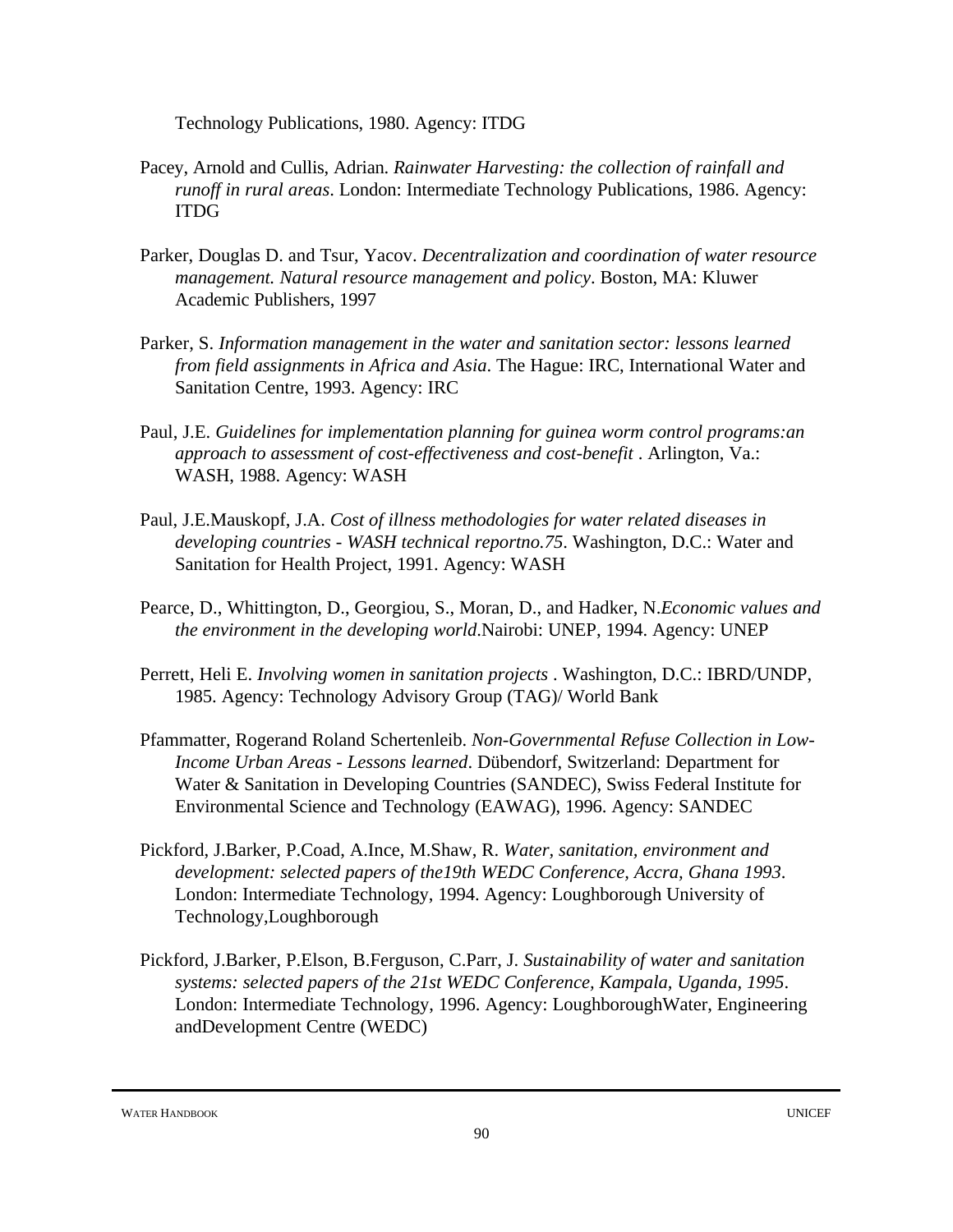- Pickford, J., Barker, P., Coad, A., Dijkstra, T., Elson, B., Ince and M., Shaw(editors) . *Affordable Water Supply and Sanitation (comprises over forty papers presented at the 20th WEDC Conference held in Colombo, Sri Lanka in 1994)*. London: IT Publications , 1995. Agency: WEDC
- Pickford, John . *Low-Cost Sanitation: A Survey of Practical Experience*. London: IT Publications , 1995. Agency: WEDC
- Pickford, John (Introduction). *The Worth of Water (reprints of 'Technical Briefs' that has appeared in the magazine Waterlines)*. London: IT Publications , 1991. Agency: **WEDC**
- Pickford, John et al (editors). *Reaching the Unreached: Challenges for the Twenty-first Century - Selected papers from the 22nd WEDC conference*. London: ITDG, 1997. Agency: WEDC
- Postel, Sandra. *The Last Oasis: Facing water scarcity*. London: Earthscan, 1992
- Prakash, G. *Guidelines for Quality Control and Quality Assurance of Afridev Handpump*. St. Gallen, Switzerland: Swiss Centre for Development Cooperation in Technology and Management, 1995. Agency: SKAT/HTN
- PROWWESS/UNDP. *Taking the Pulse for Community Management in Water and Sanitation*. New York: UNDP, 1990. Agency: PROWWESS/UNDP
- Quiroga Rubiano, E. *A successful water rehabilitation project arising from diagnostic surveillance*. Guildford, UK, Department of Civil Engineering, University of Surrey, 1994
- Rached, E.; Rathgeber, E.; Brooks, D.B., ed. *Water management in Africa and the Middle East: Challenges and opportunities*. Ottawa: IDRC, 1996. Agency: IDRC
- Reardon, Geraldine (ed.). *Women and the Environment*. Oxford: Oxfam, 1993. Agency: OXFAM
- Reed, R.A. *Sustainable Sewerage: Guidelines for community schemes*. London: IT Publications , 1995
- Reij, C., Scoones, I., and Toulmin, C. *Sustaining the soil: indigenous soil and water conservation in Africa* .London: Earthscan, 1996
- Reynolds, J. *Handpumps: toward a sustainable technology; research and development during the water supply and sanitation decade - Water and sanitation report series5*.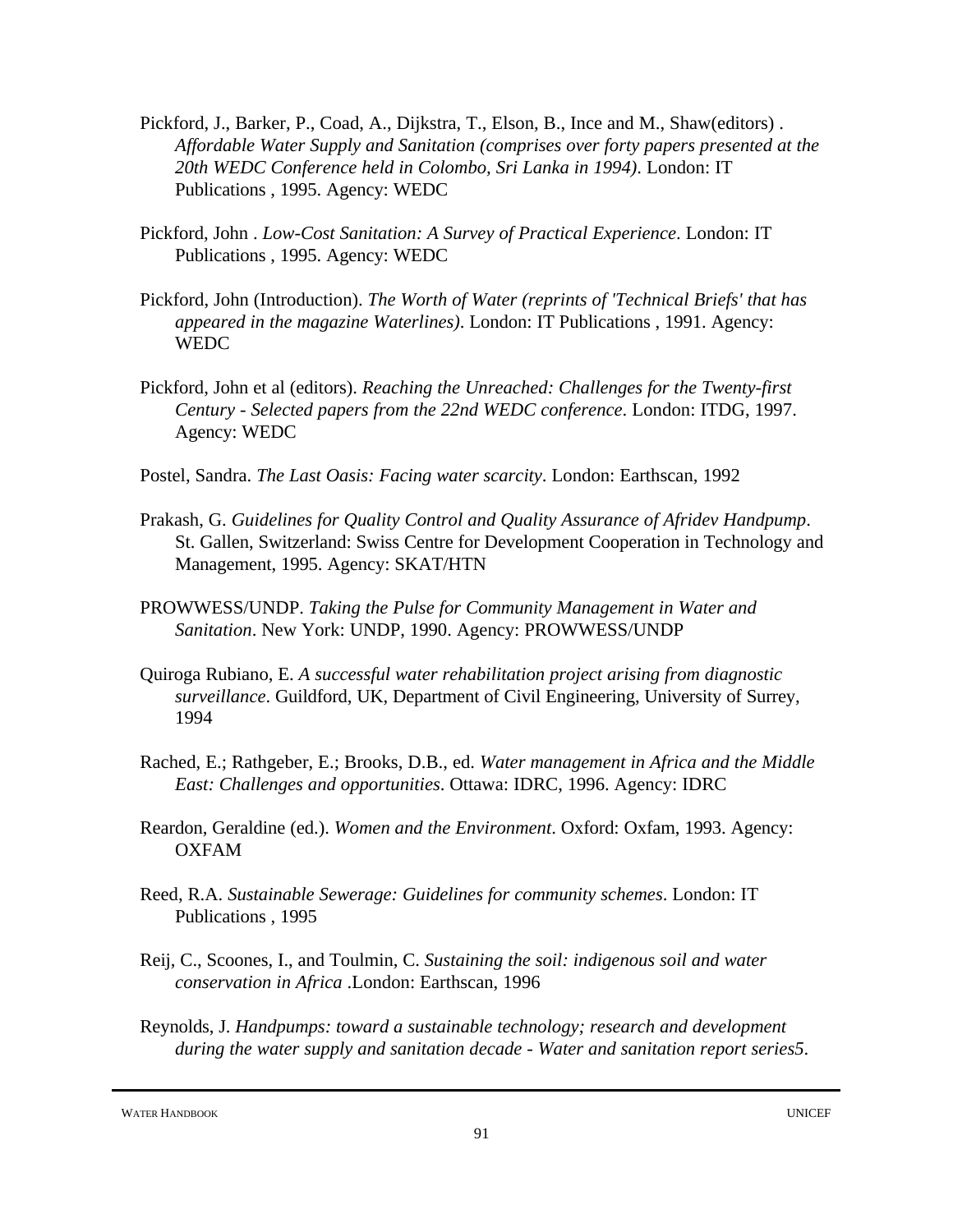Washington, DC: World Bank, 1992. Agency: UNDP/World Bank Water and Sanitation Program

- Rivera, Daniel. *Private sector participation in the water supply and wastewater sector: lessons from six developing countries*. Washington, D.C.: World Bank, 1996. Agency: World Bank
- Roark, P. *Evaluation guidelines for community based water and sanitation projects - WASH technical reportno.64*. Arlington, Va.: WASH, 1990. Agency: WASH
- Roark, P.Hodgkin, J.Wyatt, A. *Models of management systems for the operation and maintenance of rural water supply and sanitation facilities - WASH technical reportno.71*. Washington, DC: Water and Sanitation for Health Project, USAID, 1993. Agency: WASH
- Robert, J. *Water is a commons*.Mexico: Habitat International Coalition, 1994. Agency: Habitat International Coalition, Mexico
- Rogerson, Christian M. *Assessing Effective Demand of Communities for Water*. Nairobi: UNCHS, 1994. Agency: UNCHS (Habitat)
- Rosegrant, M.W. *Water resources in the twenty first century: challenges and implications*.Washington, DC: IFPRI, 1997
- Ryan, Jean Rogers. *Hygiene Education in Zambia*. New York: UNICEF, 1995. Agency: **UNICEF**
- Salman, Salman M. A. *The Legal Framework for Water User's Associations: A Comparative Study. World Bank Technical Paper No. 360* . Washington: World Bank, 1997. Agency: World Bank
- Sawyer, Ron. *The Promotion of a Participatory Development Approach in the Water and Sanitation Sector* . Washington: World Bank, 1996. Agency: UNDP/World Bank Water and Sanitation Program
- Schultz, C. and Okun, D. *Surface Water Treatment for Communities in Developing Countries* . London: Intermediate Technology Publications, 1992. Agency: ITDG
- Schwartz, J.B.Johnson, R.W. *Maximizing the economic impact of urban water supply and sanitation investments - WASH technical reportno.82*. Washington, D.C.: Water and Sanitation for Health Project, US AID, 1992. Agency: WASH

Serageldin, Ismail. *Water supply, sanitation, and environmental sustainability: the*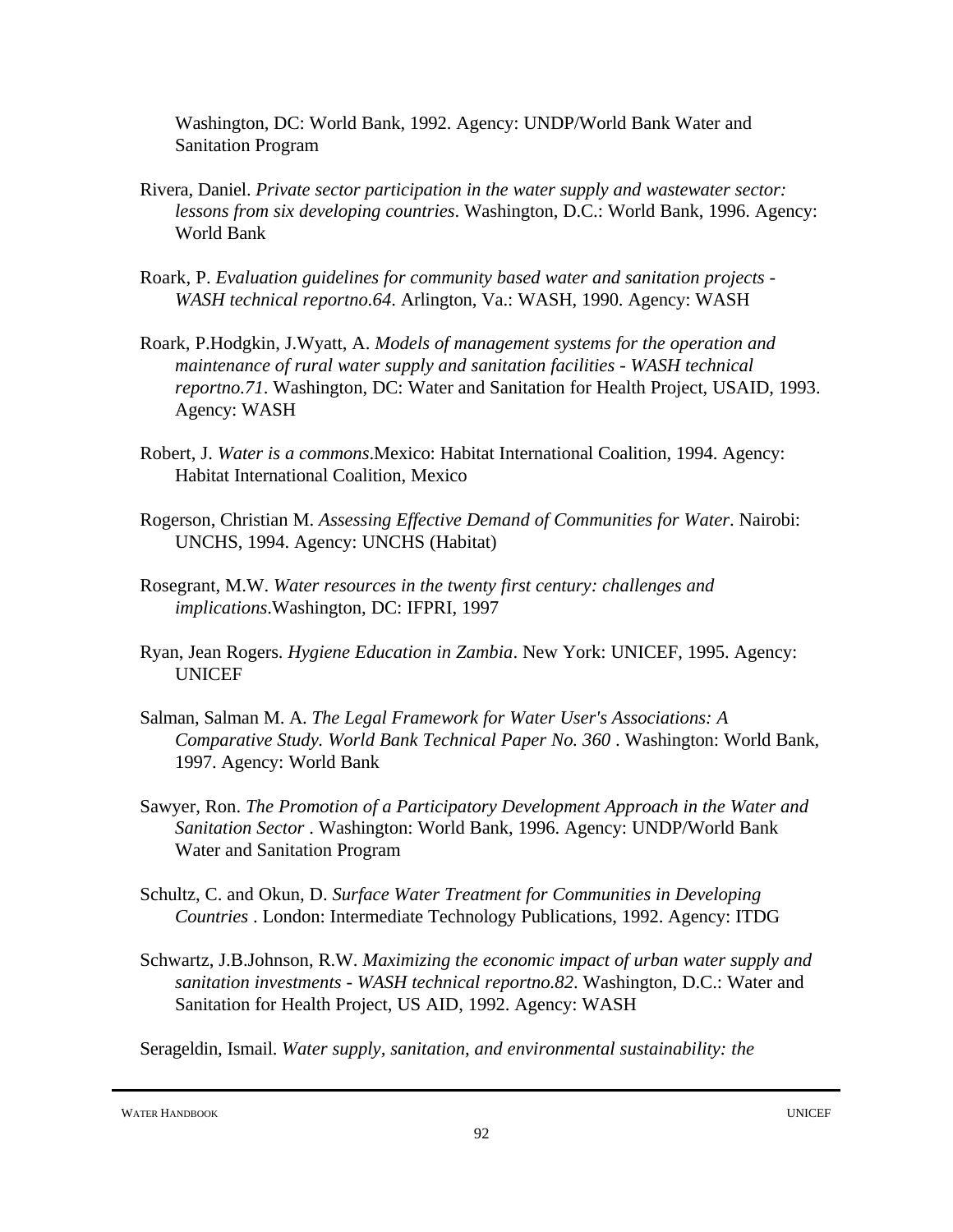*financing challenge*. Washington, D.C.: World Bank, 1994. Agency: World Bank

- Serageldin, Ismail. *Toward sustainable management of water resources* . Washington, D.C.: World Bank, 1995. Agency: World Bank
- Serageldin, Ismail and Michael Cohen . *The Human Face of the Urban Environment: A Report to the Development Community. Environmentally Sustainable Development Proceedings Series Paper No. 5*. Washington, D.C.: World Bank, 1995. Agency: World Bank
- Sharma, Narendra P., Torbjorn Damhaug, Edeltraut Gilgan-Hunt, David Grey, Valentina Okaru, and. *African Water Resources: Challenges and Opportunities for Sustainable Development. World Bank Technical Paper No. 331* . Washington: World Bank, 1996. Agency: World Bank
- Sharp, D.S., and Fleming, K. *Delivery of potable water via the introduction of low cost handpumps:the IDRC approach* . Ottawa, Ont.: IDRC, 1986. Agency: IDRC
- Smout, Ian (ed.) . *Water and NGOs* . London: IT Publications , 1996. Agency: WEDC, ODA
- Solo, T.M.Perez, E.Joyce, S. *Constraints in providing water and sanitation services to the urban poor - WASH technical reportno.85*. Washington, DC: WASH, 1993. Agency: WASH
- Srinivasan, L. *Tools for Community Participation: A Manual for Training Trainers in Participatory Techniques*. New York: PROWESS/UNDP, 1990. Agency: PROWESS/UNDP
- Srinivasan, Lyra. *Designing SARAR Materials: A Manual for Artists* . New York: UNDP, 1991. Agency: PROWWESS/UNDP
- Stephenson, D. and Petersen, M. S. *Water resources development in developing countries* . Amsterdam ; New York: Elsevier , 1991
- Stoll, U.*Municipal sewage sludge management, Environmental systems reviews no.39*.Pathumthani: ENSIC, 1995. Agency:Asian Institute of Technology
- Stomberg, C., and Walker, J. *Macroeconomic Limits to Extending Water Supply Coverage*. Alrington, Va.: Water and Sanitation for Health Project, 1992. Agency: WASH
- Stone, R. *Training of Trainers Workshop: Peace Corps Guinea Worm Eradication Program, Mali, Sept. 17-27, 1990*. Arlington, Va.: Water and Sanitation for Health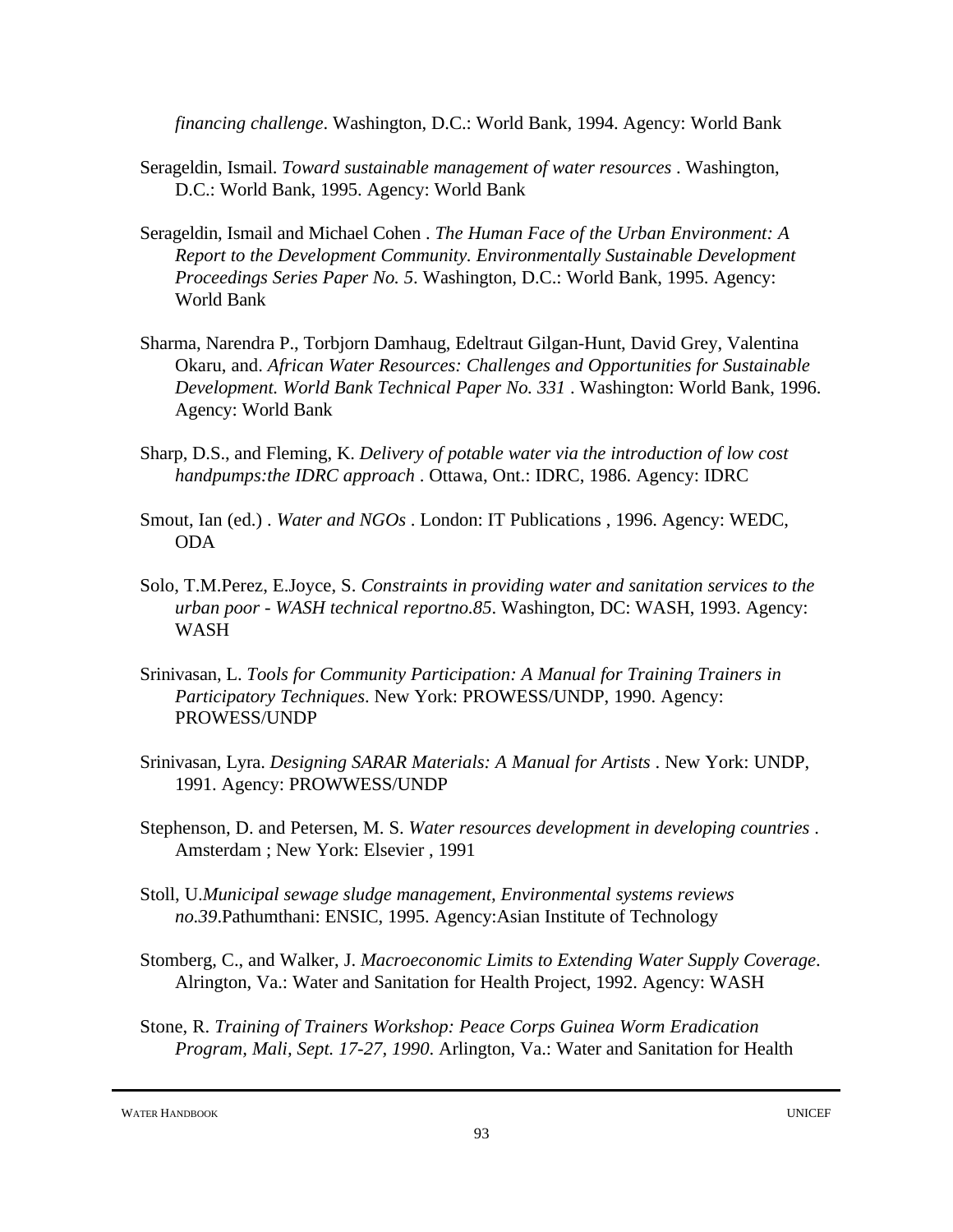Project, 1990. Agency: Peace Corps / WASH

- Strauss, Martinand Ursula J. Blumenthal. *Human Waste Use in Agriculture and Aquaculture; Utilisation Practices and Health Perspectives*. Dübendorf, Switzerland: Department for Water & Sanitation in Developing Countries (SANDEC), Swiss Federal Institute for Environmental Science and Technology (EAWAG), 1989. Agency: SANDEC/IRCWD
- Subramanian, Ashok, N. Vijay Jagannathan, and Ruth Meinzen-Dick, editors . *User Organizations for Sustainable Water Services. World Bank Technical Paper No. 354* . Washington: World Bank, 1997. Agency: World Bank
- Takken, W. et al. *Environmental measures for malaria control in Indonesia: an historical review on species sanitation. (Wageningen Agricultural University papers ; no. 907 (1990))*. Wageningen, The Netherlands, Agricultural University, 1991
- Tamm, Gordon and Garabedian, Sarkis. *Institutional framework of small community water supply systems in the United States: a review of experience and lessons for developing countries*. Washington, D.C.: World Bank, 1991. Agency: UNDP
- Taylor-Ide, Daniel and Taylor, Carl E. *Community Based Sustainable Human Development: A proposal for Going to Scale With Self-Reliant Social Development - Primary Environmental Care (PEC) Discussion Paper No. 1*. New York: UNICEF, 1995. Agency: UNICEF
- Tebbutt, T.H.Y. *Principles of Water-Quality Control (Fifth Edition)*. London: Butterworth-Heinemann, 1997
- Thanh, N.C. and Biswas, Asit K. *Environmentally-Sound Water Management*. Nairobi: UNEP, 1990. Agency: UNEP
- Therkildsen, O. *Watering White Elephants? Lessons from Donor Funded Planning and Implementation of Rural Water Supplies in Tanzania-Research Publications No. 7*. Uppsala: Scandinavian Institute of Africa Studies, 1988. Agency: Nordiska Afrikainstitutet (Scandinavian Institute of Africa Studies)
- Thomas, Caroline and Howlett, Darryl A. (editors). *Resource politics: freshwater and regional relations* . Buckingham ; Philadelphia: Open University Press, 1993
- Thomson, Madeleine C. *Disease Prevention Through Vector Control: Guidelines for Relief Organisations*. Oxford: Oxfam, 1995. Agency: OXFAM

Trinidad, A. and Robles-Austriaco, L. *Ferrocement Pour-Flush Latrine*. Intl.Ferrocement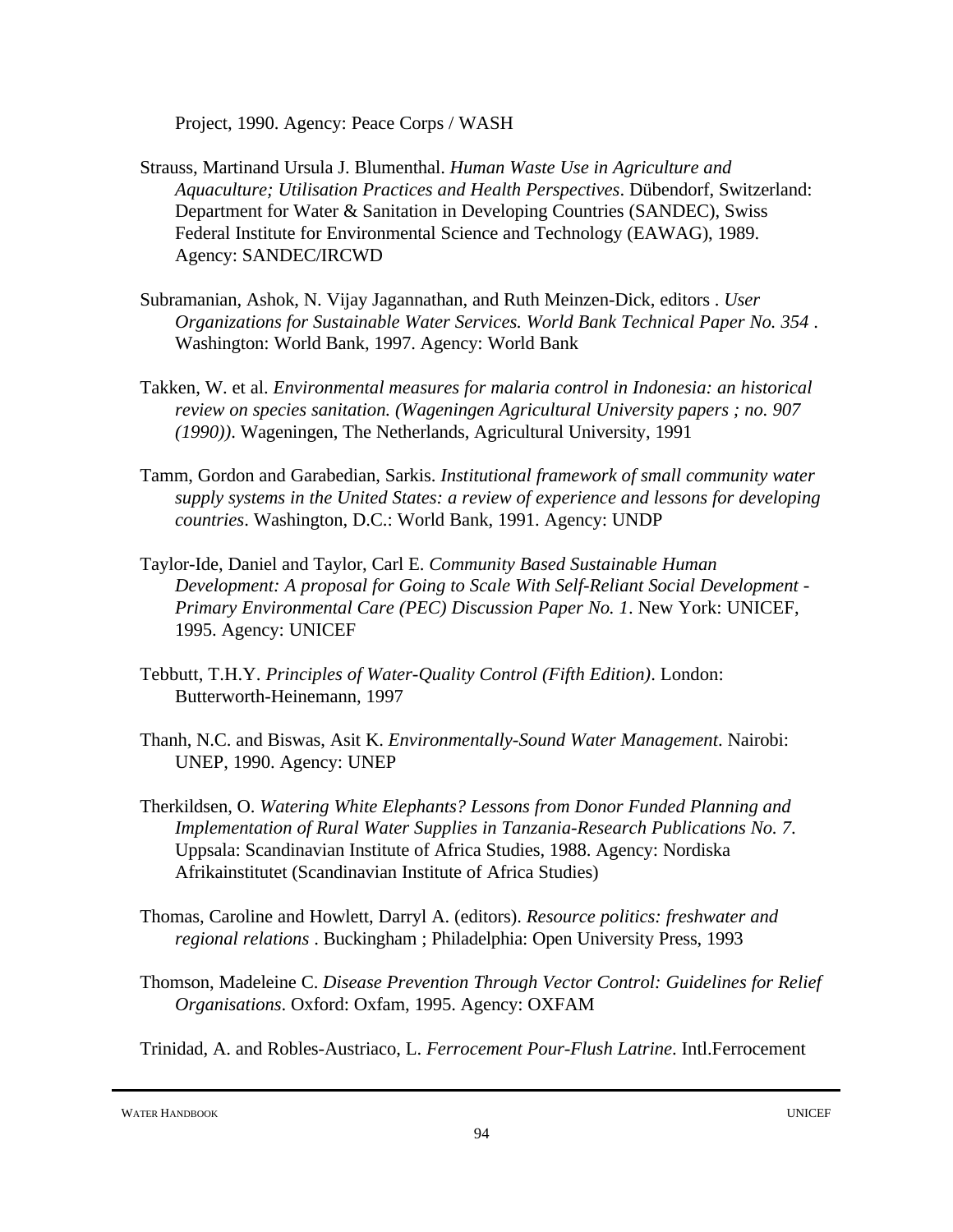Info.Ctr. and Intermediate Technology Publications, 1989

- Tschannerl, G., andBryan, K. *Workshop on the State of the Art and Application of Handpumps and on Water Supply and Sanitation (1984: Ch`ang-sha shih, China)* . Washington, D.C., U.S.A.: World Bank, 1985. Agency: UNDP/World Bank
- Twort, A.C., Law F.M., Crowley, F.W. and Ratnayaka, D.D. *Water Supply*. London: Edward Arnold, 1994
- UNIFEM. *Water Supply*. London: UNIFEM, 1996. Agency: UNIFEM
- United Nations. *Water Development and Management: Proceedings of the United Nations Water Conference, Mar del Plata, Argentina, March 1977 (in four parts)*. Oxford: Pergamon Press for the United Nations, 1978. Agency: United Nations
- United Nations. *Report of the United Nations Water Conference. Mar del Plata, 14-25 March, 1977*. New York: UN, 1977. Agency: United Nations
- United Nations Centre for Human Settlements. *Water-supply and waste-disposal management: impact-evaluation guidelines*. Nairobi: United Nations Centre for Human Settlements (Habitat), 1987. Agency: Habitat
- United Nations Children's Fund. *Well Sinking: A Step by Step Guide to the Construciton of Wells Using the Blasting Method*. Harare, Zimbabwe: UNICEF, 1987. Agency: UNICEF Harare
- United Nations Children's Fund. *Water, Sanitation, and Health for All by the Year 2000: UNICEF Actions for the Years to Come (UNICEF Executive Board Document E/ICEF/1988/L.4 of Feb. 9, 1988)*. New York: UNICEF, 1988. Agency: UNICEF
- United Nations Children's Fund. *Water, Sanitation and Hygiene Education: a UNICEF Training Package*. New York: UNICEF, 1993. Agency: UNICEF
- United Nations Children's Fund. *Water Supply and Sanitation to Urban Marginal Areas of Tegucigalpa, Honduras*. New York: UNICEF, Undated. Agency: UNICEF
- United Nations Children's Fund. *UNICEF Strategies in Water and Environmental Sanitation*. New York: UNICEF, 1995. Agency: UNICEF
- United Nations Children's Fund. *Synopsis of Proceedings from the Consultation on Water and Environmental Sanitation Strategy Review, The Hague, 1995*. New York: UNICEF, 1995. Agency: UNICEF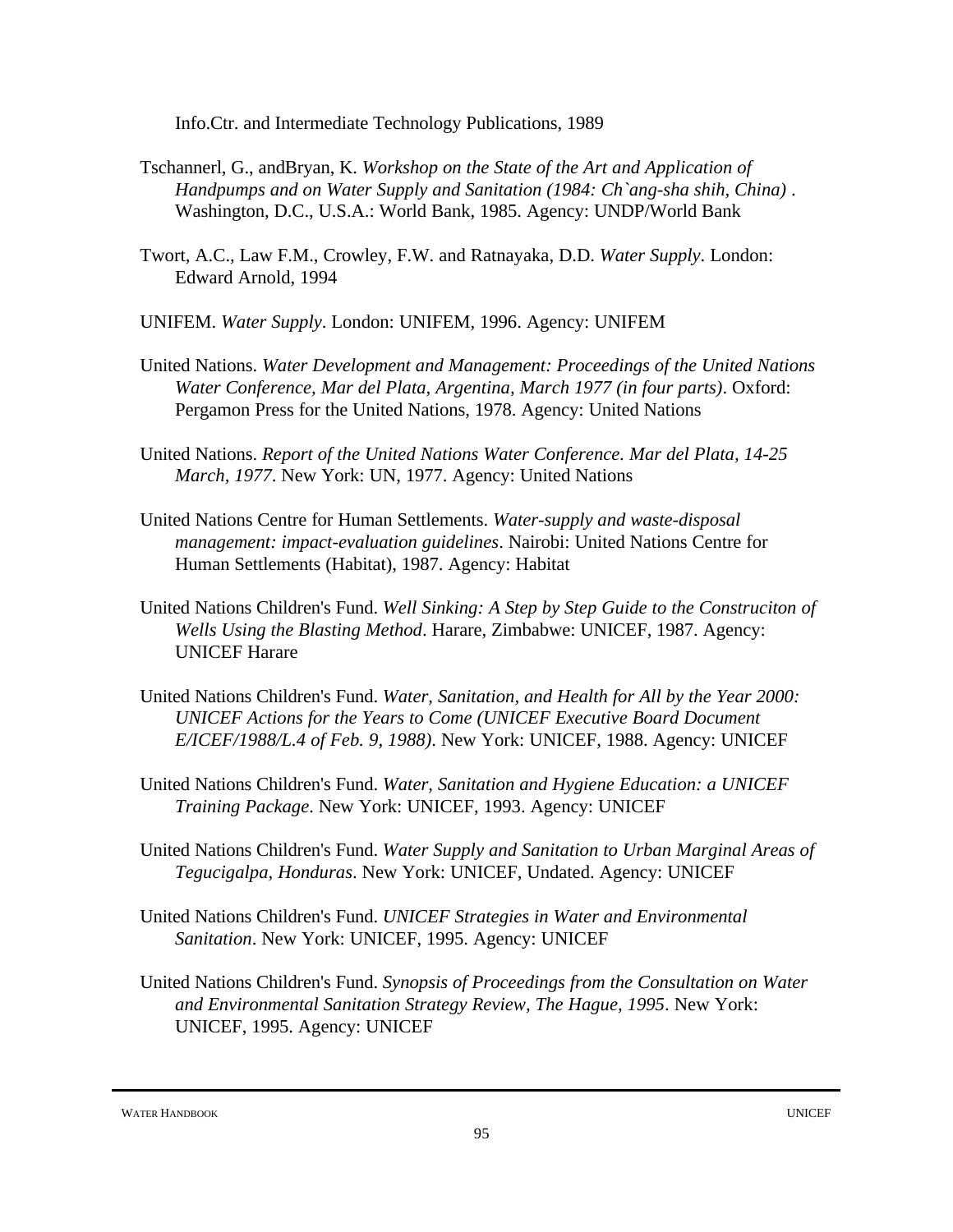- United Nations Children's Fund. *Sanitation, the Missing Link to Sustainable Development. Report from the Eastern and Southern Africa Region Workshop on Sanitation, Harare, Oct. 1994*. New York: UNICEF, 1994. Agency: UNICEF
- United Nations Children's Fund. *Proceedings of the Meeting on Developing an Operational Strategy for Water and Environmental Sanitation for Child Survival, Protection and Development. Global WES Meeting, Bangalore, India, March 1994*. New York: UNICEF, 1994. Agency: UNICEF
- United Nations Children's Fund. *Planning for Health and Socio-Economic Benefits from Water and Environmental Sanitation Programmes: A Workshop Summary (April 21- 22, 1993)*. New York: UNICEF, 1993. Agency: UNICEF
- United Nations Children's Fund. *Improving Environment for Child Health Development, Urban Examples No. 15*. New York: UNICEF, 1988. Agency: UNICEF
- United Nations Children's Fund. *How to Achieve the Global Goals for Water Supply and Sanitation*. New York: UNICEF, 1994. Agency: UNICEF
- United Nations Children's Fund. *Environment, Development and the Child*. New York: UNICEF, 1992. Agency: UNICEF
- United Nations Children's Fund. *Children and Environment, A UNICEF Strategy for Sustainable Development. Policy Review Series*. New York: UNICEF, 1989. Agency: UNICEF
- United Nations Children's Fund. *Children and Agenda 21 A Guide to UNICEF Issues in the Earth Summit's Blueprint for Development and Environment into the 21st Century*. Geneva: UNICEF, 1992. Agency: UNICEF
- United Nations Children's Fund, Inter-Agency Task Force on Women and the IDWSSD. *Women and the International Drinking Water Supply and Sanitation Decade: submitted to the World Conference to Review and Appraise the Achievements of the United Nations Decade for Women*. Santo Domingo: INSTRAW's Headquarters, 1985. Agency: UNICEF, INSTRAW
- United Nations Children's Fund/United Nations Environment Programme. *Children and the Environment, The Sate of the Environment 1990*. New York: UNICEF/UNEP, 1990. Agency: UNICEF/UNEP
- United Nations Development Programme. *The New Delhi Statement from the Global Consultation on Safe Water and Sanitation for the 1990s, Sept. 1990, New Delhi*. New York: UNDP, 1990. Agency: UNDP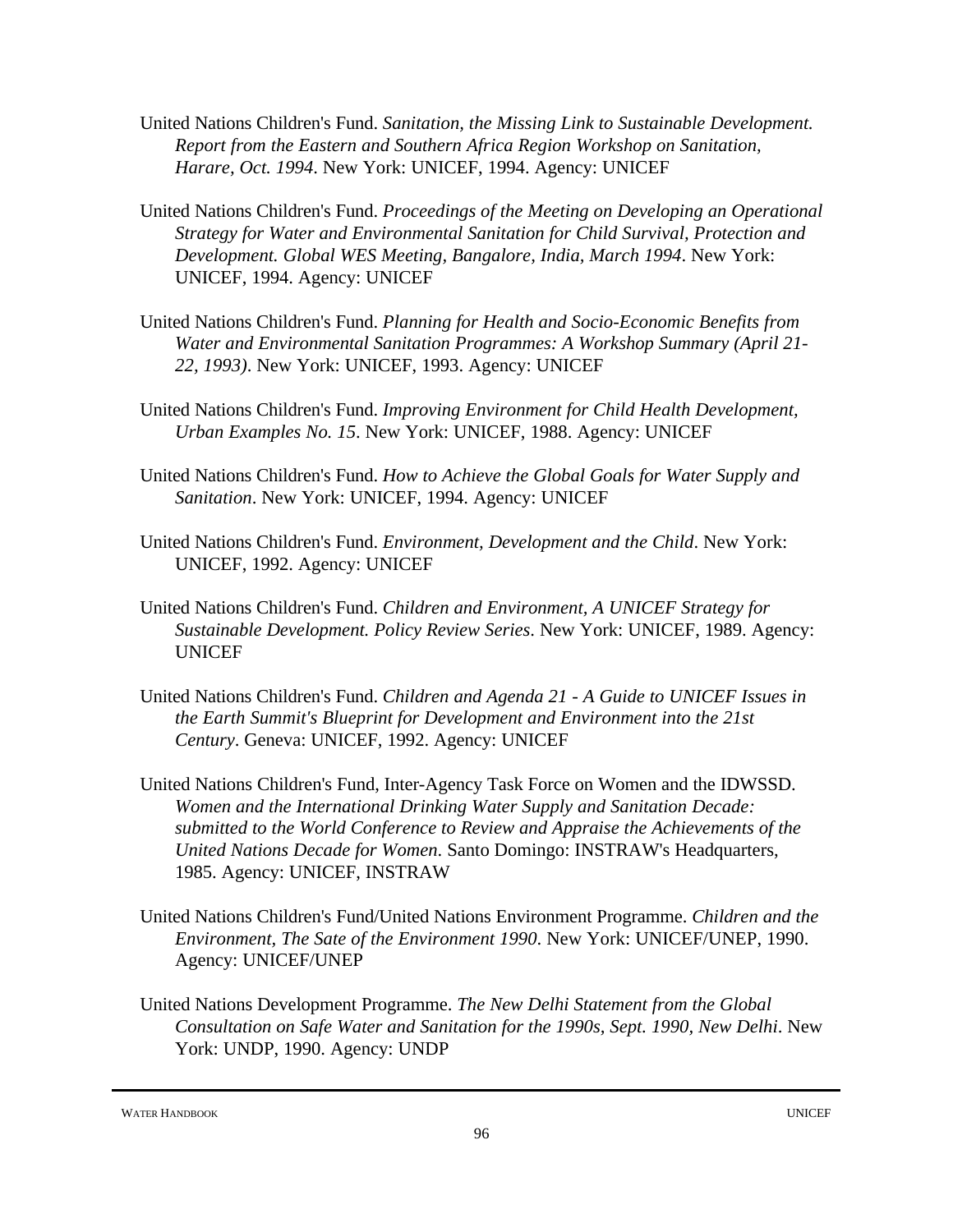- United Nations Development Programme. *Report of the Global Consultation on Safe Water and Sanitation for All for the 1990s, Sept. 1990, New Delhi*. New York: UNDP, 1990. Agency: UNDP
- United Nations Development Programme. *Microcomputer software in municipal solid waste management: a review of programs and issues for developing countries. Water and sanitation discussion paper series; DP no.6*. Washington, D.C.: UNDP-World Bank Water and Sanitation Program, 1990. Agency: UNDP
- United Nations Development Programme. *A Strategy for Water Sector Capacity Building. Proceedings of the UNDP Symposium, Delft, June 1991 (IHE Report Series 24)*. New York: UNDP, 1991. Agency: UNDP
- United Nations Environment Programme. *Wastes and their Treatment*. Paris: UNEP-IE, 1995. Agency: UNEP
- United Nations Environment Programme. *The Pollution of Lakes and Rivers-UNEP Environmental Library No. 12*. Nairobi: UNEP, 1994. Agency: UNEP
- United Nations Environment Programme. *Sustainable Water Development and Management: a synthesis*. Nairobi: UNEP, 1989. Agency: UNEP
- United Nations Environment Programme. *Freshwater Pollution-UNEP/GEMS Environmental Library No. 16*. Nairobi: UNEP, 1991. Agency: UNEP
- United Nations High Commissioner for Refugees, Programme and Technical Support Section. *Water Manual for Refugee Situations*. Geneva: UNHCR, 1992. Agency: UNHCR
- United Nations. Dept. of Technical Cooperation for Development. *Water resources planning to meet long-term demand: guidelines for developing countries* . New York: United Nations, 1988. Agency: UN
- United Nations. Dept. of Technical Cooperation for Development. *Legal and institutional factors affecting the implementation of the international drinking water supply and sanitation decade. -. Natural resources/water series; no.23*. New York: United Nations, 1989. Agency: United Nations. Dept. of Technical Cooperation for Development
- United Nations. Economic and Social Commission for Asia and the Pacific. *Development and conservation of ground-water resources and water-related natural disasters and their mitigation in selected least developed countries and developing island countries in the ESCAP region*. New York: United Nations, 1989. Agency: UN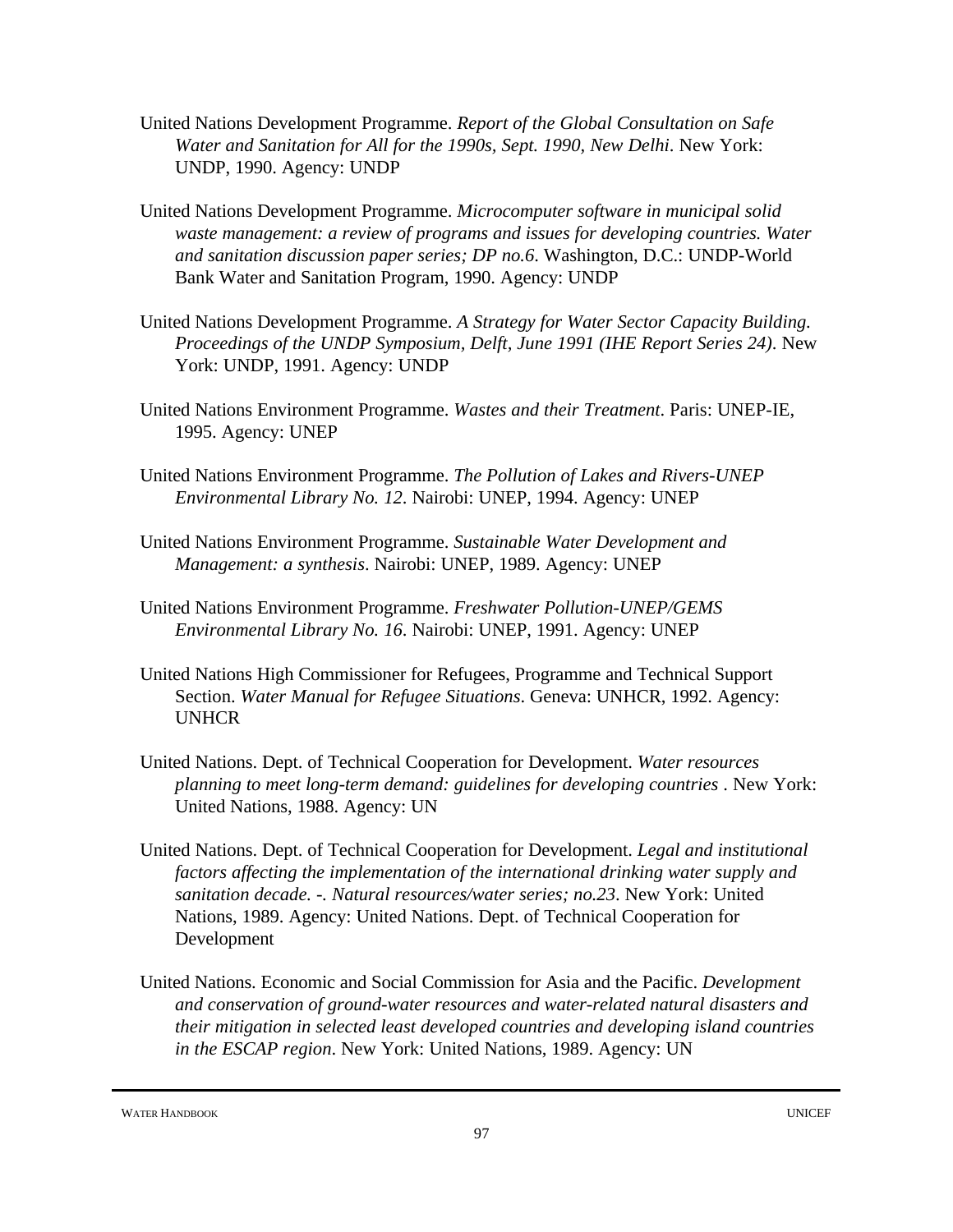- Vaa, M. *Towards more appropriate technologies?: experiences from the water and sanitation sector-Research Report No. 94*. Uppsala: Scandinavian Institute of African Studies, 1994. Agency: Nordiska Afrikainstitutet (Scandinavian Institute of Africa Studies)
- van der Werff, Koenand Visscher, Jan Teun. *Towards Sustainable Water Supply: eight years' experience from Guinea Bissau*. The Hague, The Netherlands, IRC International Water and Sanitation Centre, 1995. Agency: IRC
- van Dongen, Pieter and Woodhouse, Melvin. *Finding Groundwater: A Project Manger's Guide to Techniques and How to Use Them*. Washington: World Bank, 1994. Agency: UNDP/World Bank Water and Sanitation Program
- van Koppen, Barbara and Mahmud, Simeen. *Women and Water-Pumps in Bangladesh: The impact of participation in irrigation groups on women's status*. London: Intermediate Technology Publications, 1996
- van Wijk, Christine. *Bibliography on communication for water use, sanitation and hygiene: an overview of current documents*. The Hague, The Netherlands, IRC International Water and Sanitation Centre, 1994. Agency: IRC
- van Wijk, Christine and Murre, Tineke (revised by Dr. Steven Esrey). *Motivating Better Hygiene Behaviour: Importance for Public Health Mechanisms of Change*. New York: UNICEF/IRC, Undated. Agency: UNICEF/IRC
- van Wijk-Sijbesma, Christine . *Gender in Community Water Supply, Sanitation and Water Resource Protection: a guide to methods and techniques: Occasional Paper no. 23. iii*. The Hague, The Netherlands, IRC International Water and Sanitation Centre, 1995. Agency: IRC
- Varley, Robert C. G. *Financial Services and Environmental Heatlh: Household Credit for Water and Sanitation - Applied Study No. 2*. Washington: EHP/USAID, 1995. Agency: EHP
- Varley, Robert C.G. et al. *Child Survival and Environmental Health Interventions: A Cost-Effectiveness Analysis*. Washington: EHP/USAID, 1996. Agency: EHP
- Varley, Robert C.G. et al. *Beyond Participation: Locally Based Demand for Environmental Health in Peri-Urban Areas*. Washington: EHP/USAID, 1996. Agency: EHP
- Vigneswaran, S.; Vigneswaran, B. and Ben Aim, Roger. *Application of microfiltration for water and wastewater treatment. Environmental sanitation reviews ; no. 31)*.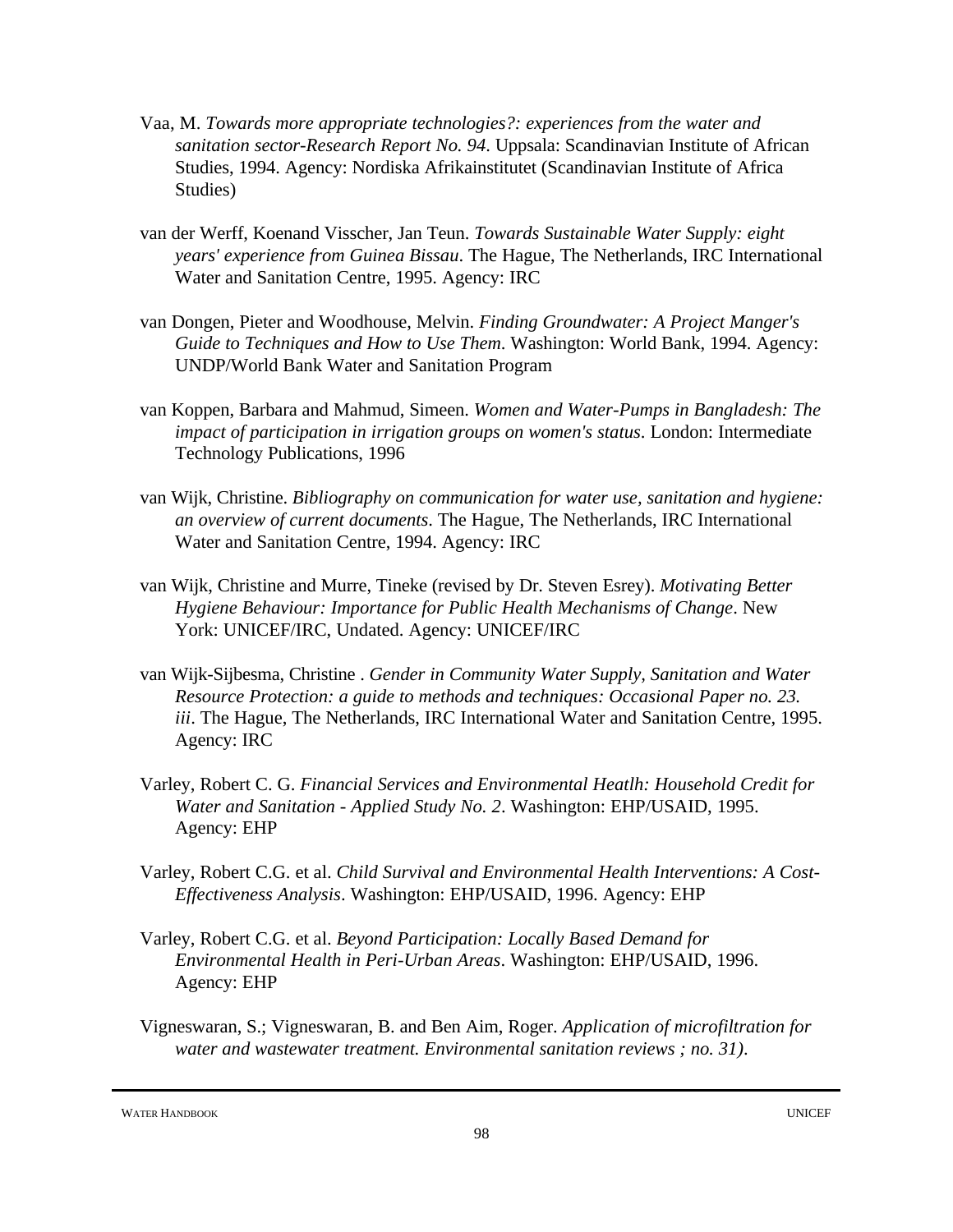Bangkok, Thailand, Environmental Sanitation Information Center (ENSIC), 1991. Agency: ENSIC

- Visscher J. T. and S"rensson M. *Towards Better Water Resources Management: a catalogue of policies and strategies of external support agencies: Reference Series no. 10. xi*. The Hague, The Netherlands, IRC International Water and Sanitation Centre, 1994. Agency: IRC
- Wachsmuth, I.K ., Blake, F.A., and Olsvick, O. *Vibrio cholerae and Cholera: Molecular to Global Perspectives*. Oxford: Blackwell Scientific Publications Ltd., 1994
- Wagner, E.G. and Lanoix, J.N. *Water Supply for Rural Areas and Small Communities*. Geneva: WHO, 1959. Agency: WHO
- Wakeman, W., Davis, S., van Wijk, C. and Naithani, A. *Sourcebook for Gender Issues at the Policy Level in the Water and Sanitation Sector*. Washington: World Bank, 1996. Agency: Collaborative Council
- Wakeman, Wendy. *Gender Issues Sourcebook for Water and Sanitation Projects*. Washington: World Bank, 1995. Agency: World Bank/Collaborative Council
- Walker, Jane. *Preparing for Private Sector Participation in the Provision of Water Supply and Sanitation Services. Technical Report No. 84*. Alrington, Va.: Water and Sanitation for Health Project, 1993. Agency: WASH
- Ward, Colin. *Reflected in Water: A Crisis of Social Responsibility*. London: Cassell, 1997
- Water and Sanitation for Health (WASH) Project, edited by Diane B. Bendahmane. *Lessons Learned in Water, Sanitation and Health*. Arlington: WASH, 1993. Agency: WASH
- Watt, S.B. *A Manual on the Hydraulic Ram for Pumping Water*. London: ITDG, 1977. Agency: ITDG
- Watt, S.B. and Wood, W.E. *Hand Dug Wells and their Construction*. London: ITDG, 1981. Agency: ITDG
- Wegelin, Martin . *Surface Water Treatment by Roughing Filters*. Dübendorf, Switzerland: Department for Water & Sanitation in Developing Countries (SANDEC), Swiss Federal Institute for Environmental Science and Technology (EAWAG), 1996. Agency: SANDEC

Wegelin, Martin . *Horizontal-flow Roughing Filtration (HRF) - A Design, Construction*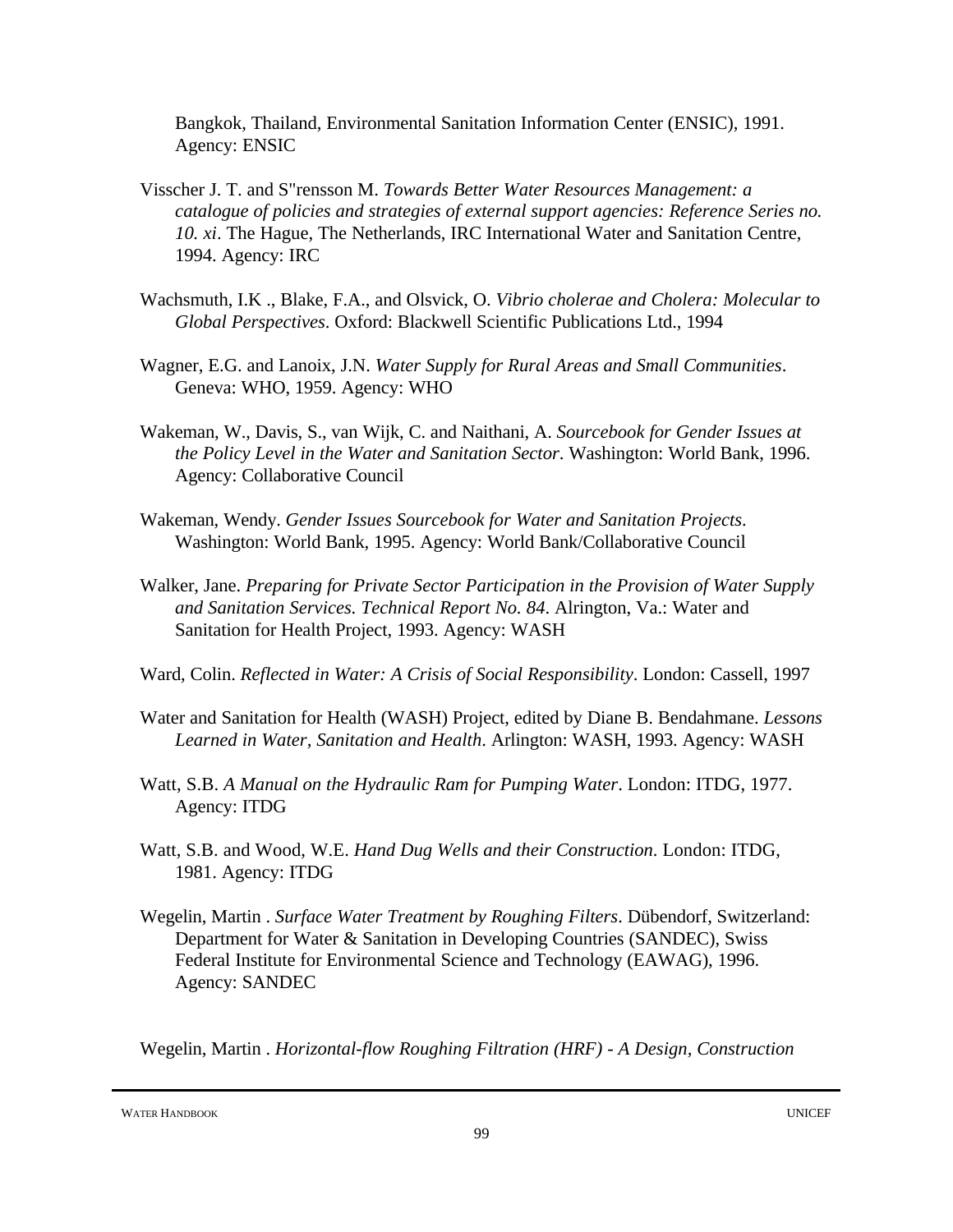*and Operation Manual (original: 1986)*. Dübendorf, Switzerland: Department for Water & Sanitation in Developing Countries (SANDEC), Swiss Federal Institute for Environmental Science and Technology (EAWAG), 1996. Agency: SANDEC/IRCWD

- WegelinSchuringa, Madeleen. *OnSite Sanitation: building on local practice: Occasional Paper no. 16. iv* . The Hague, The Netherlands, IRC International Water and Sanitation Centre, 1991. Agency: IRC
- Whiteford, L. et.al. *Cholera Prevention in Ecuador: Community Based Approaches for Behavior Change*. Washington: EHP/USAID, 1996. Agency: EHP
- Whittington, D., Briscoe, J. and Mu, X. *Willingness to Pay for Water in Rural Areas: Methodological Approaches and an Application in Haiti*. Washington: USAID, 1987. Agency: WASH
- Whittington, D., Lauria, D.T., Wright, A.M.,Kyeongae, Choe and Hughes, J.A. *Household demand for improved sanitation services: a case study of Kumasi, Ghana. Water and sanitation report series3* . Washington, D.C.: World Bank, 1992. Agency: UNDP/World Bank Water and Sanitation Program
- Whittington, Dale and Choe, KyeongAe. *Economic benefits available from the provision of improved potable water supplies: a review and assessment of the existing evidence. (WASH technical report; no. 77)*. Arlington, VA, USA, Water and Sanitation for Health Project, 1992. Agency: WASH
- Whittington, Dale and Swarna, Venkateswarlu. *The economic benefits of potable water supply projects to households in developing countries* . Manila, Philippines: Asian Development Bank, 1994. Agency: Economics and Development Resource Center (Asian Development Bank)
- Wigg, David. *And Then Forgot to Tell Us Why.. A Look at the Campaign Against River Blindness in West Africa (World Bank Development Essay No. 1)*. Washington: World Bank, 1993. Agency: World Bank
- Winblad, Uno. *Sanitation without Water*. Stockholm: SIDA, 1993. Agency: SIDA
- Wood, G. and Palmer-Jones, R. *The Water Sellers: A co-operative venture by the rural poor* . London: Intermediate Technology Publications, 1991
- World Bank. *Water Resources Management: A World Bank Policy Paper*. Washington: World Bank, 1993. Agency: World Bank

World Bank. *Rural water supply and sanitation in Pakistan: lessons from experience.*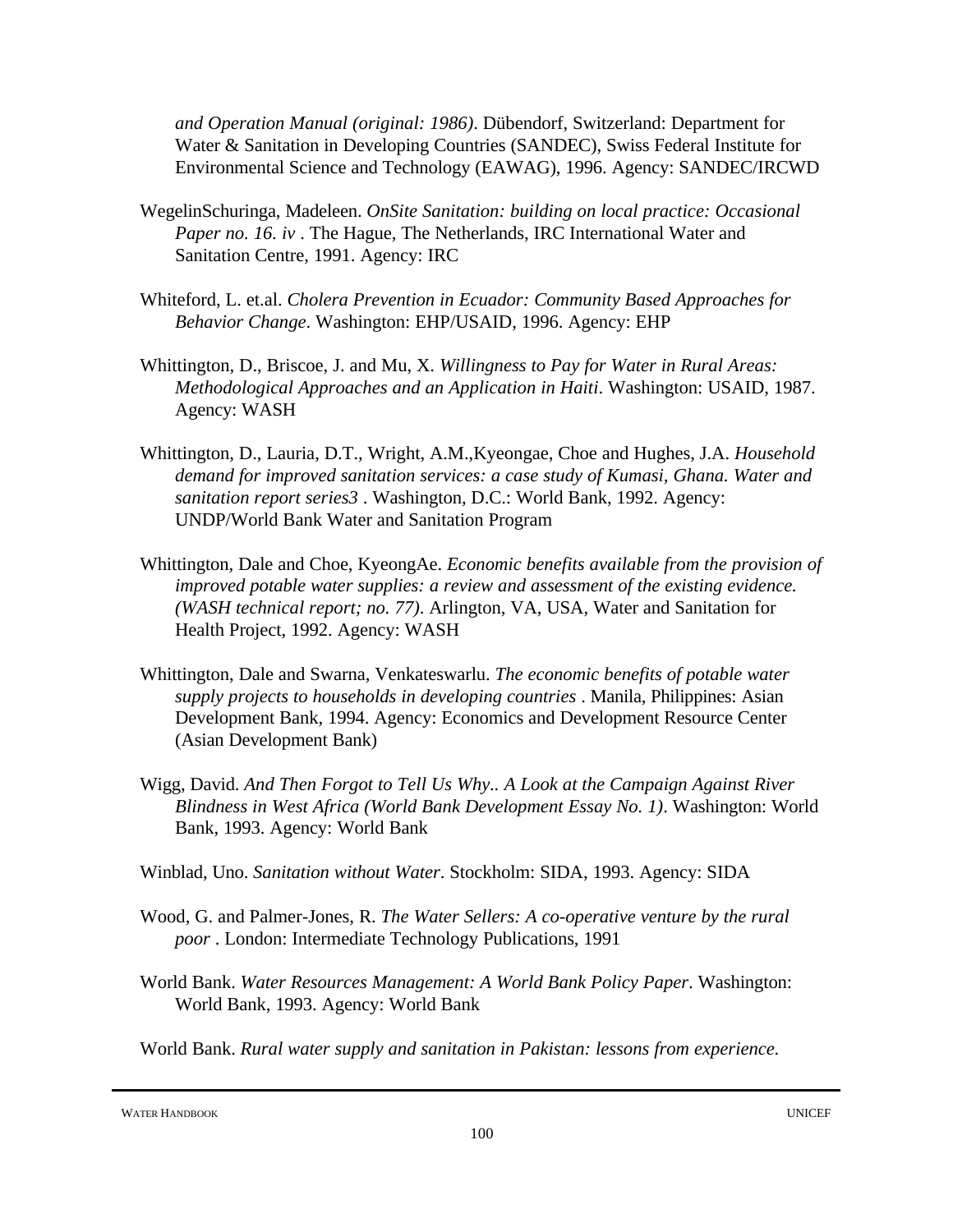*World Bank technical paper. no. 105*. Washington, D.C.: World Bank, 1989. Agency: World Bank

- World Bank, United Nations Environment Programme.*Proceedings of the World Bank Sub-Saharan Africa Water Resources. Technical Workshop, Dakar, Senegal, Feb. 19-22, 1996*. Washington, DC: World Bank, 1996. Agency: World Bank / UNEP
- World Bank/United Nations Development Programme Interregional Project for Laboratory and Field Testing and Technological Development of Rural Water Supply Handpumps. *Draft sample bidding documents for the procurement of handpumps*. Washington, D.C.: World Bank, 1986. Agency: World Bank/UNDP
- World Health Organisation/United Nations Children's Fund Joint Monitoring Programme. *Water supply and sanitation sector monitoring report 1996 (sector status as of 31 December 1994)*. Geneva: WHO, 1997. Agency: WHO/UNICEF/Collaborative Council
- World Health Organisation/United Nations Children's Fund Joint Monitoring Programme. *Water supply and sanitation sector monitoring report 1993 (sector status as of 31 December 1991)*. Geneva: WHO, 1993. Agency: WHO/UNICEF/Collaborative Council
- World Health Organisation/United Nations Children's Fund Joint Monitoring Programme. *Water supply and sanitation sector monitoring report 1990 (Baseline Year)*. Geneva: WHO, 1992. Agency: WHO/UNICEF/Collaborative Council
- World Health Organization. *The International Drinking Water Supply and Sanitation Decade: review of regional and global data (as of 31 December 1983)*. Geneva: World Health Organization, 1986. Agency: WHO
- World Health Organization. *The International Drinking Water Supply and Sanitation Decade: review of national baseline data (as of 31 December 1980)*. Geneva: World Health Organization, 1984. Agency: WHO
- World Health Organization. *The International Drinking Water Supply and Sanitation Decade: review of mid-decade progress* . Geneva: World Health Organization, 1987. Agency: WHO
- World Health Organization. *The International Drinking Water Supply and Sanitation Decade: end of decade review (as of December 1990)*. Geneva: World Health Organization, 1992. Agency: WHO

World Health Organization. *The control of schistosomiasis*. Geneva: WHO, 1993. Agency: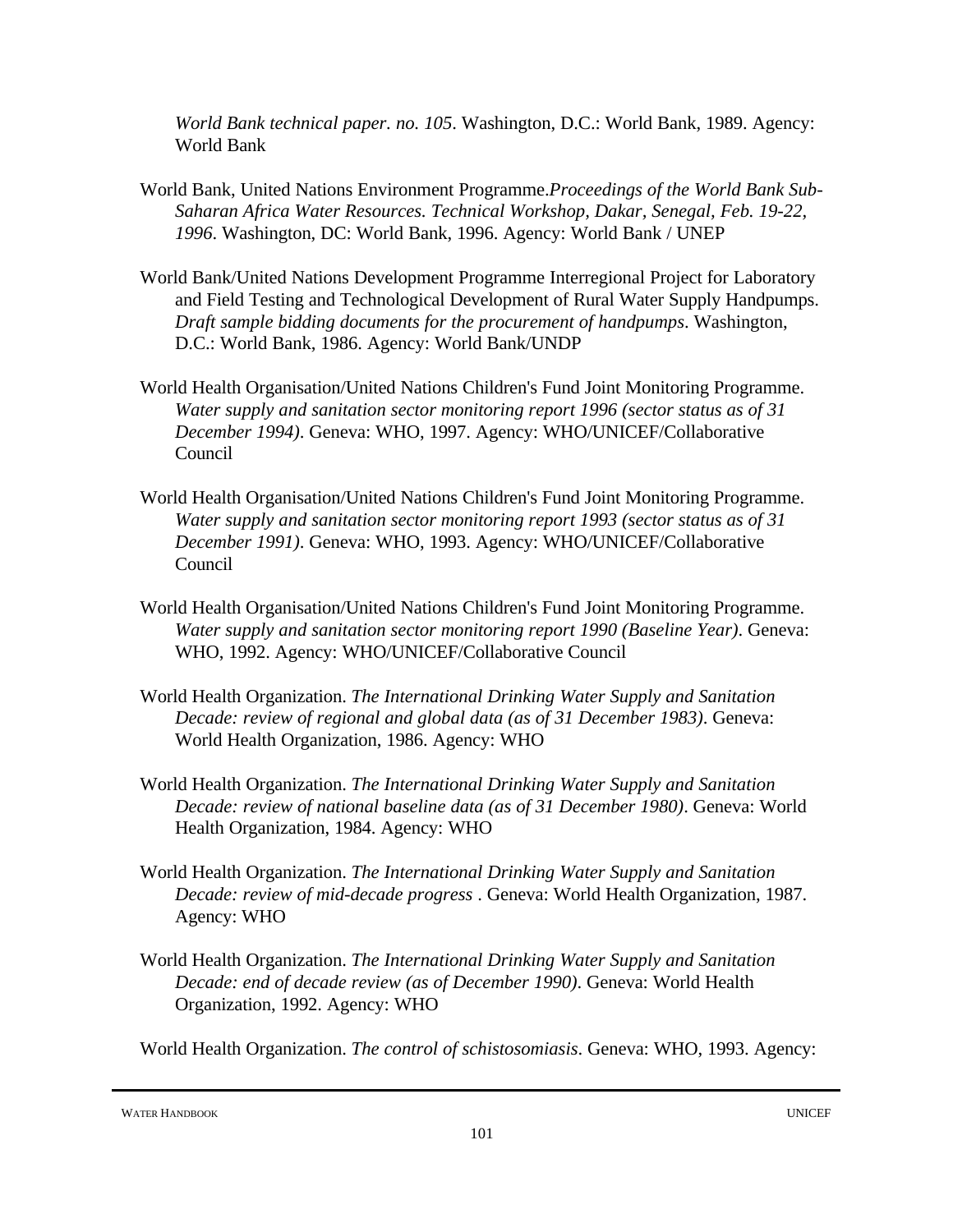WHO

- World Health Organization. *Surface water drainage for low-income communities*. Geneva: WHO, 1992. Agency: WHO/UNEP
- World Health Organization. *Operation and maintenance of urban water supply and sanitation systems: a guide for managers*. Geneva World Health Organization, 1994. Agency: WHO
- World Health Organization. *Health education in the control of schistosomiasis*. Geneva: WHO, 1990. Agency: WHO
- World Health Organization. *Guidelines for drinking-water quality: Vol. 3: Small Community Supplies, 2nd ed*. Geneva World Health Organization, 1997. Agency: W<sub>H</sub>O
- World Health Organization. *Guidelines for drinking-water quality: Vol. 2: Health criteria and other supporting information*. Geneva World Health Organization, 1996. Agency: WHO
- World Health Organization. *Guidelines for drinking-water quality: Vol. 1: Recommendations, 2nd ed*. Geneva World Health Organization, 1993. Agency: WHO
- World Health Organization. *Guidelines for Cholera Control*. Geneva: World Health Organization, 1993. Agency: WHO
- World Health Organization. *Financial management of water supply and sanitation: a handbook*. Geneva World Health Organization, 1994. Agency: WHO
- World Health Organization. *Environmental health reference collection*. Geneva, Switzerland, GELNET, Office of Global and Integrated Environmental Health, World Health Organization., 1994. Agency: WHO
- World Health Organization. *Community Water Supply and Sanitation in South-East Asia Region: International Drinking Water Supply and Sanitation Decade Assesment and Perspective for the 1990s*. New Delhi: World Health Organization, 1993. Agency: WHO
- World Health Organization. *Communication: a Guide for Mangers of National Diarrhoeal Disease Control Programmes*. Geneva: World Health Organization, 1987. Agency: WHO

World Health Organization. *Catalogue of external support / International Drinking Water*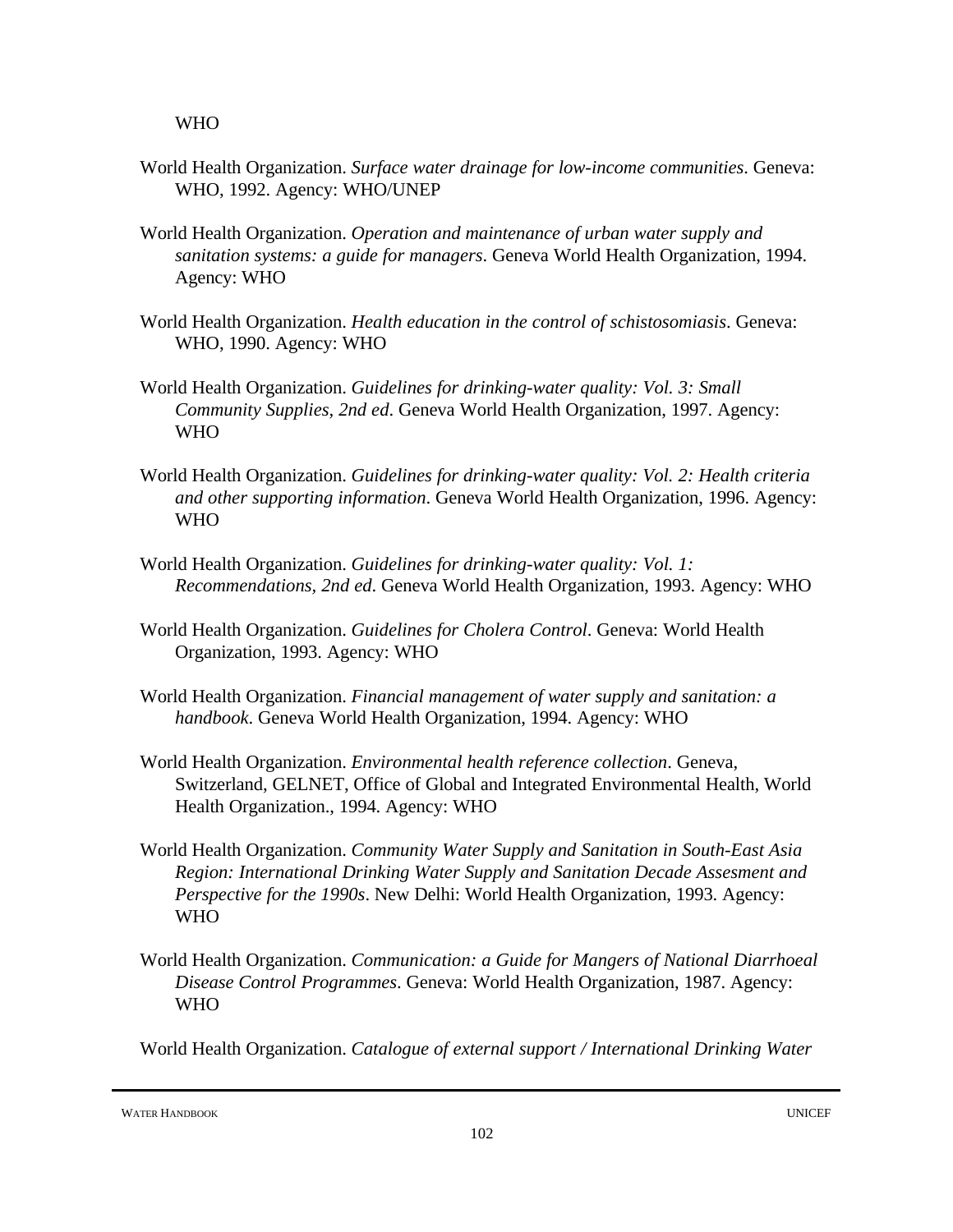*Supply and Sanitation Decade*. Geneva:World Health Organization, 1985. Agency: WHO

- World Meteorological Organization. *Water Resources: assessment and monitoring*. Geneva: WMO, 1986. Agency: WMO
- World Meteorological Organization. *Tropical hydrology*. Geneva: WMO, 1987. Agency: WMO
- World Meteorological Organization. *The world's water-is there enough? (booklet published for World Water Day)*. Geneva: WMO, 1997. Agency: WMO
- World Meteorological Organization. *Manual on water quality monitoring--Planning and implementation of sampling and field testing*. Geneva: WMO, 1988. Agency: WMO
- World Meteorological Organization. *International conference on Water and the Environment: Development Issues for the 21st Century. January 1992, Dublin, Ireland (The Dublin Statement and Report of the Conference)*. Geneva: World Meteorological Organization, 1992. Agency: WMO
- World Meteorological Organization. *Guide to hydrological practices (fifth edition)*. Geneva: WMO, 1994. Agency: WMO
- World Water Council. *Water, The World's Common Heritage: Proceedings of the First World Water Forum, Marrakesh, Morrocco, 21-22 March, 1997*. Oxford: Elsvier, 1997. Agency: World Water Council
- World Water magazine / World Health Organisation. *The International Drinking Water Supply and Sanitation Decade directory, Ed. 3* . London: Telford, 1987. Agency: WHO
- Xie, Mei, Kuffner, Ulrich, and Le Moigne, Guy . *Using Water Efficiently: Technological Options. World Bank Technical Paper 205* . Washington: World Bank, 1993. Agency: World Bank
- Yacoob, M., and Rosensweig, F. *Institutionalizing community management: processes for scaling up - WASH technical reportno.76*. Alrington, Va.: Water and Sanitation for Health Project, 1992. Agency: WASH
- Yacoob, M., Braddy, B., and Edwards, L. *Rethinking Sanitation: Adding Behavioural Change to the Project Mix. WASH Technical Report No. 72*. Alrington, Va.: Water and Sanitation for Health Project, 1992. Agency: WASH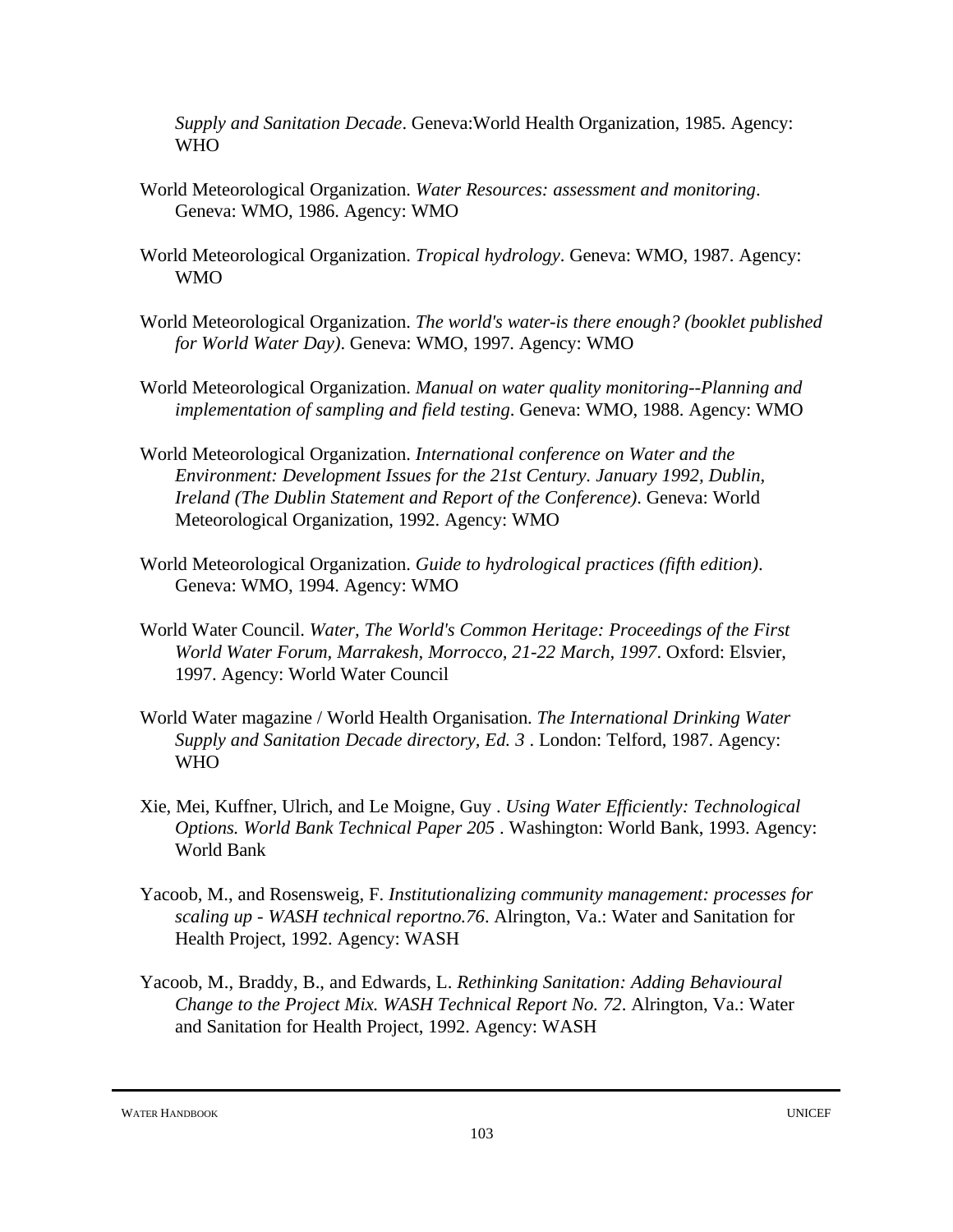- Yepes, Guillermo and Dianderas, Augusta . *Water & Wastewater Utilities, Indicators, 2nd Edition* . Washington: World Bank, 1996. Agency: World Bank
- Young, Robert A. *Measuring Economic Benefits for Water Investments and Policies. World Bank Technical Paper No. 338* . Washington: World Bank, 1996. Agency: World Bank

WATER HANDBOOK UNICEF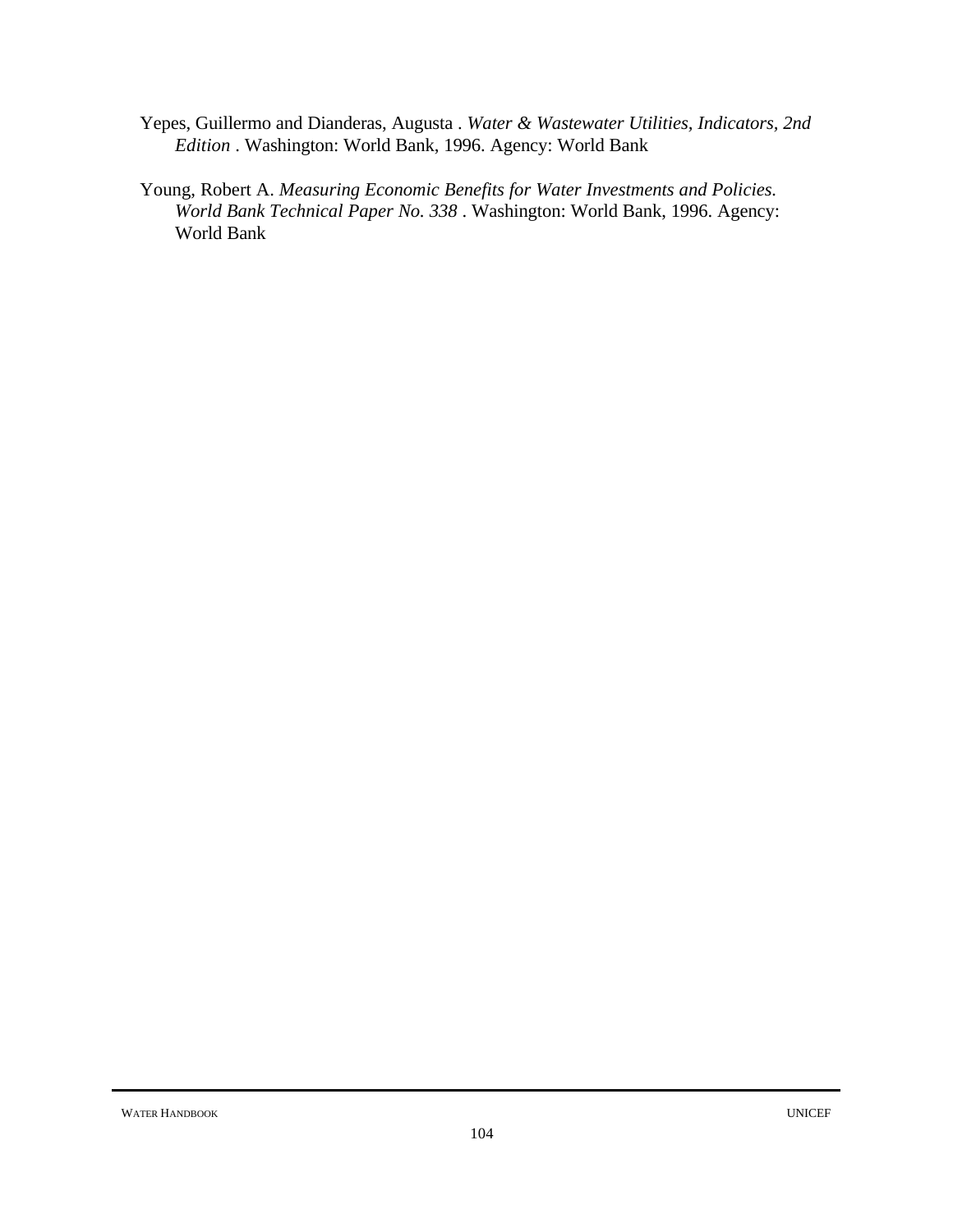## **Glossary**

| apron                        | a concrete platform built around wells and standpipes to<br>prevent the infiltration of contaminated water into the well<br>and to ensure that the area around the structure remains dry |
|------------------------------|------------------------------------------------------------------------------------------------------------------------------------------------------------------------------------------|
| aquifer                      | an underground formation of permeable material containing<br>water                                                                                                                       |
| borewell                     | a machine or hand-drilled well (usually small diameter)                                                                                                                                  |
| <b>Collaborative Council</b> | Water Supply and Sanitation Collaborative Council (an<br>umbrella grouping of sectoral agencies and professionals)                                                                       |
| consumable                   | fuel, oil and other inputs consumed by a piece of equipment<br>(like a drilling rig) during operation                                                                                    |
| ferro-cement                 | thin-walled concrete structures using chicken wire or a<br>bamboo lattice as reinforcement                                                                                               |
| GI                           | galvanized iron                                                                                                                                                                          |
| hand-dug well                | a well (usually large diameter) constructed by hand                                                                                                                                      |
| <b>HDPE</b>                  | high density polyethylene (a type of plastic)                                                                                                                                            |
| <b>IDWSSD</b>                | International Drinking Water Supply and Sanitation Decade<br>(sometimes referred to as "the Decade")                                                                                     |
| <b>IRC</b>                   | International Water and Sanitation Centre                                                                                                                                                |
| <b>NGO</b>                   | Non-Governmental Organization                                                                                                                                                            |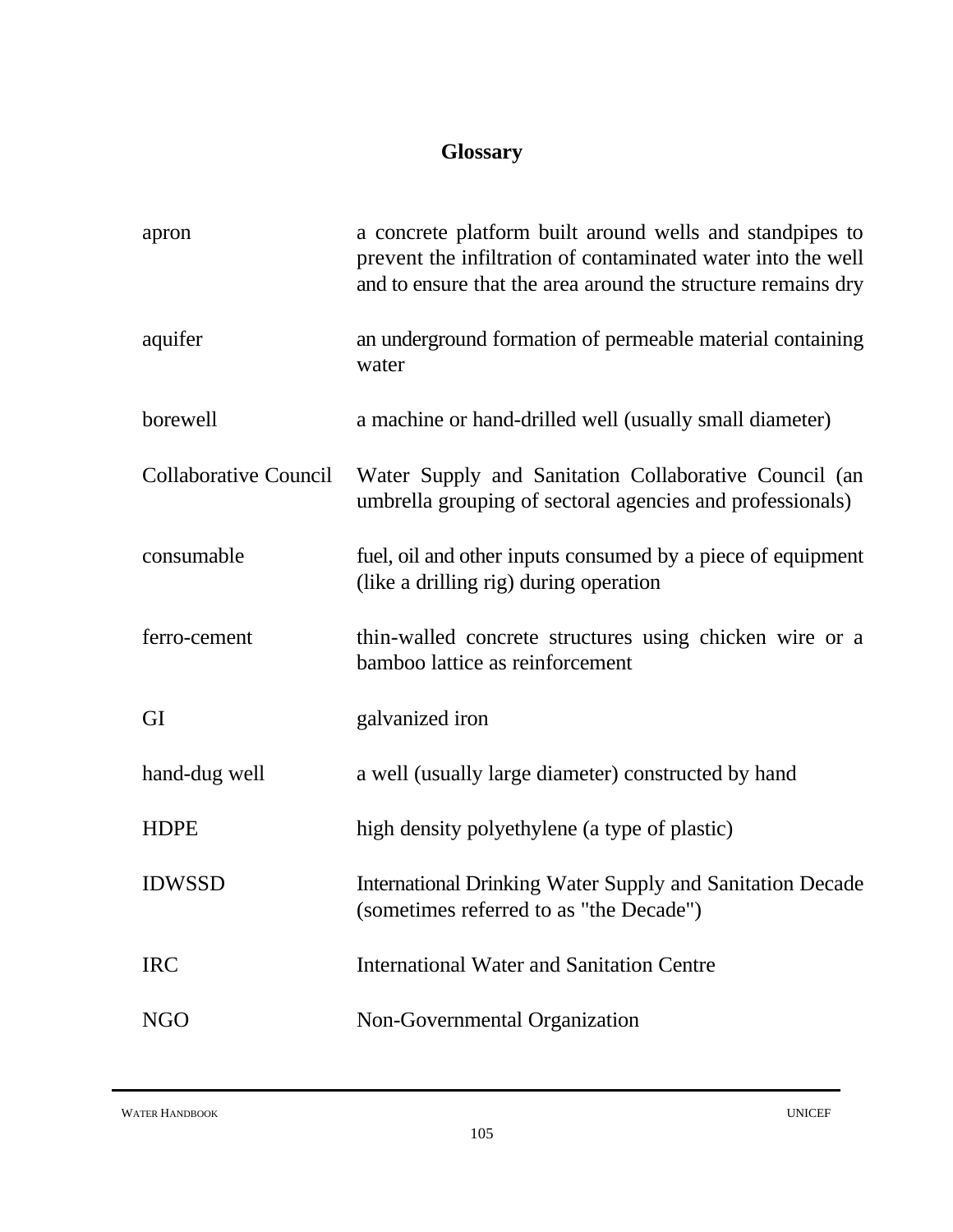| <b>PROWWESS</b>           | Promotion of the Role of Women in Water and<br><b>Environmental Sanitation Services (UNDP)</b>                                |
|---------------------------|-------------------------------------------------------------------------------------------------------------------------------|
| public domain<br>handpump | a handpump design for which there is no privately held<br>patent and is thus freely reproducible by anybody                   |
| <b>PVC</b>                | poly vinyl chloride (a type of plastic)                                                                                       |
| standpipe                 | a water tap in either a communal area or a yard                                                                               |
| <b>SWL</b>                | <b>Static Water Level</b>                                                                                                     |
| <b>UNDP</b>               | <b>United Nations Development Programme</b>                                                                                   |
| <b>UNICEF</b>             | <b>United Nations Children's Fund</b>                                                                                         |
| <b>VLOM</b>               | Village Level Operation and (Management of) Maintenance                                                                       |
| <b>WASH</b>               | Water and Sanitation for Health Project                                                                                       |
| <b>WATSAN</b>             | <b>Water and Sanitation</b>                                                                                                   |
| <b>WES</b>                | Water, Environment and Sanitation (a cluster in UNICEF<br>New York - formerly known as Water and Environmental<br>Sanitation) |
| <b>WHO</b>                | World Health Organization                                                                                                     |
| <b>WWF</b>                | World Wildlife Fund                                                                                                           |
| yield, well yield         | volume of water per unit of time produced by a water well                                                                     |